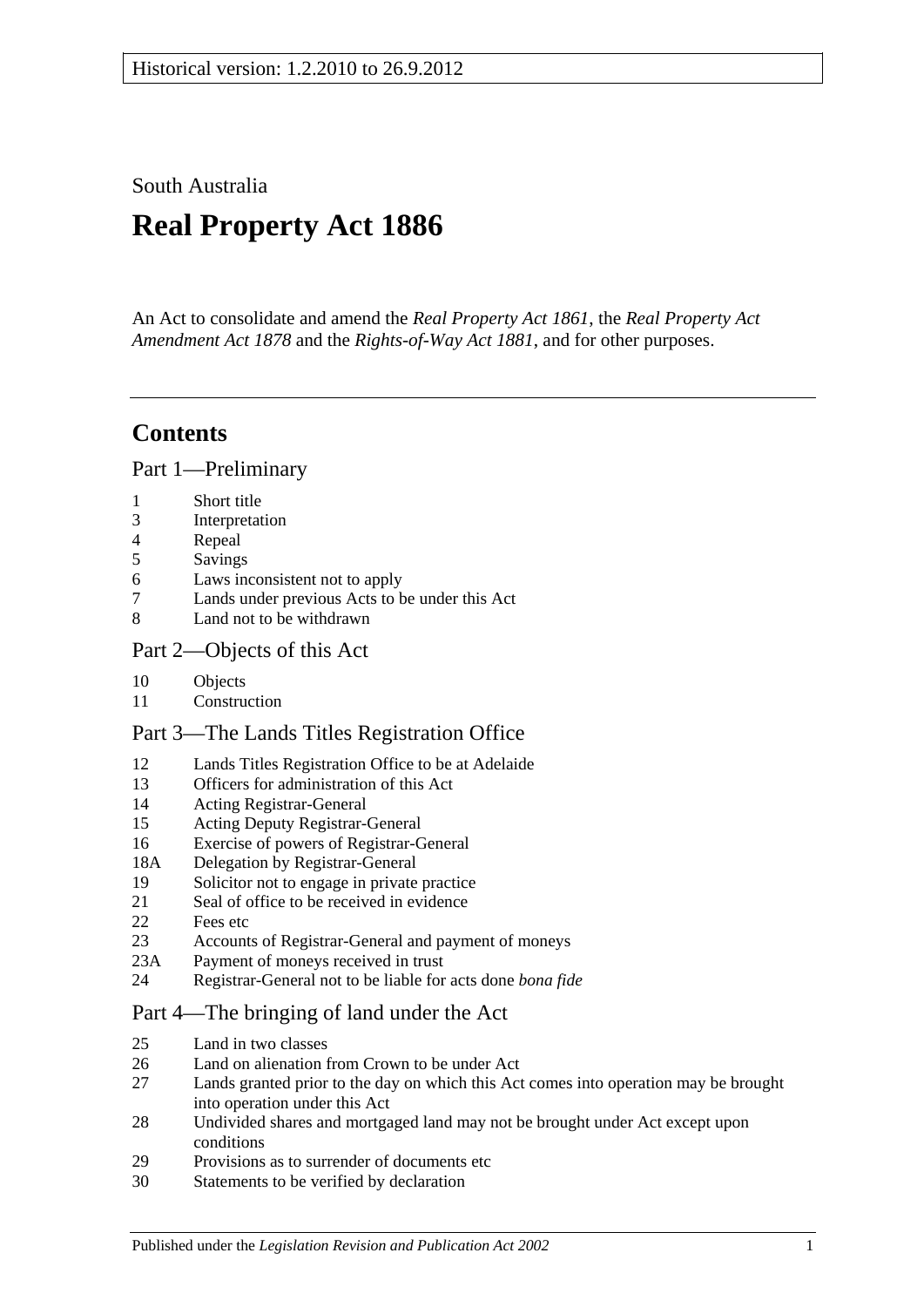- [Application, how to be dealt with](#page-21-3)
- [Titles in three classes](#page-22-0)
- [Procedure under second class](#page-22-1)
- [Procedure under third class](#page-23-0)
- [Notice of application to be published](#page-23-1)
- [Second and third classes brought under this Act](#page-23-2)
- [How land to be brought under Act](#page-23-3)
- [Action to be taken on return of notices or failure of personal service](#page-24-0)
- [Caveat against bringing land under Act](#page-24-1)
- [If caveat be received within time limited, proceedings stayed](#page-24-2)
- [Applicant may withdraw his application](#page-24-3)
- [Documents of title, if they include other property, to be returned to applicant](#page-24-4)<br>43 Certificate to issue in name of deceased applicant proprietor or his nominee
- [Certificate to issue in name of deceased applicant proprietor or his nominee](#page-25-0)
- [Proceedings under caveat](#page-25-1)
- [Lapse of caveat](#page-25-2)
- [Reversion expectant on lease not to be extinguished](#page-25-3)
- [Part 5—Registration of title](#page-26-0)

#### [Division 1—Registration of title in the Register Book](#page-26-1)

- [Registration of title in the Register Book](#page-26-2)
- [Certificates to be in duplicate](#page-26-3)
- [Folios in Register Book](#page-26-4)
- [Requirements of memorial](#page-26-5)
- 51A [Evidentiary](#page-26-6)

## [Division 2—Registration of title by other methods](#page-26-7)

- 51B [Registration of title electronically etc](#page-26-8)
- 51C [Issue of certificate of title](#page-27-0)
- 51D [Evidentiary](#page-28-0)

## [Division 2A—Boundaries of registered land](#page-28-1)

51E [Coordinated cadastre](#page-28-2)

#### [Division 3—General](#page-28-3)

- [Endorsement of record of registration](#page-28-4)
- [Retention of records](#page-29-0)
- [Form of instruments](#page-29-1)<br>55 Instruments
- **[Instruments](#page-29-2)**
- [Priority of instruments](#page-29-3)
- 56A [Registration](#page-30-0)
- [Effect of registration of instruments](#page-30-1)
- [Where 2 or more instruments presented at same time](#page-30-2)
- [Provision for registration in case of death of party executing instrument](#page-30-3)
- [Person to whom certificate or other instrument of title has been issued in error,](#page-30-4) or who [wrongfully retains such instrument, may be summoned](#page-30-4)
- [Arrest of person refusing to deliver up instrument for cancellation or correction](#page-31-0)
- [Order for delivery of instrument](#page-31-1)
- [Orders for cancellation of instrument and alteration of Register Book](#page-31-2)
- [Powers of court to direct cancellation of certificate or entry](#page-31-3)
- [Search allowed](#page-31-4)
- [Conflict between original and duplicate certificate](#page-31-5)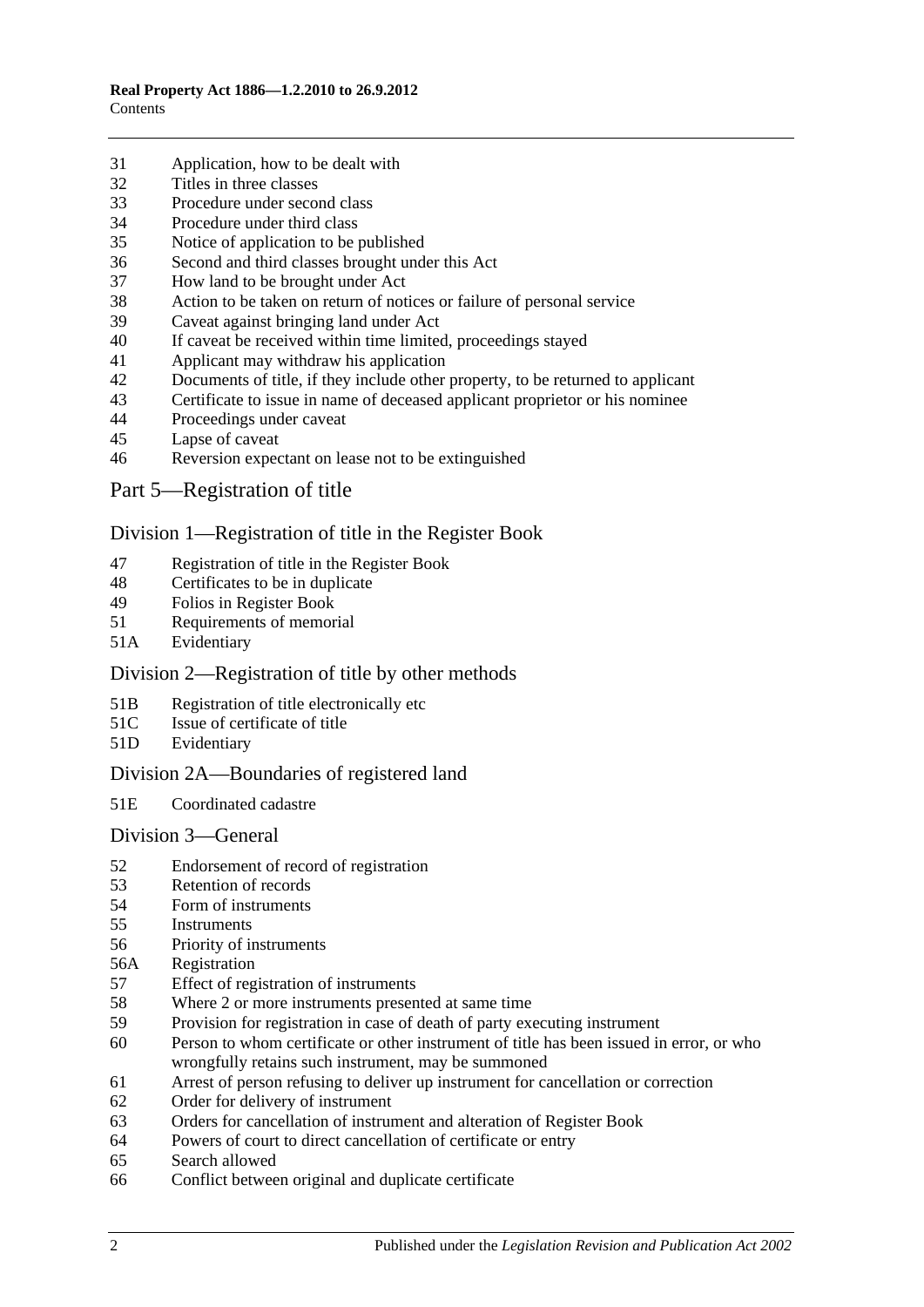#### 66A [Lodgement of land grant](#page-32-0)

## [Part 6—The title of registered proprietors](#page-34-0)

- 67 [Instruments not effectual until registration](#page-34-1)
- 68 [Person named in certificate to be the registered proprietor](#page-34-2)
- 69 [Title of registered proprietor indefeasible, except in cases of—](#page-34-3)
- 70 [In other cases title of registered proprietor shall prevail](#page-35-0)
- 71 [Saving of certain rights and powers viz](#page-36-0)
- 72 [Knowledge of trust not evidence of want of bona fides](#page-36-1)

#### [Part 7—Certificates of title](#page-38-0)

- 73 [Certificate of title](#page-38-1)
- 74 [Joint tenants and tenants in common](#page-38-2)
- 75 [Certificates for remainder and reversions](#page-38-3)
- 76 [Mode of inheritance or succession shall be implied](#page-38-4)
- 77 [Memorials on certificates](#page-38-5)
- 78 [Certificates in lieu of surrendered certificates](#page-38-6)
- 78A [Issue of new certificate on alteration etc](#page-39-0)
- 79 [Substituted certificate etc](#page-39-1)
- 80 [Issue of certificates of title](#page-39-2)

#### [Part 7A—Title by possession to land under this Act](#page-40-0)

- 80A [Application for certificate based on possession](#page-40-1)
- 80B [Signature attestation and operation of application](#page-40-2)
- 80C [Application how dealt with](#page-40-3)
- 80D [Requisitions](#page-40-4)
- 80E [Notice of application](#page-40-5)
- 80F [Caveats](#page-41-0)
- 80G [Power to issue certificates](#page-41-1)
- 80H [Cancellation of instruments](#page-42-0)
- 80I [Fees](#page-42-1)

#### [Part 8—Easements](#page-44-0)

- 81 [Certificates may contain statement of right-of-way or other easement](#page-44-1)
- 82 [Description of easement](#page-44-2)
- 83 [Registered proprietor not to be subject to rights-of-way not mentioned in certificate](#page-44-3)
- 84 [Easement not binding on registered proprietor subsequently acquiring land bona fide for](#page-44-4)  [value unless entered on certificate of title](#page-44-4)
- 85 [Land to be held free of rights-of-way](#page-44-5)
- 86 [Public rights-of-way etc not within this Act](#page-44-6)
- 87 [Certificates heretofore issued conclusive evidence of right-of-way therein described](#page-45-0)
- 88 [Entry as to easement to be made on original and duplicate certificates of title](#page-45-1)
- 89 [Short form of describing right-of-way](#page-45-2)
- 89A [Incorporation of long forms of easements in instruments](#page-45-3)
- 90 [Deposit of plan showing rights-of-way](#page-45-4)
- 90A [Application of sections](#page-45-5) 90B, [90C, 90D, 90E](#page-45-5) and [90F](#page-45-5)
- 90B [Variation and extinguishment of easements](#page-46-0)
- 90C [Easement and servient land may be vested in same person](#page-48-0)
- 90D [Survey of easement](#page-49-0)
- 90E [No private right-of-way over public street or road](#page-49-1)
- 90F [Easement subject to existing mortgage etc](#page-49-2)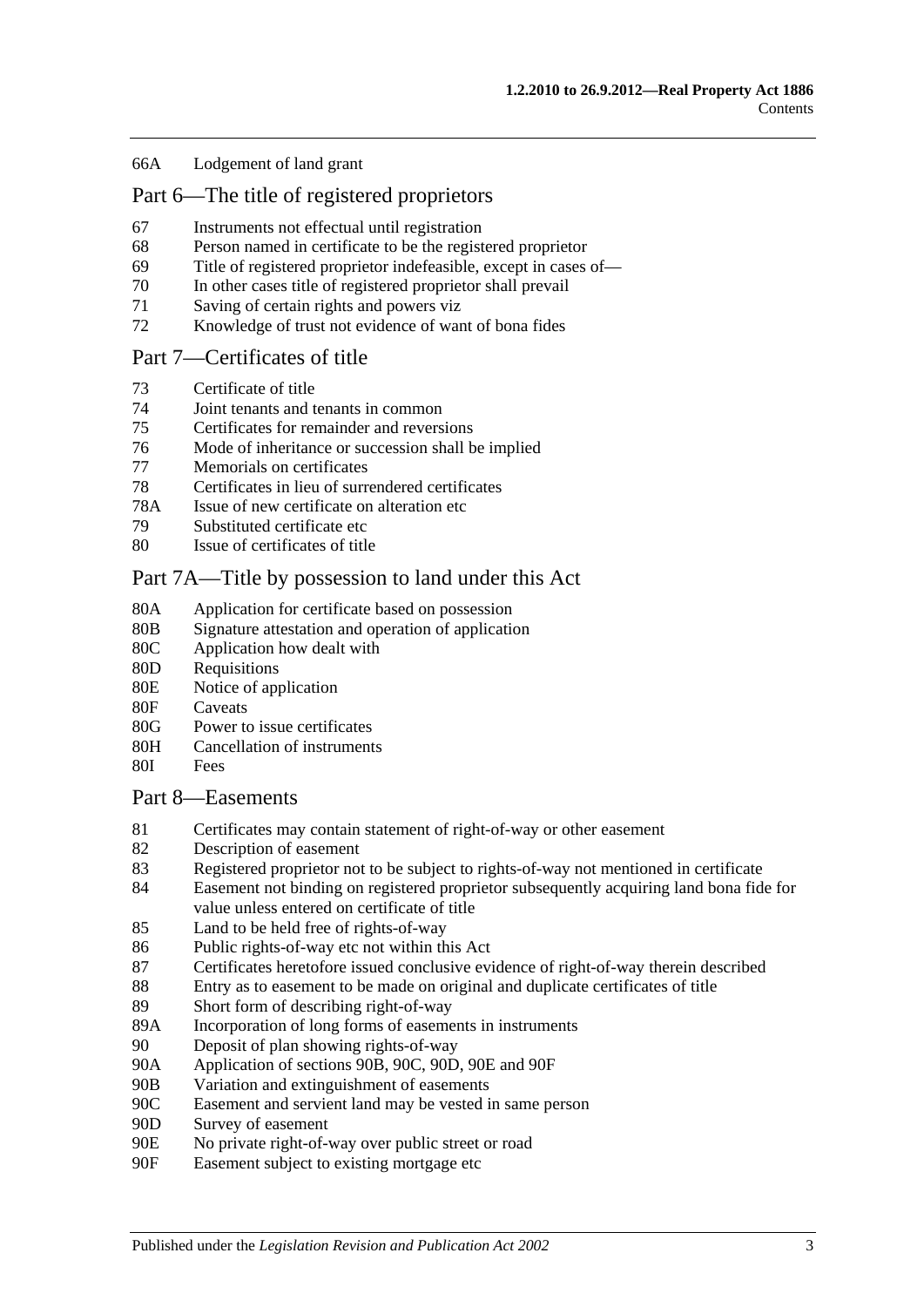## [Part 9—Crown leases](#page-50-0)

- [Interpretation of Crown lease](#page-50-1)<br>92 Person now holding under lea
- [Person now holding under lease or agreement may surrender](#page-50-2)
- [Execution and Registration of Crown Lease](#page-50-3)
- [Forfeiture etc of Crown Lease](#page-50-4)
- [Not to give any greater effect than if this Act had not been passed. The Minister of Lands](#page-50-5)  [may make regulations](#page-50-5)

#### [Part 10—Transfers](#page-52-0)

- [Transfers](#page-52-1)
- 96AA [Creation of easements by reservation](#page-52-2)
- 96A [Acceptance of transfer](#page-52-3)
- [Transferee of land subject to mortgage or encumbrance to indemnify transferor](#page-52-4)<br>98 On registration of transfer, grant or certificate to be cancelled
- [On registration of transfer, grant or certificate to be cancelled](#page-53-0)
- [Unless whole of land transferred](#page-53-1)
- [New certificate to purchaser and balance certificate to registered proprietor](#page-53-2)
- [Memorial of order for sale of land for non-payment of rates](#page-53-3)
- [Registration of transfer hereunder](#page-53-4)
- [Discharge of memorial](#page-54-0)
- [Sale under writ of fieri facias or decree, warrant or order of court](#page-54-1)
- [Transfer not to be valid against purchaser until entry of writ](#page-54-2)
- [Transfer on sale under writ, warrant, decree or order](#page-54-3)
- [Production of duplicate instrument not required on transfer under decree or order, writ, or](#page-54-4)  [warrant](#page-54-4)
- [Satisfaction of writ, warrant, decree, or order](#page-55-0)
- [Lapse of writ, decree, warrant, or order](#page-55-1)
- [Transfer by registered proprietor to spouse etc](#page-55-2)
- [Dealings before issue of certificate](#page-55-3)
- [Deed-poll by promoters of undertakings under Lands Clauses Acts](#page-55-4)
- [Mode of registration of such deed-poll](#page-56-0)
- [This Act not to lessen effect of deed-poll heretofore or hereafter executed](#page-56-1)
- 115A [Issue of certificate where land is vested by operation of](#page-56-2) law

#### [Part 11—Leases and surrenders](#page-58-0)

- [Lands, how leased](#page-58-1)
- [Contents of lease](#page-58-2)
- [Leases not to bind non-consenting mortgagees or encumbrancees](#page-58-3)
- [Lease for one year need not be registered](#page-58-4)
- 119A [Standard terms and conditions of lease](#page-58-5)
- [Lease may be surrendered by separate instrument](#page-59-0)
- [Registrar-General may enter surrender](#page-59-1)
- [Effect of entry of surrender](#page-59-2)<br>123 Surrender where lease subject
- [Surrender where lease subject to mortgage or under-lease](#page-59-3)
- [Covenants to be implied in every lease against the lessee](#page-59-4)
- [Powers to be implied in lessor](#page-59-5)
- [Registrar-General to note particulars of re-entry in Register Book](#page-60-0)

#### [Part 12—Mortgages, encumbrances, and discharges](#page-62-0)

- [Lands, how mortgaged or encumbered](#page-62-1)
- [Contents of mortgage or encumbrance](#page-62-2)
- 129A [Standard terms and conditions of mortgage or encumbrance](#page-62-3)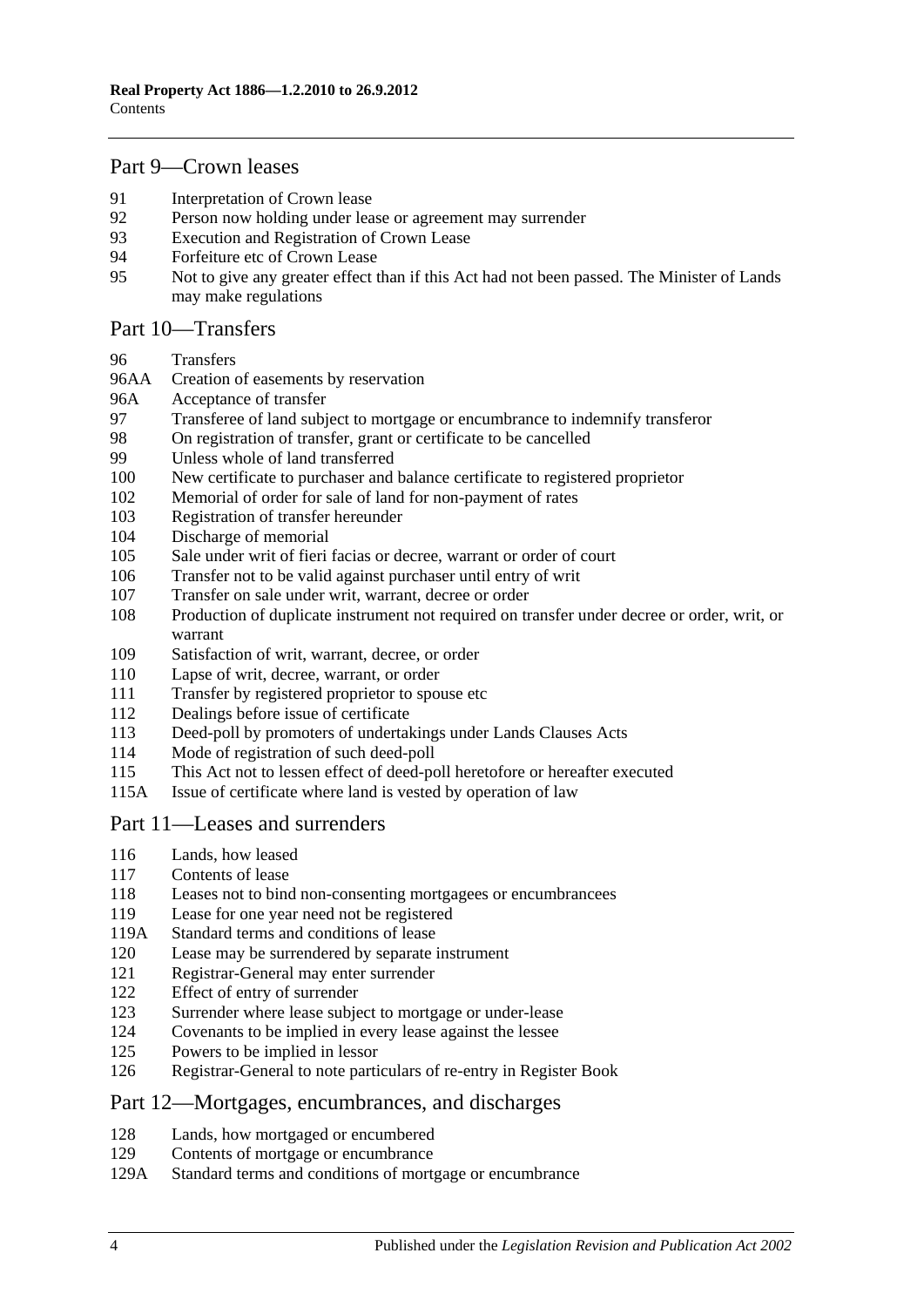- [Covenant to be implied in every mortgage](#page-63-0)
- 130A [Implied covenant in encumbrance](#page-63-1)
- [Subsequent mortgagees or encumbrancees, may redeem prior mortgages etc](#page-63-2)
- [Nature of mortgage and encumbrance, and procedure in case of default](#page-63-3)
- [Power of sale](#page-64-0)
- [Mortgagee's receipt to discharge purchaser](#page-64-1)
- [Appropriation of proceeds](#page-64-2)
- 135A [Mode of payment of encumbrance](#page-64-3)
- [Transfer upon sale by mortgagee or encumbrancee](#page-64-4)
- [Power of mortgagee to enter, take possession, distrain, let, or bring action for recovery of](#page-65-0)  [land](#page-65-0)
- [Power of mortgagee to distrain on tenant or occupier for arrears not exceeding the amount](#page-65-1)  [of rent due](#page-65-1)
- [Duty of mortgagee of leasehold entering into possession of rent and profits to account](#page-66-0)
- [Application by mortgagee to Registrar-General for foreclosure](#page-66-1)
- [Procedure on foreclosure application](#page-66-2)
- [Effect of order for foreclosure](#page-67-0)
- 142A [Provision for case where mortgagee or encumbrancee refuses to join in proceedings on](#page-67-1)  [default](#page-67-1)
- [Discharge of mortgages and encumbrances](#page-67-2)
- [Partial discharge of mortgage or encumbrance on grant of easement](#page-67-3)
- [Entry of satisfaction of annuity](#page-68-0)
- [Discharge of mortgage by Minister in certain cases](#page-68-1)
- 148A [Entry in Register Book where rights of mortgagee barred by Statute](#page-69-0)
- [Equitable mortgage may be created](#page-69-1)
- [Transfer of mortgage, lease and encumbrance](#page-69-2)
- [Effect of such transfer](#page-69-3)
- [Covenants implied in transfer of lease](#page-70-0)

#### [Part 13—Extensions](#page-72-0)

[Renewal or extension of mortgage etc](#page-72-1)

#### [Part 14—Powers of attorney](#page-74-0)

- [Power of attorney](#page-74-1)
- [Deposit of duplicate or attested copy](#page-74-2)
- [Revocation of power of attorney](#page-74-3)
- [Power of attorney heretofore given](#page-74-4)
- [Entry of death of grantor](#page-74-5)
- [Instruments executed before entry of revocation or death to be valid](#page-74-6)

#### [Part 15—Trusts and transmissions](#page-76-0)

- [Trusts contained in grant from the Crown to be inserted in certificate as in original grant](#page-76-1)
- [No particulars of trust to be entered in Register Book but trust instrument may be](#page-76-2)  [deposited](#page-76-2)
- [Insertion of the words "with no survivorship" in instruments](#page-76-3)
- [Trustees may authorise insertion of those words](#page-76-4)
- [Effect of entry](#page-77-0)
- [Court may direct notice to be published before order is made](#page-77-1)
- [Court may protect persons interested](#page-77-2)
- [Survivors may nevertheless perform duties or transfer to new trustees](#page-77-3)
- [Disclaimers](#page-77-4)
- [Transmission by bankruptcy or statutory assignment](#page-78-0)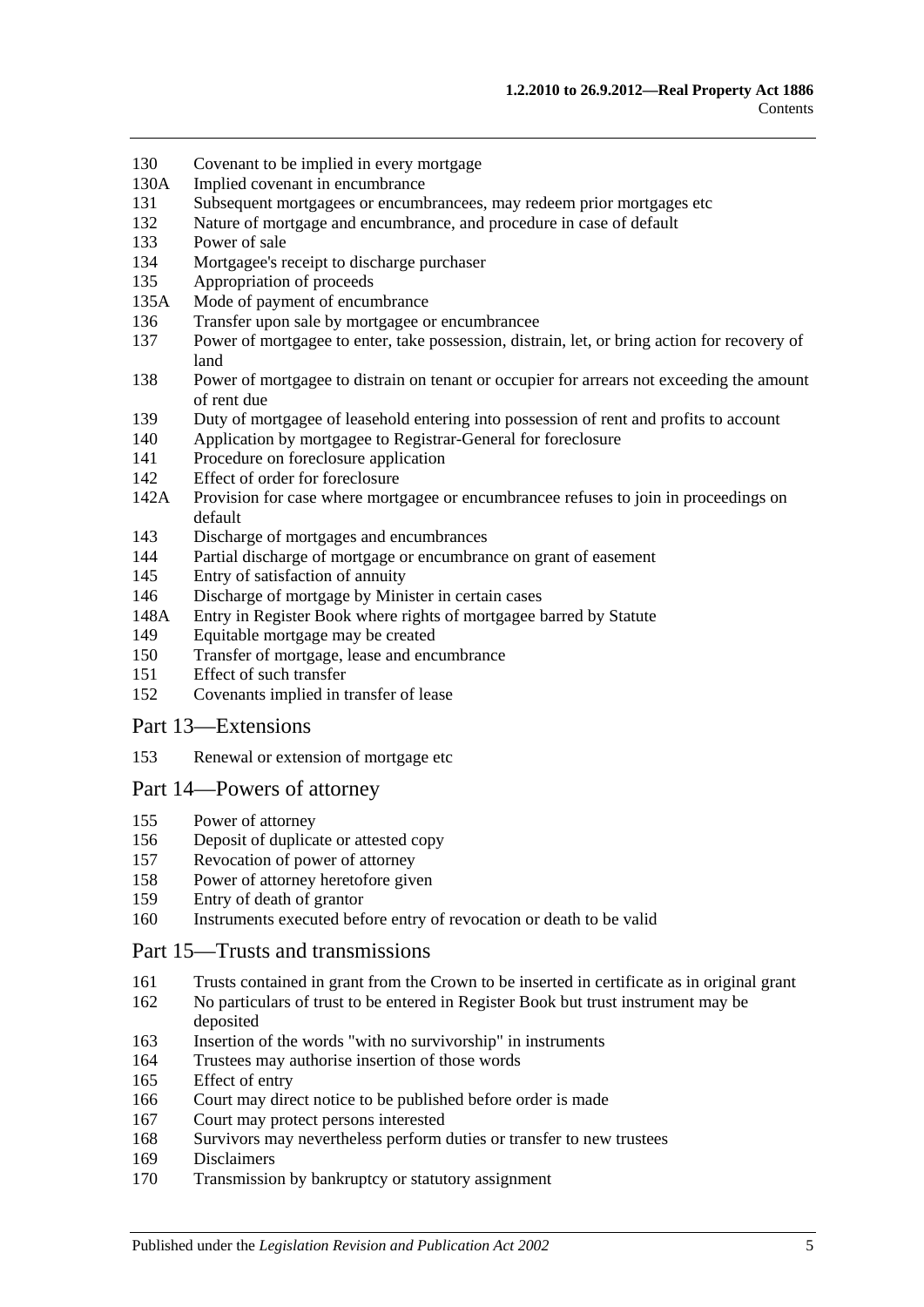- [Transmission to be entered in Register Book](#page-79-0)
- [Proceedings in case assignment declared void](#page-79-1)
- [Bankruptcy or assignment of lessee](#page-79-2)
- [Entry of surrender or foreclosure not to prejudice cause of action](#page-81-0)
- [Transmission of estate of deceased persons](#page-81-1)
- [Application to be made in such case](#page-81-2)
- [Particulars of application to be recorded](#page-81-3)
- [Effect of such entry](#page-81-4)<br>179 Where 2 or more ex
- [Where 2 or more executors or administrators, all must concur](#page-81-5)
- [Person registered in place of deceased, bankrupt, or assigning proprietor, to be proprietor](#page-81-6)  [of land for purpose of dealing](#page-81-6)
- [Proceedings when executor etc refuse to transfer](#page-82-0)
- [Court may order transfer to person entitled](#page-82-1)
- [Court may decide question of title etc](#page-82-2)
- [Order of Court vesting land](#page-82-3)
- [Action may be brought by person claiming beneficial interest in name of trustee](#page-82-4)
- [Purchases from registered proprietor not to be affected by notice](#page-82-5)
- [Except in case of fraud](#page-83-0)
- [Registration of survivor of joint proprietors, and of remainder-man entitled to estate in](#page-83-1)  [possession](#page-83-1)

### [Part 16—Caveats](#page-84-0)

[Caveats](#page-84-1)

#### [Part 17—Ejectment](#page-88-0)

- [Summons to give up possession](#page-88-1)
- [Summons to contain description of land](#page-88-2)
- [Orders on non-appearance to summons](#page-88-3)
- [Orders on appearance to summons](#page-88-4)
- [Dismissal of summons not to prejudice other rights](#page-88-5)
- [Effect of order for possession](#page-88-6)
- Writ of *habere facias* [unnecessary where no one is in possession, or the land is](#page-89-0)  [surrendered voluntarily](#page-89-0)
- [Existing rights preserved](#page-89-1)

#### [Part 18—The Assurance Fund](#page-90-0)

- [The Assurance Fund](#page-90-1)
- [Party deprived of land may sue for compensation](#page-91-0)<br>204 Exoneration of proprietor after transfer for value,
- [Exoneration of proprietor after transfer for value, except in certain cases](#page-91-1)
- [Proceedings against the Registrar-General, as nominal defendant](#page-91-2)
- [Purchasers etc protected](#page-91-3)
- [Proceedings against the Registrar-General as nominal defendant](#page-92-0)
- [Value of buildings to be excluded](#page-92-1)
- [Persons claiming may, before taking proceedings, apply to the Registrar-General for](#page-92-2)  [compensation](#page-92-2)
- [Assurance Fund not liable for breach of trust or improper exercise of power of sale](#page-92-3)
- [Nor for misdescription of boundaries or parcels except in certain cases](#page-93-0)
- [Procedure upon, and enforcement of claims against the Assurance Fund](#page-93-1)
- [Proceedings where same land is included in two or more grants from the Crown.](#page-94-0)  [Assurance Fund not liable in such case](#page-94-0)
- [Limitation of actions](#page-94-1)
- [Court to have regard to contributory negligence](#page-95-0)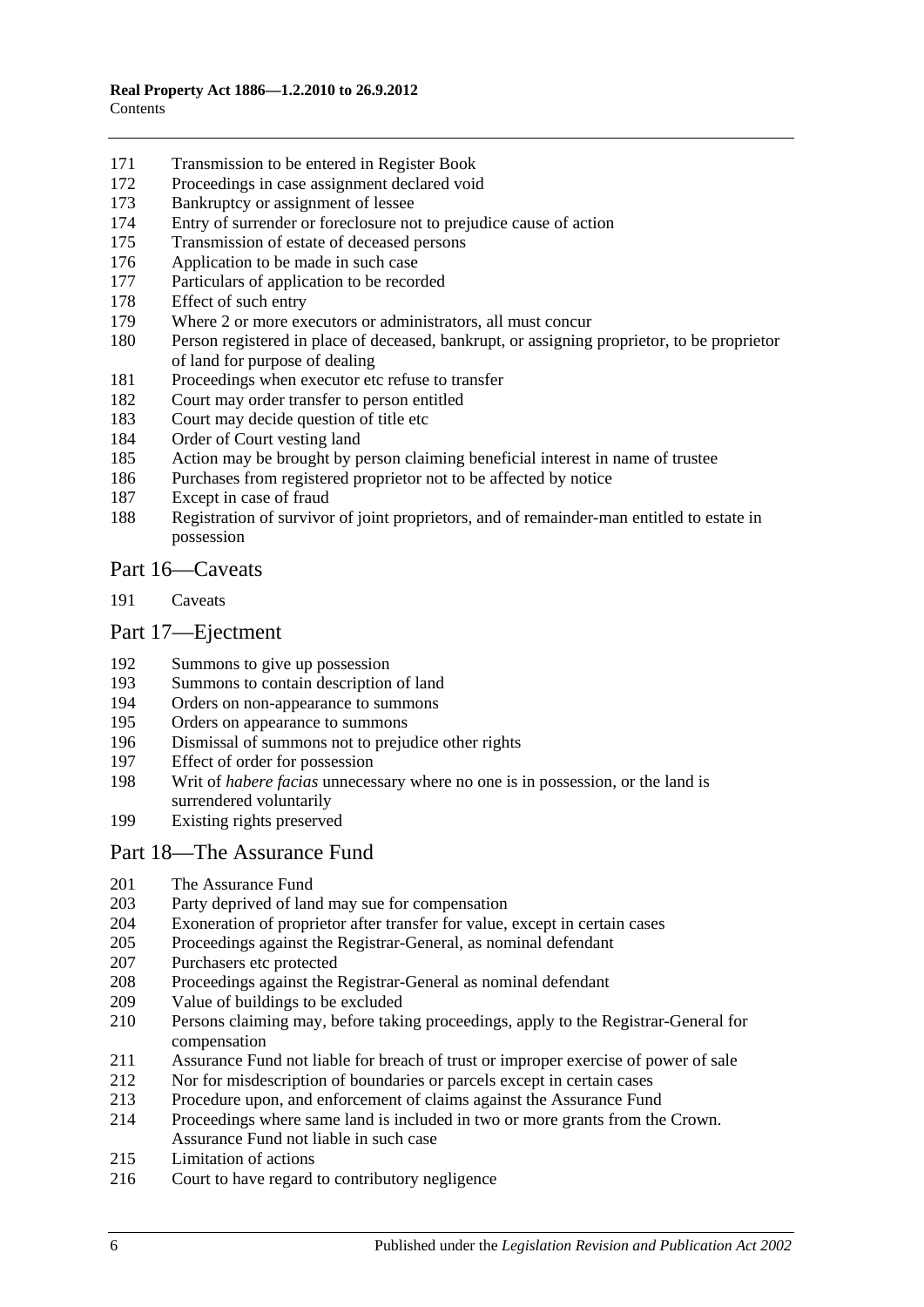- 217 [Payments out of Assurance Fund to be deemed made on account of certain persons](#page-95-1)
- 218 [Moneys paid out of the Assurance Fund may be recovered](#page-95-2)<br>219 Judgment may be entered by Registrar-General for amount
- 219 [Judgment may be entered by Registrar-General for amount paid on account of absent](#page-95-3)  [persons](#page-95-3)

## [Part 19—Special powers and duties of Registrar-General](#page-96-0)

- 220 [Powers of Registrar-General](#page-96-1)
- 221 [Proprietor may summon Registrar-General to show cause, if dissatisfied](#page-98-0)
- 222 [Hearing of summons](#page-99-0)
- 223 [Registrar-General may refer question of law](#page-99-1)

#### [Part 19A—Rectification of certificates](#page-100-0)

- 223A [Applications for amendment](#page-100-1)
- 
- 223B [Notices to be given](#page-100-2)<br>223C Power of Registrar-[Power of Registrar-General to reject](#page-100-3)
- 223D [Caveats](#page-100-4)<br>223E Grant of
- [Grant of application](#page-101-0)
- 223F [Alterations of certificate in bringing land under this Act](#page-101-1)
- 223G [Amendments of title](#page-101-2)
- 223H [Notice of amendment of title](#page-101-3)
- 223J [Rectification by consent](#page-102-0)
- 223K [Saving of other powers](#page-102-1)<br>223L Operation of correction
- [Operation of corrections](#page-102-2)

#### [Part 19AB—Division and amalgamation of allotments](#page-104-0)

#### [Division 1—Preliminary](#page-104-1)

- 223LA [Interpretation](#page-104-2)
- 223LB [Unlawful division of land](#page-107-0)
- 223LC [Application of this Part](#page-108-0)

#### [Division 2—General procedures to be observed in relation to division of land](#page-108-1)

- 223LD [Application for division](#page-108-2)
- [223LDAApplication may deal with statutory encumbrances](#page-110-0)
- 223LE [Deposit of plan of division in Lands Titles Registration Office](#page-110-1)
- 223LF [Streets, roads etc](#page-111-0)
- 223LG [Service easements](#page-112-0)
- 223LH [Consent to plans of division](#page-113-0)
- 223LI [Assessment of stamp duty](#page-114-0)

#### [Division 3—Amalgamation](#page-114-1)

- 223LJ [Amalgamation](#page-114-2)
- [Division 5—Miscellaneous provisions](#page-115-0)
- 223LP [Regulations](#page-115-1)

#### [Part 20—Procedure and penalties](#page-116-0)

- 226 [Forms of summons by Registrar-General](#page-116-1)
- 227 [On refusal or neglect of person summoned, Registrar-General may apply to Judge](#page-116-2)
- 228 [Declarations, before whom to be made](#page-116-3)
- 229 [Indictable offences under this Act](#page-116-4)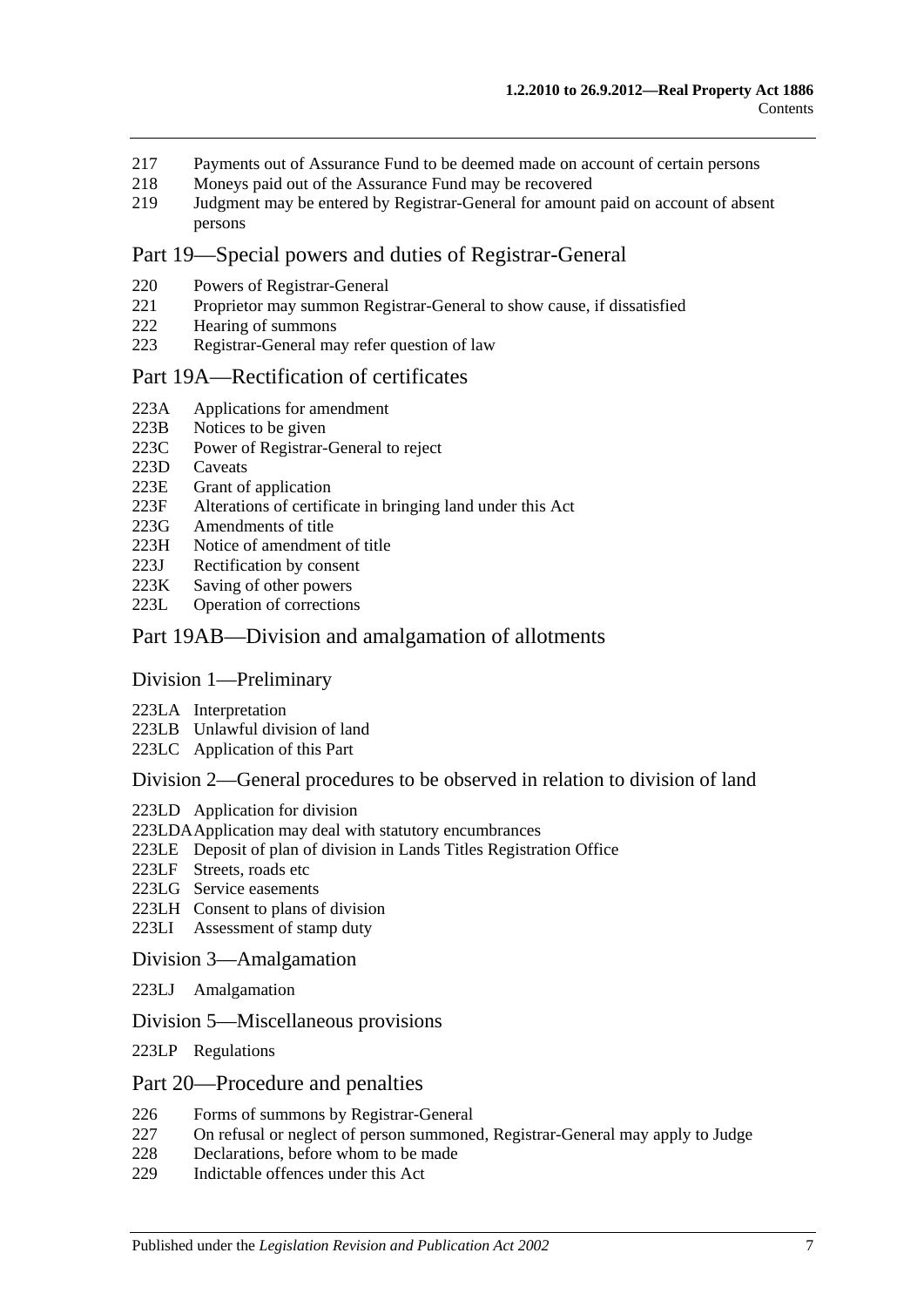#### **Real Property Act 1886—1.2.2010 to 26.9.2012 Contents**

- 230 Periury [Penalty for certifying incorrect documents](#page-117-1)
- [Other offences](#page-117-2)
- [Certificate etc procured by fraud to be void](#page-118-0)
- [Conviction not to affect civil remedy](#page-118-1)

## [Part 21—Miscellaneous](#page-120-0)

- [Plans and maps](#page-120-1)
- [Diagrams of land in certificates of title](#page-120-2)
- 242A [Cases where measurements not required](#page-120-3)
- [Provision for person under disability of infancy or mental incapacity](#page-120-4)
- [Court may appoint guardian](#page-121-0)
- [Unregistered instruments to confer claim to registration](#page-121-1)
- [Informal documents may be registered](#page-121-2)
- [Memorial to be entered](#page-121-3)
- [Equities not abolished](#page-121-4)
- [Lis pendens not to be registered](#page-122-0)
- [No title by adverse possession](#page-122-1)
- [Corporations and district councils to furnish Registrar-General with plans of new streets](#page-122-2)  [etc](#page-122-2)
- [Surveyor-General to furnish Registrar-General with particulars of orders confirming](#page-122-3)  [opening of new roads etc](#page-122-3)
- [Alteration of plans](#page-122-4)
- [Confused boundaries](#page-123-0)
- [Reference to Real Property Acts](#page-123-1)
- [General powers of Court not affected](#page-123-2)
- [Valuable consideration may be proved by prior instruments](#page-123-3)
- [General covenants to be implied in instruments](#page-124-0)
- [Implied powers and covenants may be modified or negatived](#page-124-1)
- [In action for breach, party may be proceeded against as if he had covenanted in express](#page-124-2)  [words](#page-124-2)
- [Implied covenants to](#page-124-3) be joint and several
- [Short forms of covenants in mortgages and leases](#page-124-4)
- [Short form for expressing exception of mines and minerals](#page-124-5)
- [Witnessing of instruments](#page-125-0)
- [Improper witnessing](#page-125-1)
- [Execution of instrument by corporation](#page-125-2)
- [Authority to register](#page-125-3)
- [Solicitors and conveyancers to be generally entitled to recover fees for work done under](#page-126-0)  [this Act](#page-126-0)
- [Forms in Schedules](#page-126-1)
- [Service of notices](#page-126-2)
- [Regulations](#page-126-3)

## [Schedule 1—Transitional provisions](#page-128-0)

## [Schedule 2—Application to bring land under the provisions of the](#page-131-0) *Real [Property Act](#page-131-0) 1886*

[Schedule 3—Caveat forbidding lands to be brought under the](#page-132-0) *Real Property Act [1886](#page-132-0)*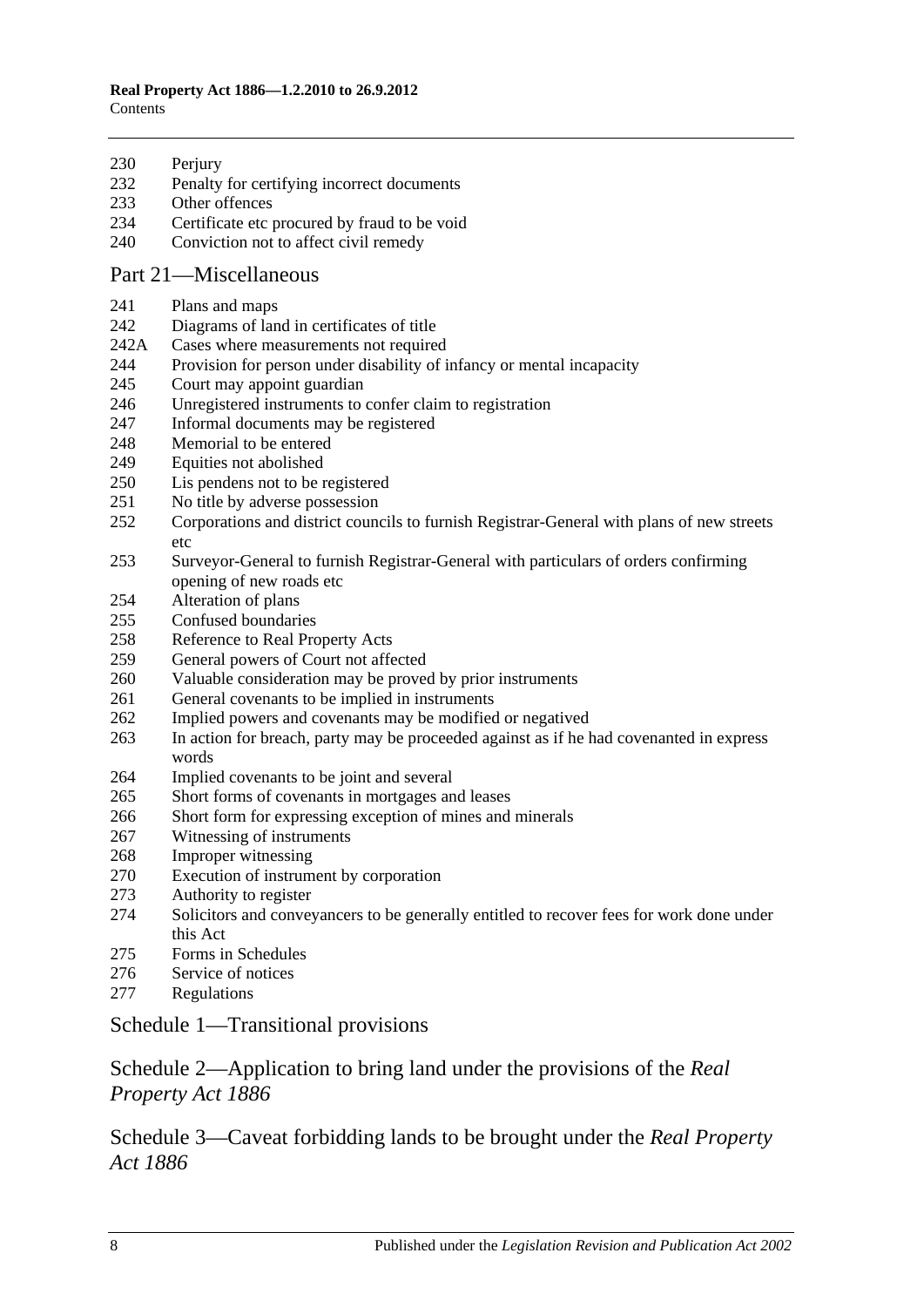[Schedule 5—A free and unrestricted right-of-way](#page-132-1)

[Schedule 6—Short forms of easements and their interpretation](#page-132-2)

[Schedule 16—Short forms of covenants and their interpretation](#page-135-0)

[Schedule 17—Short form of exception of mines and minerals and its](#page-137-0)  [interpretation](#page-137-0)

[Schedule 22—Summons by Registrar-General](#page-137-1)

[Legislative history](#page-138-0)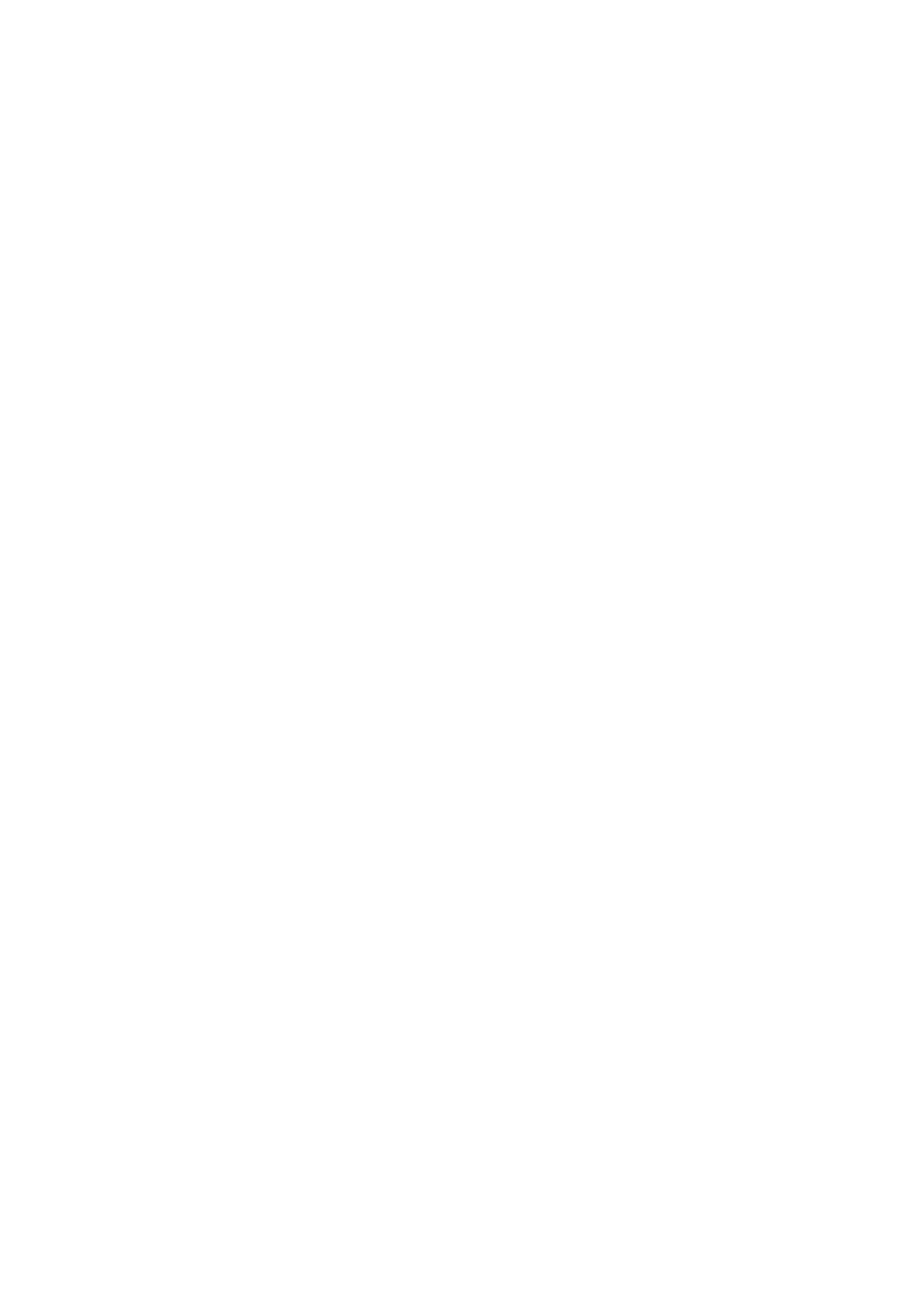## <span id="page-10-0"></span>**The Parliament of South Australia enacts as follows:**

## **Part 1—Preliminary**

## <span id="page-10-1"></span>**1—Short title**

This Act may be cited for all purposes as the *[Real Property Act](http://www.legislation.sa.gov.au/index.aspx?action=legref&type=act&legtitle=Real%20Property%20Act%201886) 1886*.

#### <span id="page-10-2"></span>**3—Interpretation**

(1) In the construction and for the purposes of this Act, and in all instruments made or purporting to be made thereunder, the following terms shall, so far as not inconsistent with the context or subject, and except when such context or subject or the other provisions hereof require a different construction, have the respective meanings hereinafter assigned to them, that is to say—

#### *allotment* includes—

- (a) a community lot, a development lot and common property created by division under the *[Community Titles Act](http://www.legislation.sa.gov.au/index.aspx?action=legref&type=act&legtitle=Community%20Titles%20Act%201996) 1996*; and
- (b) a unit and common property created by division under the *[Strata Titles](http://www.legislation.sa.gov.au/index.aspx?action=legref&type=act&legtitle=Strata%20Titles%20Act%201988)  Act [1988](http://www.legislation.sa.gov.au/index.aspx?action=legref&type=act&legtitle=Strata%20Titles%20Act%201988)*;

*appropriate form* means a form approved by the Registrar-General;

*the Assurance Fund* means the Real Property Act Assurance Fund constituted under this Act;

*caveatee* shall mean any person against whose application for any purpose a caveat has been lodged, and shall include the registered proprietor of any land in respect of which a caveat has been lodged;

*caveator* shall mean any person lodging a caveat;

*certificate* shall mean a certificate of title issued under any of the Real Property Acts, or any grant from the Crown issued after the passing of the *[Real Property Act](http://www.legislation.sa.gov.au/index.aspx?action=legref&type=act&legtitle=Real%20Property%20Act)* No. 15 of 1857 and before the commencement of the *[Real Property \(Witnessing and Land](http://www.legislation.sa.gov.au/index.aspx?action=legref&type=act&legtitle=Real%20Property%20(Witnessing%20and%20Land%20Grants)%20Amendment%20Act%201995)  [Grants\) Amendment Act](http://www.legislation.sa.gov.au/index.aspx?action=legref&type=act&legtitle=Real%20Property%20(Witnessing%20and%20Land%20Grants)%20Amendment%20Act%201995) 1995*, and shall extend to and include all plans and entries thereon;

#### *Court* means—

- (a) the Supreme Court; and
- (b) in [sections](#page-28-4) 52, [64,](#page-31-3) [71,](#page-36-0) [80,](#page-39-2) [87,](#page-45-0) [105,](#page-54-1) [108,](#page-54-4) [110,](#page-55-1) [142A,](#page-67-1) [165,](#page-77-0) [166](#page-77-1) and [167](#page-77-2) of this Act includes any other court or tribunal constituted under the law of this State or the Commonwealth; and
- (c) in [section](#page-84-1) 191 and [Part 17](#page-88-0) includes the District Court;

*dealing* shall mean any instrument or matter, whereby any land or the title to any land can be affected, or dealt with;

*document of title* shall mean and include every document evidencing or relating to the title of any land not under the provisions of any of the Real Property Acts;

*dominant land* shall mean any land having a right-of-way or other easement appurtenant thereto or annexed to the ownership thereof;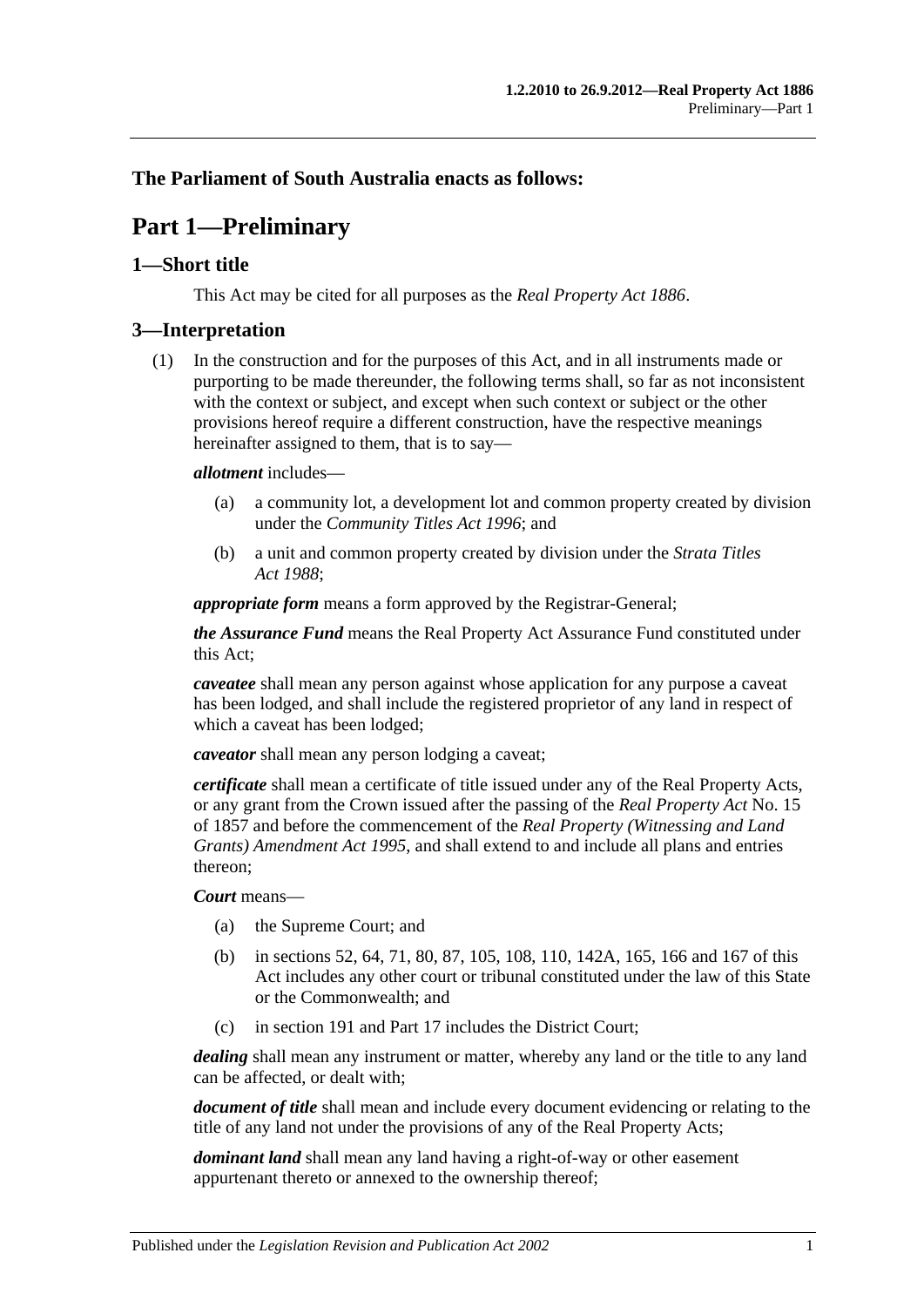*easement* includes a profit à prendre;

*encumbrancee* shall mean the registered proprietor of an encumbrance;

*encumbrancer* shall mean the registered proprietor of land subject to an encumbrance;

*instrument* shall mean and include every document capable of registration under the provisions of any of the Real Property Acts, or in respect of which any entry is by any of the Real Property Acts directed, required, or permitted to be made in the Register Book;

*instrument of title* shall mean and include every instrument evidencing or relating to the title to any land under the provisions of any of the Real Property Acts;

*land* shall extend to and include all tenements and hereditaments corporeal and incorporeal of every kind and description, and every estate and interest in land;

*lessee* shall mean the registered proprietor of a lease;

*lessor* shall mean the registered proprietor of land subject to a lease;

*mentally incapacitated person* has the same meaning as in the *[Guardianship and](http://www.legislation.sa.gov.au/index.aspx?action=legref&type=act&legtitle=Guardianship%20and%20Administration%20Act%201993)  [Administration Act](http://www.legislation.sa.gov.au/index.aspx?action=legref&type=act&legtitle=Guardianship%20and%20Administration%20Act%201993) 1993*;

*mortgagee* shall mean the registered proprietor of a mortgage;

*mortgagor* shall mean the registered proprietor of land subject to a mortgage;

*proprietor* shall mean any person seized or possessed of, or entitled to land;

*registered proprietor* shall mean any person appearing by the Register Book, or by any registered instrument of title to be the proprietor of any land;

*servient land* shall mean land subject to any easement;

*statutory assignment* shall mean any deed assigning a debtor's estate for the benefit of his creditors, executed under or in pursuance of Division 6 of *[The Insolvent Act](http://www.legislation.sa.gov.au/index.aspx?action=legref&type=act&legtitle=The%20Insolvent%20Act%201860) 1860*, or any other Act;

*the Real Property Acts* shall mean the *[Real Property Act](http://www.legislation.sa.gov.au/index.aspx?action=legref&type=act&legtitle=Real%20Property%20Act)* (No. 15 of 1857), *[The Real](http://www.legislation.sa.gov.au/index.aspx?action=legref&type=act&legtitle=The%20Real%20Property%20Law%20Amendment%20Act)  [Property Law Amendment Act](http://www.legislation.sa.gov.au/index.aspx?action=legref&type=act&legtitle=The%20Real%20Property%20Law%20Amendment%20Act)* (No. 16 of 1858), the *Real [Property Act of](http://www.legislation.sa.gov.au/index.aspx?action=legref&type=act&legtitle=Real%20Property%20Act%20of%201860) 1860* (No. 11 of 1860), the *[Real Property Act of](http://www.legislation.sa.gov.au/index.aspx?action=legref&type=act&legtitle=Real%20Property%20Act%20of%201861) 1861* (No. 22 of 1861), the *[Real Property](http://www.legislation.sa.gov.au/index.aspx?action=legref&type=act&legtitle=Real%20Property%20Act%20Amendment%20Act%20of%201878)  [Act Amendment Act of](http://www.legislation.sa.gov.au/index.aspx?action=legref&type=act&legtitle=Real%20Property%20Act%20Amendment%20Act%20of%201878) 1878* (No. 128 of 1878), the *[Rights-of-Way Act](http://www.legislation.sa.gov.au/index.aspx?action=legref&type=act&legtitle=Rights-of-Way%20Act%201881) 1881* (No. 223 of 1881), and this Act;

*transmission* shall mean the passing of title to land in any manner other than by transfer.

(2) The description of any person as proprietor, transferor, transferee, mortgagor, mortgagee, caveator, caveatee, encumbrancer, encumbrancee, lessor, lessee, or trustee, or as seized of, having, or taking any estate or interest in land shall be deemed to extend to and include the heirs, executors, administrators, and assigns of such person.

#### <span id="page-11-0"></span>**4—Repeal**

The following Acts or parts of Acts are hereby repealed:

| <b>Number</b> | Title                                                | <b>Extent of Repeal</b> |
|---------------|------------------------------------------------------|-------------------------|
| 22 of 1861    | Real Property Act of 1861.                           | The whole.              |
|               | 128 of 1878 Real Property Act Amendment Act of 1878. | The whole.              |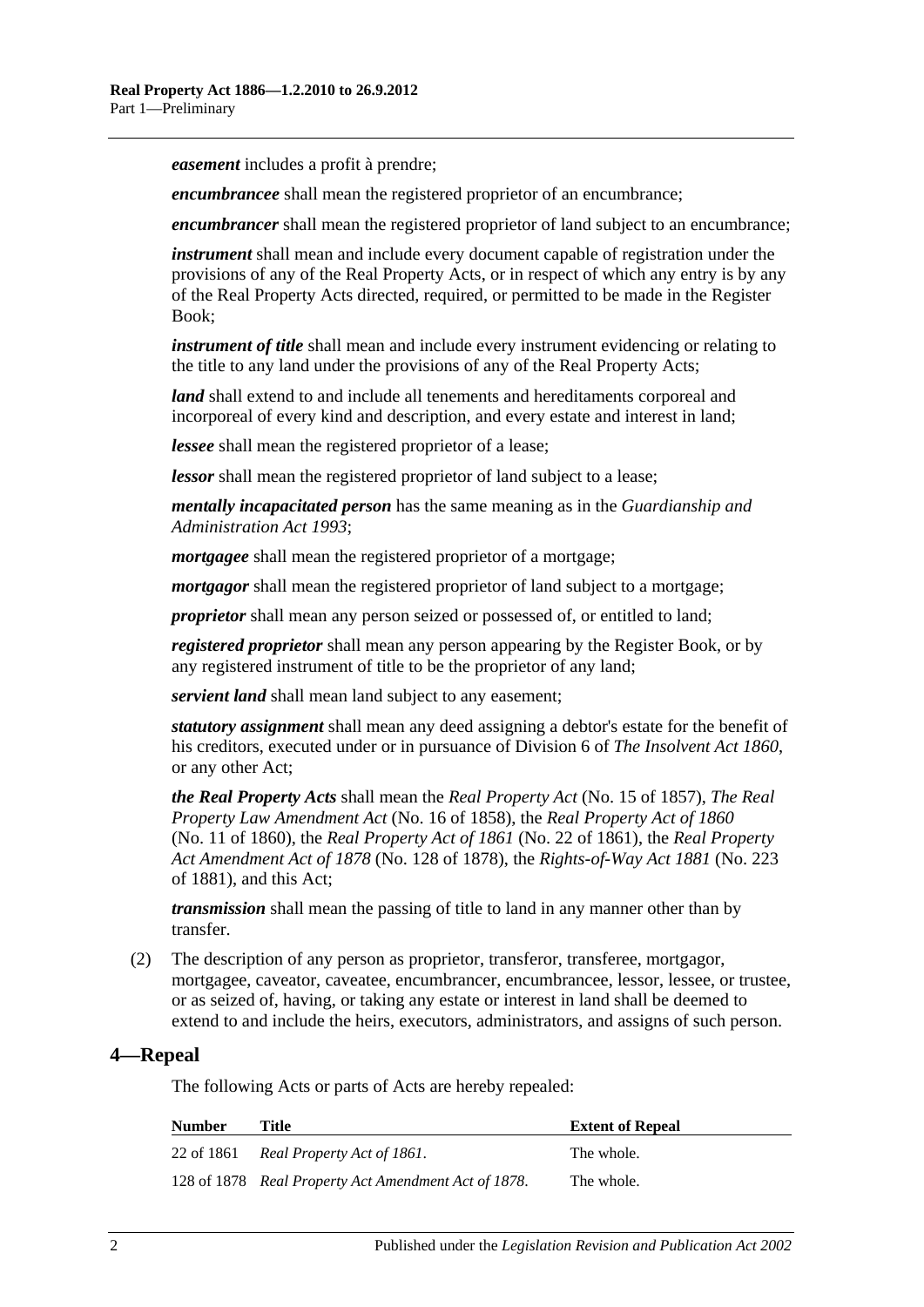| <b>Number</b> | Title                                                                 | <b>Extent of Repeal</b>                                                                                                          |
|---------------|-----------------------------------------------------------------------|----------------------------------------------------------------------------------------------------------------------------------|
|               | 223 of 1881 <i>Rights-of-Way Act 1881</i> .                           | The whole.                                                                                                                       |
|               | 225 of 1881 Act to amend The Probate and Succession Duty<br>Act 1876. | The following words at the end of<br>section 3, subsections 2 and 3:<br>"The estate being exempt under<br>clause 2 of this Act." |

## <span id="page-12-0"></span>**5—Savings**

Such repeal shall not affect any appointment, regulation, instrument, fund, act, matter, or thing lawfully made, done, executed, or in existence under the authority of the said Acts or any or either of them; nor prevent prosecution or punishment for any offence committed or act done in violation of the provisions of the said Acts or any or either of them; or interfere with the recovery of any penalty or of any forfeiture incurred under the said Acts or any or either of them; or with the enforcement, vindication, or recovery, of any estate, right, title, trust, covenant, contract, or interest preserved, acquired, accruing, existing or entered into under the provisions of the said Acts or any or either of them; nor shall such repeal affect or in any way interfere with any act or thing, prosecution or punishment, enforcement, vindication, or recovery saved or protection given by the said repealed Acts; and all applications, actions, suits, proceedings, instruments, registrations, and other acts, matters, and things made, commenced, pending, signed, entered, or done under the said repealed Acts or any or either of them before the passing of this Act, may be proceeded with, prosecuted, completed, and acted on in the same manner and shall be as valid and effectual as if this Act had not been passed.

## <span id="page-12-1"></span>**6—Laws inconsistent not to apply**

No law, so far as inconsistent with this Act, shall apply to land subject to the provisions of this Act, nor shall any future law, so far as inconsistent with this Act, so apply unless it shall be expressly enacted that it shall so apply "notwithstanding the provisions of the *[Real Property Act](http://www.legislation.sa.gov.au/index.aspx?action=legref&type=act&legtitle=Real%20Property%20Act%201886) 1886*".

## <span id="page-12-2"></span>**7—Lands under previous Acts to be under this Act**

All lands subject to the provisions of any of the Real Property Acts shall, on and from the day upon which this Act shall come into operation, and all land hereafter brought under the provisions of any of the Real Property Acts, pursuant to any application commenced at the time of this Act coming into operation, shall, from the time of the issuing of the certificate for such land, be held subject to the provisions of this Act.

#### <span id="page-12-3"></span>**8—Land not to be withdrawn**

No land once subject to the provisions of this Act shall ever be withdrawn therefrom.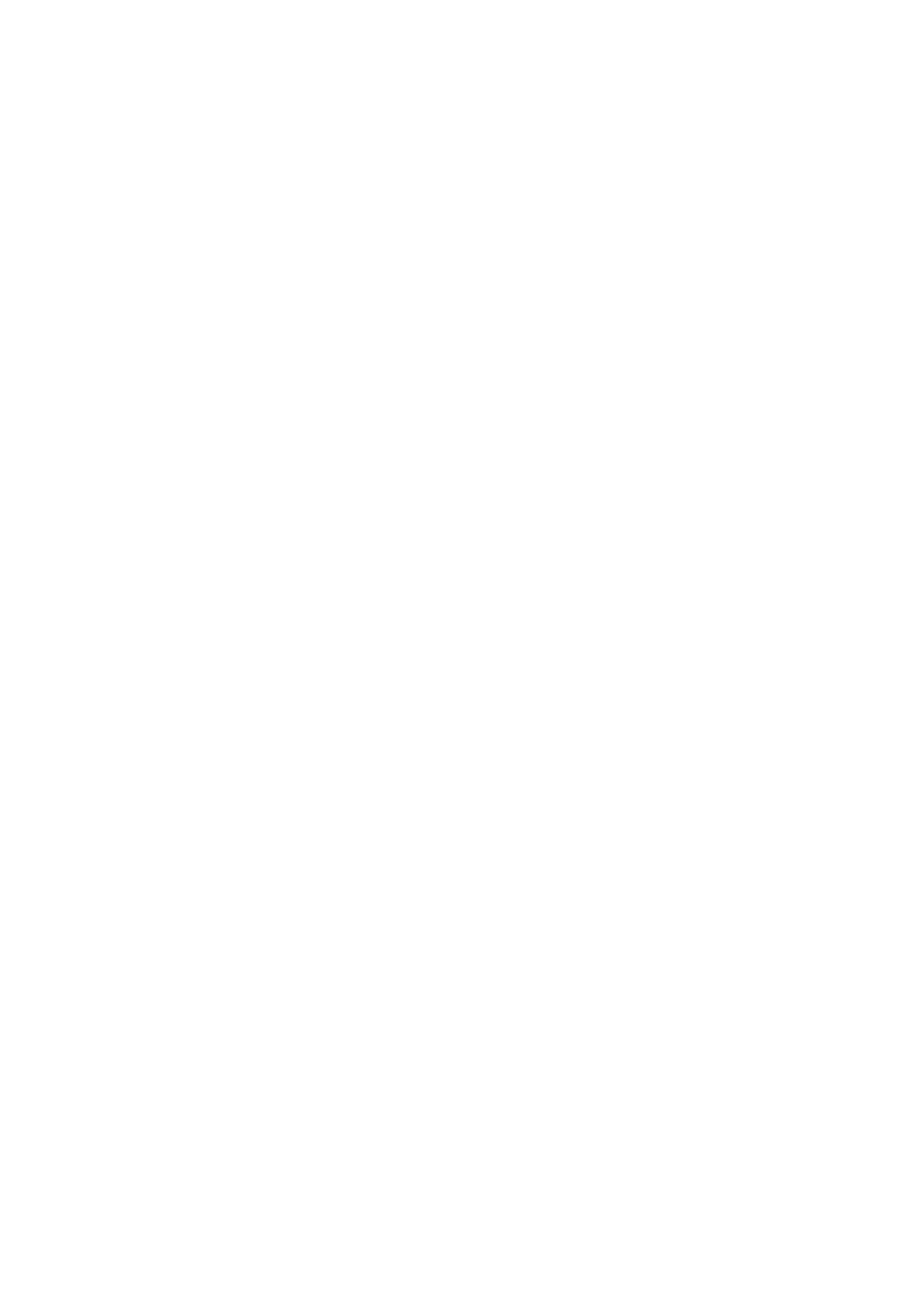## <span id="page-14-0"></span>**Part 2—Objects of this Act**

## <span id="page-14-1"></span>**10—Objects**

The objects of this Act are to simplify the title to land and to facilitate dealing therewith, and to secure indefeasibility of title to all registered proprietors, except in certain cases specified in this Act.

## <span id="page-14-2"></span>**11—Construction**

This Act shall always be construed in such manner as shall best give effect to the objects hereinbefore declared.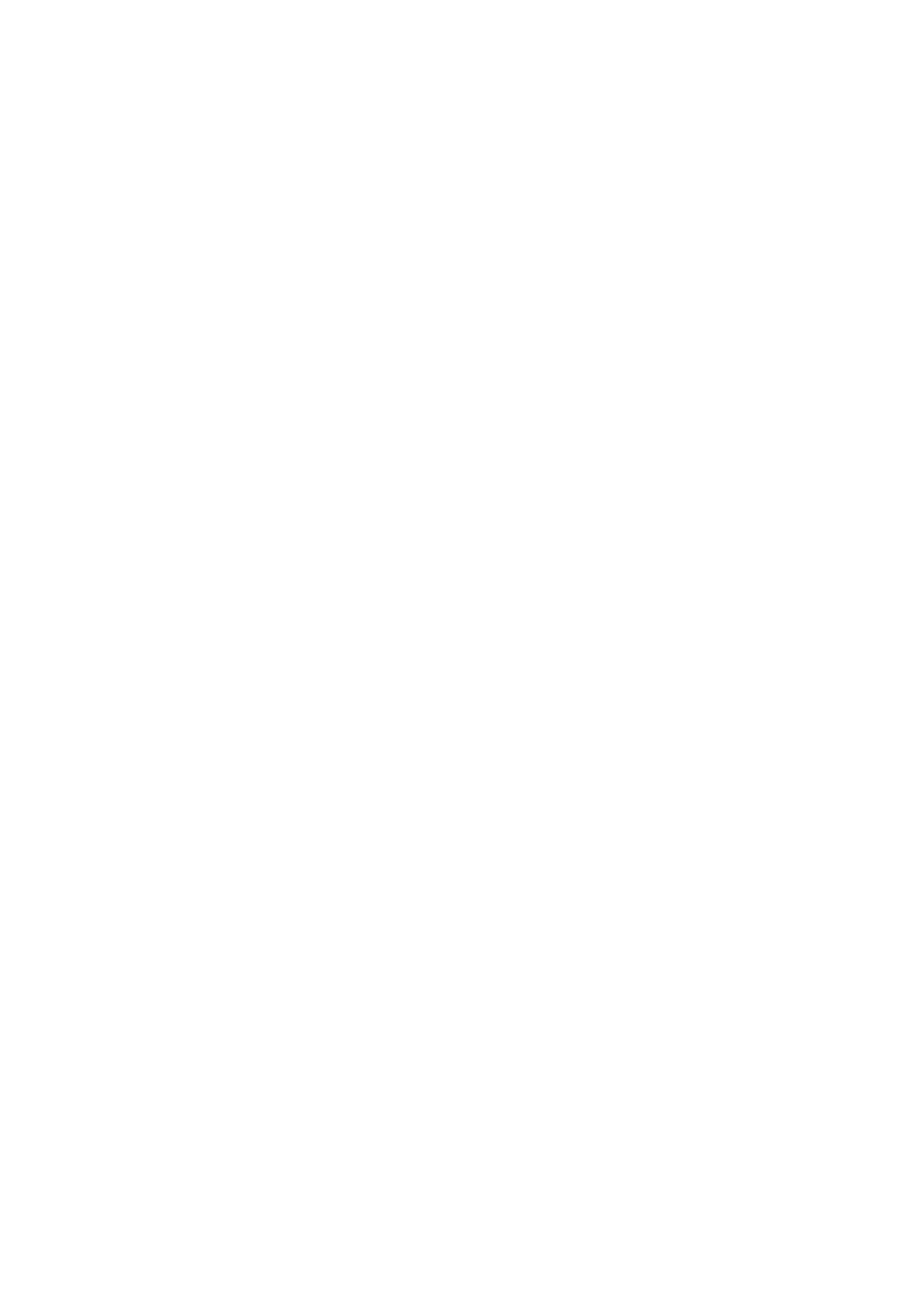## <span id="page-16-0"></span>**Part 3—The Lands Titles Registration Office**

## <span id="page-16-1"></span>**12—Lands Titles Registration Office to be at Adelaide**

The *Lands Titles Registration Office* shall be continued at Adelaide for the purposes of this Act.

## <span id="page-16-2"></span>**13—Officers for administration of this Act**

- (1) There shall be a Registrar-General.
- (2) The Registrar-General shall be responsible for the administration of this Act.
- (3) There shall be such deputies of the Registrar-General as may be necessary or expedient for the administration of this Act.
- (4) There shall be such other officers as may be necessary or expedient for the administration of this Act.
- (5) The Registrar-General, the deputies of the Registrar-General and the other officers are to be Public Service employees.

## <span id="page-16-3"></span>**14—Acting Registrar-General**

- (1) The Governor may appoint a Public Service employee to be the Acting Registrar-General.
- (2) The Acting Registrar-General shall act in the absence of the Registrar-General from the duties of his office.
- (3) The Acting Registrar-General shall have all the powers, authorities, duties and obligations of the Registrar-General.
- (4) The Acting Registrar-General shall cease to occupy his position as such upon resumption by the Registrar-General of the duties of his office.
- (5) If no person is appointed to be the Acting Registrar-General, the Senior Deputy Registrar-General shall be the Acting Registrar-General.

## <span id="page-16-4"></span>**15—Acting Deputy Registrar-General**

- (1) The Governor may appoint a Public Service employee to be an Acting Deputy Registrar-General.
- (2) An Acting Deputy Registrar-General shall have all the powers, authorities, duties and obligations of a Deputy Registrar-General.

## <span id="page-16-5"></span>**16—Exercise of powers of Registrar-General**

Any power or function conferred on, or assigned to, the Registrar-General by this or any other Act may be exercised or carried out—

- (a) by any Deputy Registrar-General; or
- (b) by any person to whom that power or function has been delegated by the Registrar-General.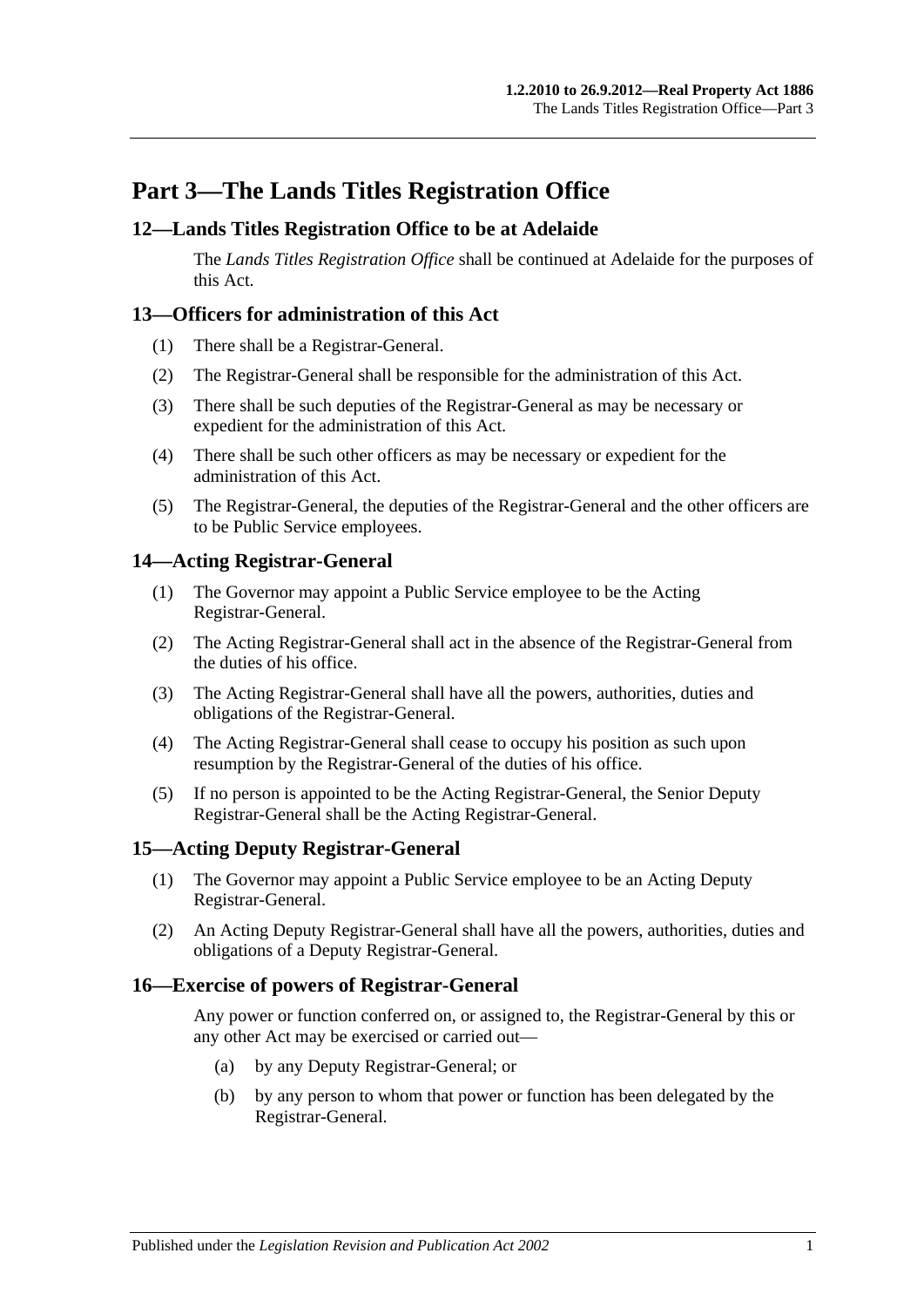## <span id="page-17-6"></span><span id="page-17-0"></span>**18A—Delegation by Registrar-General**

- (1) The Registrar-General may by writing under his hand delegate to any officer or clerk any of the powers or functions of the Registrar-General under this Act or any other Act (except this power of delegation) so that the delegated powers may be exercised by the delegate with respect to the matter or matters of a class specified or the place or locality defined in the instrument of delegation.
- (2) A delegation under [subsection](#page-17-6) (1) of this section shall be revocable in writing at will and no delegation shall prevent the exercise of any power or function of the Registrar-General.

#### <span id="page-17-1"></span>**19—Solicitor not to engage in private practice**

It shall not be lawful for any person whilst holding the office of solicitor under this Act to engage in private practice as a barrister, attorney, solicitor or registered conveyancer, but this prohibition shall not apply to any acting solicitor.

## <span id="page-17-2"></span>**21—Seal of office to be received in evidence**

The Registrar-General shall have and use a seal of office bearing the impression of the Royal Arms of England, and having inscribed in the margin thereof the words "Registrar-General South Australia"; and every instrument bearing the imprint of such seal, and purporting to be issued by the Registrar-General, or by one of his deputies or by a delegate referred to in [section](#page-17-0) 18A of this Act or by the Acting Registrar-General, shall be received in evidence, and shall be deemed to be issued by or under the direction of the Registrar-General, or Acting Registrar-General, without further proof, unless the contrary be shown.

#### <span id="page-17-7"></span><span id="page-17-3"></span>**22—Fees etc**

- (1) The Registrar-General may demand and receive such fees, in respect of the several matters provided for in this Act, as are prescribed.
- (2) Until regulations under this Act are made prescribing fees in respect of the matters referred to in [subsection](#page-17-7) (1) of this section the Registrar-General may demand and receive such fees as were payable in respect of those matters immediately before the commencement of the *[Real Property Act Amendment Act](http://www.legislation.sa.gov.au/index.aspx?action=legref&type=act&legtitle=Real%20Property%20Act%20Amendment%20Act%201972) 1972*.

## <span id="page-17-4"></span>**23—Accounts of Registrar-General and payment of moneys**

- (1) The Registrar-General shall keep a correct account of all sums of money received by him in accordance with the provisions of this Act, and shall pay the same to the Treasurer.
- (2) All fines and fees received under the provisions of this Act shall (subject to the provisions of [Part 18](#page-90-0) of this Act) be carried into account by the Treasurer as General Revenue.

## <span id="page-17-8"></span><span id="page-17-5"></span>**23A—Payment of moneys received in trust**

(1) Where the Minister has received moneys in trust or otherwise on account of a mortgagee or other person, and the Minister is satisfied that the moneys may be properly paid to any person the Minister may upon the application of that person and upon provision by that person of such an indemnity or indemnities, if any, as the Minister thinks fit, make payment of the moneys to that person.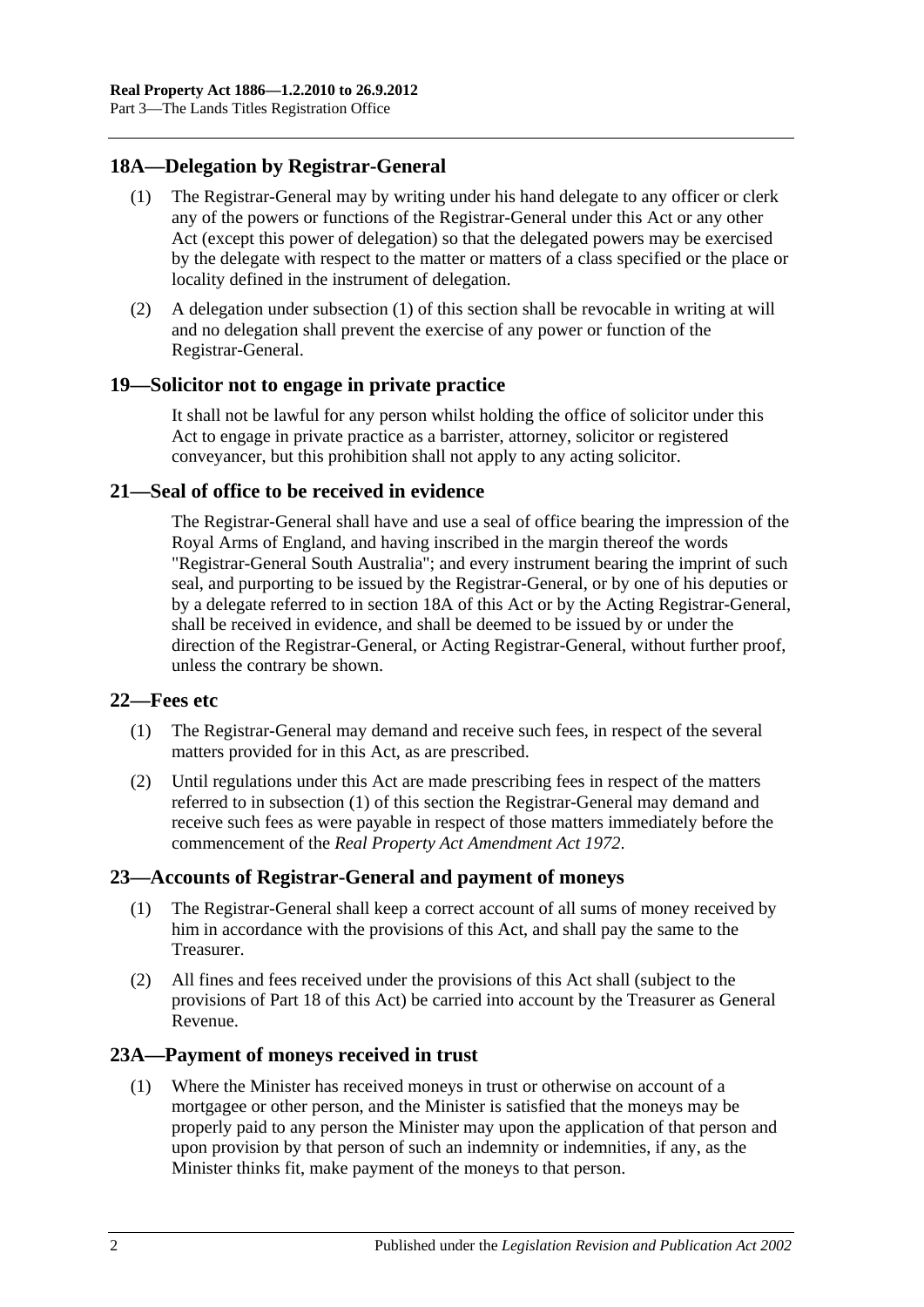- (1a) Before making payment to any person under [subsection](#page-17-8) (1) of this section the Minister may require the production of such evidence as he thinks fit to the effect that—
	- (a) succession duties that may be payable out of, or in respect of, the moneys have been paid; and
	- (b) any other claim to which the moneys may be liable has been satisfied.
- (2) Any payment made by the Treasurer before the commencement of the *[Real Property](http://www.legislation.sa.gov.au/index.aspx?action=legref&type=act&legtitle=Real%20Property%20Act%20Amendment%20Act%201975)  [Act Amendment Act](http://www.legislation.sa.gov.au/index.aspx?action=legref&type=act&legtitle=Real%20Property%20Act%20Amendment%20Act%201975) 1975* of moneys of a kind referred to in [subsection](#page-17-8) (1) of this section shall be for all purposes as lawful, valid and effectual as it would have been if—
	- (a) that subsection was enacted and in force at the time at which that payment was made; and
	- (b) the payment of those moneys complied in all respects with the provisions of that subsection.

## <span id="page-18-0"></span>**24—Registrar-General not to be liable for acts done** *bona fide*

The Registrar-General shall not individually, nor shall any person acting under his authority, be liable to any action, or proceeding for or in respect of any act or matter *bona fide* done, or omitted to be done, in the exercise or supposed exercise of the powers of this Act.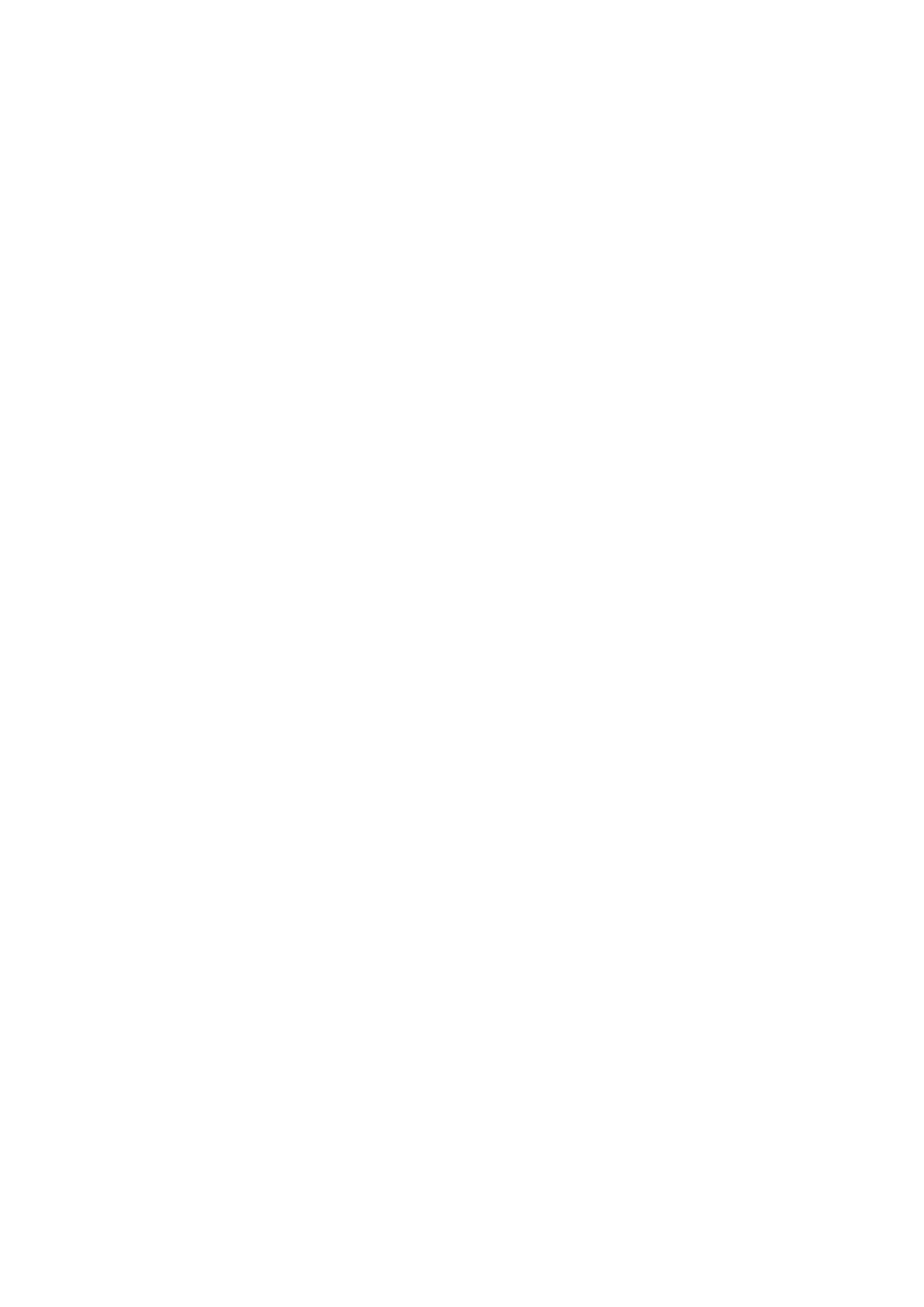## <span id="page-20-0"></span>**Part 4—The bringing of land under the Act**

## <span id="page-20-1"></span>**25—Land in two classes**

For the purpose of bringing land under the provisions of this Act, it shall be regarded as divided into two classes, as follows:

- (a) land hereafter alienated in fee from the Crown;
- (b) land heretofore alienated in fee from the Crown.

#### <span id="page-20-2"></span>**26—Land on alienation from Crown to be under Act**

As to land hereafter alienated in fee from the Crown, the same shall, immediately on alienation, be subject to the provisions of this Act.

## <span id="page-20-3"></span>**27—Lands granted prior to the day on which this Act comes into operation may be brought into operation under this Act**

As to land heretofore alienated from the Crown in fee but not under the provisions of any of the Real Property Acts (whether such land shall constitute the entire or only part of the land included in any land grant), the same may be brought under the provisions of this Act in the following manner, that is to say—The Registrar-General shall receive applications in the form of [Schedule 2](#page-131-0) hereto, or in a form to the like effect, if made by any of the following persons, that is to say—

- (a) by any person claiming to be the person in whom the fee simple is vested either at law or in equity: Provided that wherever trustees, seized in fee simple, have no power to sell the land which they may seek to bring under the provisions of this Act, the persons claiming or appearing to be beneficially entitled to the said land shall consent to such application;
- (b) by any person having power to appoint or dispose of the fee simple, at law or in equity, in cases where the Registrar-General shall be satisfied that the application is made for the purpose of carrying such power into effect;
- (c) by any person claiming a life estate, not being a leasehold for a life or lives: Provided that all persons claiming or appearing to be beneficially entitled in reversion or remainder shall join in or consent to such application;
- (d) the father, or if the father be dead, the mother or other guardian of any infant, or the administrator or committee of the estate of a mentally incapacitated person or the guardian of such a person, may make or consent to an application in the name or on behalf of the infant or mentally incapacitated person; and any person holding a power of attorney authorising the sale of a freehold estate in any land may make the application in respect of such land in the name or on behalf of the proprietor, unless such power shall expressly prohibit his so doing.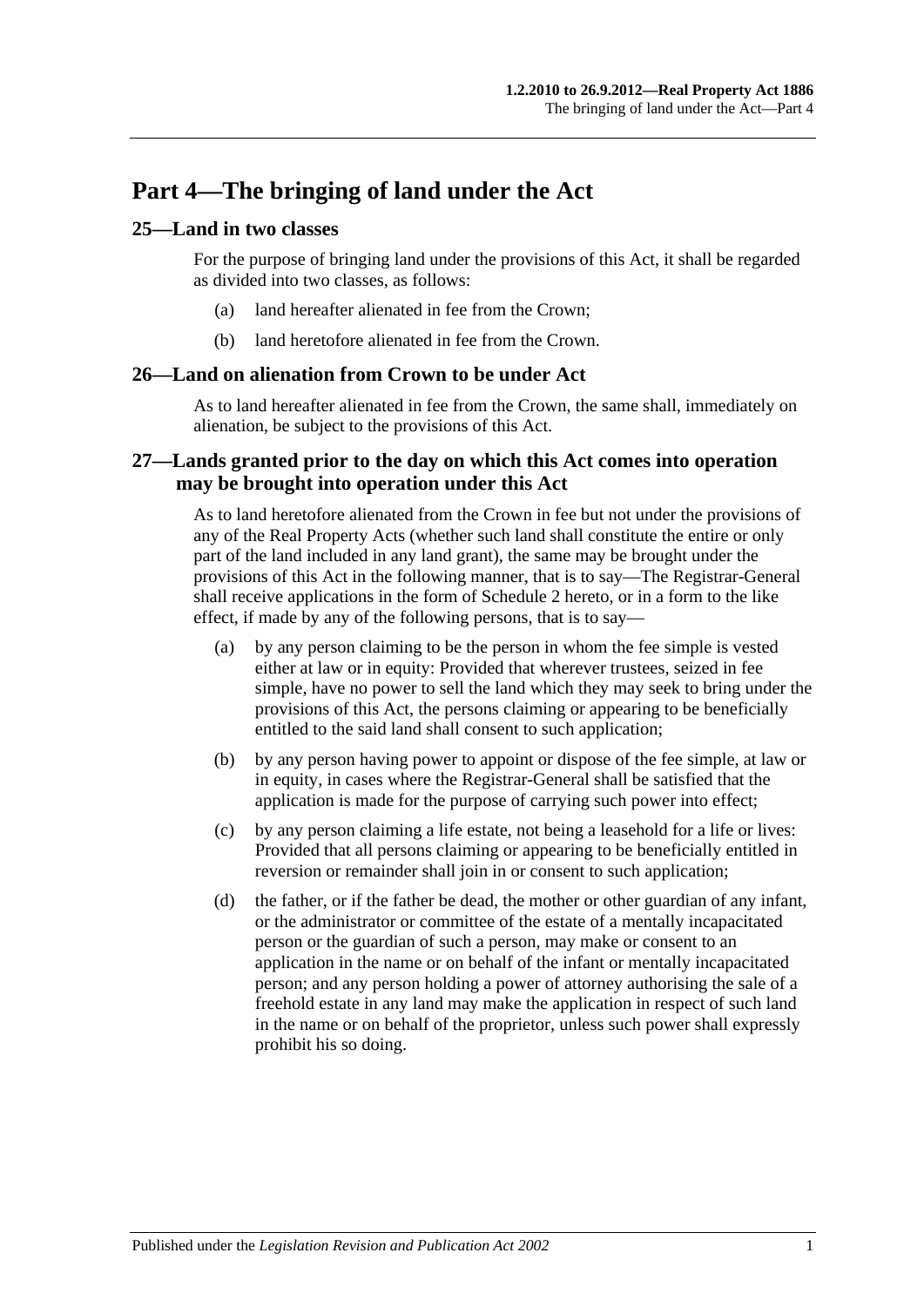## <span id="page-21-0"></span>**28—Undivided shares and mortgaged land may not be brought under Act except upon conditions**

No such application shall be received from any person claiming to be entitled to an undivided share of any land unless the persons who shall appear to be entitled to the other undivided shares shall join in the application with a view to bringing the entirety under the provisions of this Act; nor from the mortgagor of any land unless the mortgagee shall consent to such application; nor from the mortgagee of any land except in the exercise of or for the purpose of giving effect to a sale under a power of sale contained in the mortgage deed.

## <span id="page-21-1"></span>**29—Provisions as to surrender of documents etc**

Every applicant shall, when making his application, surrender to the Registrar-General all documents of title in his possession or under his control relating to or in any way affecting the land, and shall furnish a schedule of such documents, and also, if required, an abstract of his title, and shall, in his application, state the nature of his estate or interest in the land, and of every estate or interest therein held by any other person, whether at law or in equity, in possession, reversion, remainder, or expectancy, and give full particulars of every right-of-way or other easement affecting the land of which he is aware, or has had notice, or which he knows to be claimed by any other person, and shall state whether the land be occupied or unoccupied, and if occupied, the name and description of the occupant, and the nature of his occupancy, and whether such occupancy be adverse or otherwise; and shall, when practicable, state the names and addresses of the occupants and proprietors of all lands contiguous to the land in respect of which application is made so far as known to him, and that the schedule so furnished includes all documents of title relating to such land in his possession or under his control, and may, in his application, require the Registrar-General, at the expense of the applicant, to cause personal notice of the application to be served upon any person whose name and address shall for that purpose be therein stated, and shall give an address to which notices in respect of such application may be sent.

## <span id="page-21-2"></span>**30—Statements to be verified by declaration**

The statements made in the application shall be verified by the declaration of the applicant or the person acting in his name or on his behalf.

## <span id="page-21-3"></span>**31—Application, how to be dealt with**

Upon receipt of the application the Registrar-General shall cause the title of the applicant to be examined and reported on by a legal practitioner.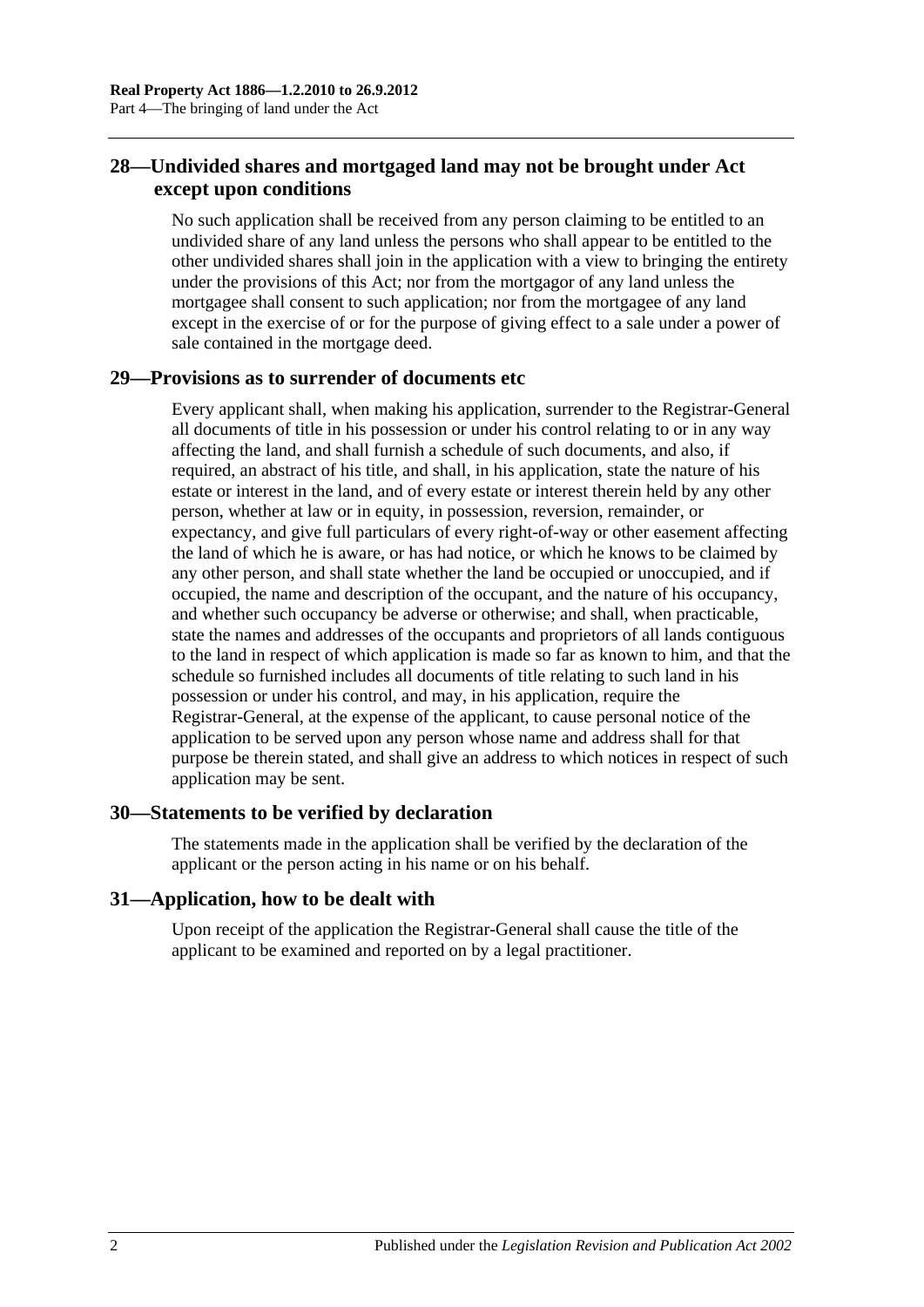#### <span id="page-22-0"></span>**32—Titles in three classes**

(1) For the purposes of all applications, the titles of applicants shall be divided into three classes as follows:

#### (a) **Class I—When applicant is original grantee, and no transactions have been registered**

when the applicant is the original grantee from the Crown, and the land has been granted on or subsequently to the first day of March, 1842, and no transaction affecting the title has at any time been registered, and the applicant has not required notice of his application to be served personally upon any person;

#### (b) **Class II—When applicant is not original grantee, or any transactions have been registered**

when, although the title does not belong to the first class, the land is held by the applicant for the estate or interest described in the application free from mortgage, encumbrance, or other beneficial interest affecting the title thereto, or if any such mortgage, encumbrance, or interest exists the parties interested therein join in or consent to the application, and the applicant has not required notice of his application to be served personally upon any person;

#### (c) **Class III—When evidence of title imperfect**

when any person beneficially interested in the land otherwise than as lessee, or any person interested in any mortgage or encumbrance affecting the title, is not a party joining in or consenting to the application, or the title or evidence of title set forth by the applicant is imperfect, or the applicant has required notice of his application to be served personally upon any person.

(2) If it shall appear to the Registrar-General that the title of the applicant belongs to the first class he shall bring such land under the provisions of this Act forthwith.

## <span id="page-22-1"></span>**33—Procedure under second class**

If it shall appear to the satisfaction of the Registrar-General that the title of the applicant belongs to the second class, he shall cause notice of the application to be published in the Government Gazette; and shall further limit and appoint a time, not less than one month nor more than twelve months from the date of the publication in the Government Gazette, upon or after the expiration of which he shall, unless he shall in the interval have received a caveat forbidding him so to do, bring the land under the provisions of this Act.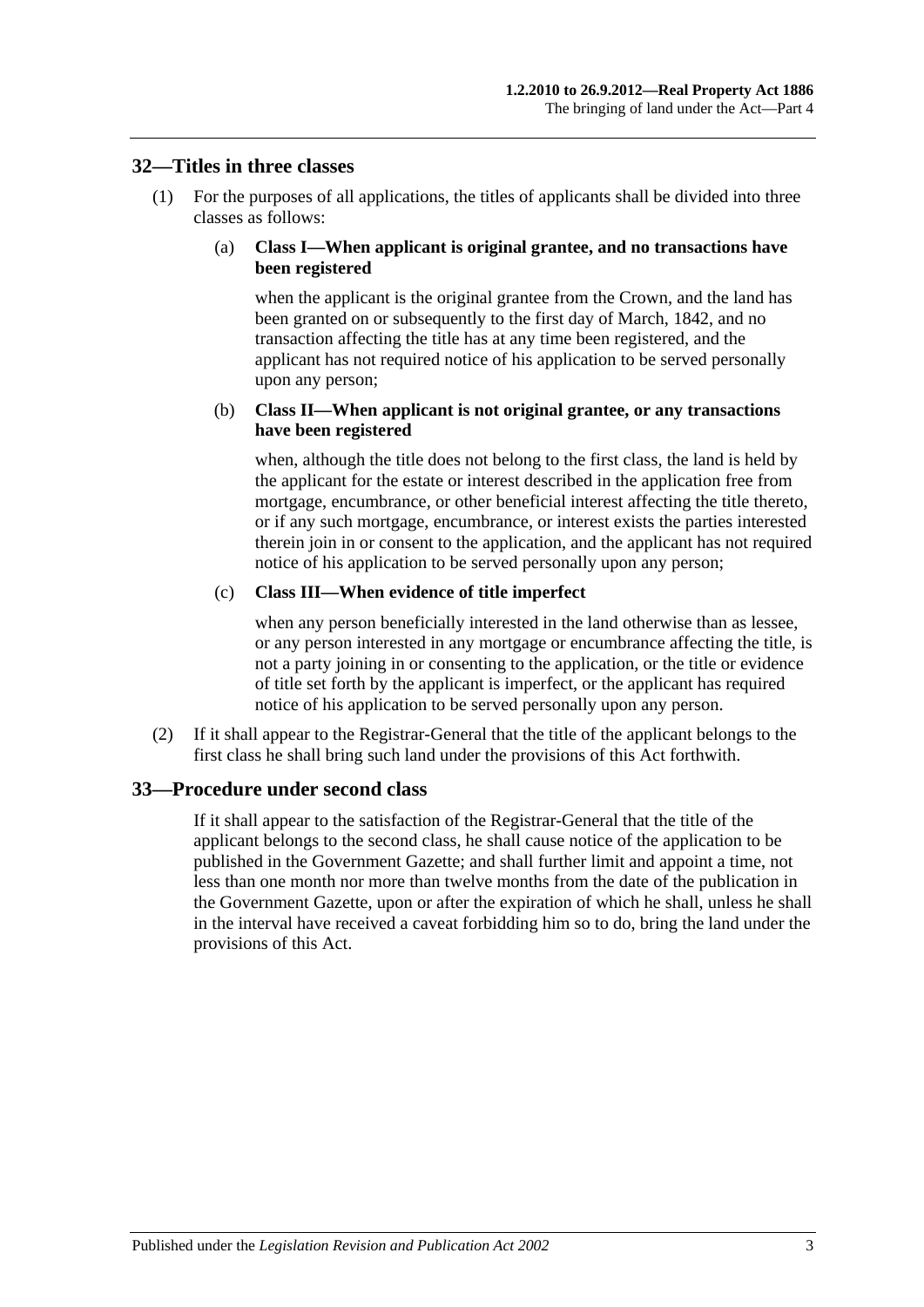### <span id="page-23-0"></span>**34—Procedure under third class**

If it shall appear to the satisfaction of the Registrar-General that the title of the applicant belongs to the third class, it shall be lawful for him to reject such application altogether, or in his discretion to cause notice of the application to be served upon all persons other than the applicant, who shall appear to have any interest in the land which is the subject of the application and to be published in the Government Gazette, and in such manner as he may direct; and to limit and appoint a time in his discretion, or as the Court may prescribe, not less than two months nor more than twelve months from the date of the first of such publications in the Government Gazette, upon or after the expiration of which it shall be lawful for the Registrar-General to bring the land under the provisions of this Act, unless he shall in the interval have received a caveat forbidding him so to do.

#### <span id="page-23-1"></span>**35—Notice of application to be published**

The Registrar-General shall cause notice to be published in such manner as aforesaid, or in such other manner as may be prescribed by any order of the Court, that application has been made for bringing the land therein referred to under the provisions of this Act, and shall also cause a copy of such notice to be posted in a conspicuous place in his office, and in such other places as he may deem necessary, and shall forward, by registered or certified post, a copy of such notice addressed to each of the persons, if any, stated in the application to be in occupation of the land, or to be occupiers or proprietors of land contiguous thereto, so far as his knowledge of the addresses of such persons shall enable him, and to such other persons as he may think fit, and in case the applicant shall have required any notice to be personally served upon any person named in his application, then and in such case the Registrar-General shall cause a copy of such notice to be so served upon such person.

#### <span id="page-23-2"></span>**36—Second and third classes brought under this Act**

If within the time limited and appointed as aforesaid by the Registrar-General, or under any order of the Court, any notice forwarded as aforesaid, shall not be returned to him by the Postmaster-General, and if within the time so limited he shall not have received a caveat, as hereinafter described, forbidding him so to do—and in any case in which personal notice may be required as aforesaid, if he shall have received proof to his satisfaction that such notice has been served, the Registrar-General shall bring the land described in the application under the provisions of this Act.

#### <span id="page-23-3"></span>**37—How land to be brought under Act**

The Registrar-General shall bring land under the provisions of this Act by issuing a certificate for the same to the applicant, or to such person as he or the person applying in his name or on his behalf may by any writing under his hand direct.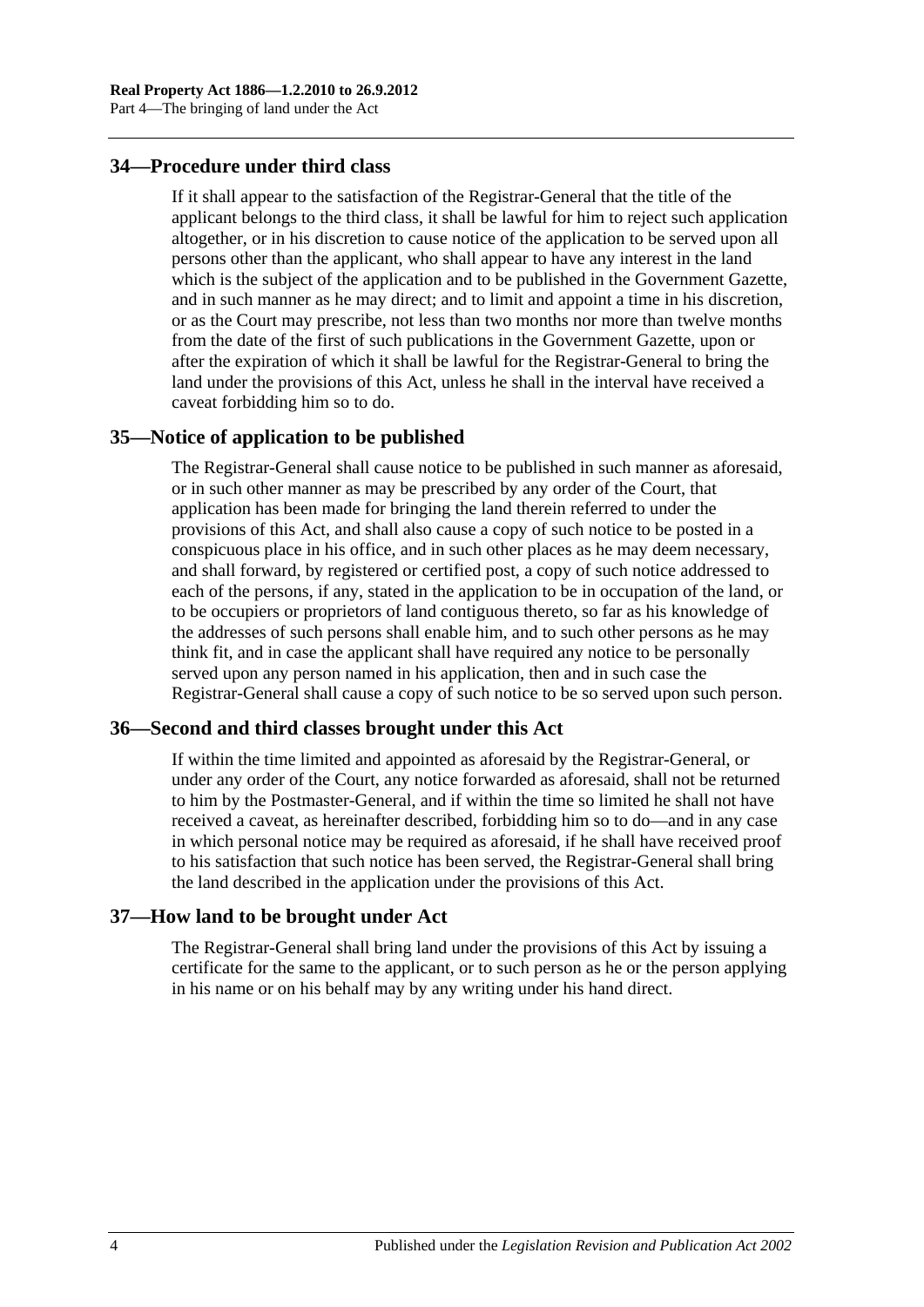#### <span id="page-24-0"></span>**38—Action to be taken on return of notices or failure of personal service**

The Registrar-General, whenever he shall be made aware that any notice required by any applicant to be served personally has failed to be, or cannot be, so served, shall notify the same to such applicant, who, if he think fit, may by writing under his hand, withdraw such requirement, and the Registrar-General thereupon or in case any notice shall be returned to him by the Postmaster-General, may reject the application altogether, or bring the land therein described under the provisions of this Act forthwith, or after such further interval, notification, or advertisement as he may think fit.

#### <span id="page-24-1"></span>**39—Caveat against bringing land under Act**

Any person having or claiming an estate or interest in any land sought to be brought under the provisions of this Act, or the attorney or agent of any such person, may, within the time by the Registrar-General or under any order of the Court for that purpose limited, lodge a caveat with the Registrar-General, in the form of [Schedule 3](#page-132-0) hereto, forbidding the bringing of such land under the provisions of this Act. Every such caveat shall state the nature of the estate or interest claimed by the person lodging the same and the grounds on which such claim is founded, and no caveat shall be received unless some address within South Australia shall be given therein at which notices and proceedings relating to the caveat may be served.

## <span id="page-24-2"></span>**40—If caveat be received within time limited, proceedings stayed**

The Registrar-General shall, upon receipt of any such caveat, within the time limited as aforesaid give notice thereof to the applicant proprietor, and shall suspend further action in the matter, and the land in respect of which such caveat shall have been lodged shall not be brought under the provisions of this Act until such caveat shall have been withdrawn or shall have lapsed from any of the causes hereinafter provided, or until a decision therein shall have been obtained from the Court having jurisdiction in the matter.

## <span id="page-24-3"></span>**41—Applicant may withdraw his application**

Any applicant may withdraw his application at any time prior to the issuing of the certificate, and the Registrar-General shall in such case, upon request in writing signed by the applicant, return to him, or to the person, if any, notified in the application as having a lien thereon, all documents of title deposited in support of the application.

## <span id="page-24-4"></span>**42—Documents of title, if they include other property, to be returned to applicant**

Upon issuing a certificate bringing land under the provisions of this Act the Registrar-General shall endorse a memorandum on every document of title deposited by the applicant in support of his application, stating that the lands described in such certificate have been brought under the Real Property Act. If any such document of title shall relate to or include any property, whether personal or real, other than the land included in the certificate, the Registrar-General shall return such document to the applicant, but otherwise shall retain the same in his office; and no person shall be entitled to the production of any document so retained, except upon the written order of the applicant or of some person claiming through or under him, or upon the order of the Court.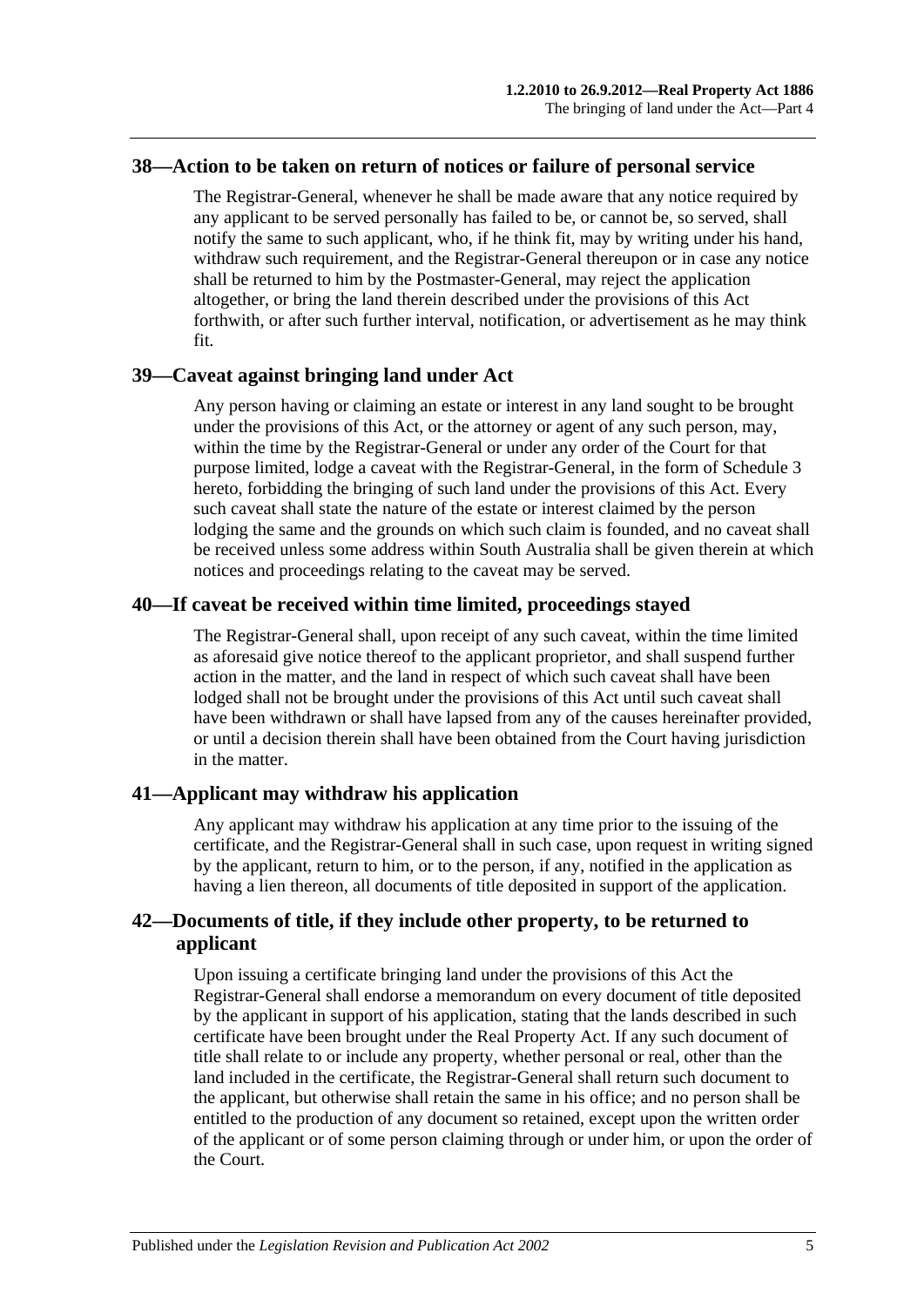## <span id="page-25-0"></span>**43—Certificate to issue in name of deceased applicant proprietor or his nominee**

In case an applicant, or the person to whom he or the person applying in his name or on his behalf, may have directed a certificate to be issued, shall die in the interval between the date of the application and the date on which the certificate shall be issued, the certificate shall be issued in the name of the applicant, or in the name of the person to whom it shall have been so directed to be issued as the case may require, and the land shall devolve in like manner as if the certificate had been issued prior to the death of the applicant or of such person.

## <span id="page-25-1"></span>**44—Proceedings under caveat**

Whenever a caveat shall have been lodged with the Registrar-General forbidding land to be brought under the provisions of this Act, the like proceedings as are hereinafter provided for the removal of caveats, in the case of land already under the provisions of this Act, shall be open to the caveatee for removal of the caveat, and for the recovery of costs and damages from the caveator, in case the caveat shall have been lodged by the caveator wrongfully and without reasonable cause.

#### <span id="page-25-2"></span>**45—Lapse of caveat**

Every such caveat shall be deemed to have lapsed after the expiration of one month from the receipt thereof by the Registrar-General, unless the person by whom or on whose behalf the same was lodged shall, within that time, have taken proceedings in the Court to establish his title to the estate or interest claimed by him, and give written notice thereof to the Registrar-General, or shall have obtained from the Court an order or injunction restraining the Registrar-General from bringing the land under the provisions of this Act. No such lapsed caveat shall, except with the permission of the Court, be renewed by or on behalf of the same person in respect of the same estate or interest.

## <span id="page-25-3"></span>**46—Reversion expectant on lease not to be extinguished**

The reversion expectant upon a lease shall not be deemed to have been extinguished in consequence of the land comprised in such lease having been brought under the provisions of this Act, and the registered proprietor of any land which is subject to a lease granted prior to the first certificate being issued in respect of such land, shall be held in all Courts to be seized of the reversion expectant upon such lease, and to have all the powers, rights and remedies to which a reversioner is by law entitled and shall be subject to all covenants and conditions in such lease expressed or implied to be performed on the part of the lessor.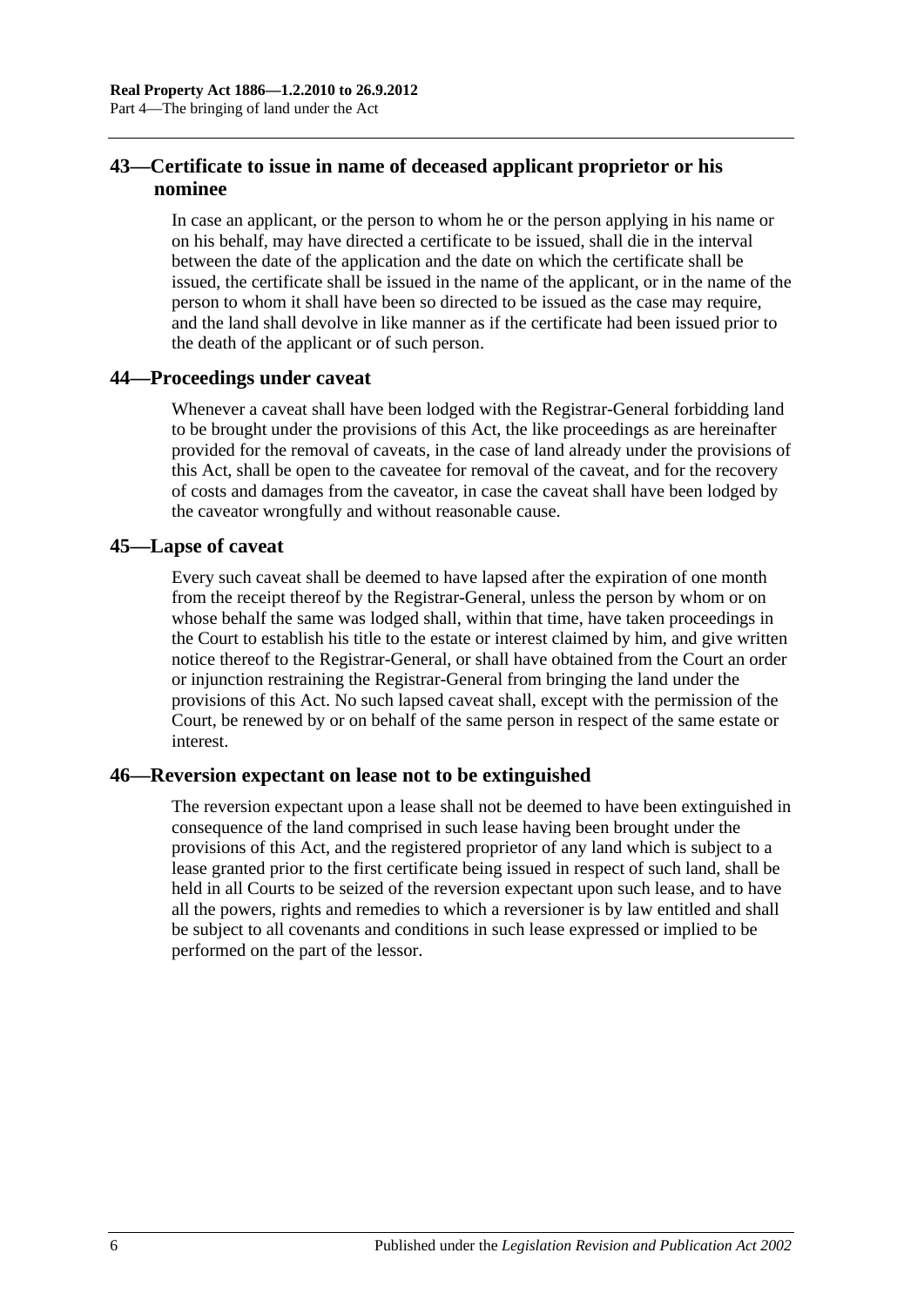## <span id="page-26-0"></span>**Part 5—Registration of title**

## <span id="page-26-1"></span>**Division 1—Registration of title in the Register Book**

## <span id="page-26-2"></span>**47—Registration of title in the Register Book**

This Division applies to, and in relation to, the registration of title to land in the Register Book.

## <span id="page-26-3"></span>**48—Certificates to be in duplicate**

Every certificate shall be in duplicate, and the Registrar-General shall file in the Register Book one part of every certificate, hereinafter called the original, and shall deliver the other, hereinafter called the duplicate, to the registered proprietor of the land.

## <span id="page-26-4"></span>**49—Folios in Register Book**

Each original certificate shall constitute a separate folium of the Register Book, and the Registrar-General shall record thereon distinctly and separately all memorials affecting the land included in each certificate.

## <span id="page-26-5"></span>**51—Requirements of memorial**

Every memorial entered in the Register Book shall be sealed with the seal of the Registrar-General, and shall state the nature of the instrument to which it relates and such other particulars as the Registrar-General directs, and shall refer by number or symbol to such instrument.

## <span id="page-26-6"></span>**51A—Evidentiary**

- (1) Subject to this Act, an original certificate of title must be accepted in legal proceedings as conclusive evidence of title to land and to any other estate or interest in land that it records and as evidence (which may be rebutted) of any other information that it records.
- (2) A document that purports to have been certified by the Registrar-General to be a correct copy of an original certificate of title may be accepted in legal proceedings as if it were the original certificate of title.

## <span id="page-26-7"></span>**Division 2—Registration of title by other methods**

## <span id="page-26-8"></span>**51B—Registration of title electronically etc**

Where the Registrar-General is required by this or any other Act or any other law to register title to land or record any other information relating to land, the Registrar-General may register the title or record the information by an electronic, electromagnetic, optical or photographic process and, in that case, the provisions of this Act (excluding [Division 1\)](#page-26-1) and any other relevant Act will be construed so as to apply to, and in relation to, the registration of title or recording of information by that process and in particular—

(a) the term *Register Book* will be taken to include the records maintained by the Registrar-General pursuant to this section relating to the land;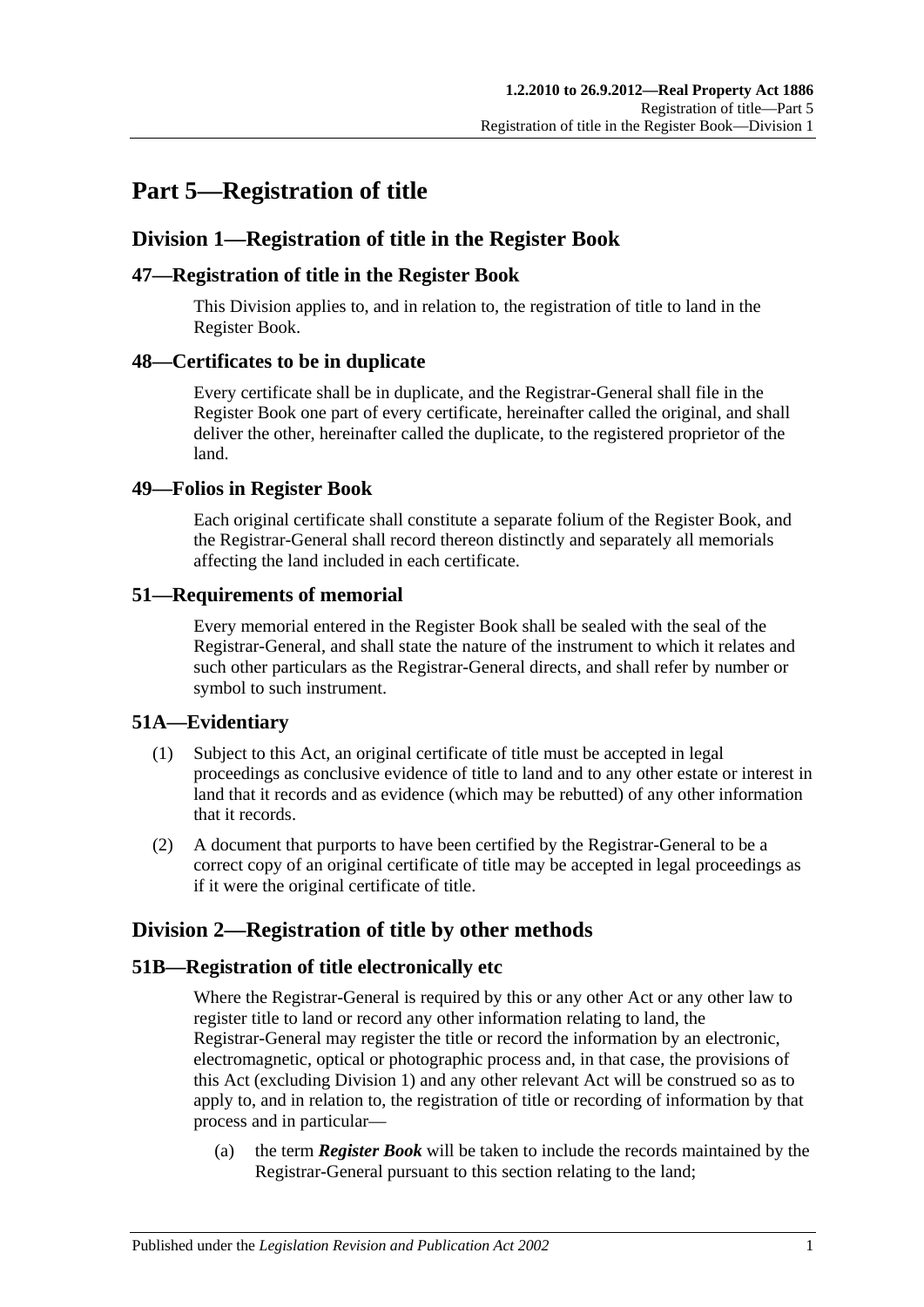- (b) the term *certificate* or *certificate of title* will be taken to mean—
	- (i) the records maintained by the Registrar-General pursuant to this section relating to the land; or
	- (ii) the certificate of title issued under the seal of the Registrar-General in respect of the land; or
	- (iii) both of those meanings,

as the context requires;

- (c) the term *original certificate* or *original certificate of title* will be taken to mean the records maintained by the Registrar-General pursuant to this section relating to the land;
- (d) the term *duplicate certificate* or *duplicate certificate of title* will be taken to mean the certificate of title issued under the seal of the Registrar-General in respect of the land;
- (e) a requirement that a record relating to the land be made—
	- (i) by entry or endorsement of a memorial or memorandum in the Register Book or on the certificate or other instrument of title for the land; or
	- (ii) by any other entry or endorsement or by notation in the Register Book or on the certificate or other instrument of title for the land,

will be satisfied if the Registrar-General makes the record by an electronic, electromagnetic, optical or photographic process;

- (f) a requirement that—
	- (i) a memorial or memorandum be entered or endorsed on the duplicate certificate of title; or
	- (ii) any other entry or endorsement or notation be made on the duplicate certificate of title,

will be taken to be a requirement that the Registrar-General must, if in the Registrar-General's opinion it is necessary or desirable, cancel the certificate of title currently issued in respect of the land and issue a new certificate of title including an appropriate endorsement.

#### <span id="page-27-1"></span><span id="page-27-0"></span>**51C—Issue of certificate of title**

- (1) Where title to land is registered under this Division, the Registrar-General must issue a certificate of title to the proprietor of the land setting out the proprietor's estate or interest in the land and the encumbrances, liens or other interests (if any) to which the estate or interest is subject.
- (2) The Registrar-General may cancel the certificate of title currently issued under [subsection](#page-27-1) (1) and issue a new certificate in its place—
	- (a) when registering any dealing with the registered proprietor's estate or interest in the land or when registering any other dealing that affects the registered proprietor's estate or interest in the land; or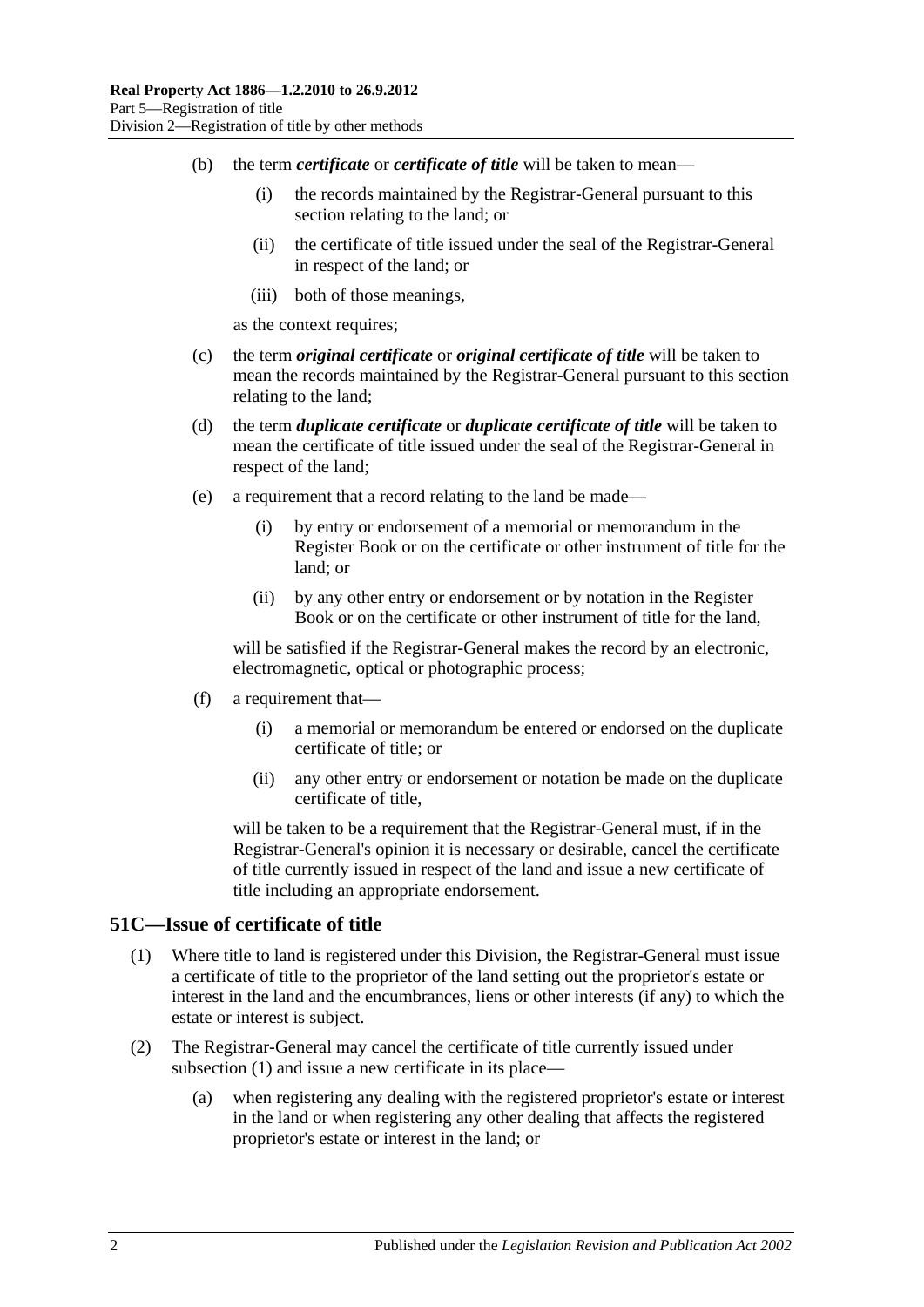- (b) if, in the Registrar-General's opinion, any entry, endorsement or notation, should be made on the title.
- (3) Notwithstanding [subsection](#page-27-1) (1) the Registrar-General may withhold the issue of a certificate of title if in his or her opinion proper reasons exist for doing so.

## <span id="page-28-5"></span><span id="page-28-0"></span>**51D—Evidentiary**

- (1) Subject to this Act a statement (that has been certified by the Registrar-General) of
	- title to land or to any estate or interest in land recorded by the Registrar-General under this Division must be accepted in legal proceedings as conclusive evidence of title to land or to any estate or interest in land; and
	- (b) any other information recorded by the Registrar-General under this Division must be accepted in legal proceedings as evidence (which may be rebutted) of that information.
- (2) A statement referred to in [subsection](#page-28-5) (1) that purports to have been certified by the Registrar-General must be taken in legal proceedings, in the absence of proof to the contrary, to have been so certified.

## <span id="page-28-1"></span>**Division 2A—Boundaries of registered land**

## <span id="page-28-6"></span><span id="page-28-2"></span>**51E—Coordinated cadastre**

- (1) Where the Surveyor-General had lodged a plan delineating the boundaries of allotments in a designated survey area with the Registrar-General under the *[Survey](http://www.legislation.sa.gov.au/index.aspx?action=legref&type=act&legtitle=Survey%20Act%201992)  Act [1992](http://www.legislation.sa.gov.au/index.aspx?action=legref&type=act&legtitle=Survey%20Act%201992)*, the Registrar-General must examine the plan and, if it is in order, accept it for filing in the Lands Titles Registration Office.
- (2) A plan accepted for filing under [subsection](#page-28-6) (1) must be accepted in legal proceedings as evidence (which may be rebutted) of the position and dimensions of the boundaries of allotments that it delineates.
- (3) A court, tribunal or other body or person conducting legal proceedings must not make a finding that the position or dimensions of the boundary of an allotment varies from the position or dimensions of the boundary shown on a plan accepted for filing under [subsection](#page-28-6) (1) unless the court, tribunal, body or person has first given the Surveyor-General, or a person acting on his or her behalf, the opportunity to present evidence and be heard on that question.
- <span id="page-28-7"></span>(4) If the Registrar-General finds an error in a plan accepted for filing under [subsection](#page-28-6) (1), he or she may, with the approval of the Surveyor-General, amend the plan in order to correct the error.
- (5) As soon as practicable after accepting a plan for filing under [subsection](#page-28-6) (1) or amending a plan under [subsection](#page-28-7) (4), the Registrar-General must correct any certificate of title that is inconsistent with a boundary delineated on the plan.

## <span id="page-28-3"></span>**Division 3—General**

## <span id="page-28-4"></span>**52—Endorsement of record of registration**

Upon registering an instrument the Registrar-General must endorse the date of registration on the instrument and the endorsement must be accepted in legal proceedings as conclusive evidence of the date of registration.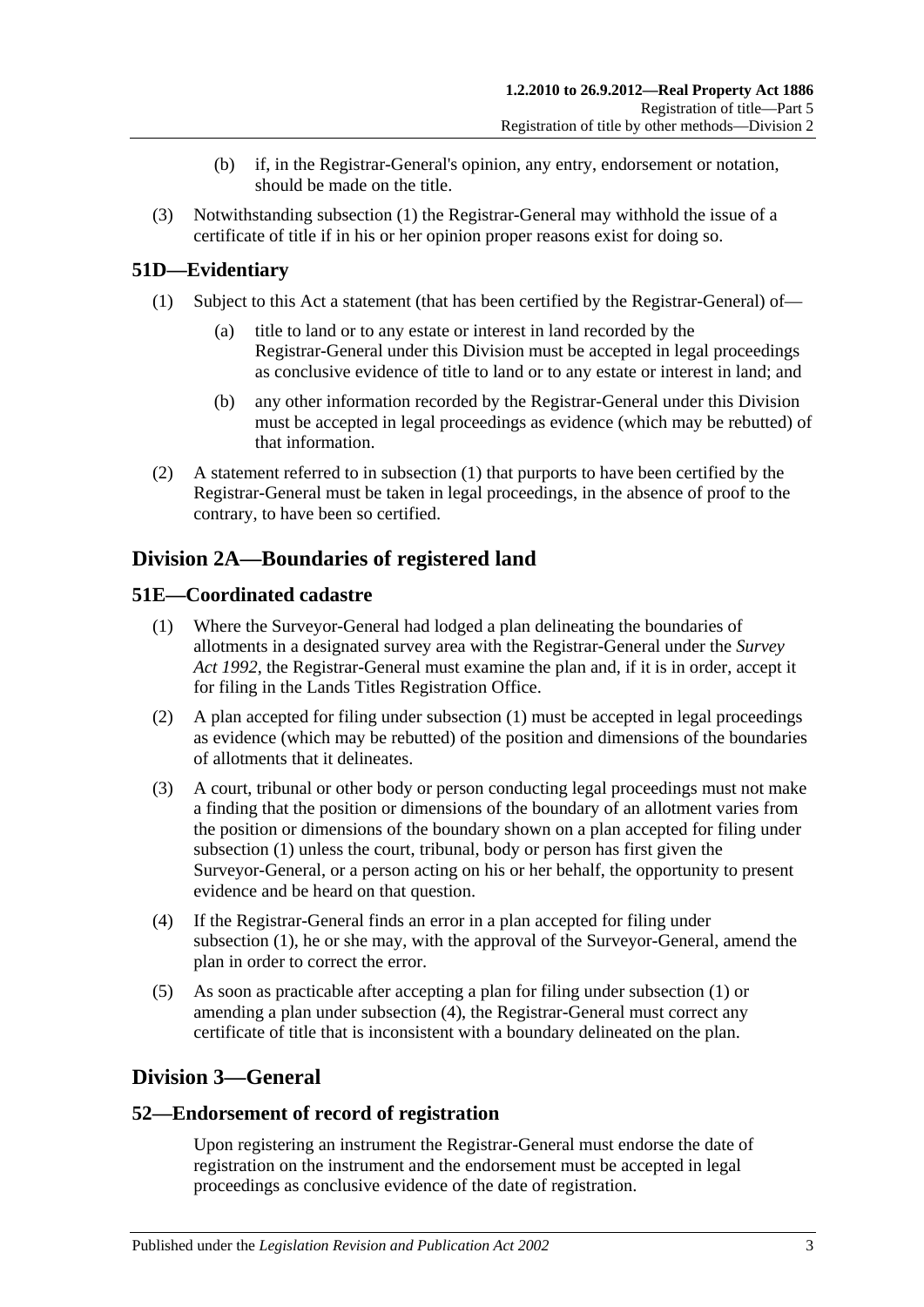#### <span id="page-29-0"></span>**53—Retention of records**

Once information has been recorded by the Registrar-General under this Act the Registrar-General must retain it in the form in which it was originally registered or in some other form.

#### <span id="page-29-4"></span><span id="page-29-1"></span>**54—Form of instruments**

- (1) Subject to this Act, the Registrar-General shall not register any instrument purporting to transfer or otherwise deal with or affect any estate or interest in land under the provisions of this Act unless the instrument complies with this Act and is in a form approved by the Registrar-General.
- (2) Notwithstanding anything in [subsection](#page-29-4) (1) of this section, the Registrar-General may, in his discretion, register any instrument notwithstanding any error in or omission from its memorandum or endorsement of prior encumbrances and, in such case, the error or omission shall not invalidate or otherwise affect the registration of the instrument.
- (3) Notwithstanding anything in [subsection](#page-29-4) (1) of this section, where an instrument contains a patent error, the Registrar-General may of his own motion correct the error by marginal notation on the instrument, and the instrument so corrected shall have the like validity and effect as if the error had not been made.

#### <span id="page-29-2"></span>**55—Instruments**

Any instrument presented for registration may be single or in duplicate, or if a lease may be in duplicate or triplicate.

#### <span id="page-29-3"></span>**56—Priority of instruments**

- (1) Every instrument presented for registration shall be attested by a witness, and, subject to [subsection](#page-29-5) (1a), shall be registered in the order of time in which the same is produced for that purpose; and instruments registered in respect of or affecting the same estate or interest shall, notwithstanding any express, implied, or constructive notice, be entitled to priority, the one over the other, according to the date of registration, and not according to the date of the instrument itself; and the Registrar-General, upon registration thereof, shall file such instrument (if single) in his office, and if in duplicate or triplicate, shall file one original in his office, and shall deliver the other or others to the person or persons entitled thereto.
- <span id="page-29-5"></span>(1a) Where 2 or more instruments dealing with or affecting the same estate or interest in land have been produced for registration at the same time, the Registrar-General may register those instruments in the order that will give effect to the intentions of the parties as expressed in, or apparent to the Registrar-General from, the instruments.
- <span id="page-29-6"></span>(2) The Registrar-General may, on application in the appropriate form, vary the order of priority between two or more registered mortgages or encumbrances.
- (3) An application for the variation of an order of priority in accordance with [subsection](#page-29-6) (2)—
	- (a) must be made by every holder of a mortgage or encumbrance that is to have its order of priority varied; and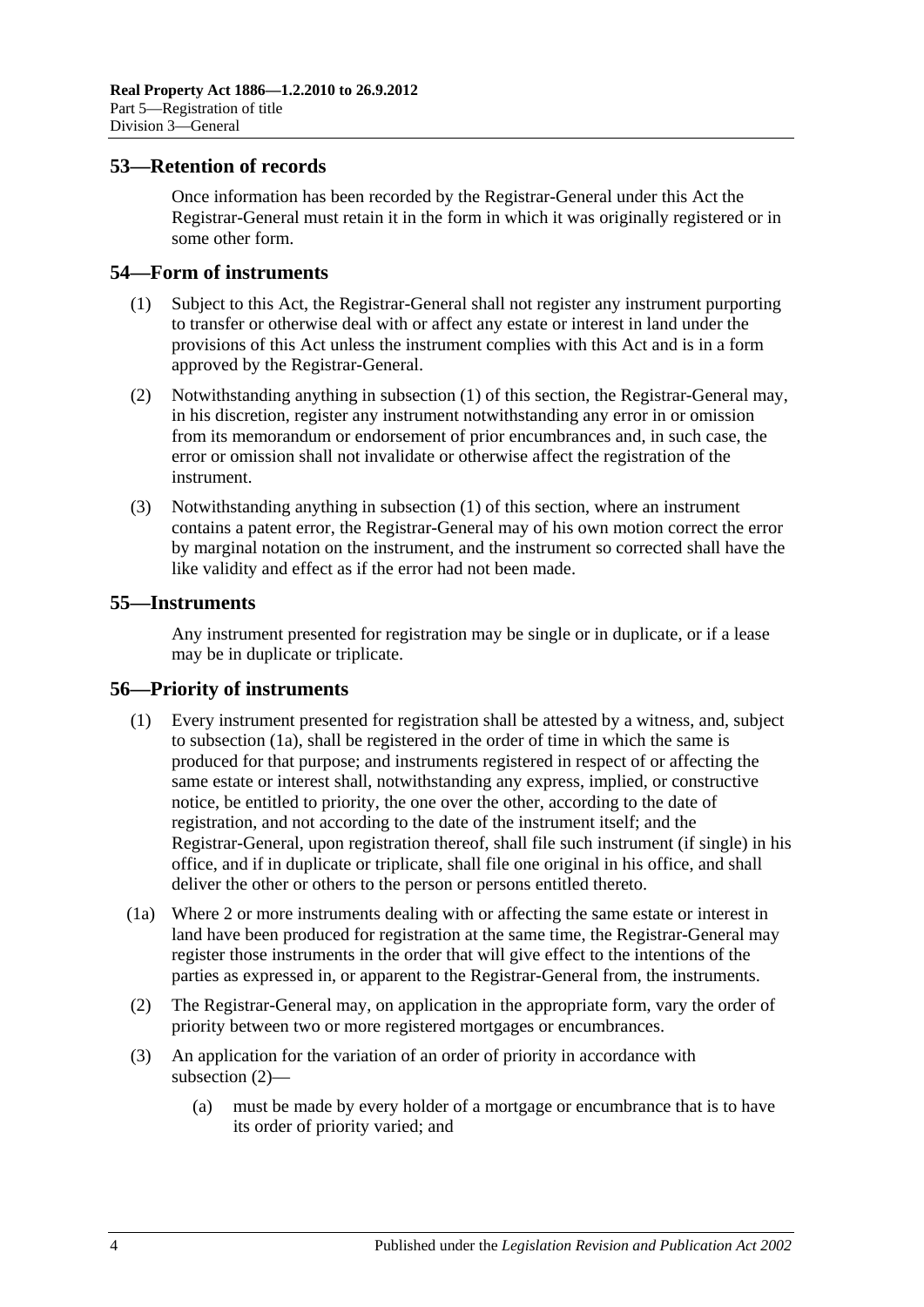- (b) where a registered mortgage or encumbrance is, by virtue of the proposed variation of order of priority, to be postponed to a mortgage or encumbrance over which it has had priority—must be made with the consent of the holder of the mortgage or encumbrance that is to be so postponed; and
- (c) must be made with the consent of the mortgagor.
- (4) A memorandum of the variation of an order of priority under [subsection](#page-29-6) (2)—
	- (b) shall be endorsed on the certificate of title affected by those mortgages or encumbrances.

#### <span id="page-30-0"></span>**56A—Registration**

A certificate of title will be taken to be registered upon the Registrar-General allotting a volume and folio number in respect of the certificate of title.

#### <span id="page-30-1"></span>**57—Effect of registration of instruments**

Every instrument shall, when registered, be deemed part of the Register Book, and shall have the effect of and be deemed and taken to be a deed duly executed by the parties who have signed the same.

#### <span id="page-30-2"></span>**58—Where 2 or more instruments presented at same time**

Should two or more instruments executed by the same proprietor, and purporting to affect the same estate or interest, be at the same time presented to the Registrar-General for registration, he shall register and endorse that instrument which shall be presented by the person producing to him the duplicate certificate.

#### <span id="page-30-3"></span>**59—Provision for registration in case of death of party executing instrument**

In case any person, who either before or after his death shall be registered as proprietor of any land shall die after signing any instrument affecting such land, and before registration thereof, the registration of such instrument may nevertheless be proceeded with in accordance with this Act, and shall be valid notwithstanding such death.

## <span id="page-30-4"></span>**60—Person to whom certificate or other instrument of title has been issued in error, or who wrongfully retains such instrument, may be summoned**

In case it shall appear to the satisfaction of the Registrar-General that any certificate or other instrument has been issued in error or contains any misdescription of land or of boundaries, or that any entry or endorsement has been made in error on any certificate or other instrument, or that any certificate, instrument, entry, or endorsement has been fraudulently or wrongfully obtained, or that any certificate or instrument is fraudulently or wrongfully retained, he may summon the person to whom such certificate or instrument has been so issued, or by whom it has been so obtained or is retained, to deliver up the same for the purpose of being cancelled or corrected, as the case may require.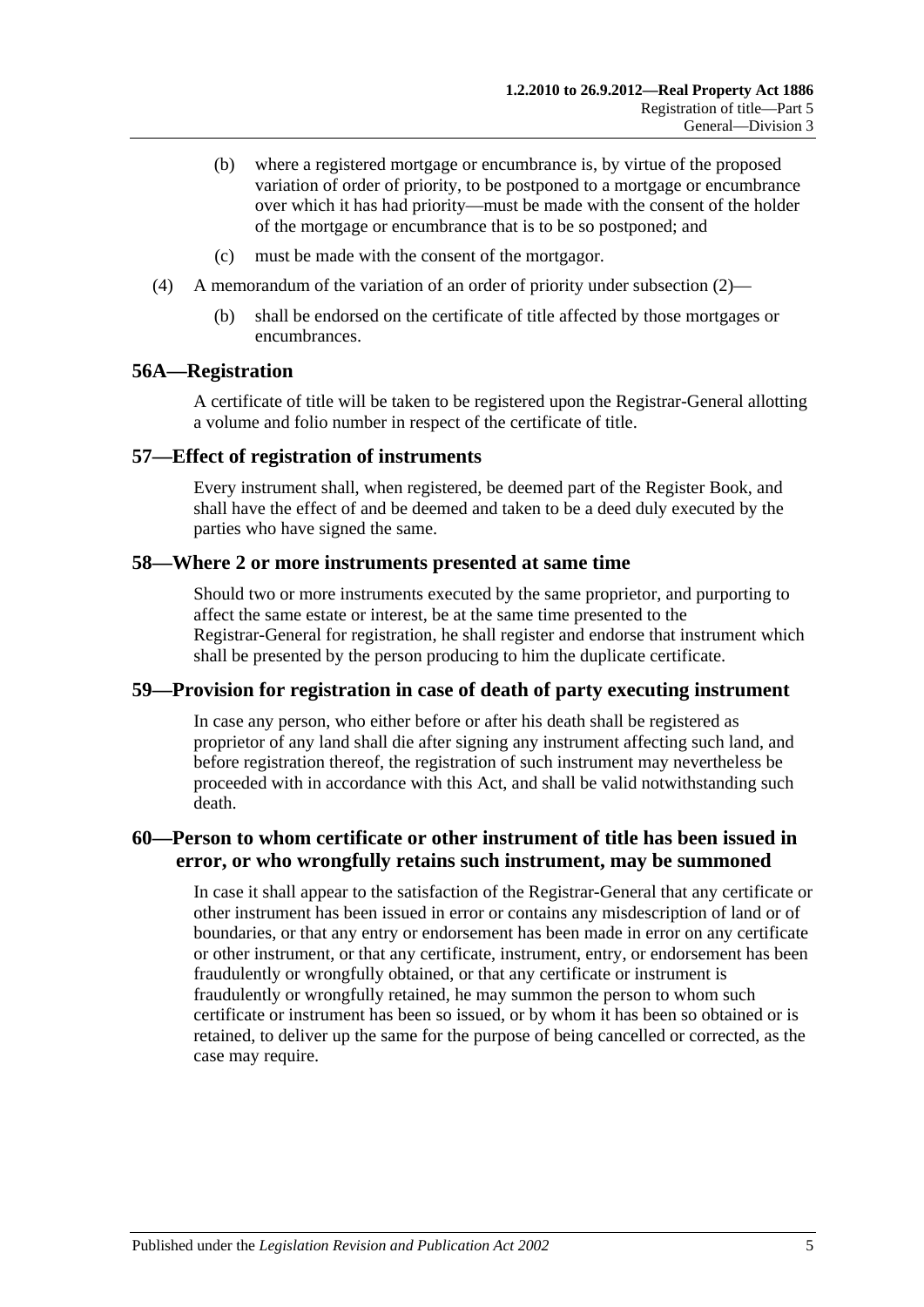## <span id="page-31-0"></span>**61—Arrest of person refusing to deliver up instrument for cancellation or correction**

In case such person shall refuse or neglect to comply with such summons, the Registrar-General may apply to the Court to issue a summons for such person to appear before the Court and show cause why such certificate or other instrument should not be delivered up to be cancelled or corrected; and if such person, when served with such summons, shall neglect or refuse to attend before such Court at the time therein appointed, it shall be lawful for such Court to issue a warrant authorising and directing the person so summoned to be apprehended and brought before the Court for examination.

## <span id="page-31-1"></span>**62—Order for delivery of instrument**

Upon the appearance before the Court of any person summoned or brought up by virtue of a warrant as aforesaid, it shall be lawful for the Court to examine such person upon oath, and to order him to deliver up such certificate or other instrument, and, upon refusal or neglect by such person to deliver up the same pursuant to such order, to commit him to gaol for any period not exceeding six months, unless such certificate or instrument shall be sooner delivered up.

## <span id="page-31-2"></span>**63—Orders for cancellation of instrument and alteration of Register Book**

In such case, or in case a summons by the Registrar-General or a Judge cannot be served upon such person as hereinbefore directed, the Court may direct the Registrar-General to cancel or correct any certificate or other instrument, or any entry or memorial in the Register Book relating to such land, and to substitute and issue such certificate or other instrument, or make such entry as the circumstances of the case may require, and the Registrar-General shall give effect to such order.

## <span id="page-31-3"></span>**64—Powers of court to direct cancellation of certificate or entry**

In any proceeding in the Court respecting any land, or any transaction, contract, or application relating thereto, or any instrument, caveat, memorial, or other entry affecting any such land, it shall be lawful for the Court to direct the Registrar-General to cancel, correct, record, substitute, issue, or make any certificate, or any memorial or entry in the Register Book, notwithstanding that the relevant duplicate certificate has not been produced to him, or otherwise to do such acts and make such entries as may be necessary to give effect to any judgment, decree, or order of such Court given or made in such proceeding, and the Registrar-General shall obey every such direction.

## <span id="page-31-4"></span>**65—Search allowed**

Any person shall have access to the Register Book, and to all instruments filed and deposited in the Lands Titles Office for the purpose of inspection during the hours and upon the days appointed for search.

## <span id="page-31-5"></span>**66—Conflict between original and duplicate certificate**

If there is a difference between an original certificate and the duplicate certificate, the original prevails.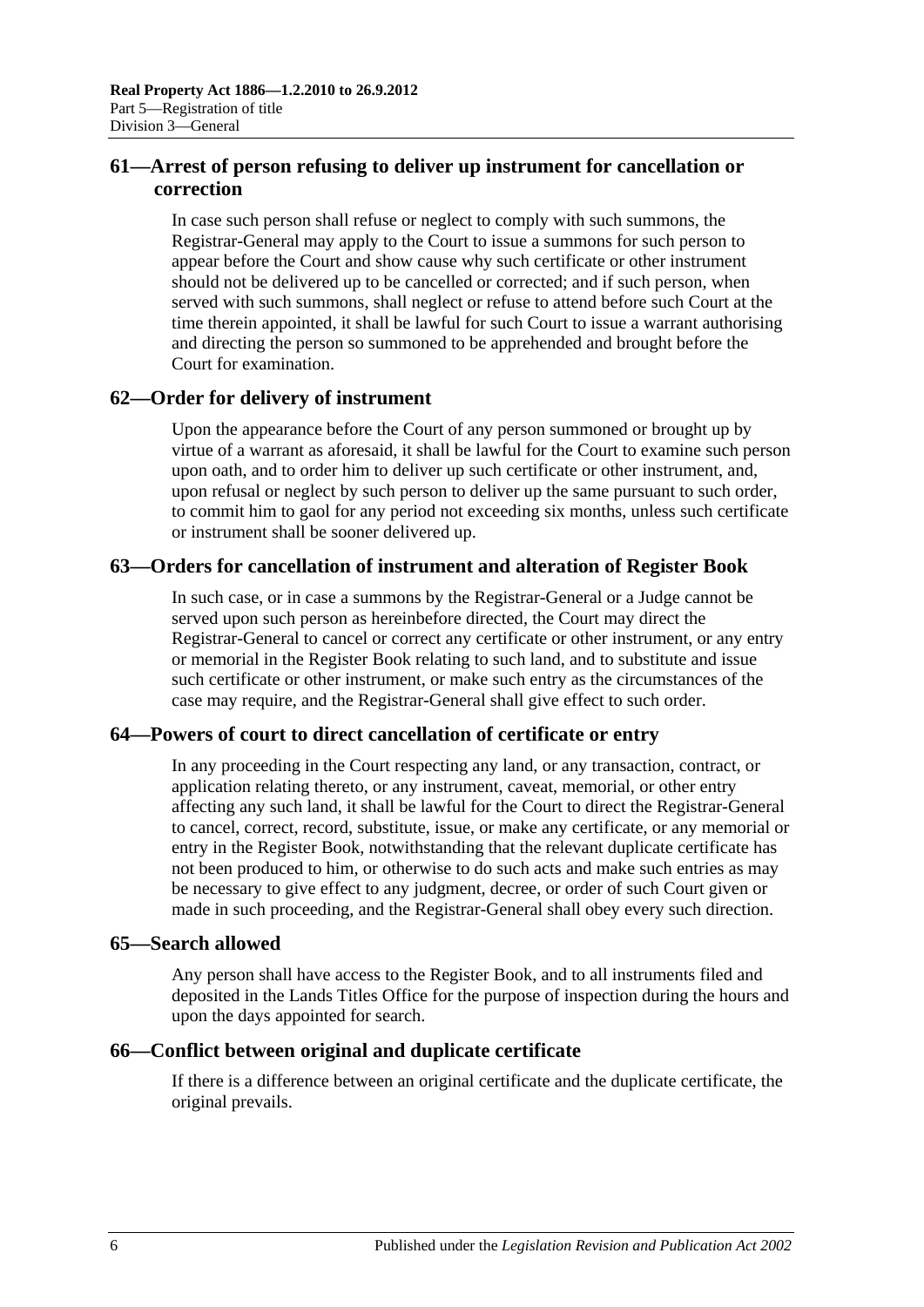## <span id="page-32-0"></span>**66A—Lodgement of land grant**

If a grant of Crown land is lodged in the Lands Titles Registration Office, the Registrar-General must register title to the land.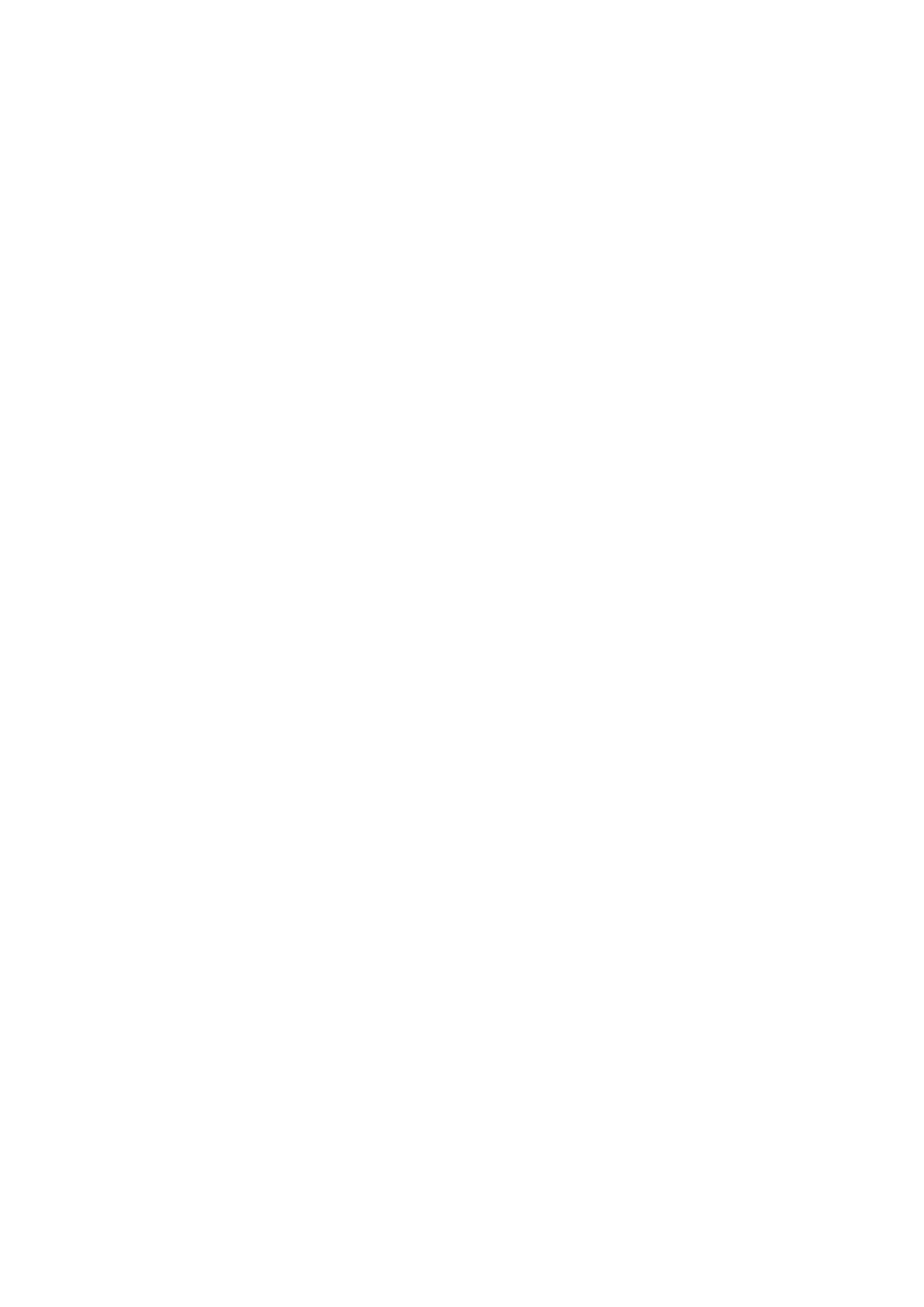## <span id="page-34-0"></span>**Part 6—The title of registered proprietors**

## <span id="page-34-1"></span>**67—Instruments not effectual until registration**

No instrument shall be effectual to pass any land or to render any land liable as security for the payment of money, but upon the registration of any instrument in manner herein prescribed, the estate or interest specified in such instrument shall pass, or, as the case may be, the land shall become liable as security in manner and subject to the covenants, conditions, and contingencies set forth and specified in such instrument or by this Act declared to be implied in instruments of a like nature.

## <span id="page-34-2"></span>**68—Person named in certificate to be the registered proprietor**

The person named in or appearing by any certificate or other registered instrument as seized of or taking any estate or interest in land shall be the registered proprietor thereof.

## <span id="page-34-3"></span>**69—Title of registered proprietor indefeasible, except in cases of—**

The title of every registered proprietor of land shall, subject to such encumbrances, liens, estates, or interests as may be notified on the original certificate of such land, be absolute and indefeasible, subject only to the following qualifications:

#### (a) **Fraud**

in the case of fraud, in which case any person defrauded shall have all rights and remedies that he would have had if the land were not under the provisions of this Act: Provided that nothing included in this subsection shall affect the title of a registered proprietor who has taken *bona fide* for valuable consideration, or any person *bona fide* claiming through or under him;

#### (b) **Forgery or disability**

in the case of a certificate or other instrument of title obtained by forgery or by means of an insufficient power of attorney or from a person under some legal disability, in which case the certificate or other instrument of title shall be void: Provided that the title a registered proprietor who has taken *bona fide* for valuable consideration shall not be affected by reason that a certificate other instrument of title was obtained by any person through whom he claims title from a person under disability, or by any of the means aforesaid;

#### (c) **Erroneous inclusion of land**

where any portion of land has been erroneously included, by wrong description of parcels or boundaries, in the certificate or other instrument evidencing the title of the registered proprietor: In which case the rights of the person who but for such error would be entitled to such land shall prevail, except as against a registered proprietor taking such land *bona fide* for valuable consideration, or any person *bona fide* claiming through or under him;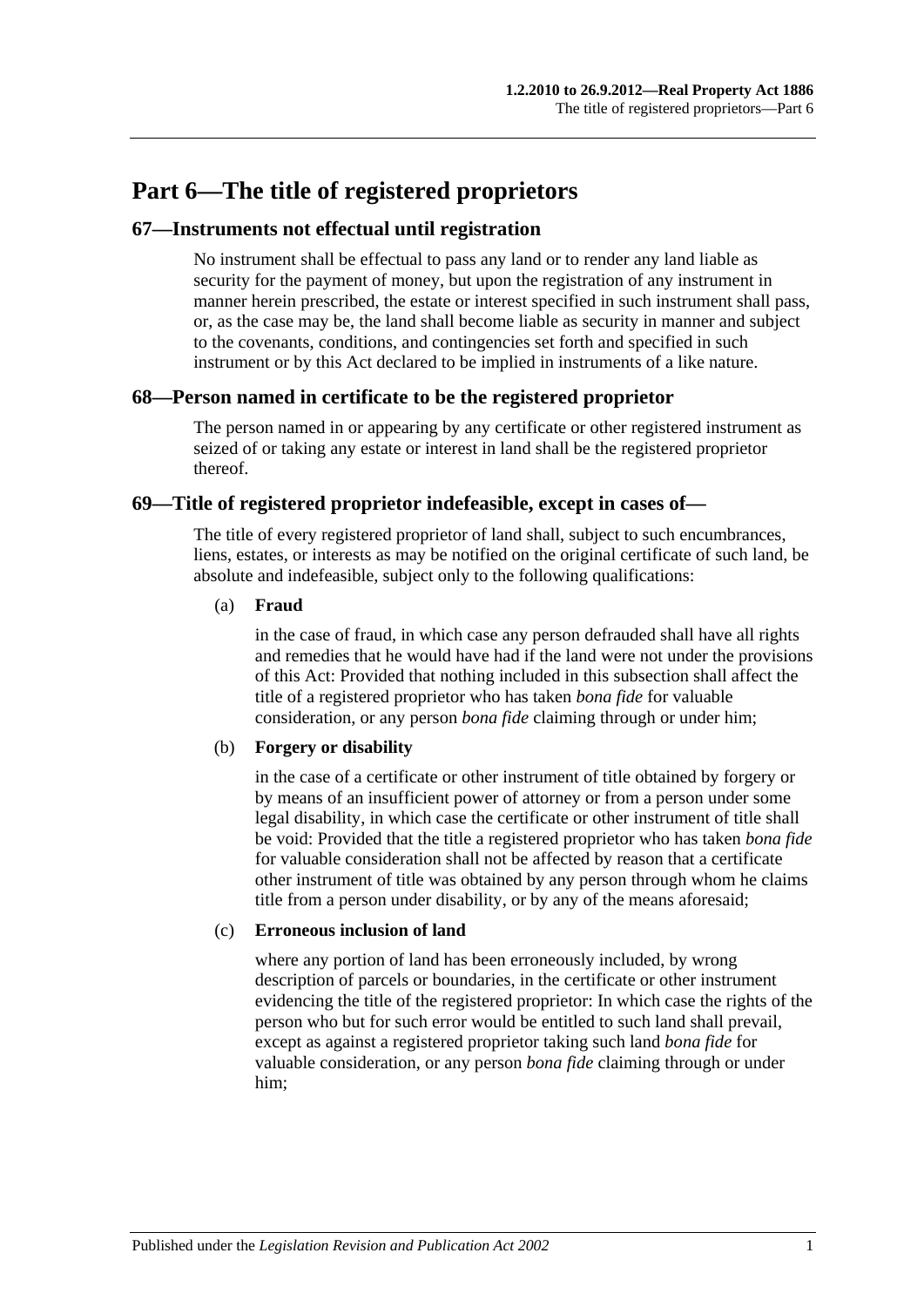#### (d) **Omission of easement**

where a right-of-way or other easement not barred or avoided by the provisions of the *[Rights-of-Way Act](http://www.legislation.sa.gov.au/index.aspx?action=legref&type=act&legtitle=Rights-of-Way%20Act%201881) 1881*, or of this Act, has been omitted or mis-described in any certificate, or other instrument of title: In which case such right-of-way or other easement shall prevail, but subject to the provisions of the said *[Rights-of-Way Act](http://www.legislation.sa.gov.au/index.aspx?action=legref&type=act&legtitle=Rights-of-Way%20Act%201881) 1881* and of this Act;

#### (e) **Several certificates for the same land**

where two or more certificates shall be registered under any of the Real Property Acts in respect of the same land: In which case the title originally first in date of registration shall prevail but without prejudice to the effect of anything done under [Part 19A](#page-100-0) of this Act;

#### (f) **Certificate to be void if any person is in possession and rightfully entitled adversely to the first registered proprietor**

any certificate issued upon the first bringing of land under the provisions of any of the Real Property Acts, and every certificate issued in respect of the said land, or any part thereof, to any person claiming or deriving title under or through the first registered proprietor, shall be void, as against the title of any person adversely in actual occupation of, and rightfully entitled to, such land, or any part thereof at the time when such land was so brought under the provisions of the said Acts, and continuing in such occupation at the time of any subsequent certificate being issued in respect of the said land;

#### (g) **Wife's title to prevail**

where a husband shall have been wrongly registered as co-proprietor of land belonging to his wife for her separate use or as her separate property, in which case the title of the wife shall prevail except as against a registered proprietor taking such land *bona fide* for valuable consideration, or any person *bona fide* claiming through or under him;

#### (h) **A lease or letting for not more than a year**

where at the time when the proprietor becomes registered a tenant shall be in actual possession of the land under an unregistered lease or an agreement for a lease or for letting for a term not exceeding one year: In which case the title of the tenant under such lease or agreement shall prevail;

#### (i) **Non-payment of succession duty**

where the succession duty payable in respect of the land has not been paid, and the certificate required by section 63 of the *[Succession Duties Act](http://www.legislation.sa.gov.au/index.aspx?action=legref&type=act&legtitle=Succession%20Duties%20Act%201929) 1929* has not been obtained: In which case any charge by law imposed on the land in respect of such duty shall remain in force.

## <span id="page-35-0"></span>**70—In other cases title of registered proprietor shall prevail**

In all other cases the title of the registered proprietor of land shall prevail, notwithstanding the existence in Her Majesty, Her heirs, or successors, or in any person of any estate or interest whatever whether derived by grant from the Crown or otherwise, which but for this Act might be held paramount or to have priority; and notwithstanding any want of notice, or insufficient notice of any application, or any error, omission or informality in any application or proceedings.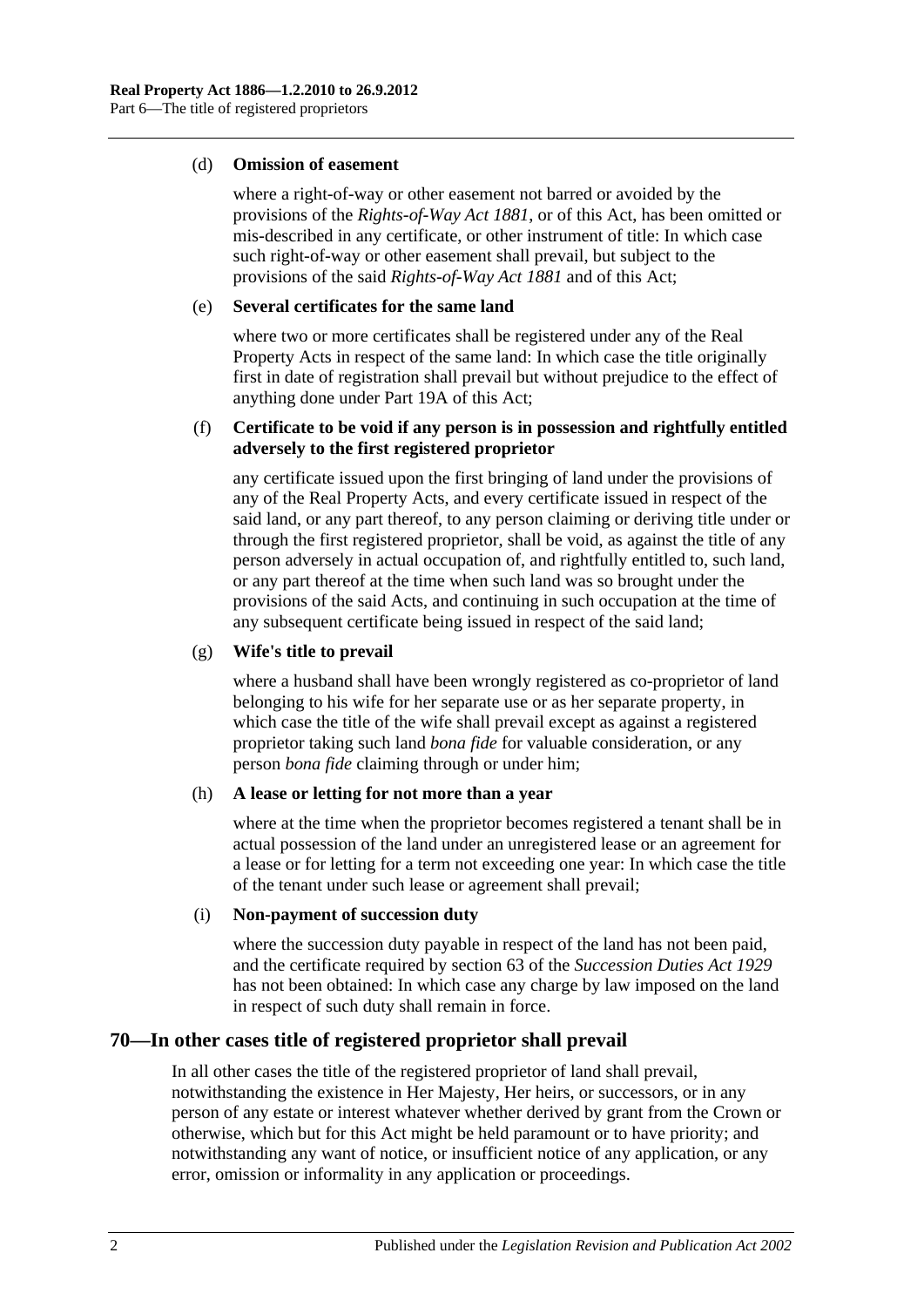### **71—Saving of certain rights and powers viz**

Nothing in the two preceding sections contained shall be construed so as to affect any of the following rights or powers, that is to say—

#### (a) **Sales by Sheriff**

the power of the Sheriff to sell the land of a judgment debtor under a writ of execution;

#### (b) **Sales under order of the Court**

the power of the Court to order the sale of land;

#### (c) **Transmissions on bankruptcy or assignment**

the right of the Official Receiver or of any trustee to land transmitted on the bankruptcy or statutory assignment of the registered proprietor;

#### (d) **Contracts**

the rights of a person with whom the registered proprietor shall have made a contract for the sale of land or for any other dealing therewith;

#### (e) **Trusts**

the rights of a *cestui que trust* where the registered proprietor is a trustee, whether the trust shall be express, implied, or constructive;

#### (f) **Deed-poll by promoters of an undertaking**

the right of promoters of an undertaking to vest land in themselves by deed-poll pursuant to the *[Compulsory Acquisition of Land Act](http://www.legislation.sa.gov.au/index.aspx?action=legref&type=act&legtitle=Compulsory%20Acquisition%20of%20Land%20Act%201925) 1925* or any Act amending the same,

provided that no unregistered estate, interest, power, right, contract, or trust shall prevail against the title of a registered proprietor taking *bona fide* for valuable consideration, or of any person *bona fide* claiming through or under him.

## **72—Knowledge of trust not evidence of want of bona fides**

Knowledge of the existence of any unregistered estate, interest, contract, or trust shall not of itself be evidence of want of *bona fides* so as to affect the title of any registered proprietor.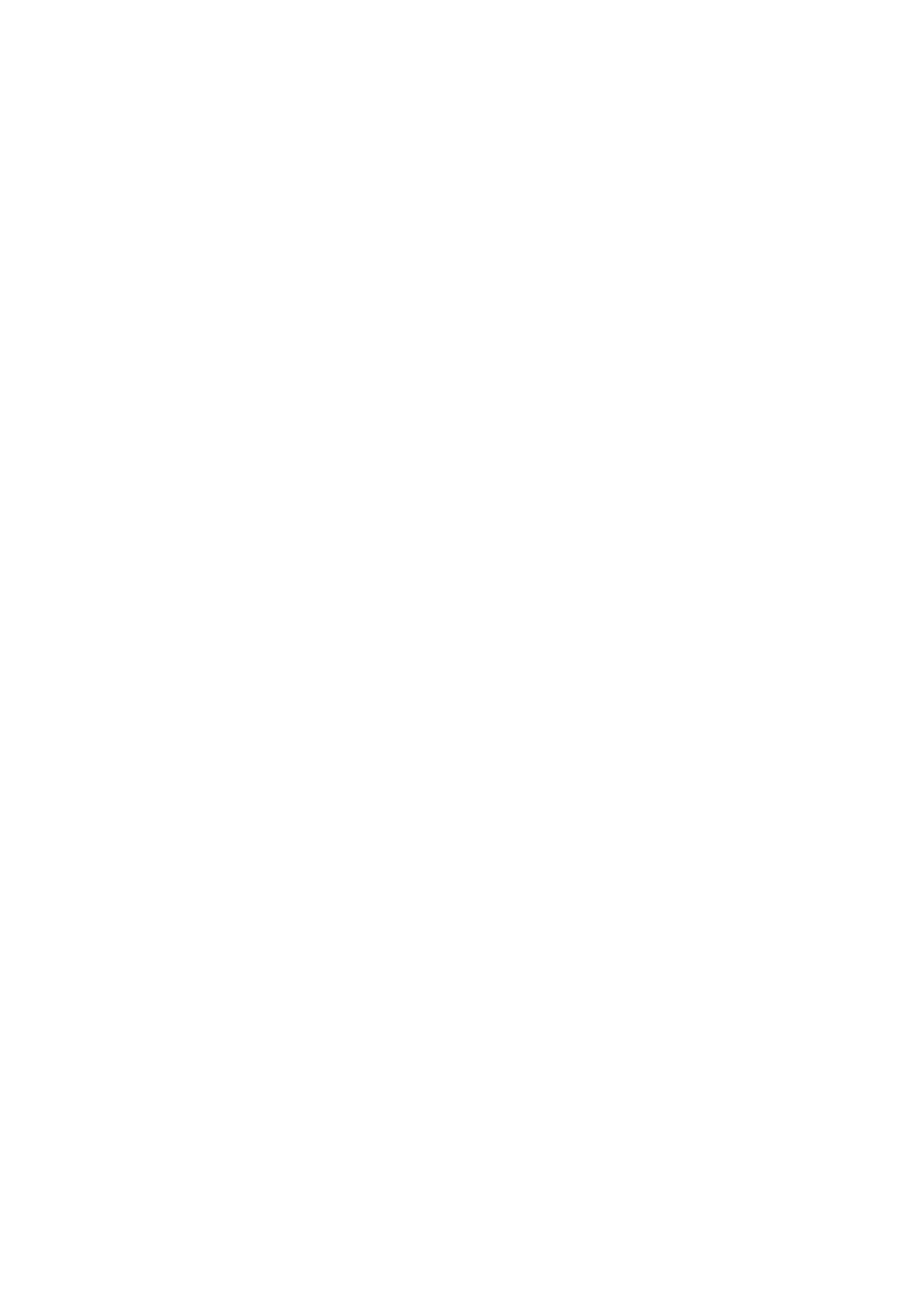# **Part 7—Certificates of title**

## **73—Certificate of title**

The registered proprietor of an estate of freehold in land, other than a leasehold for a life or lives, shall be entitled to receive a certificate for that estate in the appropriate form.

## **74—Joint tenants and tenants in common**

Two or more persons registered as joint proprietors of an estate or interest in land shall be deemed to be entitled to the same as joint tenants; and in all cases where two or more persons are entitled as tenants in common to an estate of freehold in any land, such persons may receive one certificate for the entirety, or each may receive a separate certificate for his undivided share and in each case the certificate must state the shares in which they hold the land.

## **75—Certificates for remainder and reversions**

The proprietor of an estate of freehold in remainder or reversion in land, for a life estate in which a certificate has already been issued, may have his estate registered on the certificate issued for the life estate, or may receive a separate certificate for his estate, which shall refer to the certificate of the particular estate.

## **76—Mode of inheritance or succession shall be implied**

Every certificate, or other instrument of title issued to or made in favour of a corporation, aggregate or sole, shall be deemed to extend to and include the successors of such corporation, and every such certificate or instrument of title issued to or made in favour of any person shall be deemed to extend to and include the legal representatives of such person.

## **77—Memorials on certificates**

The Registrar-General shall record on every certificate issued by him, and in such manner as to preserve their respective priorities, memorials of all subsisting mortgages, leases, and encumbrances, and of any dower or rent-charge to which the land may be subject; and if such certificate be issued to a minor or to a person otherwise under disability, he shall record thereon the age of such minor or the nature of the disability so far as known to him.

## **78—Certificates in lieu of surrendered certificates**

Upon the application of any registered proprietor holding land under one or more certificates, and the delivering up of such instruments of title, it shall be lawful for the Registrar-General to issue to such proprietor one certificate for the whole of such land, or several certificates each comprising portion of such land, in accordance with such application; and upon issuing any such new certificate the Registrar-General shall cancel the duplicates delivered up, and the originals, and shall endorse thereon a memorandum, setting forth the occasion of such cancellation, and referring to the new certificate issued in lieu thereof.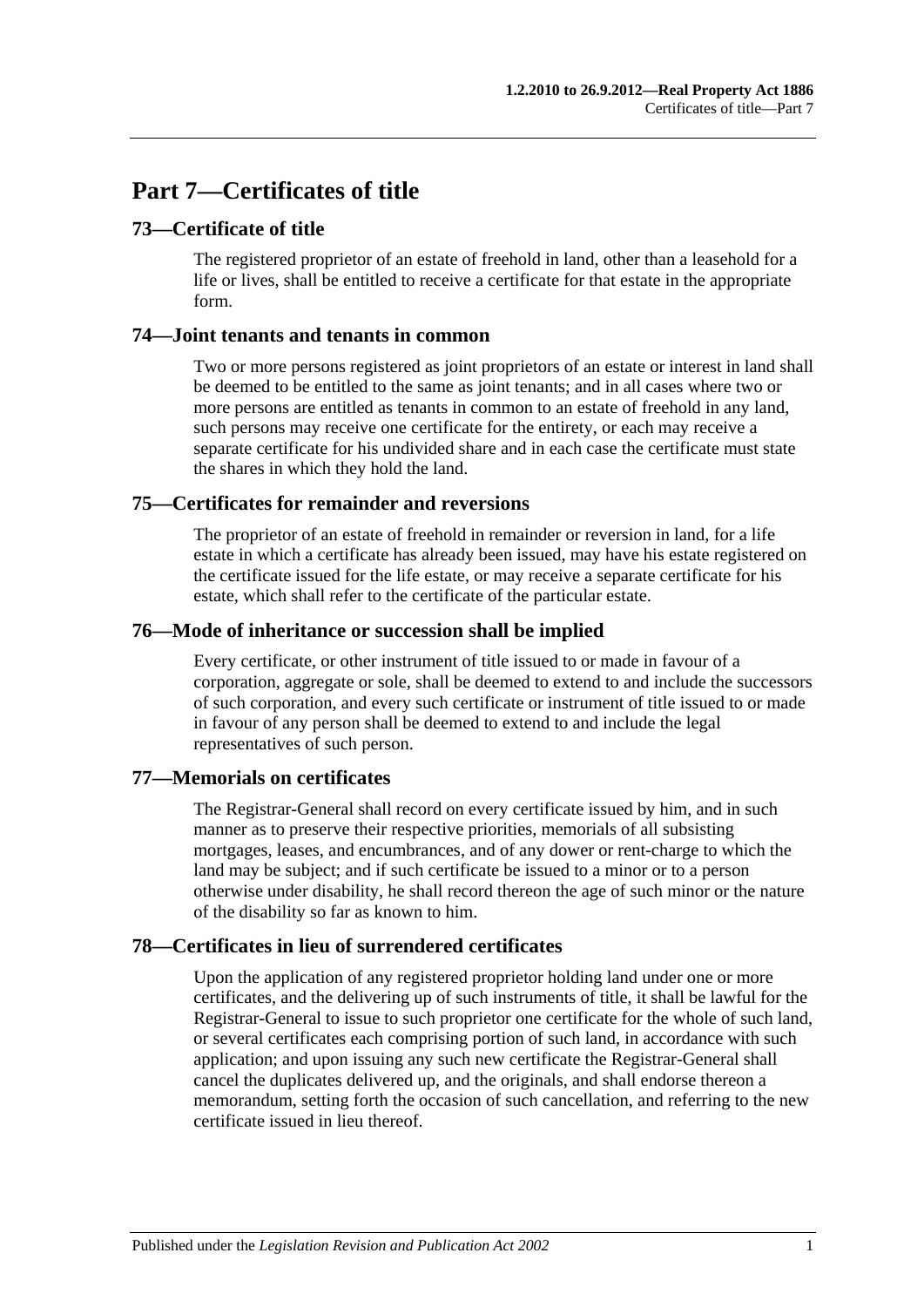## **78A—Issue of new certificate on alteration etc**

#### Where—

- (a) this Act or another Act or any other law requires the Registrar-General to enter or endorse a memorial or memorandum or make any other entry, endorsement or notation on a certificate; or
- (b) in the opinion of the Registrar-General he or she should enter or endorse a memorial or memorandum or make any other entry, endorsement or notation on a certificate or correct an error in or make any other alteration to a certificate,

the Registrar-General may issue a new certificate that includes the memorial, memorandum, entry, endorsement, notation, correction or other alteration in place of the existing certificate.

#### <span id="page-39-0"></span>**79—Substituted certificate etc**

- (1) The Registrar-General, on application in that behalf and on proof to his satisfaction that any duplicate certificate or any tenant's copy of a Crown lease has been lost, mislaid or destroyed, may issue a substituted certificate or tenant's copy of Crown lease (as the case may be).
- (4) Upon issuing a substituted certificate or tenant's copy of Crown lease the Registrar-General shall make an endorsement thereon stating the reason for the issue thereof and shall at the same time enter in the Register Book or the Register of Crown Leases (as the case may be) notice of the issue of such substituted certificate or tenant's copy of Crown lease, and the date thereof, and the reason for the issue thereof.
- (5) Every such substituted certificate or tenant's copy of Crown lease shall be available for all purposes and uses for which the certificate or tenant's copy of Crown lease so lost, mislaid or destroyed would have been available, and shall supersede the duplicate certificate or tenant's copy of Crown lease for which it is substituted.
- (6) Instead of issuing a substituted certificate the Registrar-General may cancel the relevant folio of the Register Book, recording thereon that the folio was cancelled pursuant to this section, and may issue a new certificate in lieu thereof.
- (7) For the purposes of this section every lease or agreement for sale of Crown lands granted or made by or on behalf of the Crown, shall be deemed a Crown lease.
- (8) Before issuing a substituted certificate or a new certificate or a tenant's copy of a Crown lease the Registrar-General may, where in his opinion it is necessary or desirable, give notice of his intention to do so in the Gazette or in any newspaper circulating in the State.

#### **80—Issue of certificates of title**

Certificates of title must be issued under the seal of the Registrar-General.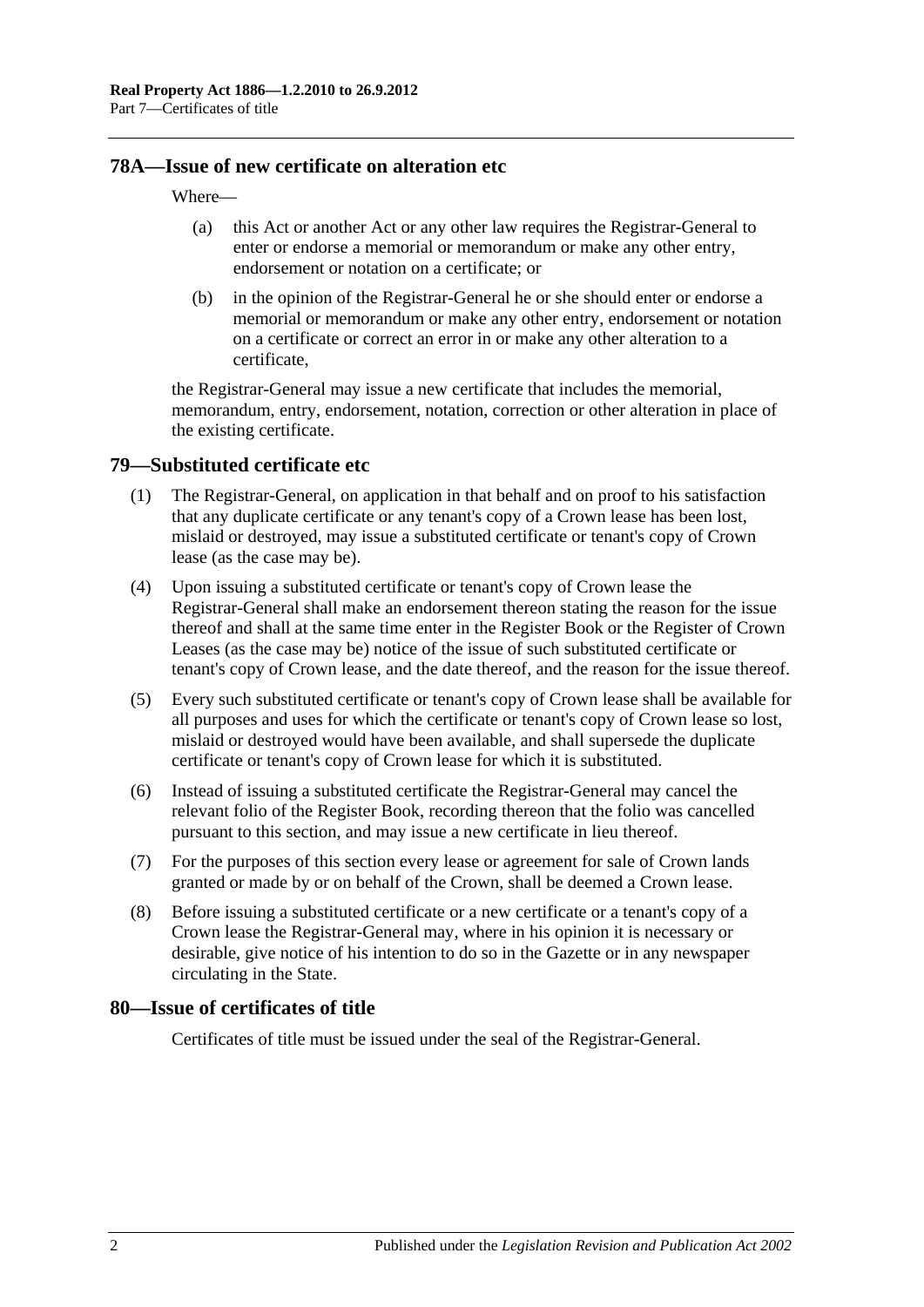# **Part 7A—Title by possession to land under this Act**

## **80A—Application for certificate based on possession**

A person who would have obtained a title by possession to any land which is subject to this Act, if that land had not been subject to this Act, may apply to the Registrar-General for the issue to him of a certificate of title to that land.

## **80B—Signature attestation and operation of application**

- (1) Every such application shall—
	- (a) be in writing in a form fixed by the Registrar-General;
	- (b) be signed by the applicant;
	- (c) contain a declaration by the person signing it, declaring that all the statements in it are true.
- (2) The applicant shall, if required by the Registrar-General, furnish him with a plan of survey of the land.

## **80C—Application how dealt with**

- (1) The Registrar-General shall refer each application to a legal practitioner, who shall examine it and report upon it to the Registrar-General.
- (2) The Registrar-General may thereupon in his discretion reject the application as regards the whole or any part of the land to which it relates, or proceed as hereinafter provided.

## **80D—Requisitions**

The Registrar-General may—

- (a) require an applicant to furnish him with any information or documents relating to his application;
- (b) notwithstanding any direction previously given by him as to the application, reject it altogether or in part if the applicant fails to comply within a reasonable time with any requisition made under this section.

## <span id="page-40-1"></span><span id="page-40-0"></span>**80E—Notice of application**

- (1) If an application is not wholly rejected by the Registrar-General he shall cause a notice of the application in a form fixed by him—
	- (a) to be published once at least in a newspaper circulating in the neighbourhood of the land, and, if he thinks necessary, in any other newspaper; and
	- (b) to be given to any person who in the Registrar-General's opinion has or may have any estate or interest in the land; and
	- (c) to be published in any other way or given to any other persons.
- (2) The notice shall fix a time, not less than twenty-one days nor more than twelve months from the first publication of the notice in a newspaper under [subsection](#page-40-0) (1) of this section, at or after the expiration of which the Registrar-General may, unless a caveat is lodged, grant the application altogether or in part.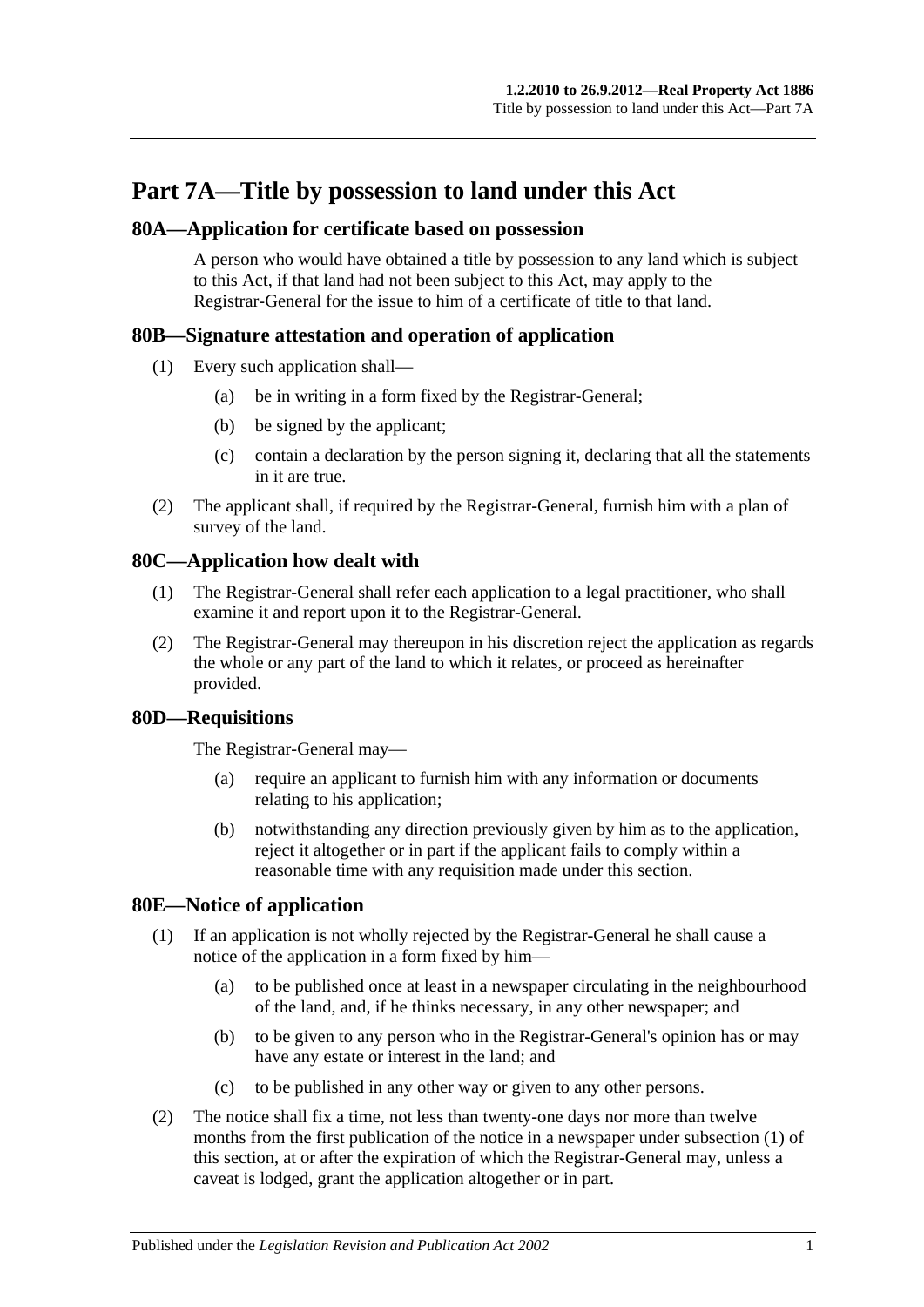#### **80F—Caveats**

- (1) A person claiming an estate or interest in the land to which an application under this Part relates, may at any time before the application is granted, lodge a caveat with the Registrar-General forbidding the granting of the application.
- (2) A caveat under this section—
	- (a) shall state the nature of the estate or interest claimed by the person lodging it and shall give an address at which notices and proceedings relating to the caveat may be served;
	- (b) need not be in any particular form but shall be accepted by the Registrar-General if it gives reasonable notice of the claim of the caveator.
- (3) If the Registrar-General is satisfied that the caveator is the registered proprietor of the land to which the application relates, or has an estate or interest in that land derived under or through the registered proprietor, he shall refuse the application:

Provided that the Registrar-General shall not refuse an application solely on the ground that a person is entitled to an easement in or over the said land, but if a person is so entitled the Registrar-General may include in any certificate of title issued to the applicant a statement that the land is subject to the easement.

- (4) If the Registrar-General is not satisfied that the caveator is the registered proprietor of the land or has an estate or interest therein derived under or through the registered proprietor, he shall give notice to the caveator that the caveator is required to take proceedings in the Court to establish his title to the estate or interest claimed by him, within a time specified in the notice being not less than six months after the giving thereof.
- (5) If a caveator who has received such notice from the Registrar-General does not within the time mentioned in the notice bring an action in the Court to obtain a declaration that he is entitled to the estate or interest claimed by him and give written notice thereof to the Registrar-General, or obtain from the Court an order or injunction restraining the Registrar-General from issuing a certificate to the applicant under this Part, the caveat shall lapse.
- (6) A lapsed caveat shall not except with the permission of the Court be renewed by or on behalf of the same person in respect of the same estate or interest.
- (7) In any proceedings to establish the title of the caveator the issue for the Court to decide shall be whether the caveator is the registered proprietor of the land or is entitled to an estate or interest derived under or through the registered proprietor.

#### **80G—Power to issue certificates**

Upon or after the expiration of the time fixed by the notice under [section](#page-40-1) 80E of this Act, if the Registrar-General is satisfied that the possession on which the applicant relies would, if the land had not been subject to this Act, have conferred on the applicant a title by possession, he may issue to the applicant a certificate for an estate in fee simple or for any other estate acquired by the applicant, free from all encumbrances appearing by the Register Book to affect the existing title: Provided that where a caveat has been lodged against the granting of an application the Registrar-General shall not grant that application unless—

(a) the caveat has lapsed; or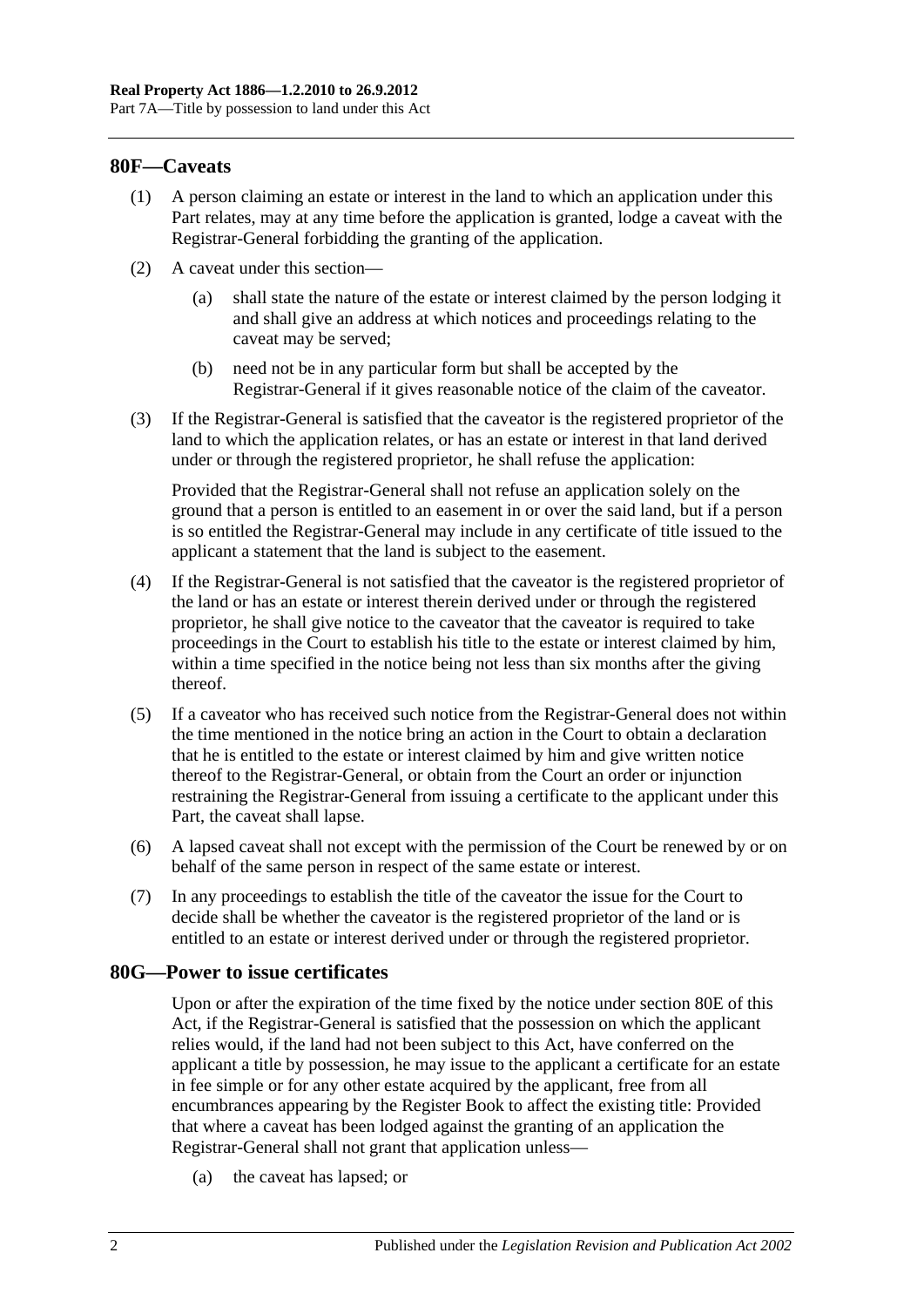(b) proceedings taken by the caveator to establish his title have been finally disposed of, and in those proceedings the caveator has failed to establish his title, or to obtain from the Court an injunction restraining the Registrar-General from issuing a certificate to the applicant.

## **80H—Cancellation of instruments**

- (1) Where a certificate for any land is issued under this Part the Registrar-General—
	- (a) shall cancel the existing certificate for that land and any instrument, entry or memorial in the Register Book altogether or to such extent as is necessary to give effect to the certificate issued;
	- (b) shall endorse on every certificate so cancelled a memorandum stating the circumstances and authority under which the cancellation is made.
- (2) Upon the cancellation of a certificate, instrument, entry or memorial pursuant to this section, the estate and interest evidenced thereby shall cease and determine.

#### **80I—Fees**

The fees payable upon an application under this Part and in respect of the issue of a certificate under this Part shall be the same as if the application were an application to bring land under the provisions of this Act.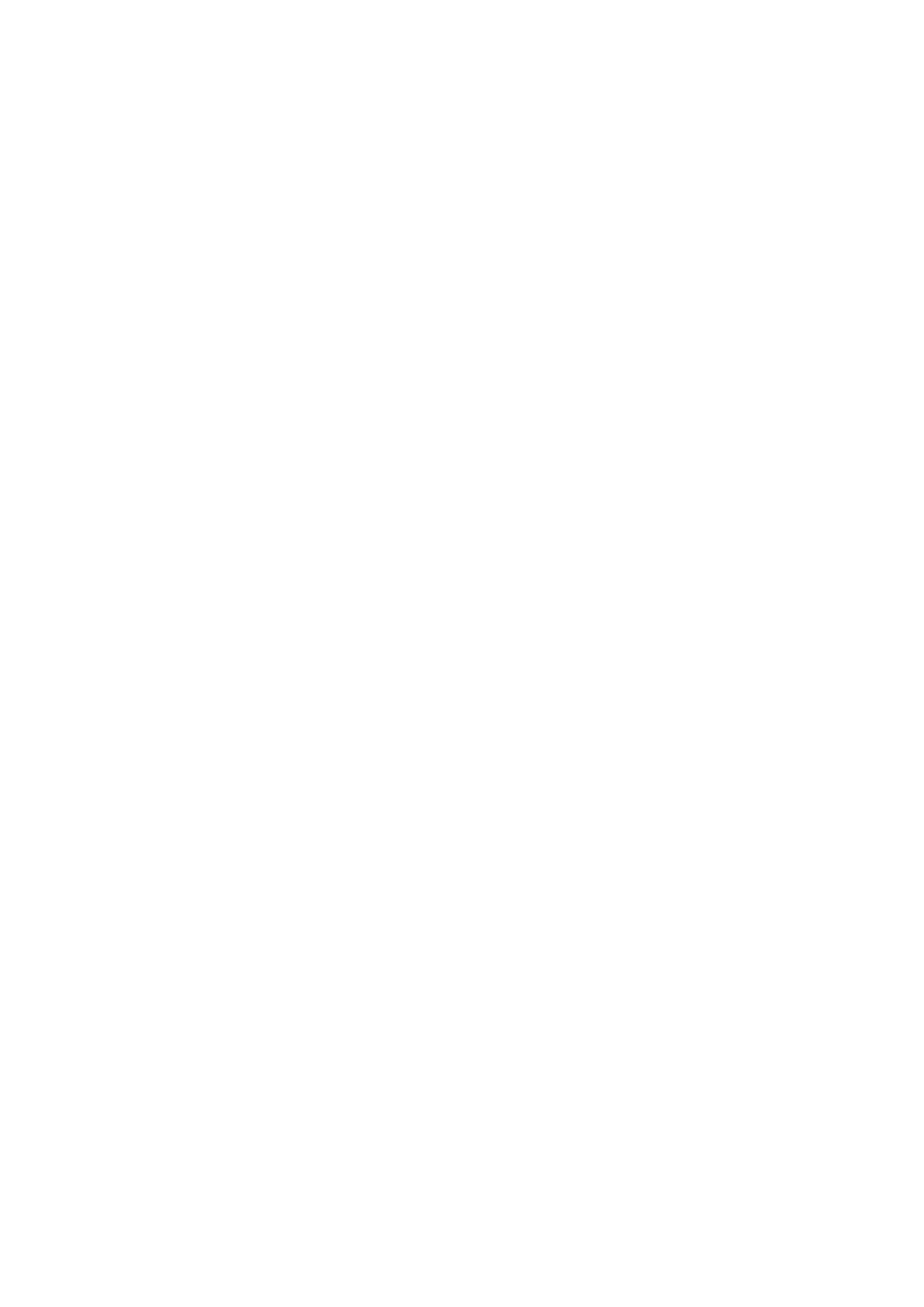# **Part 8—Easements**

#### **81—Certificates may contain statement of right-of-way or other easement**

Any certificate hereafter issued may contain a statement therein or entry thereon to the effect that the land therein described has appurtenant thereto any easement, or that the person therein named is entitled to any easement in gross, or that the land therein described is subject to any right or rights-of-way or other easement.

#### **82—Description of easement**

Every such statement or entry shall fully set forth a true and accurate description of the easement, or, if the instrument creating the same be enrolled or deposited in the General Registry Office, or deposited in the Lands Titles Registration Office, shall refer to such instrument.

## **83—Registered proprietor not to be subject to rights-of-way not mentioned in certificate**

The registered proprietor of land brought under the provisions of the *[Real Property](http://www.legislation.sa.gov.au/index.aspx?action=legref&type=act&legtitle=Real%20Property%20Act%20of%201861)  [Act of](http://www.legislation.sa.gov.au/index.aspx?action=legref&type=act&legtitle=Real%20Property%20Act%20of%201861) 1861* after the passing of the *[Rights-of-Way Act](http://www.legislation.sa.gov.au/index.aspx?action=legref&type=act&legtitle=Rights-of-Way%20Act%201881) 1881* or of land hereafter brought under the provisions of this Act shall be deemed to hold the land comprised in the certificate of such land subject to such rights-of-way only as are mentioned and set forth in such certificate.

## **84—Easement not binding on registered proprietor subsequently acquiring land bona fide for value unless entered on certificate of title**

No easement hereafter created by express grant or transfer over or in respect of any servient land under the provisions of this Act shall be binding on any registered proprietor subsequently taking the land *bona fide* for valuable consideration, unless such easement shall be entered on the original certificate of such land, and also upon the duplicate certificate.

## **85—Land to be held free of rights-of-way**

The registered proprietor of any land shall, as from the eighteenth day of November, 1886, hold the same freed and discharged from all rights-of-way existing on or before that date and not entered upon the original certificate of such land in pursuance of an application made on or before such date under the *[Rights-of-Way Act](http://www.legislation.sa.gov.au/index.aspx?action=legref&type=act&legtitle=Rights-of-Way%20Act%201881) 1881*.

## **86—Public rights-of-way etc not within this Act**

Rights-of-way or other easements now or hereafter acquired or enjoyed by the public in, over, along, or across any servient land shall not be deemed to be rights-of-way or easements within the meaning of this Part of this Act, or in respect of which applications may be made or caveats entered, and nothing herein contained shall derogate from any such rights or easements, or be deemed to confer on the registered proprietor of any such servient land a right to interfere with or obstruct the public use of any way or other easement so acquired or enjoyed as aforesaid.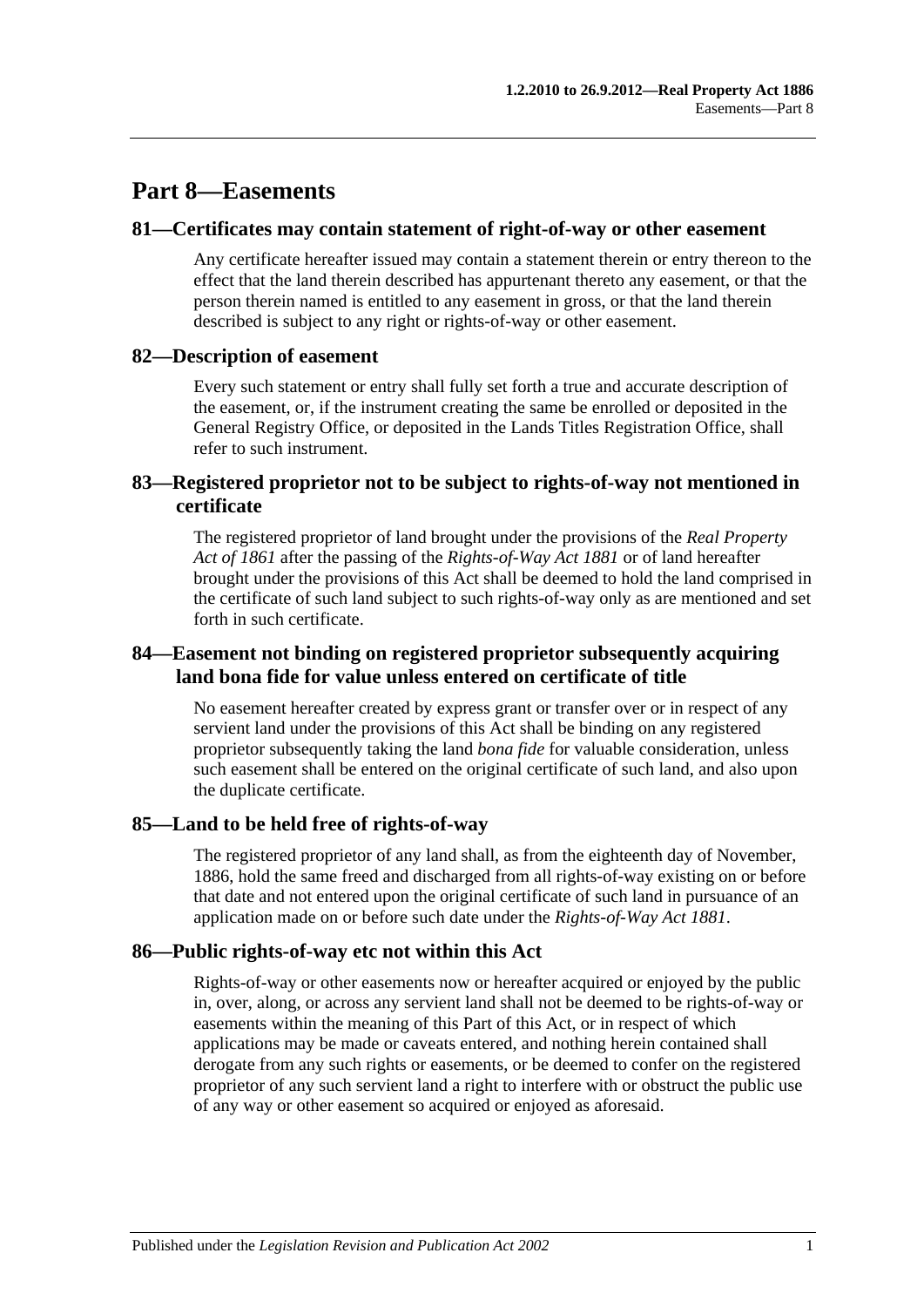## **87—Certificates heretofore issued conclusive evidence of right-of-way therein described**

Every certificate issued before the eighteenth day of November, 1881, containing therein a statement to the effect that the registered proprietor is seized of the land therein described, subject to or together with any right-of-way therein described or delineated, or together with any easement therein described, shall be deemed to operate as a grant or reservation, as the case may be, of such right-of-way or other easement, and such certificate shall, except in the case of fraud, be received in all Courts as conclusive evidence of the existence of such right-of-way or other easement:

Provided that this section shall not apply to any right-of-way or other easement, the title to which is now the subject of pending litigation in any Court of Law, or to any right-of-way or other easement, the right to which has been concluded in any Court adversely to such right-of-way or easement.

## **88—Entry as to easement to be made on original and duplicate certificates of title**

Whenever any right-of-way or other easement appurtenant to land under the provisions of this Act over land also under its provisions shall hereafter be granted or created, the Registrar-General shall make such entry on the original and duplicate certificates for the dominant and servient lands as he thinks fit.

#### **89—Short form of describing right-of-way**

The words "a free and unrestricted right-of-way" in any instrument shall be deemed to imply the words set forth in [Schedule 5](#page-132-0) hereto so far as they shall be applicable as fully and effectually as if set out at length in such instrument.

## **89A—Incorporation of long forms of easements in instruments**

Where, in an instrument, a short form set out in [Schedule 6](#page-132-1) is used to grant or create an easement the instrument shall, unless the contrary intention appears, be deemed to incorporate the corresponding long form of that easement set out in the Schedule.

## <span id="page-45-0"></span>**90—Deposit of plan showing rights-of-way**

- (1) Any registered proprietor of any land may deposit with the Registrar-General a plan of subdivision of the said land, showing the rights-of-way intended to be created by such proprietor over such land, and every subsequent registered proprietor of the said land, or any part thereof, shall be entitled to a right-of-way over all the rights-of-way shown in such plan, unless otherwise declared in his certificate.
- (2) [Subsection](#page-45-0) (1) shall not apply to a plan of subdivision deposited with the Registrar-General after the commencement of the *[Real Property Act Amendment Act](http://www.legislation.sa.gov.au/index.aspx?action=legref&type=act&legtitle=Real%20Property%20Act%20Amendment%20Act%20(No.%202)%201985)  (No. 2) [1985](http://www.legislation.sa.gov.au/index.aspx?action=legref&type=act&legtitle=Real%20Property%20Act%20Amendment%20Act%20(No.%202)%201985)*.

## **90A—Application of [sections](#page-46-0) 90B, [90C,](#page-48-0) [90D,](#page-49-0) [90E](#page-49-1) and [90F](#page-49-2)**

(1) [Sections](#page-46-0) 90B, [90C,](#page-48-0) [90D](#page-49-0) and [90E](#page-49-1) apply to, and in relation to, an easement whether the dominant and servient land are under the provisions of this Act and the easement has been entered on a certificate under this Part or not and whether the easement is created by instrument or by operation of a provision of this Act or some other Act or by operation of some other law.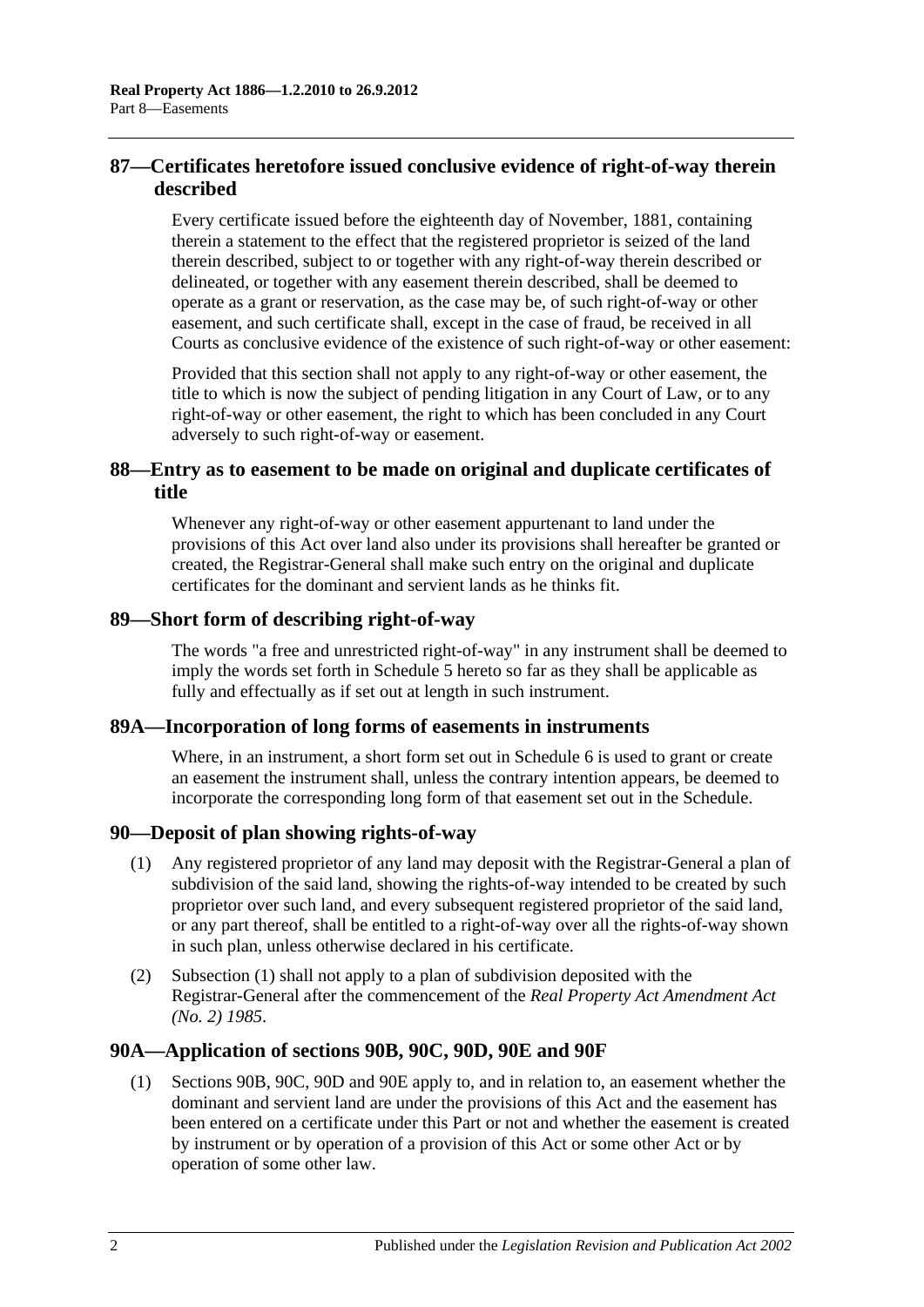(2) [Section](#page-49-2) 90F only applies to, and in relation to, an easement if the dominant and servient land are under the provisions of this Act.

#### <span id="page-46-1"></span><span id="page-46-0"></span>**90B—Variation and extinguishment of easements**

- (1) Subject to this section, the Registrar-General may on application (in a form approved by the Registrar-General) by the proprietor of the dominant or servient land or on the Registrar-General's own initiative—
	- (a) vary the position of, or extend or reduce the extent of, an easement over servient land; or
	- (b) vary an easement by extending the appurtenance of the easement to other land owned by the proprietor of the dominant land; or
	- (c) extinguish an easement.
- <span id="page-46-2"></span>(2) Subject to this section, the Registrar-General must not act under [subsection](#page-46-1) (1) except on the application, or with the written consent, of the proprietor of the dominant land and the servient land and with the written consent of all other persons who—
	- (a) in the case of land under the provisions of this Act—appear from the Register Book to have, or to claim, an estate or interest in the dominant or servient land;
	- (b) in the case of land that is not under the provisions of this Act—are known to the Registrar-General (or who become known to the Registrar-General after making reasonable enquiry) to have, or to claim, an estate or interest in the dominant or servient land.
- <span id="page-46-3"></span>(3) The Registrar-General may dispense with the consent of the proprietor of the dominant or servient land required by [subsection](#page-46-2) (2) if the Registrar-General is satisfied that—
	- (a) notice complying with [subsection](#page-47-0) (3e) has been given to the proprietor; and
	- (b) 28 days has passed since the notice was given; and
	- (c) the proprietor's estate or interest in the dominant or servient land will not be detrimentally affected by the proposed variation or extinguishment of the easement.
- <span id="page-46-4"></span>(3a) The Registrar-General may dispense with the consent of a person required by [subsection](#page-46-2) (2) (other than the proprietor of the dominant or servient land) if he or she is satisfied that the person's estate or interest in the dominant or servient land will not be detrimentally affected by the proposed variation or extinguishment of the easement.
- <span id="page-46-5"></span>(3b) Without limiting the generality of [subsection](#page-46-3) (3) or [\(3a\),](#page-46-4) where—
	- (a) the original purpose of a right-of-way was to provide access to the dominant land to which it is appurtenant; and
	- (b) the right-of-way can no longer be exercised by the proprietor of that land for that purpose because the land has subsequently been separated from the right-of-way by the creation of intervening allotments,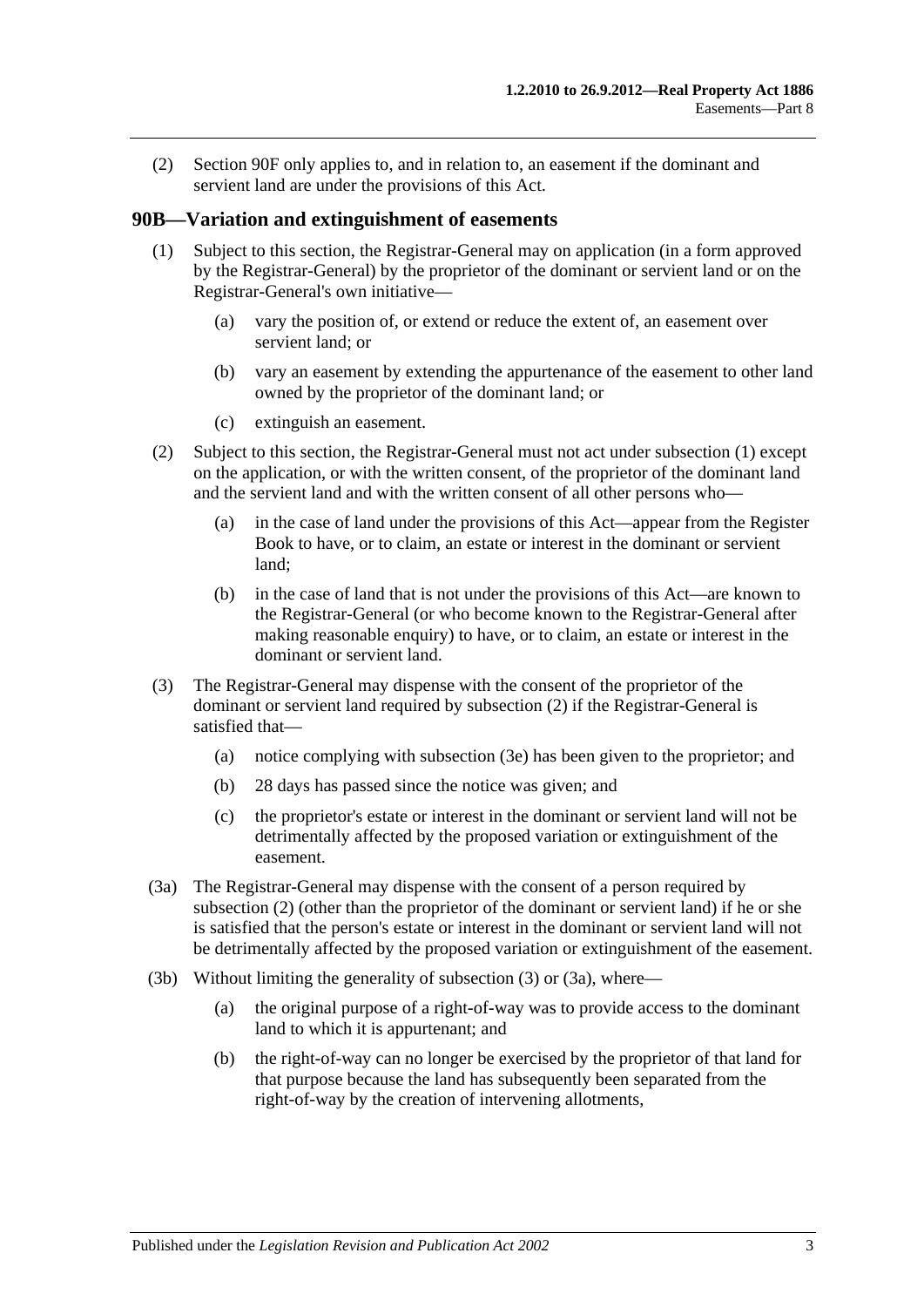the Registrar-General may extinguish the right-of-way without the consent of a person required by [subsection](#page-46-2) (2) if he or she is satisfied that there is no reason to believe or suspect that the proprietor of that land, or a successor in title of the proprietor, has any reasonable prospect of using the right-of-way for access to that land in the future.

- <span id="page-47-1"></span>(3c) Without limiting the generality of [subsection](#page-46-3) (3) or [\(3a\),](#page-46-4) where dominant land is separated from a right-of-way appurtenant to the land by intervening land and the Registrar-General is satisfied that the continued existence of the right-of-way would not enhance the use or enjoyment of the dominant land, he or she may extinguish the right-of-way without the consent of a person required by [subsection](#page-46-2) (2).
- <span id="page-47-2"></span>(3d) Before taking action under [subsection](#page-46-5) (3b) or [\(3c\)](#page-47-1) the Registrar-General must be satisfied that—
	- (a) notice complying with [subsection](#page-47-0) (3e) has been given to the proprietor of the dominant land; and
	- (b) 28 days has passed since the notice was given.
- <span id="page-47-0"></span>(3e) The notice referred to in [subsections](#page-46-3) (3) and [\(3d\)](#page-47-2) must—
	- (a) be approved by the Registrar-General; and
	- (b) include details of the proposed variation or extinguishment of the easement; and
	- (c) invite the person to whom it is given to make representations to the Registrar-General in relation to the proposal within 28 days.
- <span id="page-47-3"></span>(4) The Registrar-General may extinguish an easement under [subsection](#page-46-1) (1) without the consent of a person required by [subsection](#page-46-2) (2) if—
	- $(a)$ 
		- (i) in the opinion of the Registrar-General it is not reasonably practicable to ascertain the identity or whereabouts of that person; and
		- (ii) the Registrar-General is satisfied that the proprietor of the dominant land has ceased to exercise the rights conferred by the easement; and
	- (b) the Registrar-General has published notice of his or her intention to act under [subsection](#page-46-1) (1) in the Gazette and in a newspaper circulating generally throughout the State; and
	- (c) where the person's identity is known—the Registrar-General has sent notice of his or her intention to act under [subsection](#page-46-1) (1) by post addressed to the person at his or her last address known to the Registrar-General; and
	- (d) at least 21 days has elapsed since—
		- (i) notice was published under [paragraph](#page-47-3) (b); and
		- (ii) where [paragraph](#page-47-4) (c) applies, notice was posted under that paragraph.
- <span id="page-47-4"></span>(6) Subject to [subsection](#page-47-5) (7), the proprietor of dominant land cannot transfer or convey the land without the easement that is appurtenant to it.
- <span id="page-47-5"></span>(7) The proprietor of dominant land or of some part of it may transfer or convey part of the land without the appurtenant easement if rights under the easement continue in existence in respect of some other part of the dominant land.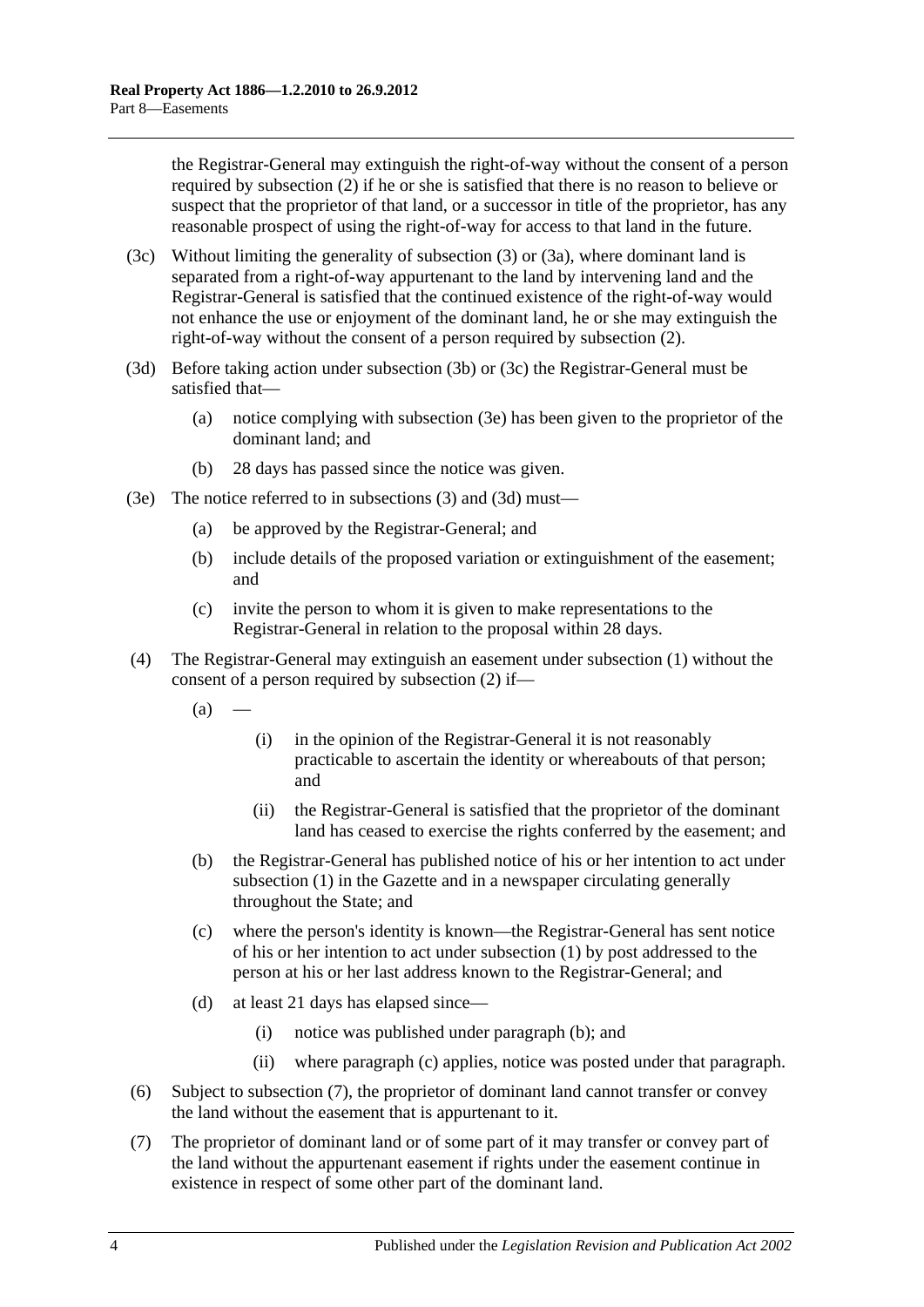- (8) The easement is extinguished in respect of land transferred or conveyed under [subsection](#page-47-5) (7).
- (9) Where, in the opinion of the Registrar-General, the creation or continuance of an easement was, or was likely to have been, a requirement on which—
	- (a) the issue of a certificate by the Development Assessment Commission under section 51 of the *[Development Act](http://www.legislation.sa.gov.au/index.aspx?action=legref&type=act&legtitle=Development%20Act%201993) 1993*; or
	- (b) the issue of a certificate by a council or the South Australian Planning Commission under [Part 19AB;](#page-104-0) or
	- (c) the approval of an application for the deposit of a strata plan by the South Australian Planning Commission or a council; or
	- (d) the consent or approval of an authority under a corresponding previous enactment,

was based—

- (e) the easement cannot be varied or extinguished under this section; and
- (f) the appurtenance of the easement cannot be extended to other land under this section; and
- (g) the easement cannot be merged with the servient land by transfer or conveyance of the easement to the proprietor of the servient land or the transfer or conveyance of the servient land to the proprietor of the easement; and
- (h) part of the dominant land cannot be transferred or conveyed separately from the easement thereby extinguishing the easement in respect of that land,

without the consent of the Development Assessment Commission.

- (10) Upon the variation or extinguishment of an easement under this section the Registrar-General must make such consequential entries in the Register Book or such entries in the records of the General Registry Office as he or she considers necessary.
- (11) A reference in this section to dominant land includes a reference to an easement that is not appurtenant to any land.
- (12) This section is subject to and does not derogate from any other Act relating to the variation or extinguishment of easements of a particular class.

#### <span id="page-48-0"></span>**90C—Easement and servient land may be vested in same person**

- (1) Subject to this section, a person may be the proprietor of an easement and the servient land that is subject to the easement and accordingly a person may grant an easement to himself or herself.
- (2) Subject to this section, if an easement and the servient land are vested in the same person by transfer or conveyance the easement will not merge with the servient land unless the transfer or conveyance expresses the intention that it should do so.
- (3) An easement is extinguished by the amalgamation of the dominant and servient land under [Part 19AB](#page-104-0) [Division 3.](#page-114-0)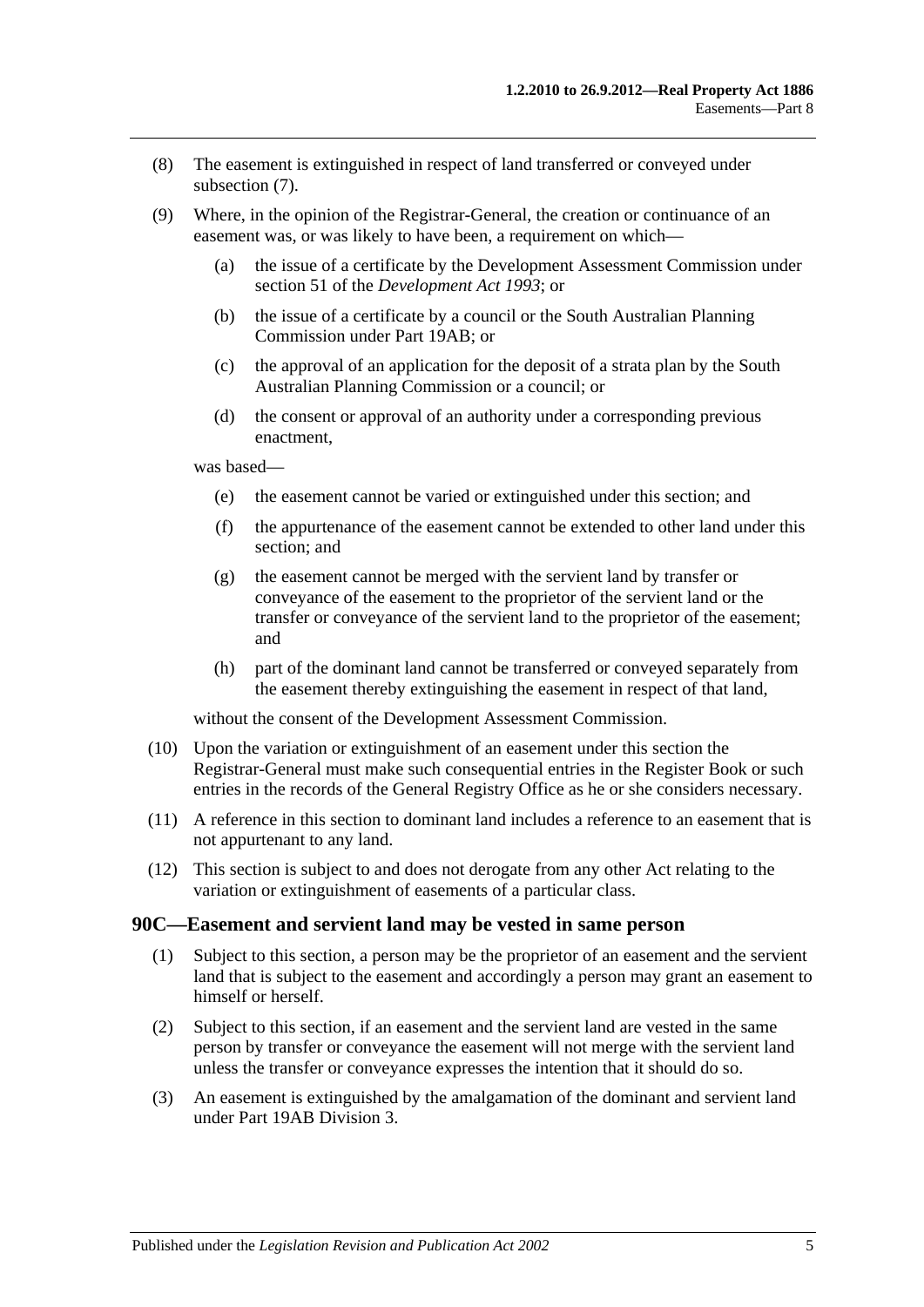(4) Where the whole or part of the land within the boundaries of an easement is amalgamated with the whole or part of the dominant land by the reconstitution of allotment boundaries upon deposit of a plan of division in the Lands Titles Registration Office, the easement is extinguished insofar as it extended over the amalgamated land.

#### <span id="page-49-0"></span>**90D—Survey of easement**

Before registering an instrument creating or varying an easement, the Registrar-General or the Registrar-General of Deeds may require the parties to the instrument to lodge a survey prepared by a licensed surveyor that delineates the boundaries of the easement.

#### <span id="page-49-3"></span><span id="page-49-1"></span>**90E—No private right-of-way over public street or road**

- (1) A private right-of-way cannot subsist over a public street or road and accordingly—
	- (a) a private right-of-way cannot be granted, reserved or otherwise created over a public street or road; and
	- (b) upon land becoming a public street or road all private rights-of-way over the land are extinguished; and
	- (c) all private rights-of-way existing over public streets or roads immediately before the commencement of the *[Real Property \(Miscellaneous\) Amendment](http://www.legislation.sa.gov.au/index.aspx?action=legref&type=act&legtitle=Real%20Property%20(Miscellaneous)%20Amendment%20Act%201994)  Act [1994](http://www.legislation.sa.gov.au/index.aspx?action=legref&type=act&legtitle=Real%20Property%20(Miscellaneous)%20Amendment%20Act%201994)* are extinguished.
- (2) [Subsection](#page-49-3) (1) extinguishes a right-of-way only in respect of land that is a public street or road and the right-of-way remains in force in respect of other land (if any) that is subject to it.
- (3) In this section—

*a public street or road* means—

- (a) a public street or road within the meaning of Part 17 of the *[Local Government](http://www.legislation.sa.gov.au/index.aspx?action=legref&type=act&legtitle=Local%20Government%20Act%201934)  Act [1934](http://www.legislation.sa.gov.au/index.aspx?action=legref&type=act&legtitle=Local%20Government%20Act%201934)*;
- (b) a thoroughfare vested in a council, an authority or the Crown by [section](#page-111-0) 223LF or by a corresponding previous enactment;
- (c) a public road referred to in section 27CA of the *[Highways Act](http://www.legislation.sa.gov.au/index.aspx?action=legref&type=act&legtitle=Highways%20Act%201927) 1927*,

that the public is entitled to use as a street, road or thoroughfare.

#### <span id="page-49-2"></span>**90F—Easement subject to existing mortgage etc**

If, when an easement is created over servient land, the dominant land, or any part of it, is subject to a mortgage or an encumbrance, the easement is also subject to the mortgage or encumbrance if—

- (a) the instrument granting the easement provides that it is subject to the mortgage or encumbrance; and
- (b) the mortgagee or encumbrancee has endorsed his or her consent to that on the instrument.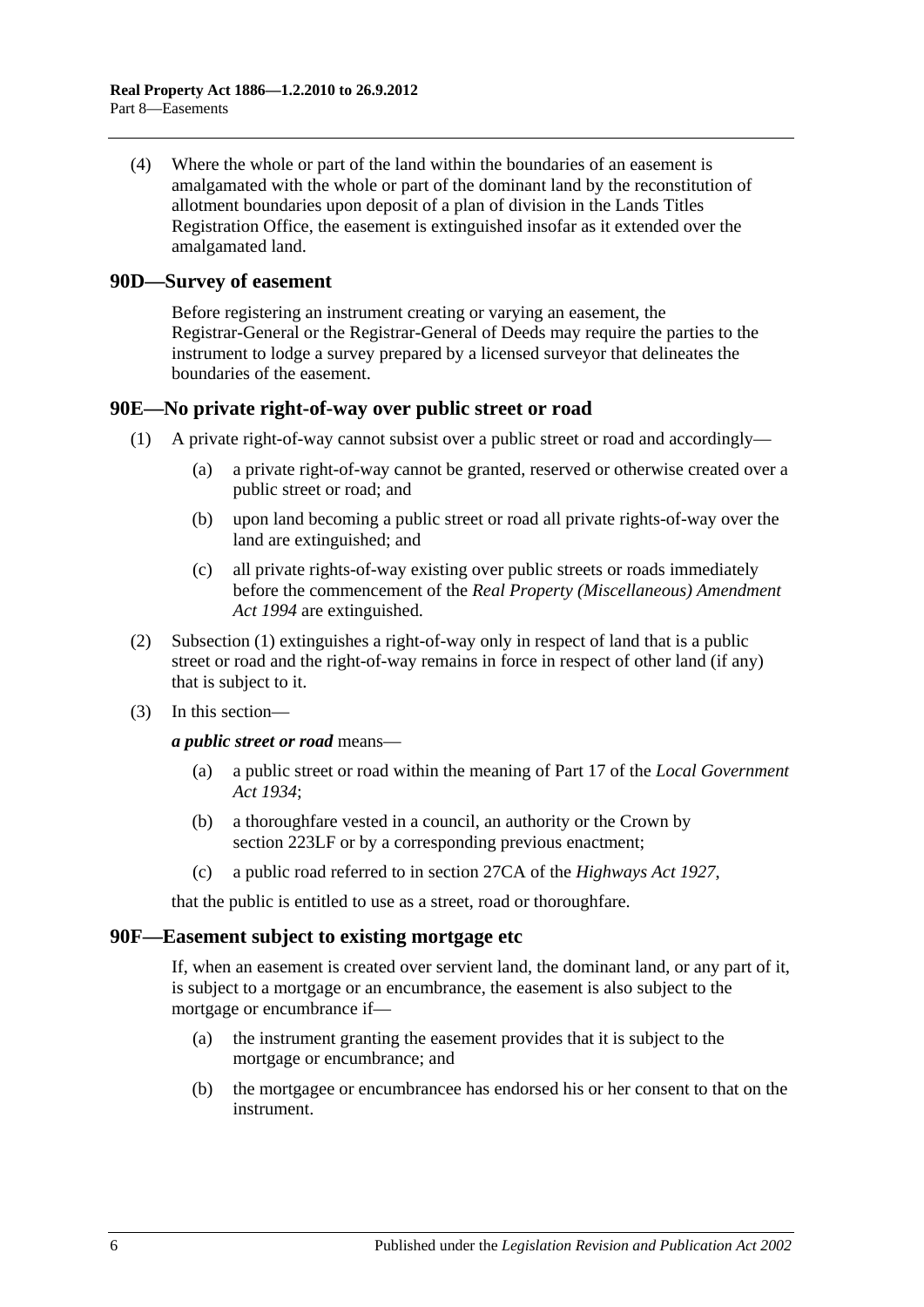# **Part 9—Crown leases**

## **91—Interpretation of Crown lease**

For the purpose of this Part of this Act, every lease or agreement for sale of Crown lands hereafter granted, or made by or on behalf of the Crown, shall be deemed a Crown lease.

#### **92—Person now holding under lease or agreement may surrender**

Every person now holding any Crown lands under any lease or agreement for sale granted or made by or on behalf of the Crown may, subject to the approval of the Minister of Lands, surrender his lease or agreement for a Crown lease of the land remaining subject to such lease or agreement, upon all the same terms as shall have been applicable to such land prior to the surrender, but so that every person having any estate or interest in the surrendered land shall concur in the surrender.

## **93—Execution and Registration of Crown Lease**

- (1) The parties to a Crown Lease must execute two copies of the lease one of which must be lodged with the Registrar-General for inclusion or recording in the Register of Crown Leases and the other of which must be delivered to the lessee.
- (2) The Register of Crown Leases may take the form of the individual copies of the leases bound into a book or kept separately or of records made by an electronic, electromagnetic, optical or photographic process or both of those forms.
- (3) A Crown Lease will be taken to be registered upon the Registrar-General allotting a volume and folio number in respect of the lease.

## **94—Forfeiture etc of Crown Lease**

The forfeiture or determination of a Crown Lease will not take effect until the forfeiture or determination has been entered in the Register of Crown Leases by the Registrar-General.

## **95—Not to give any greater effect than if this Act had not been passed. The Minister of Lands may make regulations**

Nothing herein contained or hereby implied shall be construed to give any greater effect or different construction to any Crown lease registered pursuant to this Part of this Act than would have been given to it if this Act had not been passed, nor shall any right or remedy, which the Crown would otherwise have possessed, be in any way prejudiced or altered. The Minister of Lands may, from time to time make any regulations which may be considered expedient for giving effect to this Part of this Act, and all such regulations, when published in the Government Gazette, shall have the force of law.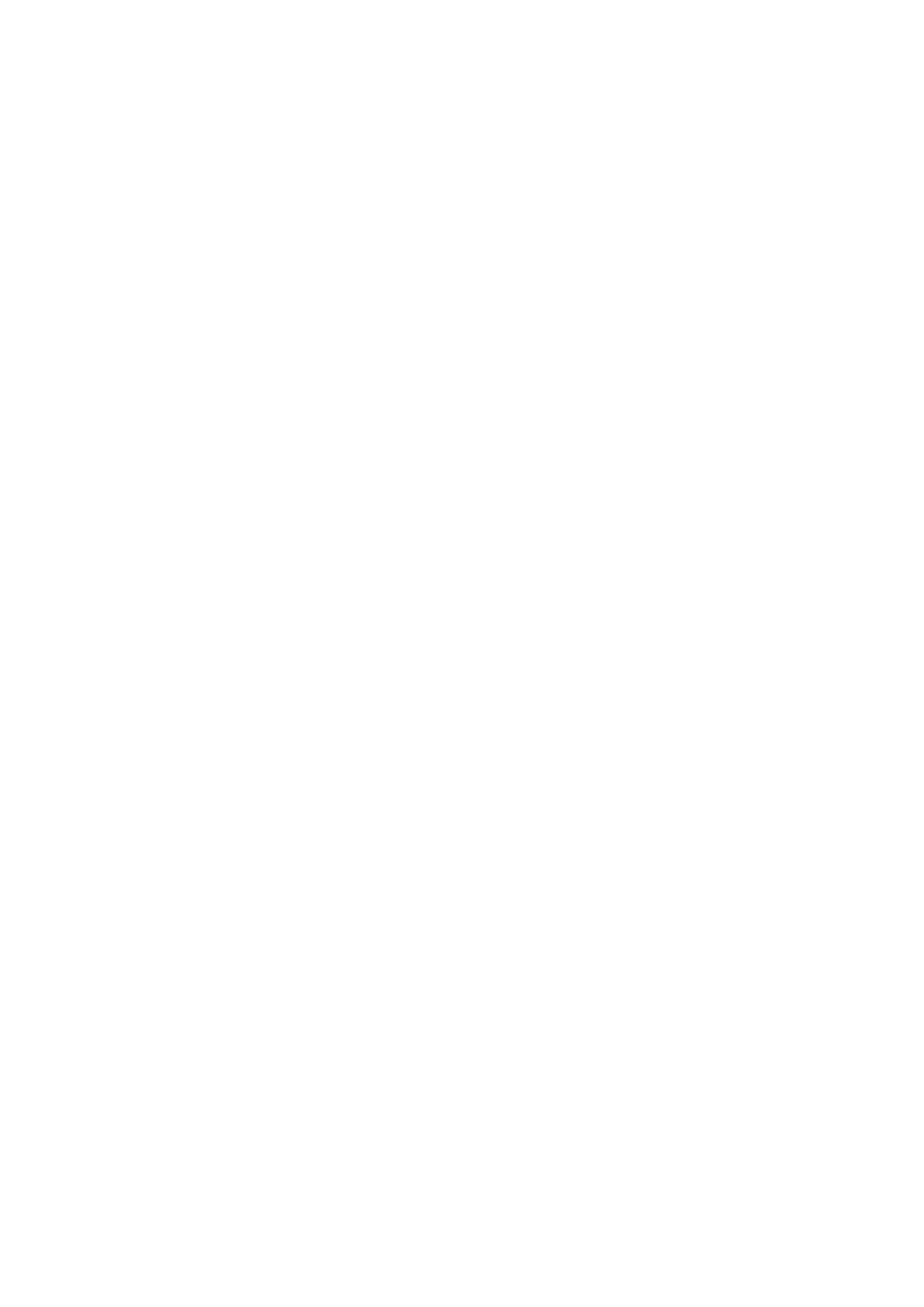# **Part 10—Transfers**

## **96—Transfers**

When any land is intended to be transferred, or any right-of-way or other easement is intended to be created or transferred, the registered proprietor shall execute a transfer in the appropriate form, which transfer shall, for the description of the land intended to be dealt with, refer to the certificate of such land, or shall give such description as may be sufficient to identify the same, and shall contain or have endorsed thereon a memorandum of all leases, mortgages, and encumbrances to which the land shall be subject, and an accurate statement of the estate or interest intended to be transferred or created.

#### **96AA—Creation of easements by reservation**

An easement may be created on the transfer under this Act of an estate of freehold or the granting of an estate of leasehold under this Act by reservation of the easement to the transferor or lessor in the instrument of transfer or the lease.

#### **96A—Acceptance of transfer**

Every transfer shall contain a statement signed by the transferee indicating that he accepts the transfer or grant of the land, right-of-way or easement: Provided that—

- (a) the Registrar-General may accept and register a transfer without such a statement if he is satisfied that it is difficult or impossible to procure the signature of the transferee;
- (b) where the transferee is an infant or mentally incapacitated person, the transfer may be signed by his or her guardian or the administrator or committee of his or her estate; and the acceptance under this section of a transfer on behalf of an infant shall not affect any right of that infant or of any person on his behalf to avoid or disclaim the transfer.

## **97—Transferee of land subject to mortgage or encumbrance to indemnify transferor**

In every instrument purporting to transfer land mortgaged or encumbered there shall be implied the following covenant by the transferee with the transferor, and so long as such transferee shall remain the registered proprietor, with the mortgagee or encumbrancee, that is to say—That the transferee will pay the principal, interest, and other moneys secured by such mortgage or encumbrance, after the rate and at the time or times specified therein, and will indemnify and keep harmless the transferor from and against such principal, interest, and other moneys and from and against all liability in respect of any of the covenants contained in such mortgage or encumbrance or by this Act implied on the part of the transferor.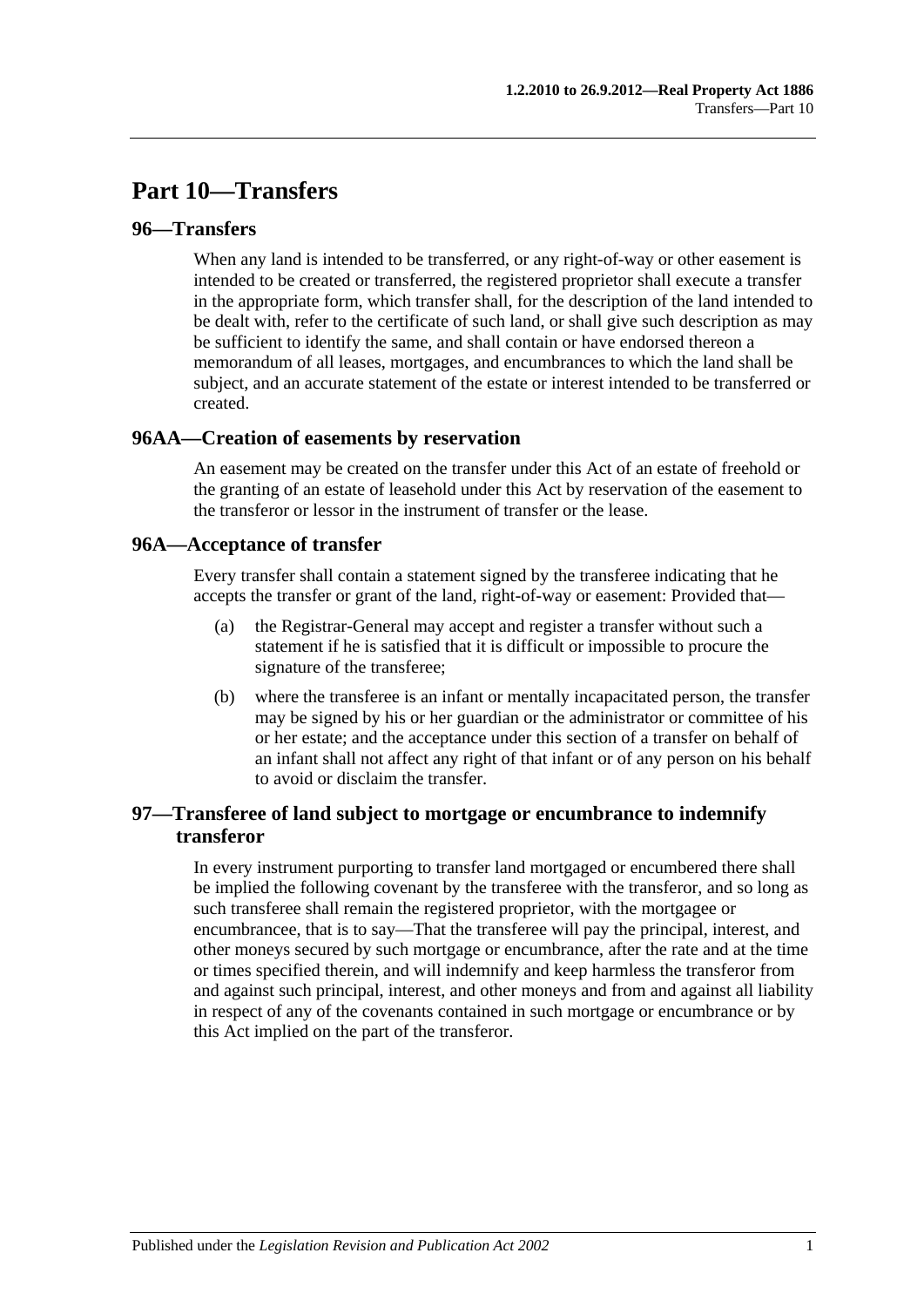### **98—On registration of transfer, grant or certificate to be cancelled**

When a transfer purporting to transfer any estate of freehold is presented for registration, the duplicate certificate shall (except as herein otherwise provided) be delivered to the Registrar-General; and the Registrar-General shall, upon registering the transfer, enter on the original certificate and also on the duplicate certificate (if delivered to him) a memorandum cancelling the same, either wholly or partially, according as the transfer purports to transfer the whole or part only of the land comprised in such certificate.

#### **99—Unless whole of land transferred**

In case the whole of the land comprised in any certificate is transferred, such certificate need not be cancelled, but upon the transfer being registered and a memorial thereof entered on the duplicate certificate, the Registrar-General may deliver such duplicate to the transferee or other person entitled thereto.

## **100—New certificate to purchaser and balance certificate to registered proprietor**

The Registrar-General shall, upon cancelling any certificate, either wholly or partially, pursuant to any transfer, issue to the transferee a certificate of the land mentioned in the transfer, and every such certificate shall refer to the transfer; and the Registrar-General shall, whenever required by the proprietor of any portion or balance of land included in a partially cancelled certificate, issue to such proprietor a certificate for the portion or balance of which he is proprietor: Provided that the Registrar-General may in his discretion at any time without being so required by the said proprietor, issue to the said proprietor a certificate or certificates for the said portion or balance or any part or parts thereof.

## **102—Memorial of order for sale of land for non-payment of rates**

Whenever the Court or a Judge under the powers conferred by the *[Local Government](http://www.legislation.sa.gov.au/index.aspx?action=legref&type=act&legtitle=Local%20Government%20Act%201934)  Act [1934](http://www.legislation.sa.gov.au/index.aspx?action=legref&type=act&legtitle=Local%20Government%20Act%201934)* or any Act or Acts amending the same, or any other Act, shall have made an order for the sale of any land under the provisions of this Act, the Registrar-General shall, upon being served with a copy of the order, mark thereon the time of such service, and shall enter a memorial thereof in the Register Book, which shall operate as a caveat against alienation other than in pursuance of such order while the same remains in force.

## **103—Registration of transfer hereunder**

Upon the production to him of a transfer of the land duly executed in pursuance of any such order, the Registrar-General shall (without requiring the production of the duplicate certificate) register such transfer, and enter on the original certificate a memorandum cancelling the same either wholly or partially, as the case may require, and shall issue to the transferee a certificate of the land comprised in such transfer, free from all encumbrances, charges, exceptions, qualifications, and conditions whatsoever other than those mentioned in the transfer.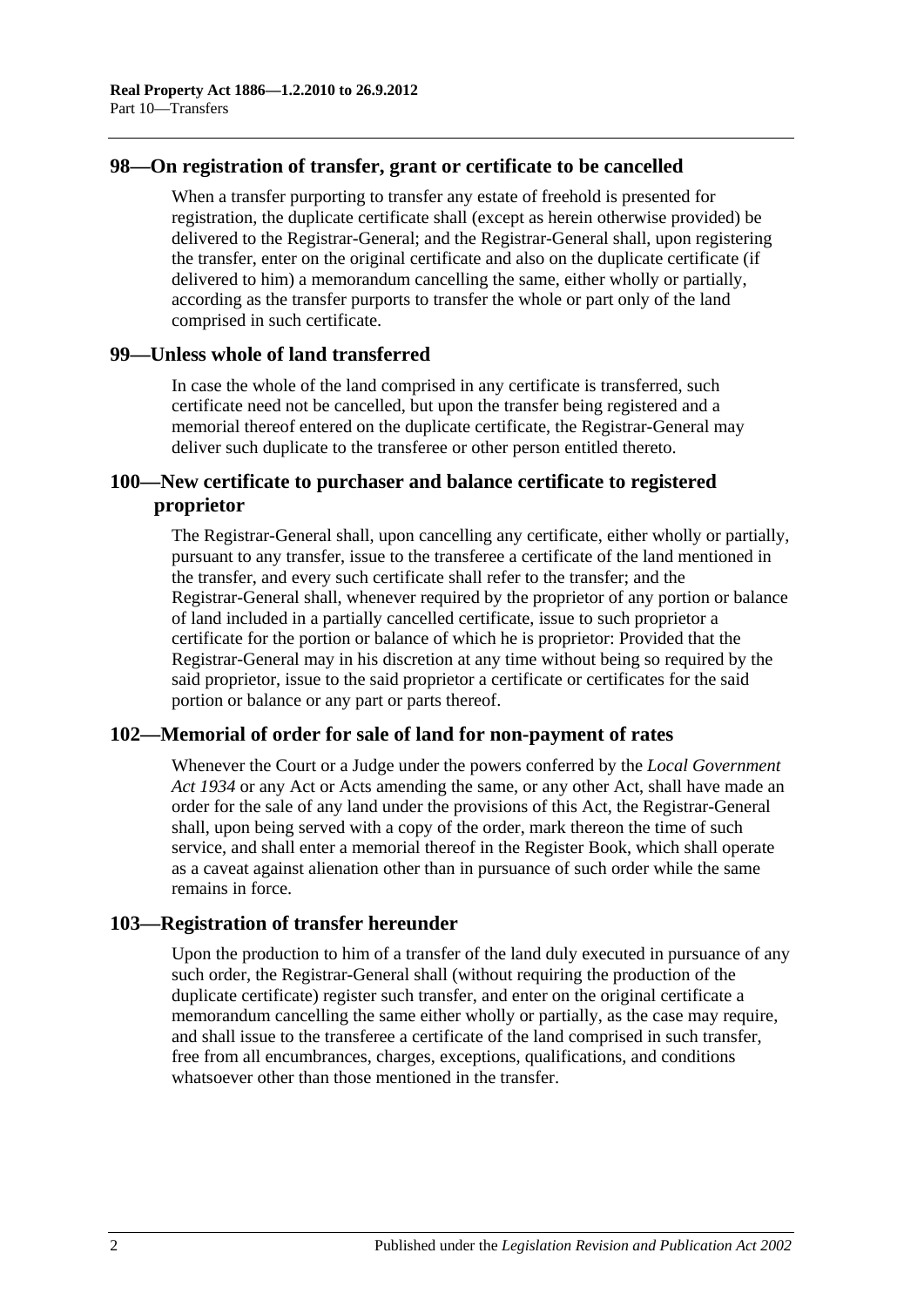## **104—Discharge of memorial**

In any such case, if only a portion of the land comprised in any certificate has been sold, and the whole of the arrears of rates, interest, and costs appear to be satisfied by the sale of the land transferred, a statement to that effect shall be appended to the transfer, signed by the Master or other officer of the Court acting in that behalf; and thereupon the Registrar-General shall make an entry on the partially cancelled certificate in the Register Book, discharging the memorial of the order entered thereon.

#### **105—Sale under writ of fieri facias or decree, warrant or order of court**

No execution issued prior to or after the passing of this Act shall bind, charge, or affect any land, but the Registrar-General shall, on being served with a copy of any writ or warrant of execution against land, or of any decree or order (other than an order for sale for non-payment of rates) affecting land issued out of or made by the Court, or any Court of insolvency or other Court of competent jurisdiction, accompanied by a statement signed by any party interested, or by his attorney, solicitor, or agent, specifying the land sought to be affected thereby, mark upon such copy the time of such service, and shall enter a memorial of such writ, warrant, decree, or order on the original certificate, which shall operate as a caveat against alienation other than in pursuance of such writ, warrant, decree, or order, while the same remains in force.

#### **106—Transfer not to be valid against purchaser until entry of writ**

Until such service and entry no sale or transfer under any such decree, order, writ, or warrant shall be valid as against a purchaser for valuable consideration, notwithstanding the purchaser had actual or constructive notice of such decree, order, writ or warrant.

## **107—Transfer on sale under writ, warrant, decree or order**

After any land so specified as aforesaid shall have been sold under any writ, warrant, decree, or order, the Registrar-General, on receiving a transfer thereof in the appropriate form, shall, subject to the provisions hereinafter contained, register such transfer by making an entry thereof in the Register Book, and on such entry being made the purchaser shall be deemed the transferee and registered proprietor of the land so sold; and every sale under any such writ, warrant, decree, or order shall take priority over and be effectual as against any other dealing affecting such land, entered into or transacted after the service of the writ, warrant, decree, or order, and the entry thereof on the original certificate.

## **108—Production of duplicate instrument not required on transfer under decree or order, writ, or warrant**

The Registrar-General may register a transfer under any decree or order, or under any writ or warrant of execution of a Court, as hereinbefore mentioned, without requiring the production of the duplicate certificate, or other instrument of title.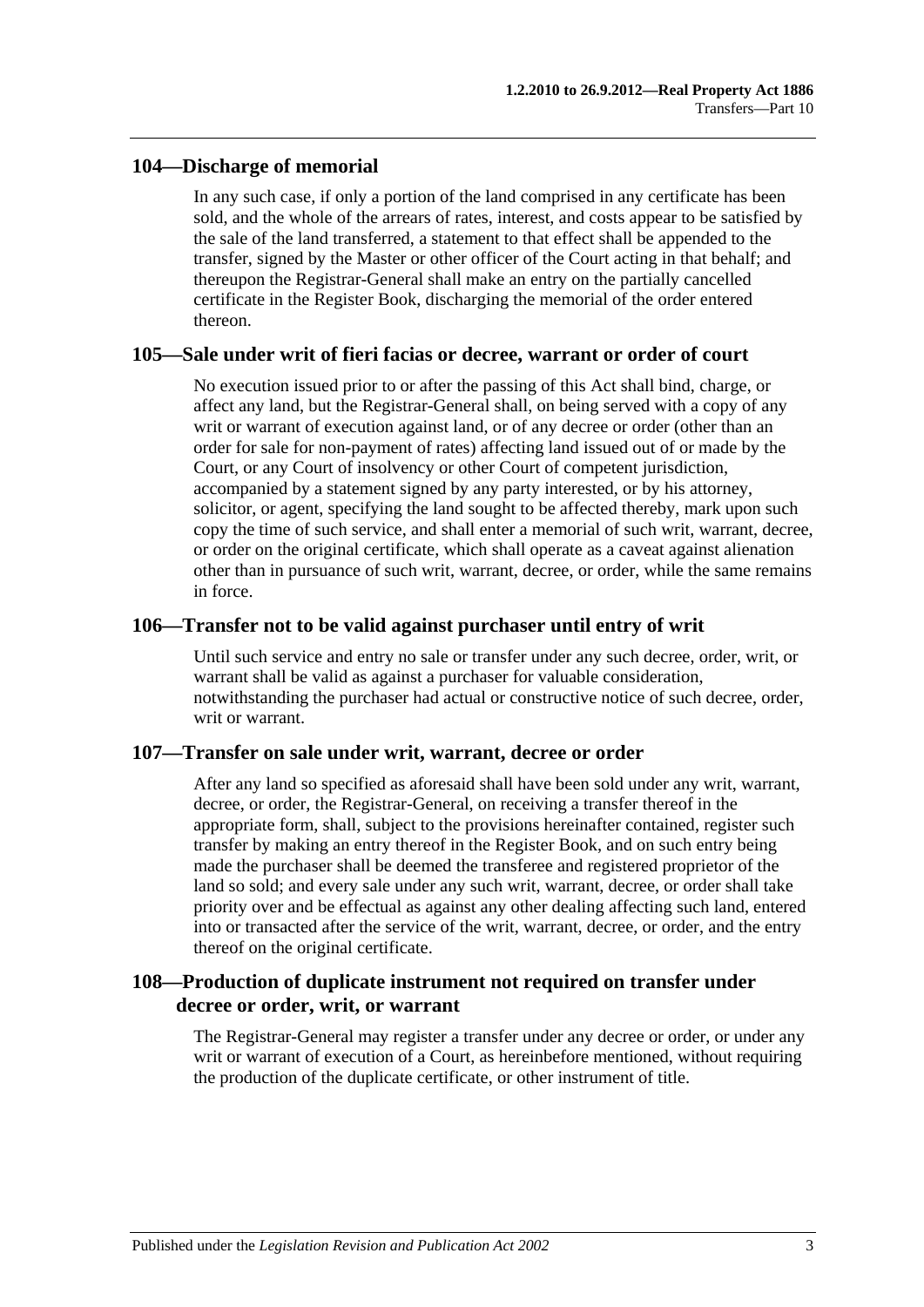#### **109—Satisfaction of writ, warrant, decree, or order**

The Registrar-General shall, upon production to him of sufficient evidence of the satisfaction of any such decree, order, writ, or warrant as aforesaid, cause an entry of such satisfaction to be made in the Register Book, and on such entry such writ, warrant, decree, or order shall be deemed to be satisfied.

#### **110—Lapse of writ, decree, warrant, or order**

Every decree, order, writ, or warrant of execution shall cease to bind, charge, or affect any land, unless a transfer upon a sale under such writ, warrant, decree, or order shall be presented for registration within six months from the day on which the copy was served, or within such extended time as the Court shall order.

## **111—Transfer by registered proprietor to spouse etc**

The registered proprietor of any estate or interest in land may transfer such estate or interest, or any part thereof, to the wife or husband of such registered proprietor, or to such registered proprietor, and any other person or persons as joint tenants or tenants in common, and may limit any estates by remainder or otherwise, without limiting any use, or executing any re-assignment; and upon the registration of any such transfer the estate or interest thereby dealt with or transferred shall vest in the transferee or transferees, according to the intent and meaning appearing in and expressed by such instrument.

#### **112—Dealings before issue of certificate**

Upon the production of the receipt of the Treasurer in full satisfaction of the purchase-money of any land alienated in fee from the Crown, together with a transfer, mortgage, lease, or other instrument, duly executed by the purchaser from the Crown of such land, the Registrar-General shall endorse upon such receipt such memorial as he is required to enter in the Register Book upon the registration of any dealing of a like nature with land in respect of which a certificate has been registered, and so on from time to time with respect to any other dealing before the registration of the certificate for the said land, and every such instrument shall thereupon be held to be duly registered, and the Registrar-General shall file such receipt and such instrument in his office; and, upon the registration of the certificate for such land, the Registrar-General shall enter thereon a memorial of such dealing, and shall endorse such instrument with the memorandum of registration as prescribed on the registration of instruments generally.

## **113—Deed-poll by promoters of undertakings under Lands Clauses Acts**

Every deed-poll by virtue of which any land under the provisions of this Act or of any of the Real Property Acts, shall have been, or shall hereafter be, vested in the promoters of an undertaking as provided by the Lands Clauses Consolidation Act, or any amendment thereof, or the *[Compulsory Acquisition of Land Act](http://www.legislation.sa.gov.au/index.aspx?action=legref&type=act&legtitle=Compulsory%20Acquisition%20of%20Land%20Act%201925) 1925*, or any Act substituted for or amending that Act, shall have the same effect as a transfer executed by the registered proprietor of the land comprised in such deed-poll.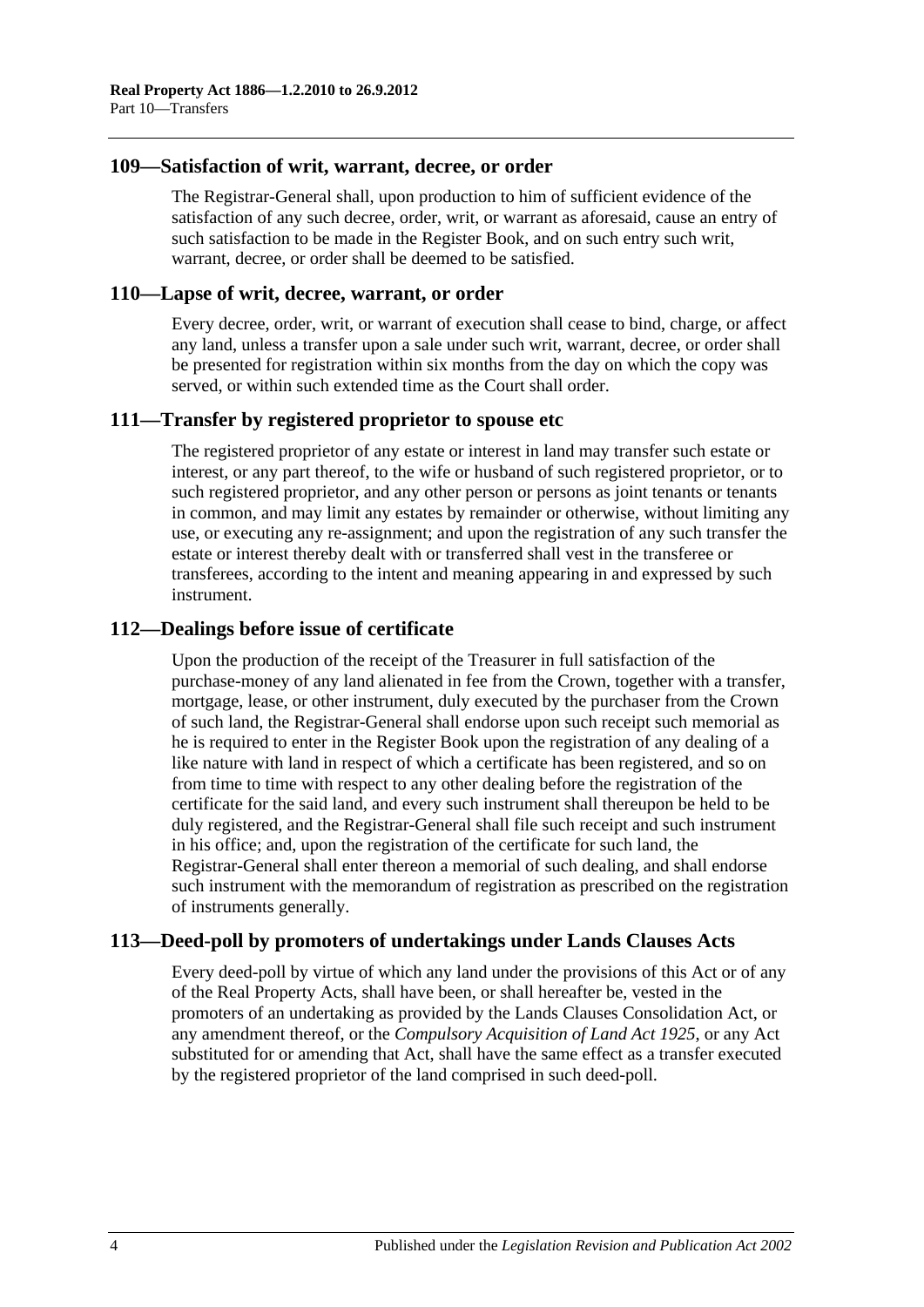## **114—Mode of registration of such deed-poll**

The Registrar-General shall, upon any such deed-poll being lodged with him by the promoters of the undertaking, register the same upon the original certificate in like manner as transfers are registered, and shall require the registered proprietor, or any depositee, mortgagee, encumbrancee, or other person having the custody or control of the same, to deliver up the duplicate certificate for the purpose of having an entry of the deed-poll made thereon; and the Registrar-General shall, after such registration, cancel the original certificate, and when produced to him, the duplicate thereof, and shall issue a certificate of the land comprised in the deed-poll to the promoters of the undertaking, and a new certificate for the balance of the land comprised in the certificate to the proprietor thereof: Provided that all expenses of and incidental to obtaining such certificates shall be borne by the promoters of the undertaking.

## **115—This Act not to lessen effect of deed-poll heretofore or hereafter executed**

Nothing herein contained shall lessen, or, except as expressly hereinbefore provided, alter the effect of any deed-poll heretofore or hereafter executed, and no transferee from a registered proprietor under a transfer subsequent in date to such deed-poll shall be entitled to any estate or interest in the lands mentioned in such deed-poll, nor to any priority over the promoters executing the same.

## **115A—Issue of certificate where land is vested by operation of law**

Despite anything in this Act or any other Act or law, if the Registrar-General is satisfied that an estate or interest in land has become vested in a person by operation of an Act, the Registrar-General may (whether or not an appropriate application has been made by that person)—

- (a) in the case of land under the provisions of this Act—without the execution or production of any instrument or document whatsoever, register the person as the proprietor of that estate or interest in the land and enter on the certificate of title a memorial of the vesting of the estate or interest; or
- (b) in the case of land not under the provisions of this Act—without the execution or production of any instrument or document whatsoever, bring the land under the provisions of this Act, register the person as the proprietor of that estate or interest in the land and issue a certificate of title on which has been entered a memorial of the vesting of the estate or interest.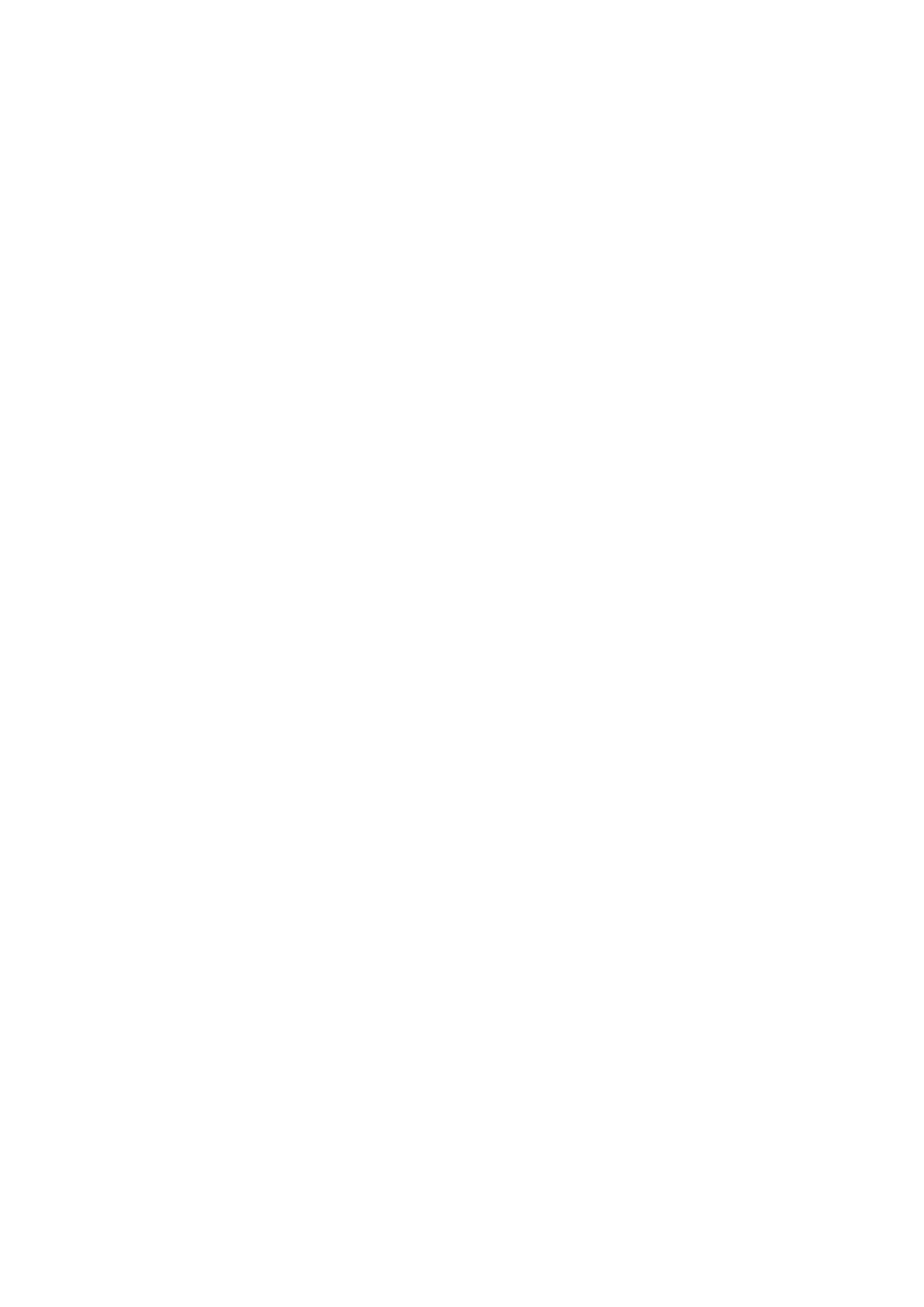# **Part 11—Leases and surrenders**

## **116—Lands, how leased**

When any land is intended to be leased for a life or lives, or for any term of years exceeding one year, the registered proprietor shall, or for any less term may, execute a lease in the appropriate form.

## **117—Contents of lease**

Every such lease shall, for description of the land intended to be dealt with, refer to the certificate of the land, or shall give such other description as may be necessary to identify the land, and a right for or covenant by the lessee to purchase the land therein described may be stipulated in such lease, and shall be binding.

## **118—Leases not to bind non-consenting mortgagees or encumbrancees**

No lease of mortgaged or encumbered land shall be valid and binding against any mortgagee or encumbrancee of the land unless such mortgagee or encumbrancee shall have consented in writing to such lease prior to the same being registered.

## **119—Lease for one year need not be registered**

Every registered dealing with land shall be subject to any prior unregistered lease or any agreement for lease or for letting for a term not exceeding one year to a tenant in actual possession thereunder: Provided that no right or covenant to purchase the freehold contained in any such unregistered lease or agreement, nor any right or covenant for renewal of such lease or agreement shall be valid as against any subsequent purchaser of the reversion, lessee, mortgagee, or encumbrancee, unless such lease or agreement be registered or protected by caveat.

## <span id="page-58-0"></span>**119A—Standard terms and conditions of lease**

- (1) A person may deposit with the Registrar-General for filing in the Lands Titles Registration Office a document containing terms and conditions for incorporation as standard terms and conditions in leases under this section.
- (2) A lease may provide that standard terms and conditions, as contained in a document deposited with the Registrar-General under [subsection](#page-58-0) (1)—
	- (a) are incorporated in the lease; or
	- (b) are incorporated in the lease subject to exclusions or amendments specified in the lease,

and, in that event, the lease has effect as if those terms and conditions were (subject to any exclusions or amendment specified in the lease) contained in the lease.

<span id="page-58-1"></span>(3) Where a lease makes provision for incorporation of standard terms and conditions (either with or without exclusions or amendments), the lessor must, before execution of the lease by the lessee, provide the lessee with a copy of the standard terms and conditions.

Maximum penalty: \$500.

(4) Non-compliance with [subsection](#page-58-1) (3) does not affect the validity or effect of a lease.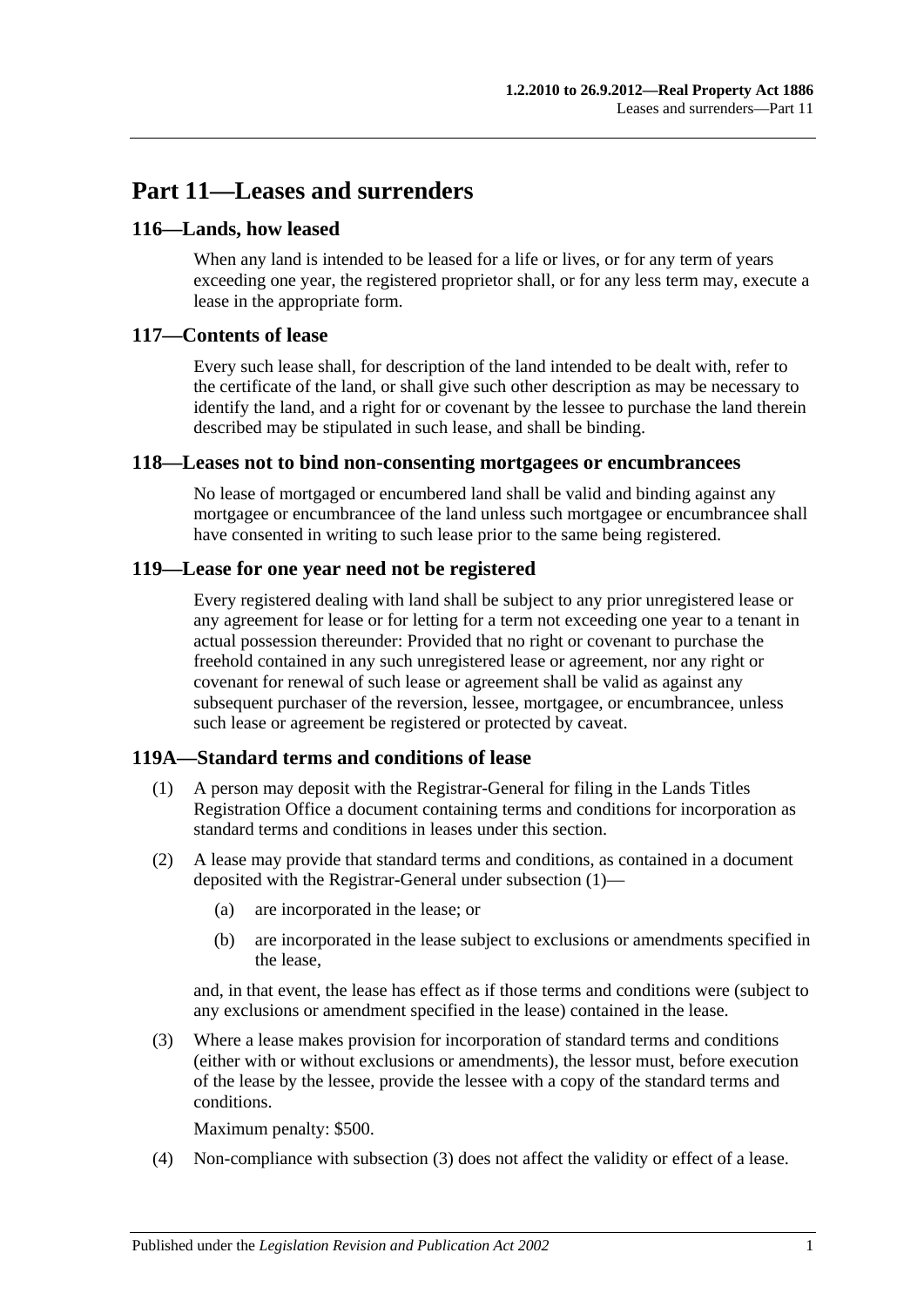## <span id="page-59-0"></span>**120—Lease may be surrendered by separate instrument**

- (1) A registered lease may be surrendered by instrument in the appropriate form, signed by the lessee and lessor.
- (2) On registering an instrument under [subsection](#page-59-0) (1), the Registrar-General must enter a memorial of the surrender in the Register Book and may, if in the Registrar-General's opinion it is necessary or desirable to do so, endorse the surrender on the duplicate certificate.

#### **121—Registrar-General may enter surrender**

Where a lessee shall have delivered to the lessor, or his agent, the duplicate of the lease, accompanied by some writing signed by the lessee evidencing his intention to give up possession of the land comprised in such lease, the Registrar-General may, upon application by the lessor, and production of such evidence as he may require that the lessee has abandoned the occupation of the land comprised in the lease, make an entry in the Register Book of the surrender of such lease.

#### **122—Effect of entry of surrender**

Upon every entry made in the Register Book, in pursuance of either of the two preceding sections, the estate or interest of the lessee in the land shall revest in the lessor.

#### **123—Surrender where lease subject to mortgage or under-lease**

No lease mortgaged or encumbered, or of land mortgaged or encumbered, prior or subsequently to the registration of such lease, shall be so surrendered without the consent thereto in writing of the mortgagee or encumbrancee, and every surrender of a lease, whether by operation of law, by act of parties, or pursuant to the provisions hereinafter contained on bankruptcy or statutory assignment, shall be subject to any registered under-lease, or to any unregistered under-lease, or agreement for under-lease or under-letting for a term not exceeding one year to a tenant in actual possession thereunder.

#### **124—Covenants to be implied in every lease against the lessee**

In every lease there shall be implied the following covenants by the lessee with the lessor, that is to say:

- (a) that he will pay the rent thereby reserved at the times therein mentioned, and all rates and taxes which may be payable in respect of the demised property, during the continuance of the lease;
- (b) that he will keep and yield up the demised property in good and tenantable repair, reasonable wear and tear excepted.

#### **125—Powers to be implied in lessor**

In every lease there shall also be implied the following powers in the lessor, that is to say:

(a) power to distrain according to law;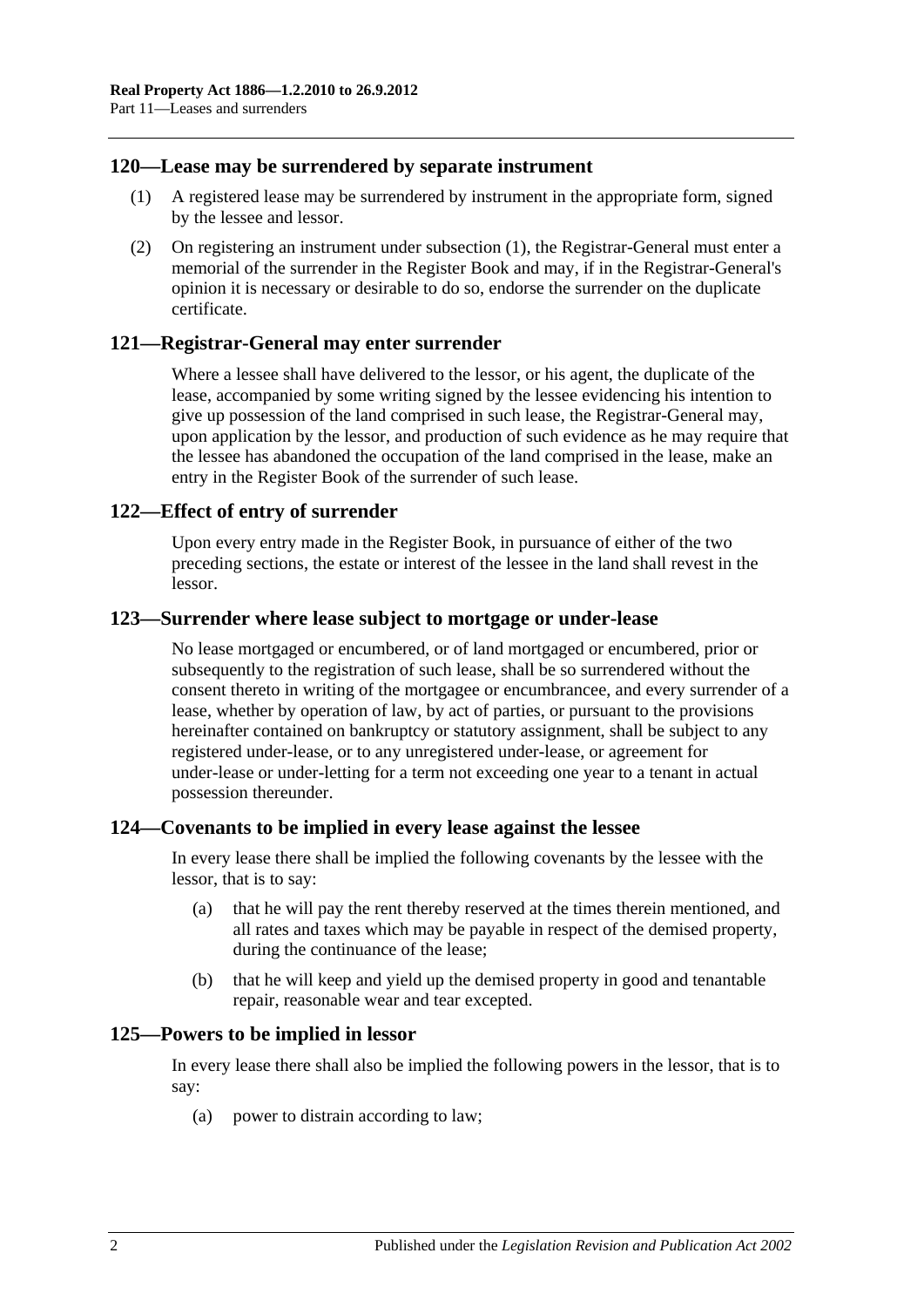- (b) that he may, by himself or his agents, at all reasonable times, enter upon the demised property, and view the state of repair thereof, and may serve upon the lessee, or leave at his last or usual place of abode in the State, or upon the demised property, a notice in writing of any defect, requiring him within a reasonable time, to be therein prescribed, to repair the same;
- (c) that in case the rent, or any part thereof, shall be in arrear for the space of three months, although no demand shall have been made thereof, or in case default shall be made in the fulfilment of any covenant, whether expressed or implied in such lease, on the part of the lessee, and shall be continued for the space of three months, or in case the repairs required by such notice as aforesaid shall not have been completed within the time therein specified, it shall be lawful for the lessor to re-enter upon and take possession of the leased premises.

## **126—Registrar-General to note particulars of re-entry in Register Book**

The Registrar-General, upon proof to his satisfaction of re-entry by the lessor, in manner prescribed by the lease, or under the power in the third subsection of the last preceding section provided for, or of recovery of possession by a lessor, by any proceeding in law, shall note the same by entry in the Register Book, and the estate of the lessee in such land shall thereupon determine, but without releasing him from his liability in respect of the breach of any covenant in such lease expressed or implied.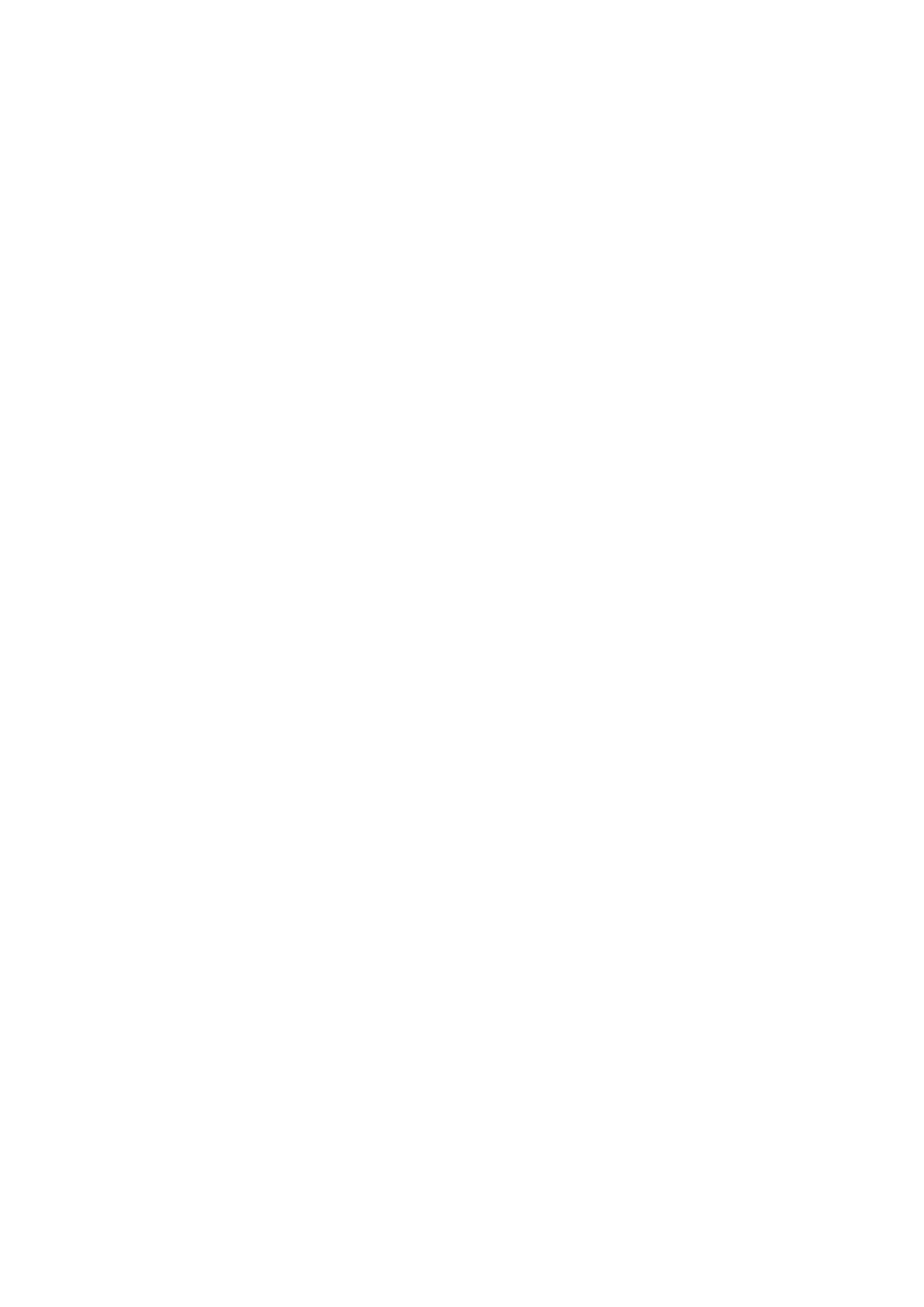# **Part 12—Mortgages, encumbrances, and discharges**

## **128—Lands, how mortgaged or encumbered**

Whenever any land is intended to be charged or made security in favour of any person the registered proprietor shall execute a mortgage in the appropriate form; and whenever any land is intended to be charged with, or made security for, the payment of an annuity, rent-charge, or sum of money, in favour of any person, the registered proprietor shall execute an encumbrance in the appropriate form.

## **129—Contents of mortgage or encumbrance**

- (1) Every such instrument shall, for description of the land intended to be dealt with, refer to the certificate of the land, or shall give such other description as may be necessary to identify the same, and shall contain an accurate statement of the estate or interest intended to be mortgaged or encumbered, and shall also contain or have endorsed thereon a memorandum of all leases, mortgages, and encumbrances (if any) affecting such land.
- (2) Where, in any such mortgage or encumbrance—
	- (a) the rate of interest, the manner of repayment of the principal sum and interest or any other term that, in the opinion of the Registrar-General, relates to the substance of the transaction is determined by reference to some other document; or
	- (b) the mortgagor or encumbrancer is required to—
		- (i) build in accordance with any plans and specifications which are in existence at the date of the mortgage or encumbrance; or
		- (ii) do or refrain from doing any other act or thing by reference to some other document and the requirement is not, in the opinion of the Registrar-General, adequately set forth in the instrument lodged for registration,

the Registrar-General may require that a copy of the plans and specifications or the document concerned be attached to the mortgage or encumbrance or be deposited in the General Registry Office or in any other public registry in the State.

## <span id="page-62-0"></span>**129A—Standard terms and conditions of mortgage or encumbrance**

- (1) A person may deposit with the Registrar-General for filing in his office a document containing terms and conditions for incorporation as standard terms and conditions in mortgages or encumbrances under this section.
- (2) A mortgage or encumbrance may provide that standard terms and conditions, as contained in a document deposited with the Registrar-General under [subsection](#page-62-0) (1)—
	- (a) are incorporated in the mortgage or encumbrance; or
	- (b) are incorporated in the mortgage or encumbrance subject to exclusions or amendments specified in the mortgage or encumbrance,

and, in that event, the mortgage or encumbrance has effect as if those terms and conditions were (subject to any exclusions or amendment specified in the mortgage or encumbrance) contained in the mortgage.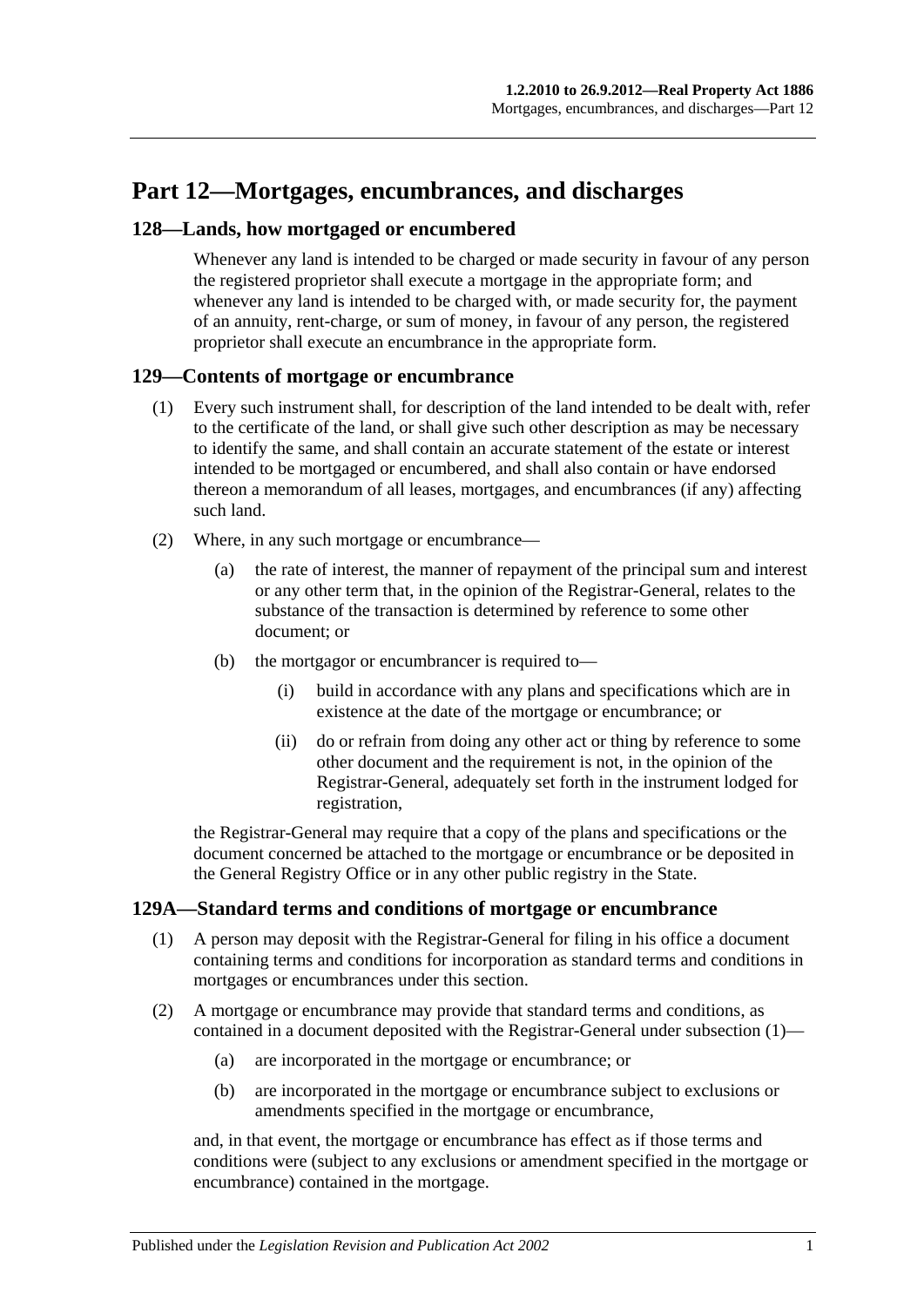- (3) Where a mortgage or encumbrance makes provision for incorporation of standard terms and conditions (either with or without exclusions or amendments), the mortgagee or encumbrancee must, before execution of the mortgage or encumbrance by the mortgagor or encumbrancer, provide him or her with a copy of the standard terms and conditions.
- (4) Non-compliance with subsection (3) does not affect the validity or effect of a mortgage or encumbrance.

#### **130—Covenant to be implied in every mortgage**

In every mortgage and encumbrance there shall be implied a covenant by the mortgagor or encumbrancer with the mortgagee or encumbrancee that he will repair and keep in repair all buildings and other improvements erected and made upon the mortgaged or encumbered land, and that the mortgagee or encumbrancee may, at all convenient times, until the mortgage or encumbrance be redeemed, be at liberty, with or without surveyors or others to enter into and upon such land to view and inspect the state of repair of such buildings and improvements.

#### **130A—Implied covenant in encumbrance**

In every encumbrance executed after the twenty-third of December, 1893, unless it is therein otherwise provided, there shall be implied a covenant by the encumbrancer with the encumbrancee that he will pay the annuity, rent-charge or other sum of money thereby secured at the times and in the manner therein mentioned.

## **131—Subsequent mortgagees or encumbrancees, may redeem prior mortgages etc**

In case the money secured by any mortgage or encumbrance shall be due, and the mortgagee or encumbrancee shall require payment of the same, it shall be lawful for any other mortgagee or encumbrancee of the same land to tender and pay to the mortgagee or encumbrancee requiring such payment, the money due upon his security, and the mortgagee or encumbrancee making such payment shall be entitled to a transfer of the estate and interest of the mortgagee or encumbrancee requiring such payment.

## **132—Nature of mortgage and encumbrance, and procedure in case of default**

Every mortgage and encumbrance under this Act shall have effect as a security, but shall not operate as a transfer of the land thereby charged and in case default be made in the payment of the principal sum, interest, annuity, or rent-charge, or any part thereof thereby secured, or in the observance of any covenant therein expressed or implied, and such default be continued for the space of one month, or for such other period of time as may therein for that purpose be expressly limited the mortgagee or encumbrancee may give to the mortgagor or encumbrancer notice in writing to pay the money then due or owing on such mortgage or encumbrance, or to observe the covenants therein expressed or implied, as the case may be, and that sale will be effected if such default be continued, or may leave such notice on the mortgaged or encumbered land, or at the usual or last known place of abode in South Australia of the mortgagor or encumbrancer.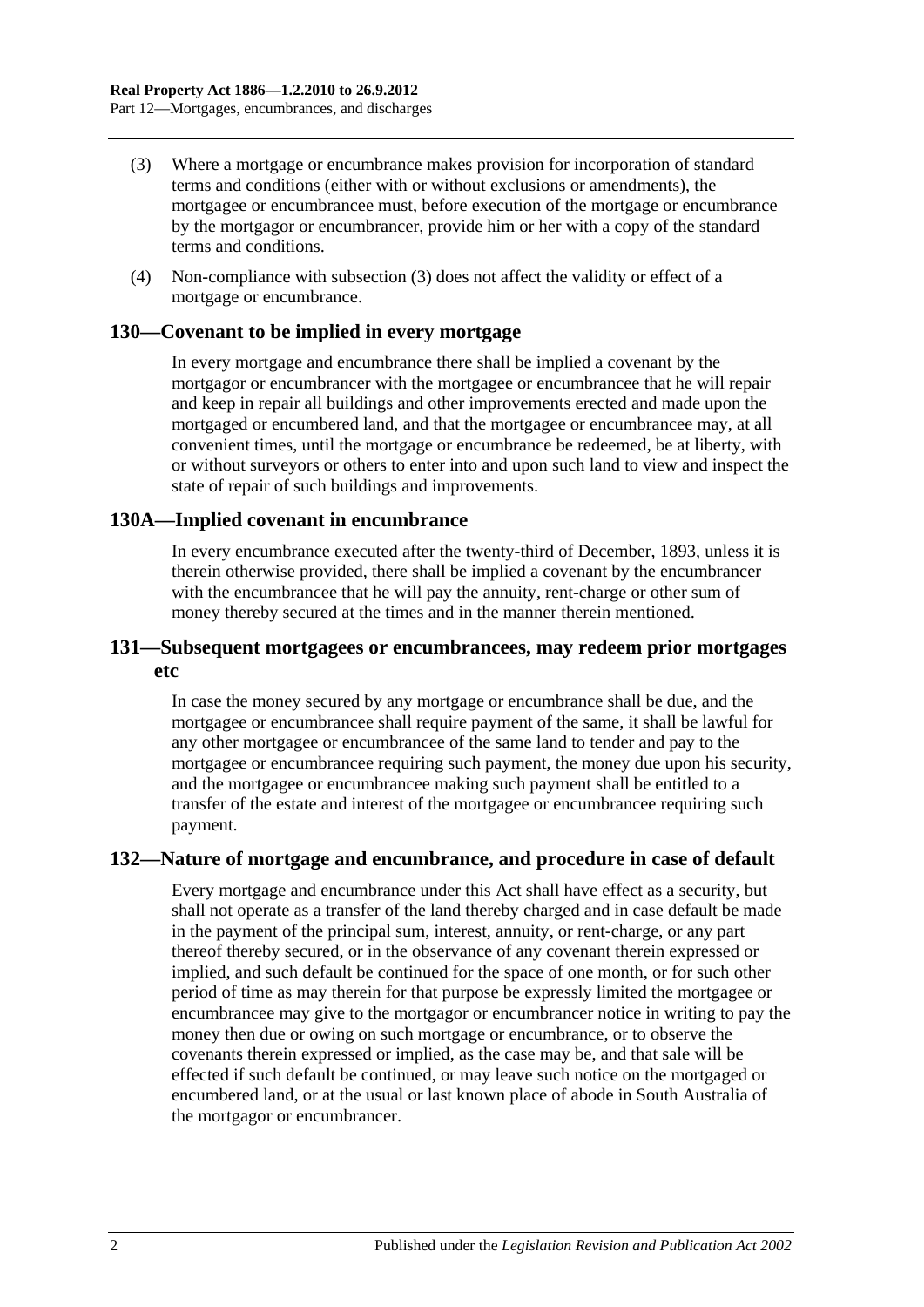## **133—Power of sale**

If such default be continued for the further space of one month from the date of such notice, or for such other period as may in such instrument be for that purpose limited, the mortgagee or encumbrancee is hereby authorised and empowered to sell the land so mortgaged or encumbered, or any part thereof, and all the estate and interest therein of the mortgagor or encumbrancer, and either altogether or in lots, by public auction or by private contract, or by both such modes of sale, and subject to such conditions as he may think fit, and to buy in and resell the same without being liable for any loss occasioned hereby, and to make and execute all such instruments as shall be necessary for carrying the sale thereof into effect.

## **134—Mortgagee's receipt to discharge purchaser**

All sales contracts, matters, and things authorised by the last preceding section shall be as valid and effectual as if the mortgagor or encumbrancer had made, done, or executed the same, and the receipt or receipts in writing of the mortgagee or encumbrancee shall be a sufficient discharge to the purchaser of the land, or any portion thereof, for so much of his purchase-money as may be thereby expressed to be received; and no such purchaser shall be answerable for the loss, misapplication, or non-application, or be obliged to see to the application of the purchase-money by him paid, nor shall he be concerned to inquire as to the fact of any default, or notice having been made or given, as aforesaid.

## **135—Appropriation of proceeds**

The purchase-money to arise from the sale of any such land shall be applied: First—In payment of the expenses occasioned by such sale: Secondly—In payment of the moneys which may then be due or owing to the mortgagee or encumbrancee: Thirdly—In payment of subsequent mortgages or encumbrances, if any, in the order of priority; and the surplus, if any, shall be paid to the mortgagor or encumbrancer, as the case may be.

# **135A—Mode of payment of encumbrance**

- (1) All moneys which by reason of any sale by an encumbrancee or otherwise shall become applicable to the payment of an encumbrance shall be applied firstly in payment of the moneys then actually due to the encumbrancee, and if the encumbrance shall not then be satisfied the surplus shall be paid to the Public Trustee who shall invest the same upon Government securities or upon loan to the Treasurer and shall hold such surplus and the investments and income thereof upon trust to satisfy the accruing payments of the annuity, rent-charge, or other sum of money secured by the encumbrance and subject thereto for the person entitled to such moneys after payment of the encumbrance.
- (2) This section shall take effect as though inserted in this Act on the passing thereof.

## **136—Transfer upon sale by mortgagee or encumbrancee**

- (1) Upon the registration of a transfer by a mortgagee or encumbrancee exercising the power of sale conferred by this Act the estate or interest of the mortgagor or encumbrancer passes to the transferee—
	- (a) freed and discharged from the mortgage or encumbrance and from all estates, interests and rights to which the mortgage or encumbrance has priority,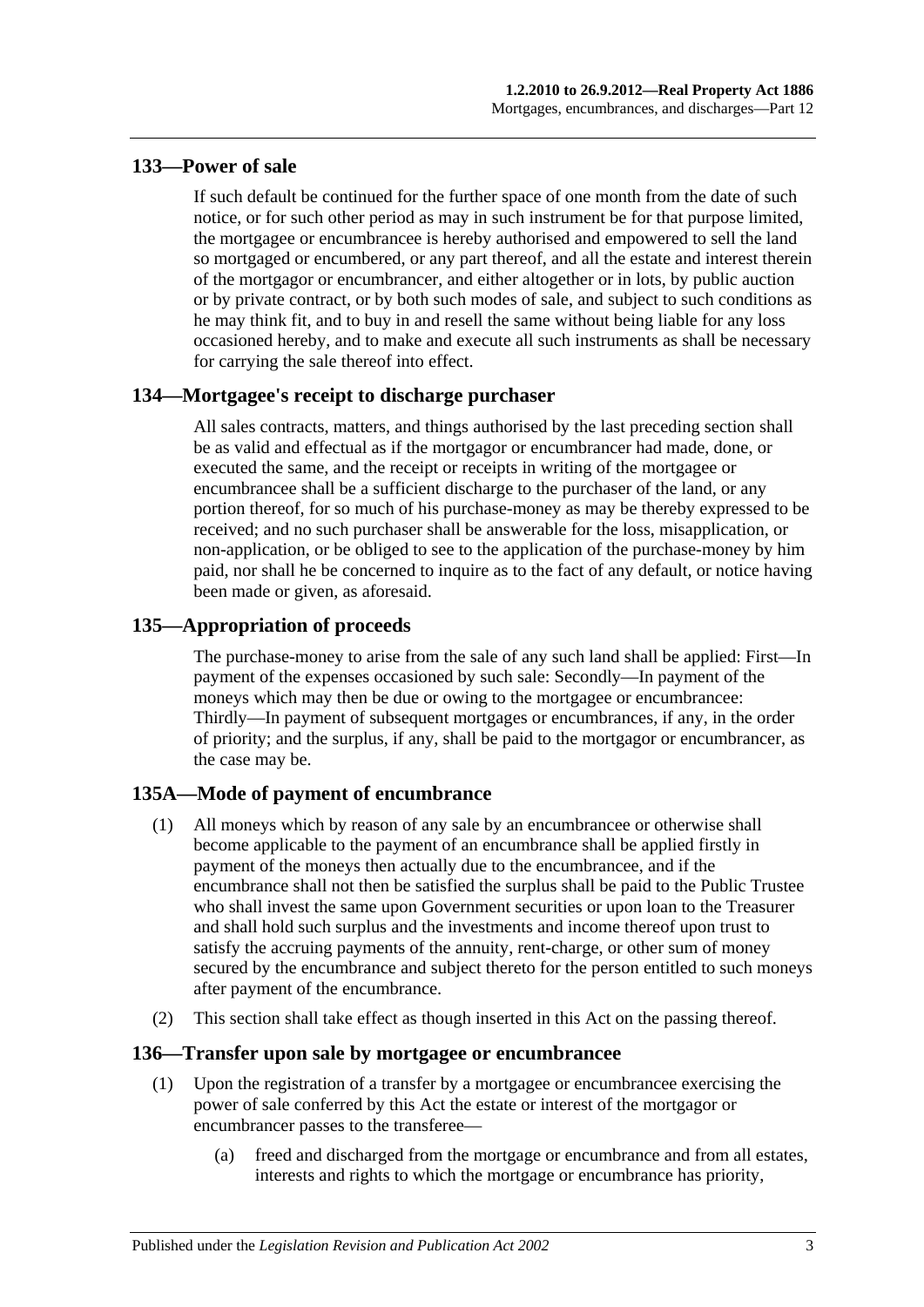but—

- (b) subject to all estates, interests and rights that have priority to the mortgage or encumbrance.
- (2) The registration of a transfer by a mortgagee or encumbrancee exercising the power of sale conferred by this Act is not prevented by a caveat or an instrument that has effect as a caveat where the caveat or the instrument relates to an estate, interest or right to which the mortgage or encumbrance has priority and, upon registration of the transfer—
	- (a) any such caveat; and
	- (b) the registration of any such instrument that has effect as a caveat,

shall be deemed to have been cancelled.

(3) This section shall be deemed to have had effect from the commencement of this Act.

#### **137—Power of mortgagee to enter, take possession, distrain, let, or bring action for recovery of land**

The mortgagee or encumbrancee, upon default in payment of the principal sum, interest, annuity, or rent-charge, secured by any mortgage or encumbrance, or any part thereof, may enter into possession of the mortgaged or encumbered land and receive the rents and profits thereof, or may distrain upon the occupier or tenant of the land under the power hereinafter contained, or may from time to time let the said land for any term not exceeding one year, or may bring an action for recovery of the land either before or after entering into the receipt of the rents and profits, or making any distress as aforesaid, and either before or after any sale of the land shall be effected under the power of sale given or implied in his mortgage or encumbrance.

## **138—Power of mortgagee to distrain on tenant or occupier for arrears not exceeding the amount of rent due**

Besides his remedy against the mortgagor or encumbrancer, every mortgagee or encumbrancee shall be entitled after the principal sum, interest, annuity, or rent-charge shall have been in arrear for twenty-one days, and after seven days shall have elapsed from the date of application for the payment thereof to the occupier or tenant, to enter upon the mortgaged or encumbered land, and distrain upon the goods and chattels of such occupier or tenant for such arrears to an amount not exceeding the rent then due from such occupier or tenant to the mortgagor or encumbrancer, and to dispose of the goods and chattels so distrained upon in like manner as landlords may do in ordinary distresses for rent, and out of the proceeds to retain the moneys distrained for, and all costs and expenses occasioned by such distress and sale; and any amount paid by the occupier or tenant to the mortgagee or encumbrancee, or realised by distress as aforesaid, shall be deemed *pro tanto* a satisfaction of the said rent.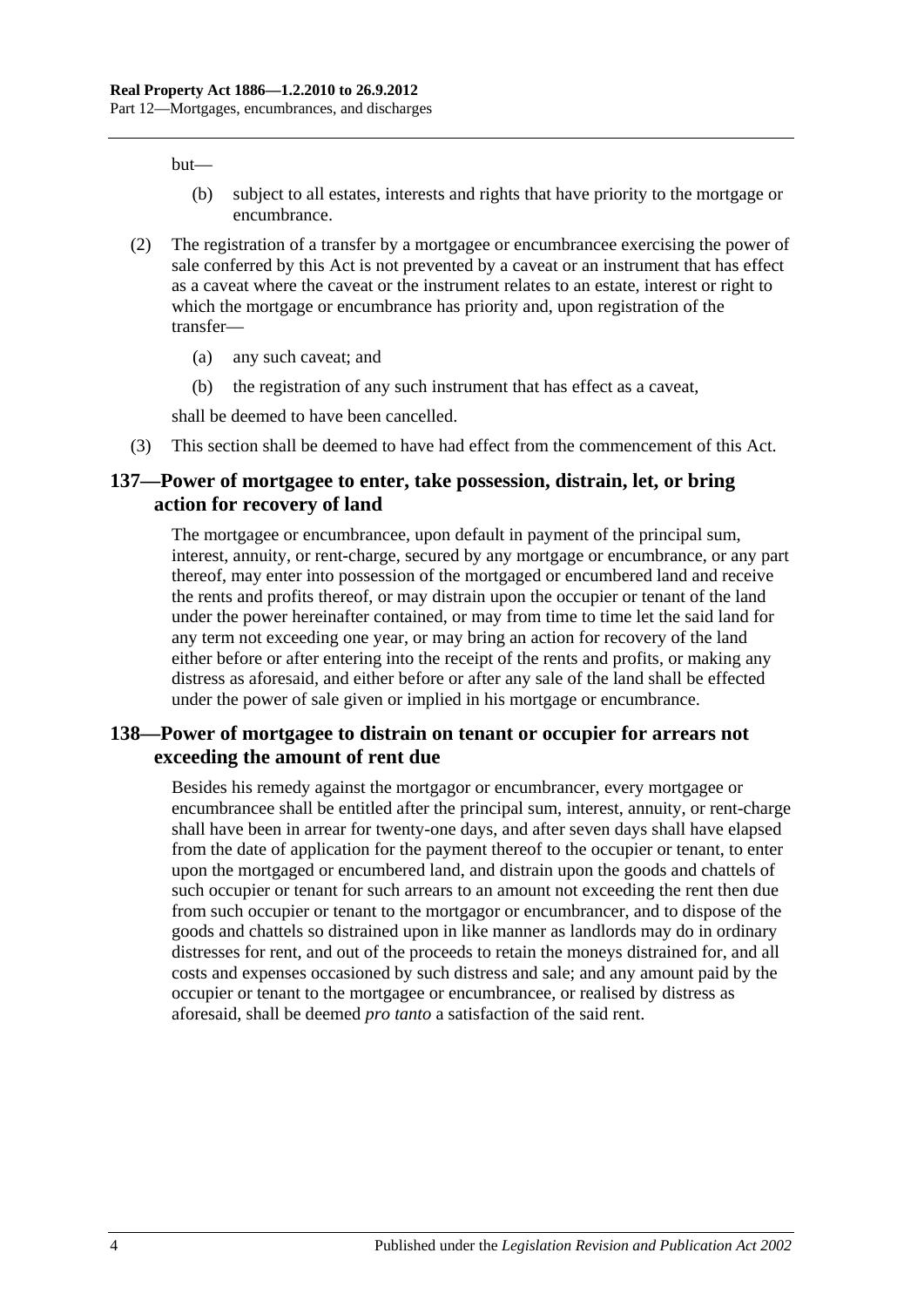# **139—Duty of mortgagee of leasehold entering into possession of rent and profits to account**

Any mortgagee or encumbrancee of leasehold land, or any person claiming any such land as a purchaser or otherwise, from or under such mortgagee or encumbrancee, shall, after entering into possession of the land, or receiving the rents and profits thereof, during such possession, or receipt, and to the extent of any rents and profits which may be received by him, become and be subject and liable to the lessor of the land, or the person for the time being entitled to the lessor's estate or interest therein, or entitled to receive the rent reserved to such lessor to the same extent as the lessee was subject and liable prior to such mortgagee, encumbrancee, or other person entering into the possession of the land, or the rents or profits thereof.

## **140—Application by mortgagee to Registrar-General for foreclosure**

- (1) When default has been made for six months in the payment of the principal or interest secured by any mortgage, the mortgagee may make application, in writing, to the Registrar-General for an order for foreclosure.
- (2) Such application shall state that such default has been made as aforesaid, and that the land mortgaged has been offered for sale at public auction by a licensed auctioneer, after notice given to the mortgagor, as in this Act or by the mortgage provided; that the amount of the highest bid at such sale was not sufficient to satisfy the money secured by such mortgage, together with the expenses occasioned by the attempted sale; and that notice in writing of the intention of the mortgagee to make such application has been served on the mortgagor, by being given to him or by being left on the mortgaged land, or by the same being sent through the post office by a registered letter directed to him at his address appearing in the Register Book; and also that a like notice of such intention has been served on every person appearing by the Register Book to have any estate or interest in the mortgaged land, subsequently to such mortgage, by being given to him or sent through the post office by a registered letter directed to him at his address appearing in the Register Book; and such application shall be accompanied by a certificate of the licensed auctioneer by whom such land was put up for sale, and such other proof of the matters stated by the applicant as the Registrar-General may require; and the statements made in such application shall be verified by declaration.

## **141—Procedure on foreclosure application**

The Registrar-General shall cause notice to be published in the Government Gazette, offering the land for sale; and shall in such case limit and appoint a time, not less than one month from the date of the publication in such Gazette, upon or after which the Registrar-General may issue to the applicant an order for foreclosure, unless in the interval a sufficient amount has been realised by the sale of the land to satisfy the principal and interest moneys due, and all expenses occasioned by the attempted sale and by the proceedings for foreclosure.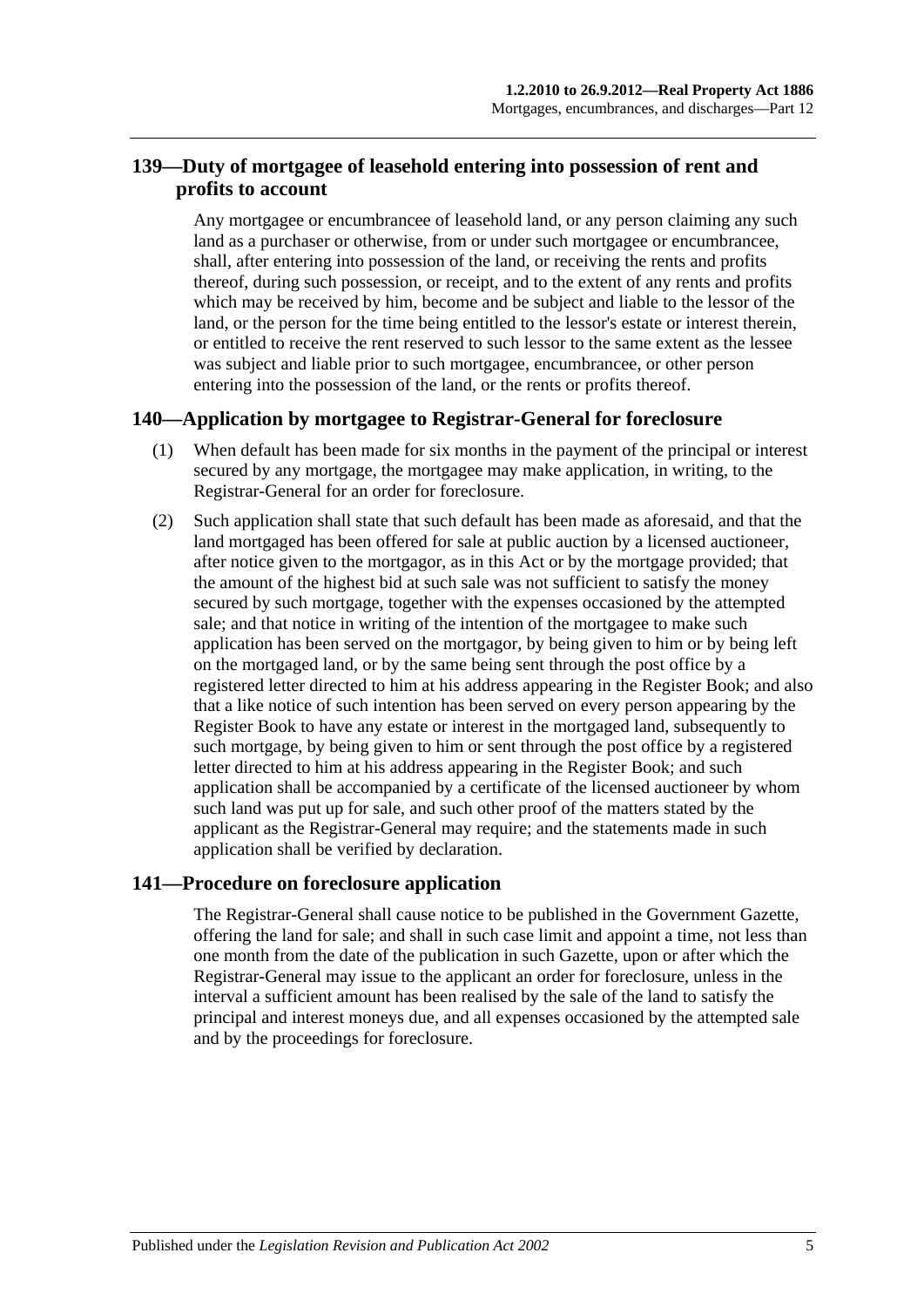## **142—Effect of order for foreclosure**

Every such order for foreclosure shall be under the hand of the Registrar-General, and be entered in the Register Book, and shall when so entered have the effect of vesting in the mortgagee all the estate and interest of the mortgagor in the land mentioned in such order, free from all right and equity of redemption on the part of the mortgagor, or of any person claiming through or under him subsequently to the mortgage so foreclosed, and upon such entry the mortgagee shall be deemed the registered proprietor of the said estate and interest.

## **142A—Provision for case where mortgagee or encumbrancee refuses to join in proceedings on default**

- (1) Where two or more persons are registered as mortgagees or encumbrancees under the same mortgage or encumbrance, and such default has been made in payment of any money due under the mortgage or encumbrance or in the performance of any covenant in the said mortgage or encumbrance expressed or implied as entitles the mortgagees or encumbrancees to exercise any of their rights or remedies under this Act or under the mortgage or encumbrance, and any such mortgagee or encumbrancee fails or refuses to join in giving any notice, making any application or doing any other act or thing for the purpose of enforcing any of the said rights or remedies, the Court may, on the application by originating summons of any other mortgagee or encumbrancee and on any terms and conditions which it thinks just—
	- (a) appoint any one of such mortgagees or encumbrancees or any other person to exercise on behalf of the mortgagees or encumbrancees such of the said rights or remedies as the Court thinks proper;
	- (b) give any directions as to the mode of exercising the said rights or remedies and as to any other matters incidental thereto.
- (2) Any document executed by any person so appointed shall, for the purposes of this Act, but subject to the terms of the order, have the like effect as if executed by the mortgagees or encumbrancees.

## **143—Discharge of mortgages and encumbrances**

- (1) A mortgage or encumbrance may be wholly or partially discharged by instrument in a form approved by the Registrar-General and signed by the mortgagee or encumbrancee.
- (2) Where two or more mortgagees or encumbrancees are entitled jointly, the discharge may be signed by one on behalf of all of them.
- (3) Production of the duplicate mortgage or encumbrance is not required on registration of the discharge of the mortgage or encumbrance unless the Registrar-General requires production of the duplicate.

## **144—Partial discharge of mortgage or encumbrance on grant of easement**

Where—

- (a) an easement is granted over land that is subject to a mortgage or an encumbrance; and
- (b) the mortgagee or encumbrancee has endorsed his or her consent to the easement on the instrument granting the easement,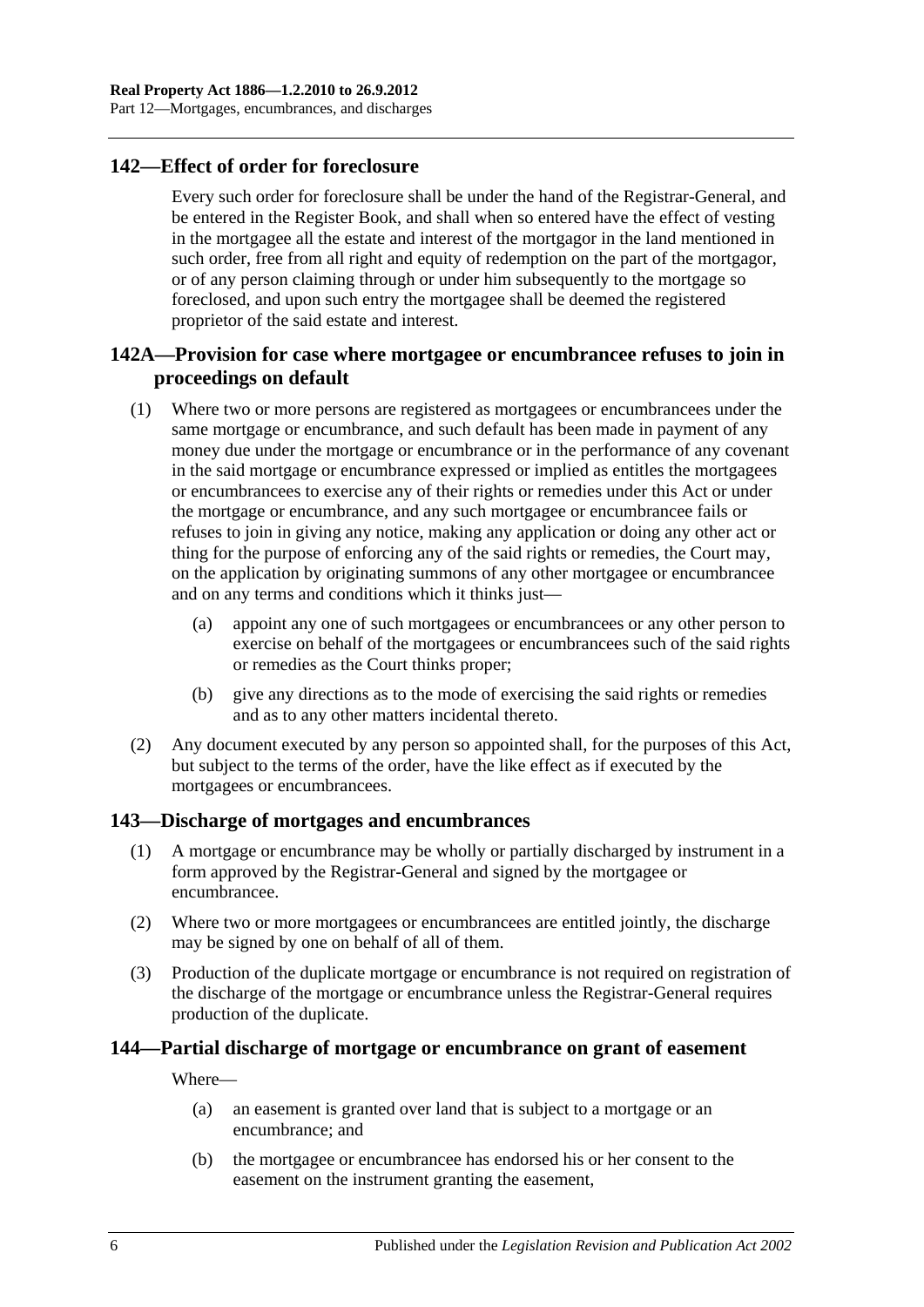the mortgage or encumbrance is partially discharged so that it is subject to the easement.

## **145—Entry of satisfaction of annuity**

Upon the proof of the death of the annuitant, or of the occurrence of the event or circumstance upon which, in accordance with the provisions of any encumbrance, the annuity or sum of money thereby secured shall cease to be payable, and that all arrears of the said annuity or money have been paid, satisfied, or discharged, the Registrar-General shall make an entry in the Register Book noting that such annuity or sum of money is satisfied and discharged, and shall cancel the encumbrance; and upon such entry being made in the Register Book, the land comprised in the encumbrance shall cease to be subject to or liable for such annuity or sum of money; and the Registrar-General shall make a similar entry on the duplicate certificate of the encumbered land when produced to him or her for that purpose.

## **146—Discharge of mortgage by Minister in certain cases**

- (1) Where all moneys secured by a mortgage have been paid by the mortgagor and the mortgagee—
	- (a) is dead; or
	- (b) cannot be found; or
	- (c) is incapable of executing a discharge of the mortgage; or
	- (d) has, in the opinion of the Minister, refused to execute a discharge of the mortgage without sufficient reason,

<span id="page-68-0"></span>the Minister may execute a discharge of the mortgage.

- (1a) The Minister must not execute a discharge of mortgage pursuant to [subsection](#page-68-0) (1)(d) unless—
	- (a) the Registrar-General has sent by certified mail to the mortgagee at his or her last known address a notice stating that the Minister proposes to discharge the mortgage pursuant to [subsection](#page-68-0)  $(1)(d)$  at the expiration of the prescribed period unless the mortgagee establishes to the satisfaction of the Minister that he or she is justified in refusing to execute a discharge of the mortgage; and
	- (b) the prescribed period has elapsed since the notice was sent.
- (1b) The prescribed period is—
	- (a) in a case where the notice is addressed to the mortgagee within Australia—one month;
	- (b) in any other case—two months.
- <span id="page-68-1"></span>(2) The Minister may receive moneys on behalf of a mortgagee, or the estate of a mortgagee, who—
	- (a) is dead; or
	- (b) cannot be found; or
	- (c) is incapable of executing a discharge of the mortgage; or
	- (d) has, in the opinion of the Minister, refused to accept payment under the mortgage without sufficient reason,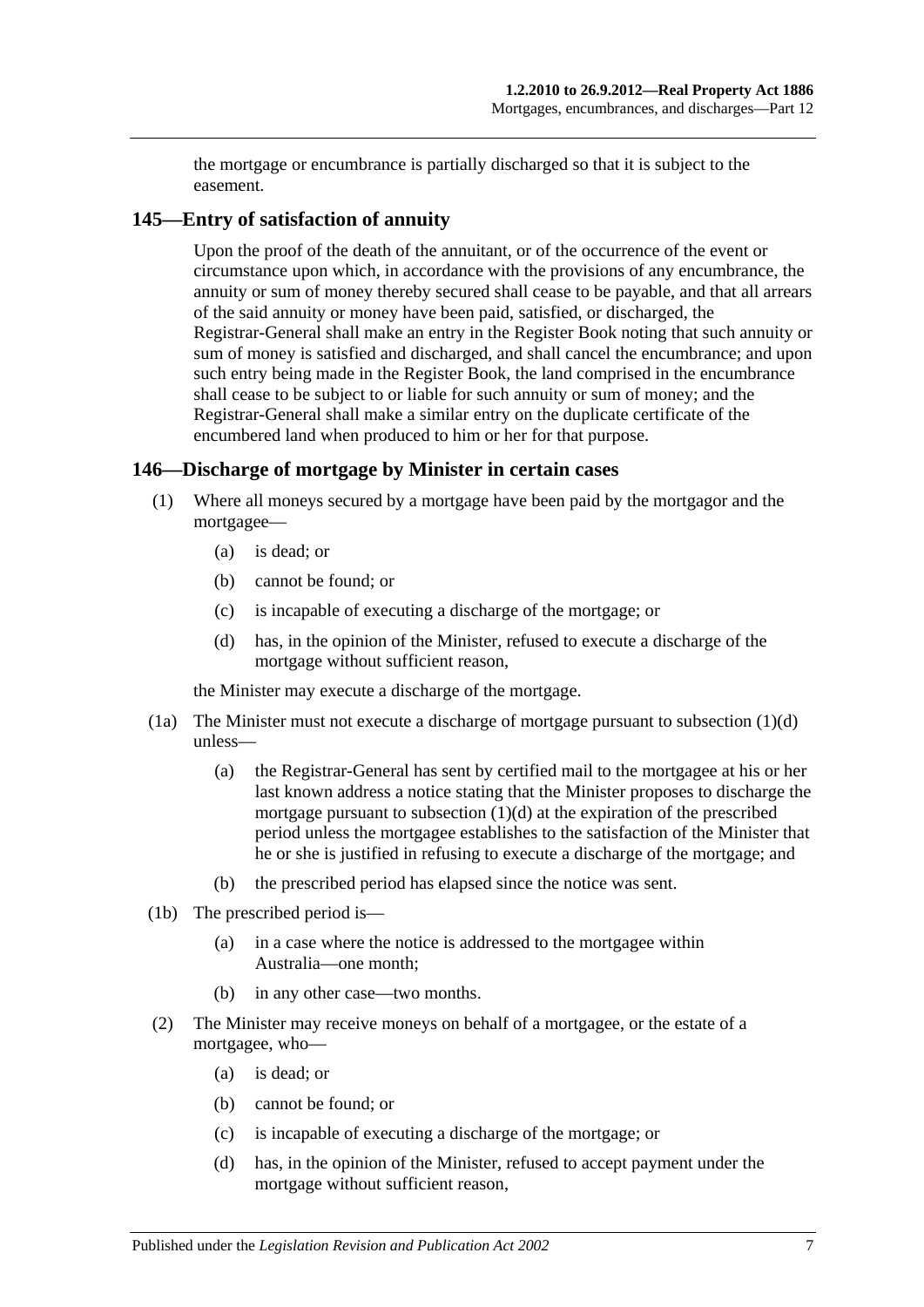and any moneys so received shall, for the purposes of this section, and the mortgage, be deemed to have been paid to the mortgagee.

- (3) Any moneys received by the Minister under [subsection](#page-68-1) (2) of this section shall be held by him upon trust for the mortgagee or other person entitled thereto.
- (4) Subject to [subsection](#page-69-0) (5) of this section, a discharge of mortgage executed under this section shall have the same effect as a discharge executed by the mortgagee.
- <span id="page-69-0"></span>(5) A discharge of mortgage executed under this section shall not operate as a discharge of the personal covenants of the mortgage.

## **148A—Entry in Register Book where rights of mortgagee barred by Statute**

- (1) If the Registrar-General is satisfied that the mortgagor of any land is in possession thereof and that the rights of the mortgagee to bring an action for the money secured by the mortgage are barred by the *[Limitation of Actions Act](http://www.legislation.sa.gov.au/index.aspx?action=legref&type=act&legtitle=Limitation%20of%20Actions%20Act%201936) 1936*, the Registrar-General, with the concurrence of a legal practitioner, may make an entry in the Register Book noting that the rights of the mortgagee are barred by Statute, and shall make a similar entry on the duplicate certificate.
- (2) Upon the making of an entry in the Register Book pursuant to this section the mortgage shall be deemed to be discharged.
- (3) If the duplicate certificate of title is not produced to the Registrar-General at or before the time when he makes an entry pursuant to this section, that certificate shall be deemed to be lost within the meaning of [section](#page-39-0) 79 of this Act.

## **149—Equitable mortgage may be created**

An equitable mortgage of land may be created by deposit of the certificate or other instrument of title, and such deposit shall have the same effect as a deposit by way of equitable mortgage of the title deeds of land not under the provisions of this Act.

#### **150—Transfer of mortgage, lease and encumbrance**

A registered mortgage, lease or encumbrance may be transferred by execution of a transfer in the appropriate form.

#### **151—Effect of such transfer**

Upon such transfer or other instrument being registered, the estate or interest of the transferor, as set forth in the instrument transferred, with all rights, powers, and privileges thereto belonging or appertaining, including the right to sue upon and recover in his own name any debt, sum of money, annuity, or damages, under such transferred instrument, shall pass to the transferee, and such transferee shall, while he remains the registered proprietor of such estate or interest, be subject to and liable for all and every the same requirements and liabilities to which he would have been subject and liable if named in the transferred instrument originally as mortgagee, lessee, or encumbrancee.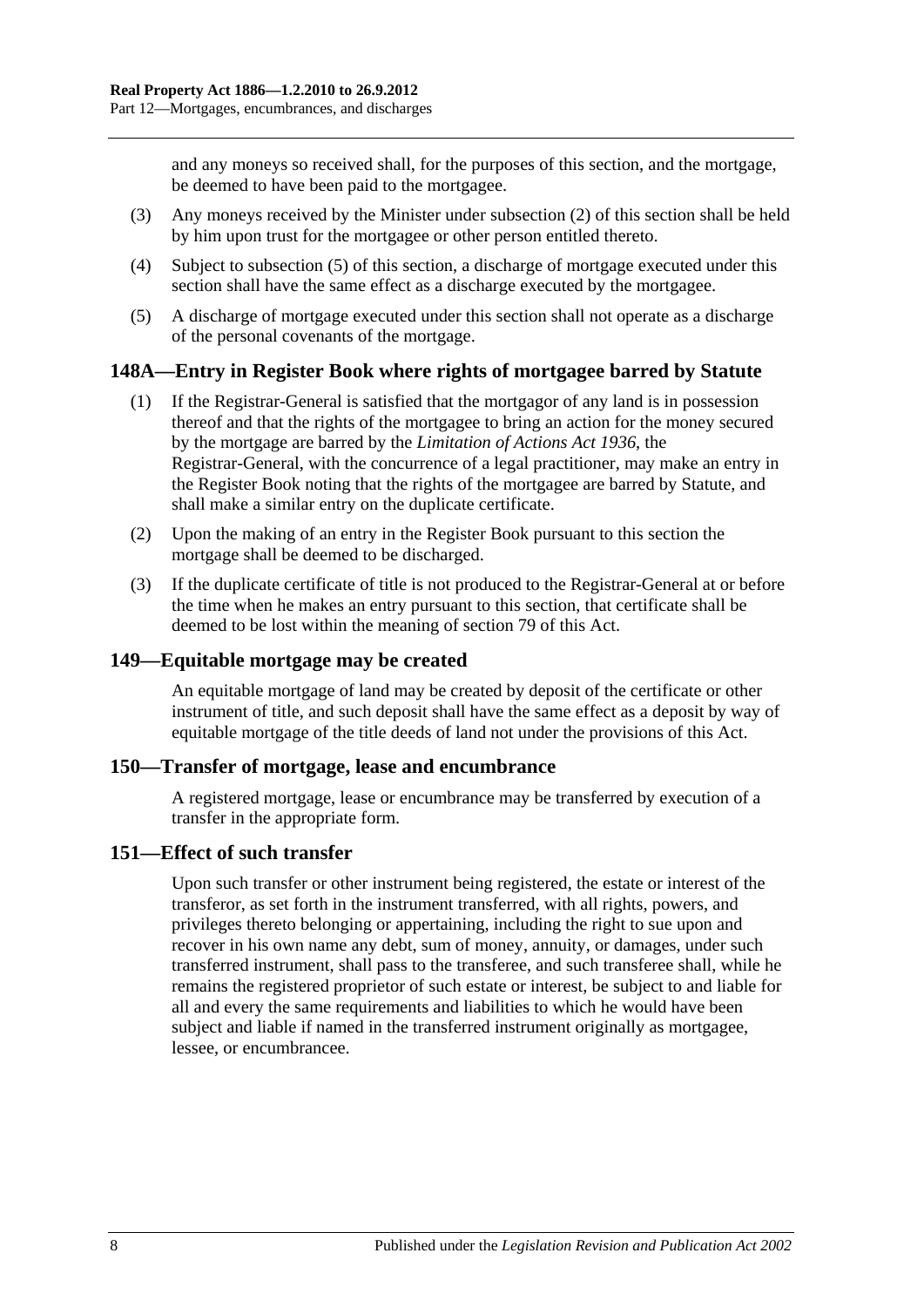## **152—Covenants implied in transfer of lease**

In every transfer of a lease there shall be implied a covenant by the transferee with the transferor, thenceforth to pay the rent by the lease reserved, and to perform and observe all the covenants in the lease contained or by this Act declared to be implied therein on the part of the lessee to be performed and observed, and to indemnify and keep harmless the transferor against all actions, claims, and expenses in respect of the non-payment of such rent, or the breach or non-observance of such covenants or any of them.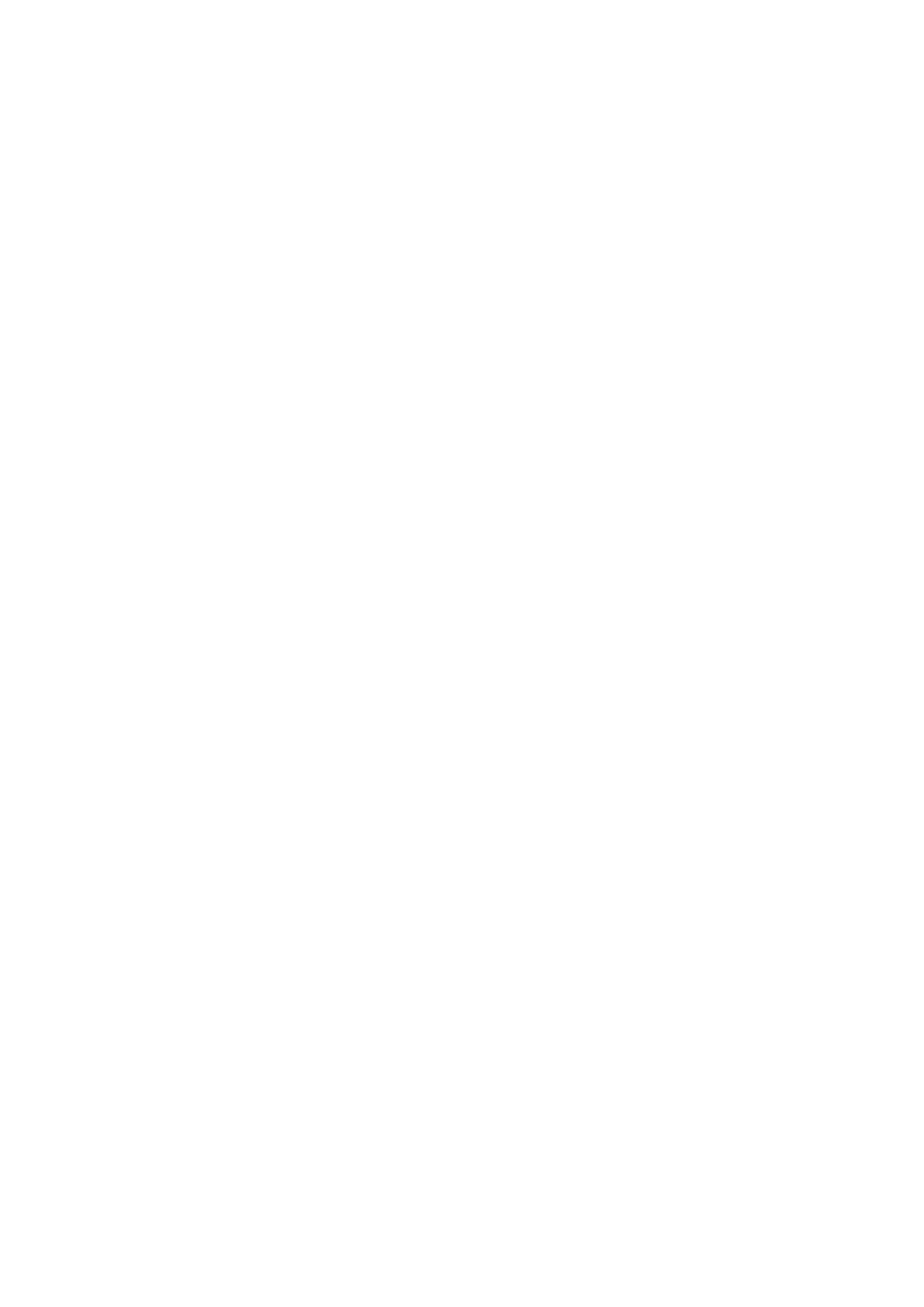## **Part 13—Extensions**

### **153—Renewal or extension of mortgage etc**

- (1) A mortgage, encumbrance or lease may be renewed or extended by registration of an instrument in the appropriate form.
- (2) An instrument renewing or extending a lease must be lodged with the Registrar-General not later than two months after the day on which the lease would, but for the renewal or extension, expire.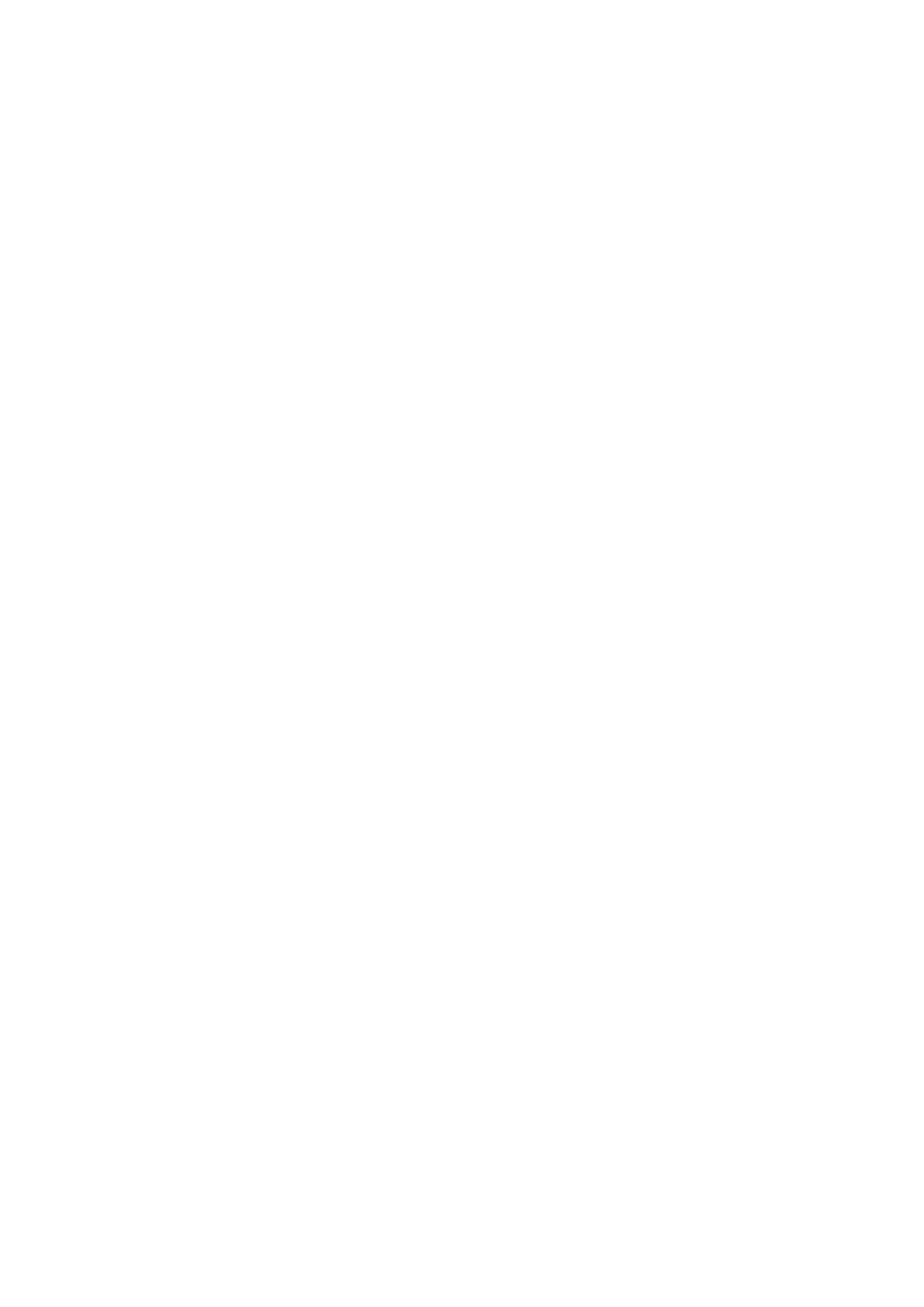## **Part 14—Powers of attorney**

### **155—Power of attorney**

Any person may before, as well as after, becoming the registered proprietor of any land under the provisions of this Act, by power of attorney, authorise any person to act for him, in making applications to bring any land under the provisions of this Act, and to execute all or any instruments that may be necessary for giving effect to any dealing with any land.

### **156—Deposit of duplicate or attested copy**

A duplicate or an attested copy of such power of attorney shall be deposited with the Registrar-General, who shall compare the same with original, and shall file such duplicate or attested copy in his office, and note thereon the date and hour of its deposit with him.

### **157—Revocation of power of attorney**

The grantor of any such power of attorney may revoke the same by executing an instrument in the appropriate form; and the Registrar-General shall enter a note of such revocation, when produced to him, and the day and hour of its production, on the duplicate or copy of the power of attorney filed in his office; and from and after the date of such entry the Registrar-General shall not give effect to any application or other instrument executed pursuant to such power of attorney.

### **158—Power of attorney heretofore given**

All powers of attorney heretofore given containing powers to make and execute any of the applications and instruments above enumerated, shall be as valid and may be acted upon and revoked in the same manner as if given under this Act.

### **159—Entry of death of grantor**

The Registrar-General shall, upon proof to his satisfaction of the death of any grantor of a power of attorney, make an entry of such death upon the duplicate or copy of the power of attorney filed in his office.

### **160—Instruments executed before entry of revocation or death to be valid**

All instruments executed under any power of attorney before the entry of the revocation thereof, or of the death of the grantor as hereinbefore provided, shall be valid notwithstanding such revocation or death.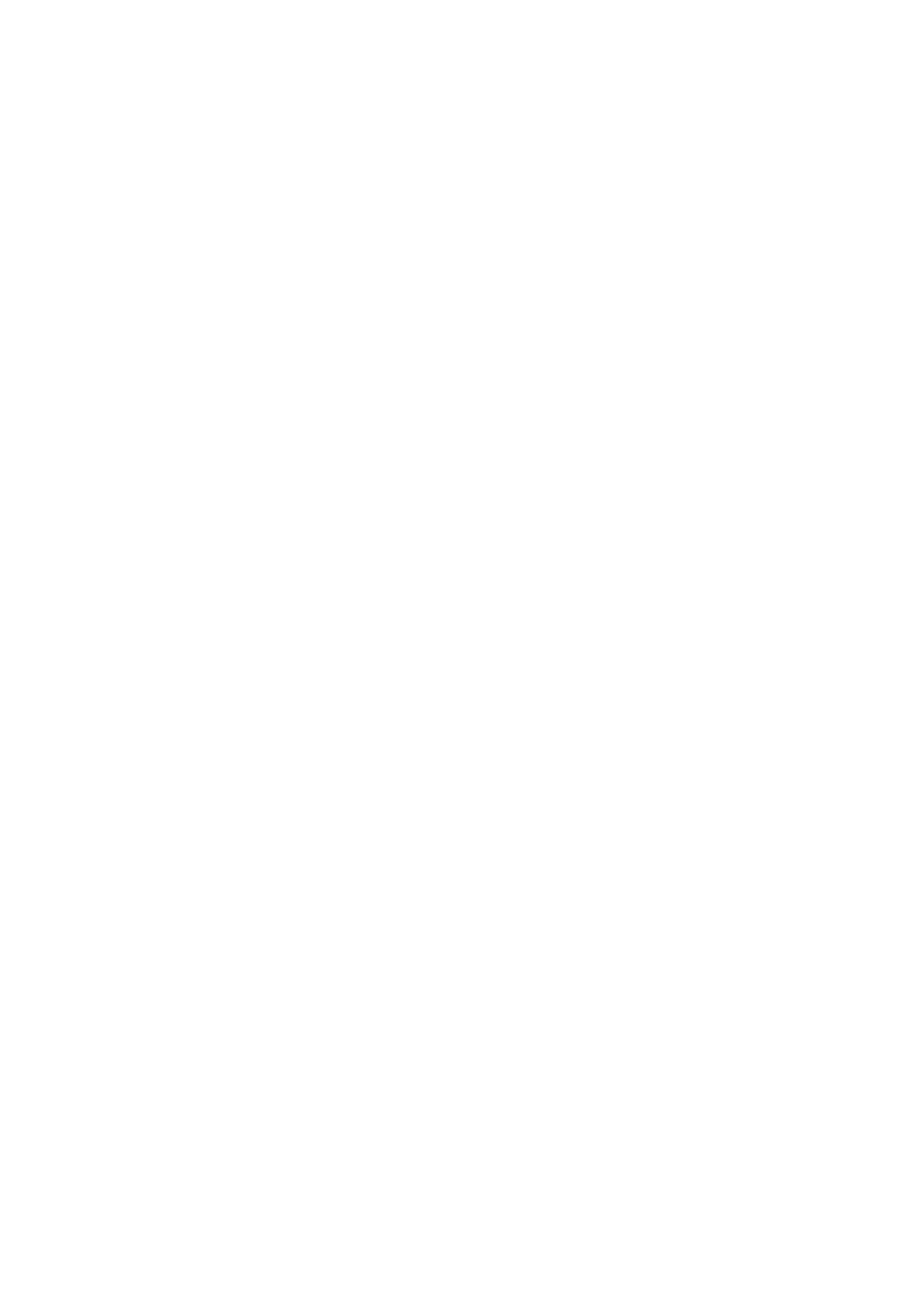## **Part 15—Trusts and transmissions**

### **161—Trusts contained in grant from the Crown to be inserted in certificate as in original grant**

Whenever any grant from the Crown shall contain the particulars of any trust for public purposes, every certificate issued in respect of the same land, or any part thereof, while such trusts subsist and affect such land, shall contain the like particulars of trust as were contained in the original grant.

### **162—No particulars of trust to be entered in Register Book but trust instrument may be deposited**

The Registrar-General shall not, except as aforesaid, make any entry in the Register Book of the particulars of any trust, nor shall any instrument be registered under this Act, which declares or contains trusts relating to land under the provisions of this Act, but any such instrument, or a duplicate or attested copy thereof, may be deposited with the Registrar-General for safe custody and reference, and such instrument may be deposited in the General Registry Office pursuant to the *[Registration of Deeds](http://www.legislation.sa.gov.au/index.aspx?action=legref&type=act&legtitle=Registration%20of%20Deeds%20Act%201935)  Act [1935](http://www.legislation.sa.gov.au/index.aspx?action=legref&type=act&legtitle=Registration%20of%20Deeds%20Act%201935)*, or any other Act relating to the deposits of deeds in the Registry Office, and may include as well land under the provisions of this Act, as land which is not under the provisions hereof: Provided that nothing herein contained shall prevent the registration of any instrument which would otherwise be valid in which a reference may be made to the instrument so deposited as aforesaid; nor shall such reference operate as notice of the particulars of the trusts declared or contained in the deposited instrument, but in the absence of caveat the registered proprietor shall, for the purpose of sale, mortgage, or contract for valuable consideration be deemed to be the absolute proprietor of such land freed from the said trusts.

#### **163—Insertion of the words "with no survivorship" in instruments**

Where an instrument grants or transfers an estate or interest in land, to two or more persons, as joint proprietors, intended to be held by them as trustees, it shall be lawful for a party to the instrument to insert in it the words "with no survivorship"; and the Registrar-General shall in such case include such words in the memorial of such instrument to be entered by him in the Register Book; and shall also enter the same words in some conspicuous place upon any certificate issued to such joint proprietors, pursuant to such instrument.

#### **164—Trustees may authorise insertion of those words**

Any two or more persons registered as joint proprietors of any estate or interest in land held by them as trustees, may, by writing under their hands, authorise the Registrar-General to enter the words "with no survivorship" upon the original certificate evidencing their title to such estate or interest, in the Register Book.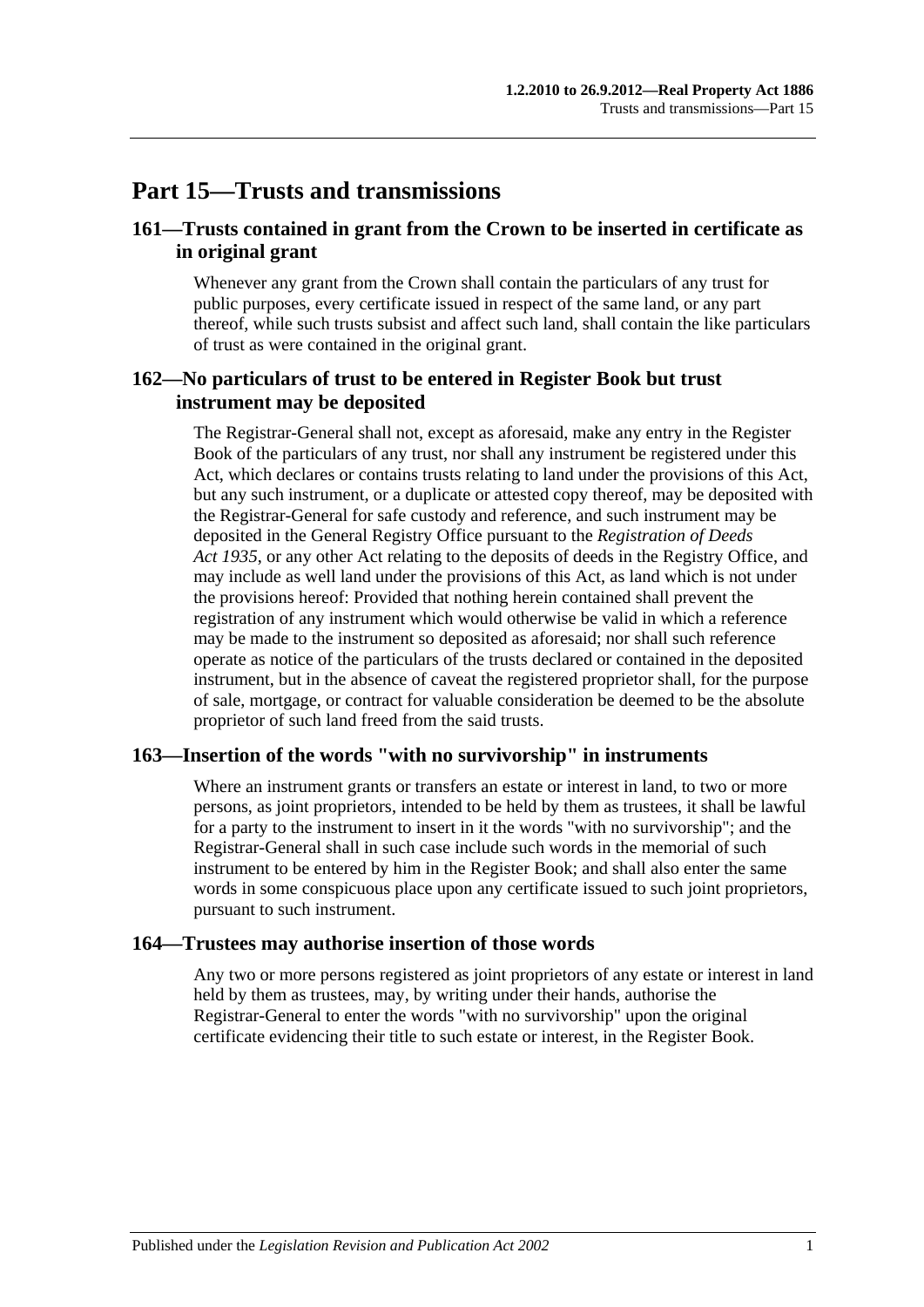#### **165—Effect of entry**

After any such entry as in the last two sections mentioned has been made by the Registrar-General in the Register Book, it shall not be lawful for any less number of joint proprietors than the number then registered to transfer or otherwise deal with the said estate, or interest, without obtaining an order of the Court: Provided that, if it be intended not to apply the said restriction until the trustees registered as such proprietors be reduced below a certain specified number, words indicative of such intention may be entered in like manner, and in that case the power of disposition by survivors shall continue until the number be so reduced.

#### **166—Court may direct notice to be published before order is made**

The Court may, before making any such order as aforesaid, direct notice of the intention to apply for such order to be given, either by public advertisement or otherwise, and may appoint a period within which any person interested may show cause why such order should not be made.

### **167—Court may protect persons interested**

The Court may in such order give directions for the transfer of such estate, or interest, to any new proprietor or proprietors, solely or jointly, with, or in the place of, any existing proprietor or proprietors, or may make such order in the premises as may be just for the protection of the persons beneficially interested in such estate, or interest, or in the proceeds thereof; and upon any such order being deposited with the Registrar-General, he shall make such entries and perform such acts as in accordance with the provisions of this Act may be necessary for the purpose of giving effect to such order.

#### **168—Survivors may nevertheless perform duties or transfer to new trustees**

Nothing hereinbefore contained shall prevent the surviving or remaining trustee or trustees from exercising all the powers and duties of the trust other than in regard to transfers and dealings under this Act, nor from so transferring the land as to give effect to any valid appointment of a new trustee or new trustees. And so far as shall be necessary to ascertain the sufficiency of any such appointment, it shall be lawful for the Registrar-General to refer to the provisions of any instrument relating to the trust, notwithstanding the same be not registered.

#### **169—Disclaimers**

- (1) Any person (in this section called the *disclaimant*), whether a trustee or not, who claims that he has been registered, without his consent, as proprietor of any estate or interest in land, may execute and lodge with the Registrar-General a deed or other instrument of disclaimer of that estate or interest.
- (2) If the disclaimant has been registered as proprietor of any estate or interest, the Registrar-General shall give notice by post of the lodging of the instrument of disclaimer, to all other persons whose names appear on the Register Book, and who, in the Registrar-General's opinion, may be affected by the disclaimer.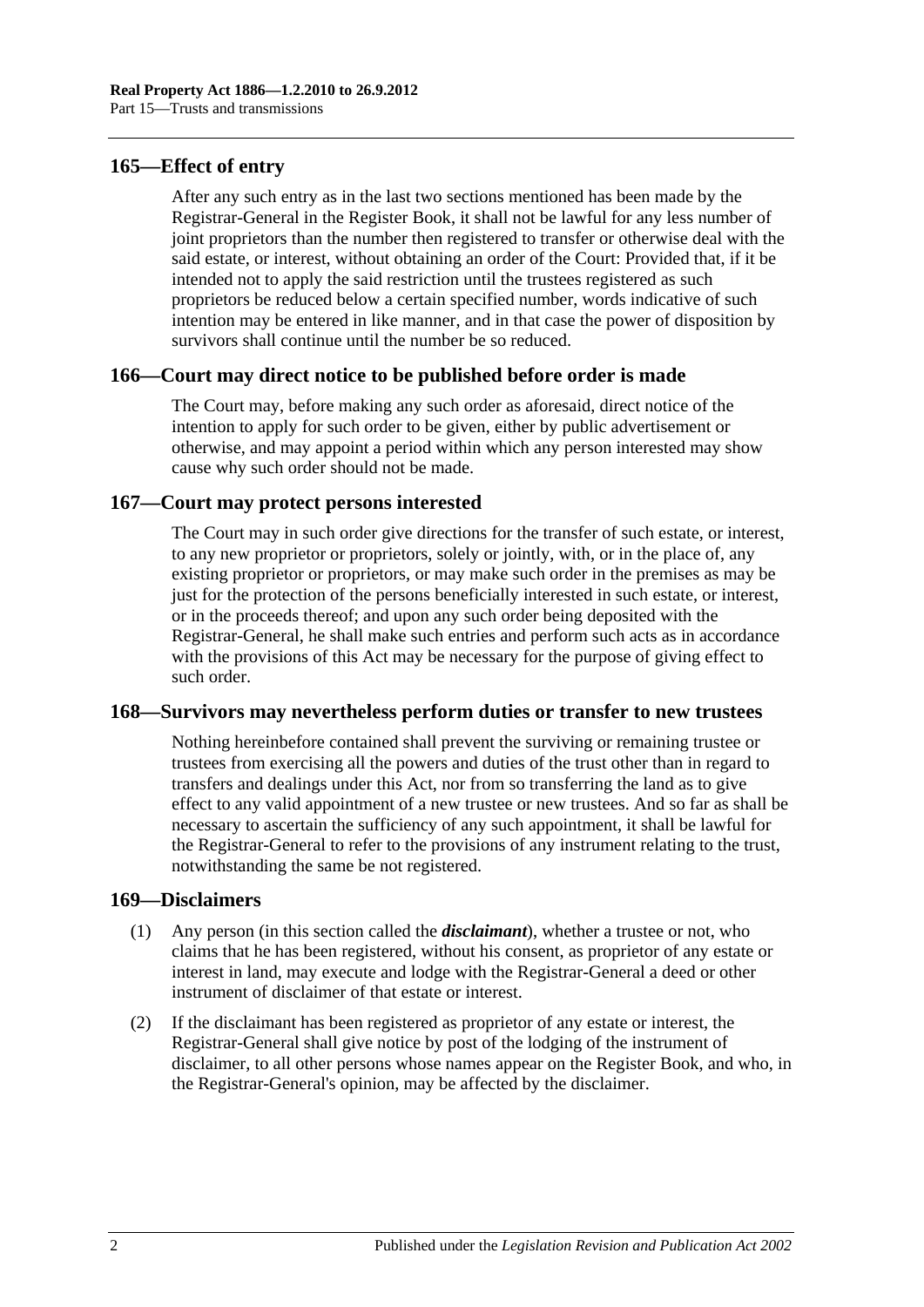- (2a) In the notice the Registrar-General shall specify a day, not earlier than twenty-one days after the day on which the notice would be delivered to the addressee in the ordinary course of post, on or before which the person to whom it is given may lodge with the Registrar-General a notice of objection to the registration of the instrument of disclaimer.
- (3) If no notice of objection is so lodged and the Registrar-General is satisfied that the disclaimant was registered without his consent, the Registrar-General shall give effect to the disclaimer by making such entries, alterations and corrections in the Register Book and on any certificate as are necessary for that purpose, and by cancelling any certificate or other instrument of title which it is necessary to cancel.
- <span id="page-78-1"></span>(4) If no notice of objection is lodged but the Registrar-General is not satisfied that the disclaimant was registered without his consent—
	- (a) the Registrar-General shall not take any steps to give effect to the instrument of disclaimer except pursuant to an order of the Supreme Court obtained as hereinafter provided;
	- (b) the Registrar-General shall give notice by post to the disclaimant of the fact that he does not intend to give effect to the instrument of disclaimer except pursuant to such an order.
- <span id="page-78-2"></span><span id="page-78-0"></span>(5) If any notice of objection is lodged on or before the day specified by the Registrar-General—
	- (a) the Registrar-General shall not take any steps to give effect to the instrument of disclaimer except pursuant to an order of the Supreme Court obtained as hereinafter provided;
	- (b) the Registrar-General shall give notice by post to the disclaimant of the fact that an objection to the disclaimer has been lodged.
- (6) A disclaimant who has received a notice under [paragraph](#page-78-0) (b) of [subsection](#page-78-1) (4) of this section, or a notice of objection under [subsection](#page-78-2) (5) of this section, may apply to the Supreme Court by originating summons for an order that the Registrar-General take such action as is necessary to give effect to the instrument of disclaimer and upon such an application the Court may make any order which it deems just.
- (7) Nothing done under this section shall release any person from any trust or other liability, if he has acted in the trust or by his own act incurred the liability.

#### **170—Transmission by bankruptcy or statutory assignment**

Upon the registered proprietor of any estate or interest in land becoming bankrupt or making a statutory assignment, the Official Receiver (if no trustee has been appointed) or the trustee of such bankrupt or assignor shall be entitled to be registered as proprietor of such estate or interest.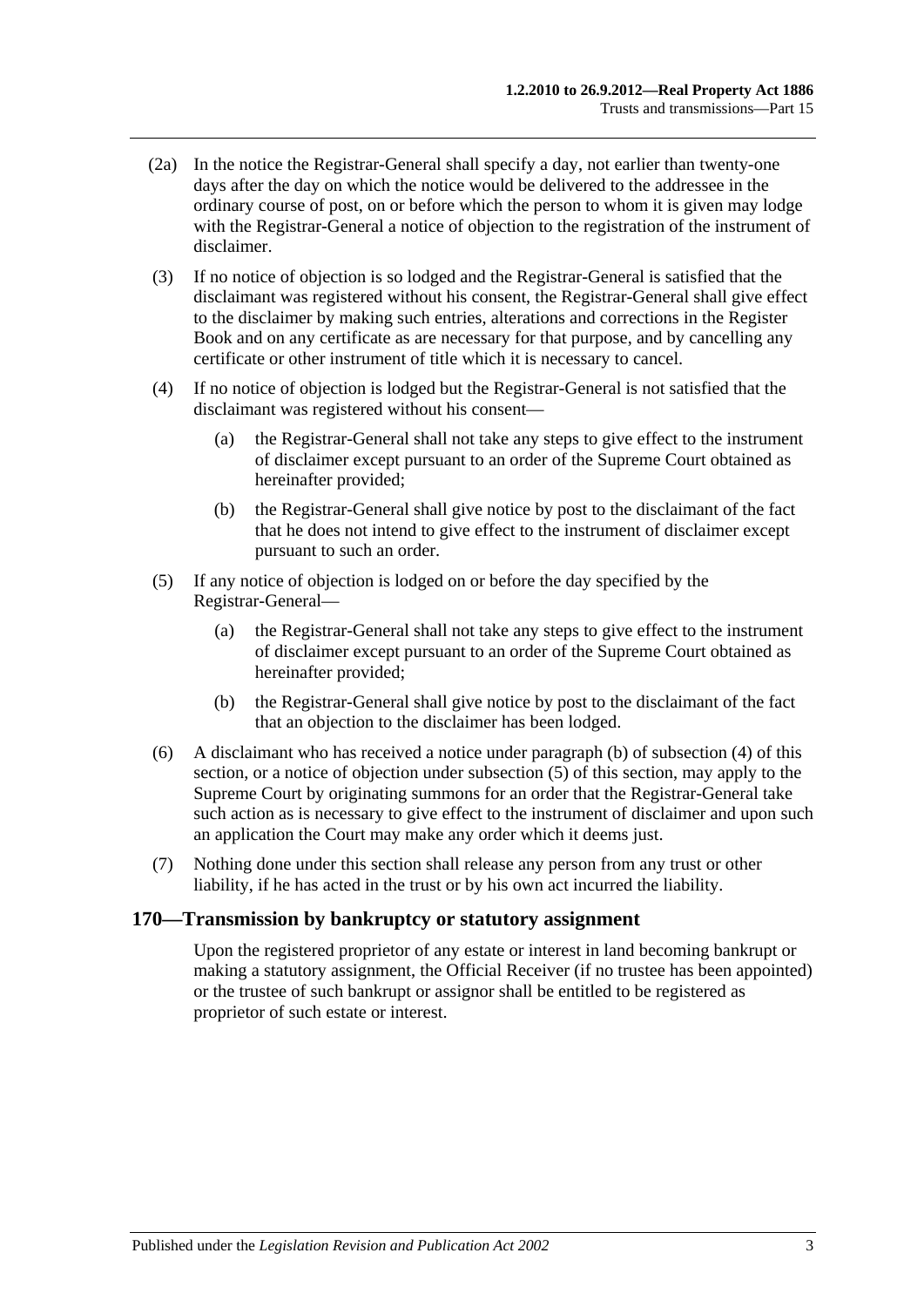### **171—Transmission to be entered in Register Book**

The Registrar-General shall in any such case, upon being furnished with evidence of the bankruptcy and the non-appointment of a trustee, or of the appointment of or assignment to the trustee, accompanied by an application in writing, under the hand of the Official Receiver or trustee, to be registered as proprietor of the estate or interest to be therein specified and described, shall enter in the Register Book a memorandum notifying the bankruptcy or the appointment of or assignment to the trustee, as the case may require, and upon such entry being made the Official Receiver or trustee shall be the registered proprietor of the estate or interest of the bankrupt or assignor in such land.

### **172—Proceedings in case assignment declared void**

If any such statutory assignment shall afterwards be declared fraudulent and void by any Court having jurisdiction in bankruptcy, and the assignor shall thereupon become bankrupt, the Registrar-General shall, upon being furnished with evidence thereof, and of the appointment or non-appointment of a trustee under such bankruptcy, enter in the Register Book a memorandum notifying the same, and thereupon the Official Receiver, or the trustee under such bankruptcy, as the case may be, shall be the registered proprietor of the estate and interest of the bankrupt and of the trustee under such assignment in the land.

### **173—Bankruptcy or assignment of lessee**

In any case where the registered proprietor of a lease has heretofore, or shall hereafter, become bankrupt, or has heretofore made or shall hereafter make, a statutory assignment—

#### (a) **If lease not subject to mortgage or encumbrance**

if such lease be not mortgaged or encumbered under the provisions of this Act, the Registrar-General shall, upon the application in writing of the lessor accompanied by a statement in writing, signed by the Official Receiver or the trustee under such bankruptcy or assignment, certifying his refusal to accept such lease, enter in the Register Book a note of such refusal, and such entry shall operate as a surrender of such lease;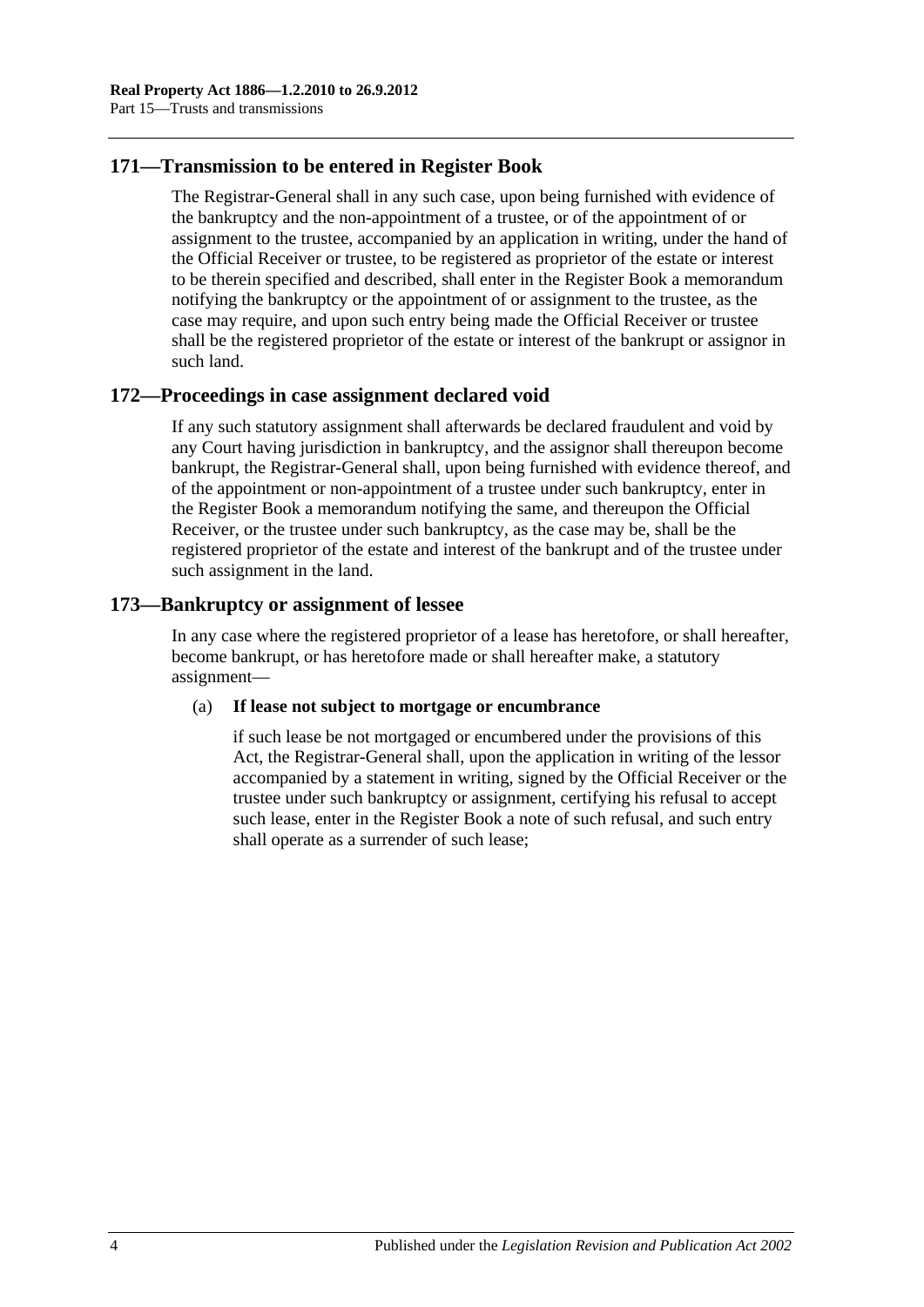#### (b) **Mortgagee or encumbrancee of the leasehold interest of a bankrupt or assignor may be entered as transferee of a lease**

if such lease be mortgaged or encumbered, the Registrar-General shall, upon the application in writing of any mortgagee or encumbrancee, accompanied by a statement in writing signed by the Official Receiver, or the trustee under such bankruptcy or assignment, certifying his refusal to accept such lease, or by proof that the Official Receiver or trustee has neglected or refused to certify such refusal or to become registered as proprietor of such lease within one month after being thereunto required by notice in writing given to him by the mortgagee or encumbrancee, enter in the Register Book a note of such refusal or neglect, and such entry shall operate as a foreclosure, and the estate or interest of the bankrupt or assignor in such lease shall thereupon vest in such mortgagee or encumbrancee, free from all other charges subsequent to his mortgage or encumbrance, and such mortgagee or encumbrancee shall thereupon be deemed to be the registered proprietor of such estate or interest, and shall, while he remains such registered proprietor, be subject to and liable for the same requirements and liabilities to which he would have been subject and liable if named in the lease originally as lessee;

#### (c) **Protection to subsequent mortgagees and encumbrancees**

no such entry shall be made unless it be proved to the satisfaction of the Registrar-General that the applicant mortgagee, or encumbrancee, has given fourteen days' notice in writing of his intended application to every subsequent mortgagee or encumbrancee of the lease, or has obtained his written consent; and any such subsequent mortgagee or encumbrancee shall be entitled to pay to the applicant mortgagee or encumbrancee the amount due to him under his mortgage or encumbrance, with costs, at any time before foreclosure, and shall thereupon be entitled to a transfer from him of such mortgage or encumbrance;

#### (d) **Where Official Receiver, trustee, and mortgagee neglect to become proprietors**

if the Official Receiver or the trustee under the bankruptcy or assignment shall certify his refusal to accept the lease, or shall neglect or refuse to become registered as proprietor of the lease, within, one month after having been thereunto required by notice in writing given to him by the lessor, and the mortgagees or encumbrancees (if any) of the lease shall neglect or refuse to have an entry operating as a foreclosure made in the Register Book under the provision in that behalf hereinbefore contained within the period of two months after having been thereunto required by notice in writing given to them by the lessor, the Registrar-General shall, upon the application in writing of the lessor, and, upon proof of such certificate or such neglect or refusal as aforesaid, enter in the Register Book a note of such neglect or refusal, and every such entry shall operate as a surrender of such lease.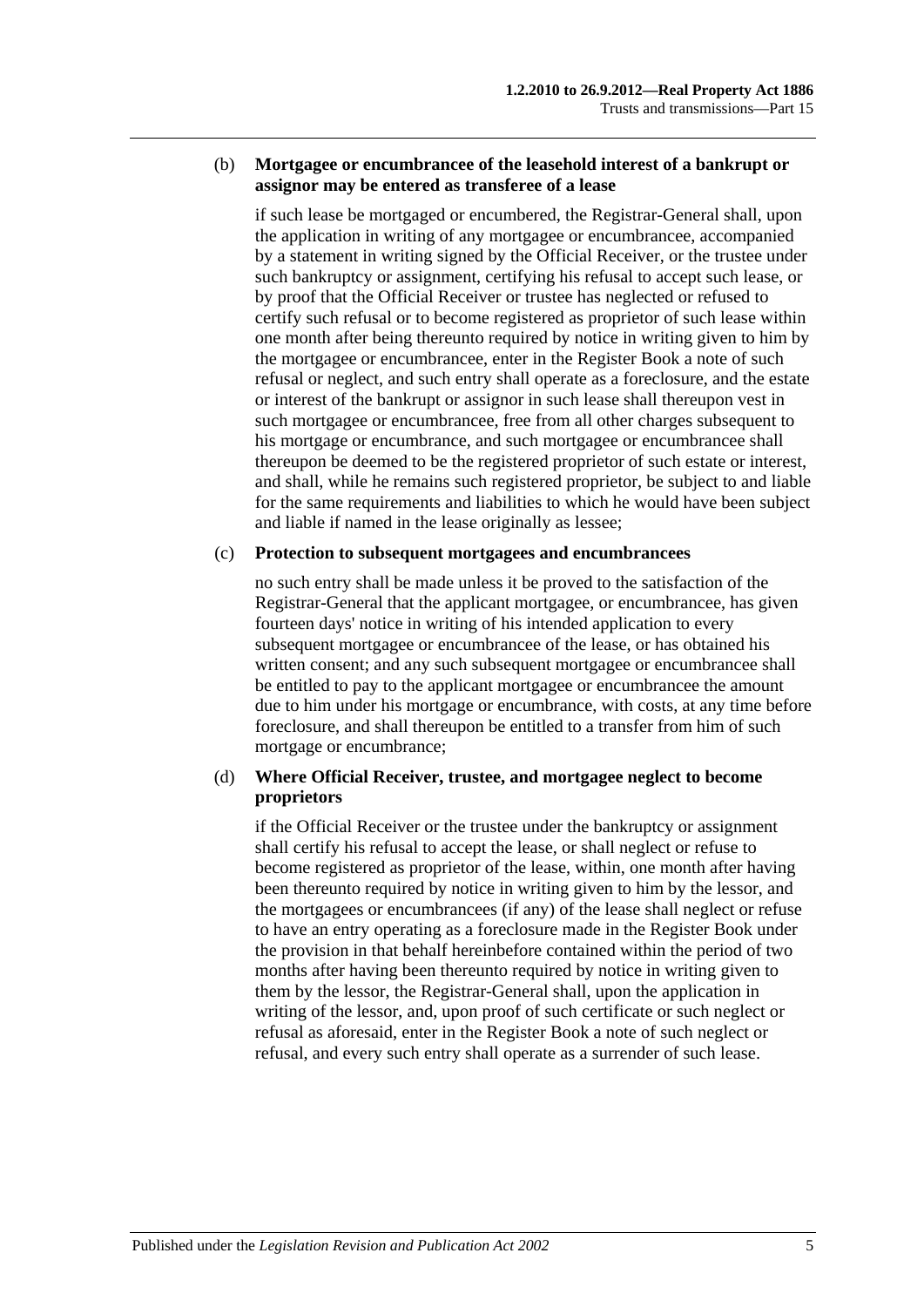### **174—Entry of surrender or foreclosure not to prejudice cause of action**

Under the preceding provisions as regards a lessee becoming bankrupt or making a statutory assignment, no entry of surrender or foreclosure respectively shall prejudice any cause of action in respect of any breach or non-observance of any covenants in such lease, encumbrance, or mortgage respectively contained or implied which shall have accrued previously to such lessee becoming bankrupt or making a statutory assignment.

#### **175—Transmission of estate of deceased persons**

On the death of the registered proprietor of any estate or interest in land, his estate or interest shall be transmitted to his executor or administrator, or to the Public Trustee in any case where the Court shall make an order authorising the Public Trustee to administer the estate of the deceased registered proprietor.

#### **176—Application to be made in such case**

The executor, administrator or Public Trustee shall, before dealing with such estate or interest, make application in writing to the Registrar-General to be registered as proprietor, and shall produce to the Registrar-General the duplicate certificate and the probate or letters of administration, or the order of the Court authorising the Public Trustee to administer the estate of the deceased registered proprietor, or a copy of the probate, letters of administration, or order, as the case may be.

### **177—Particulars of application to be recorded**

The Registrar-General must record details relating to the application in the Register Book and on the duplicate certificate of title for the land.

#### **178—Effect of such entry**

Upon such entry being made in the Register Book, the executor, administrator, or Public Trustee, as the case may be, shall be the registered proprietor of such estate or interest, and his title shall relate back to and take effect from the date of the death of the deceased registered proprietor.

#### **179—Where 2 or more executors or administrators, all must concur**

Where probate or letters of administration shall be granted to more persons than one, all of them for the time being shall concur in every instrument relating to the land of the deceased registered proprietor.

### **180—Person registered in place of deceased, bankrupt, or assigning proprietor, to be proprietor of land for purpose of dealing**

Any person registered in place of a deceased registered proprietor, or as Official Receiver or as trustee of a registered proprietor becoming bankrupt or making a statutory assignment, shall hold the land in respect of which he is so registered upon the trusts, and for the purposes for which the same is applicable by law; but shall, for the purpose of any dealing with such land, be deemed to be the absolute proprietor thereof.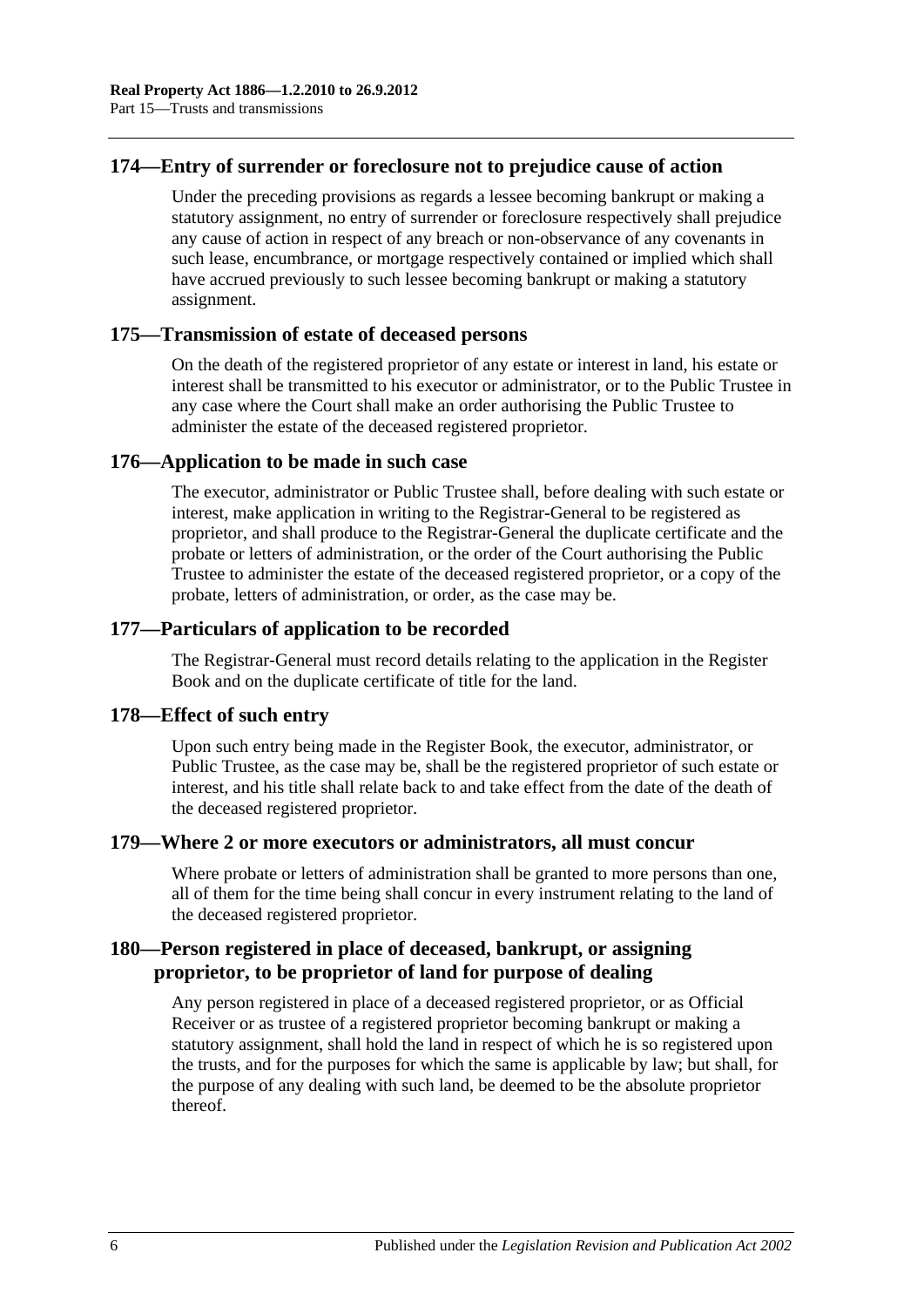#### **181—Proceedings when executor etc refuse to transfer**

Whenever an executor, or administrator, or the Public Trustee, is registered as proprietor of any land, and shall refuse, or, after tender of a transfer, unnecessarily delay to transfer such land to the devisee, next of kin, heir-at-law, or other person entitled thereto, the person claiming to be entitled to the land may apply to the Court for an order that the executor, administrator, or Public Trustee shall transfer the said land to him.

#### **182—Court may order transfer to person entitled**

The Court may either refuse such application, with or without costs, to be paid by the applicant, or may make an order for the transfer, and may direct the transferor personally to pay all the costs of such application and any damages the person aggrieved may have sustained, or may order such costs to be paid out of the estate of the deceased registered proprietor, or in such other manner as the Court may think proper.

#### **183—Court may decide question of title etc**

The Court may, on any such application, decide on questions relating to the title of any person party to the application or proceeding, and generally may decide any question that it may be necessary or expedient to decide for the purpose of ordering the land to be transferred, or may direct an action to be brought or an issue to be tried in which the rights of the parties may be decided, or any question of law settled.

#### **184—Order of Court vesting land**

Where the registered proprietor of land holds the land on trust and the Court, by order, vests the land in another person, the Registrar-General must, on being served with a copy of the order, enter details relating to the order in the Register Book and on the duplicate certificate of title for the land and upon such entry the land will vest in the new proprietor.

### **185—Action may be brought by person claiming beneficial interest in name of trustee**

Every trustee who shall be registered as proprietor of any land, shall, on being indemnified, be bound to allow his name to be used by any beneficiary, or person claiming an estate or interest in the land, as plaintiff or defendant in any action for recovery of possession of the land or any part thereof. And, in case there shall be any dispute as to the sufficiency of any indemnity, the same shall be decided by the Master of the Court.

### **186—Purchases from registered proprietor not to be affected by notice**

No person contracting or dealing with, or taking or proposing to take a transfer or other instrument from the registered proprietor of any estate or interest in land shall be required, or in any manner concerned, to inquire into or ascertain the circumstances under, or the consideration for, which such registered proprietor or any previous registered proprietor of such estate or interest is or was registered, or to see to the application of the purchase-money, nor be affected by notice direct or constructive of any trust or unregistered interest, any law or equity to the contrary notwithstanding.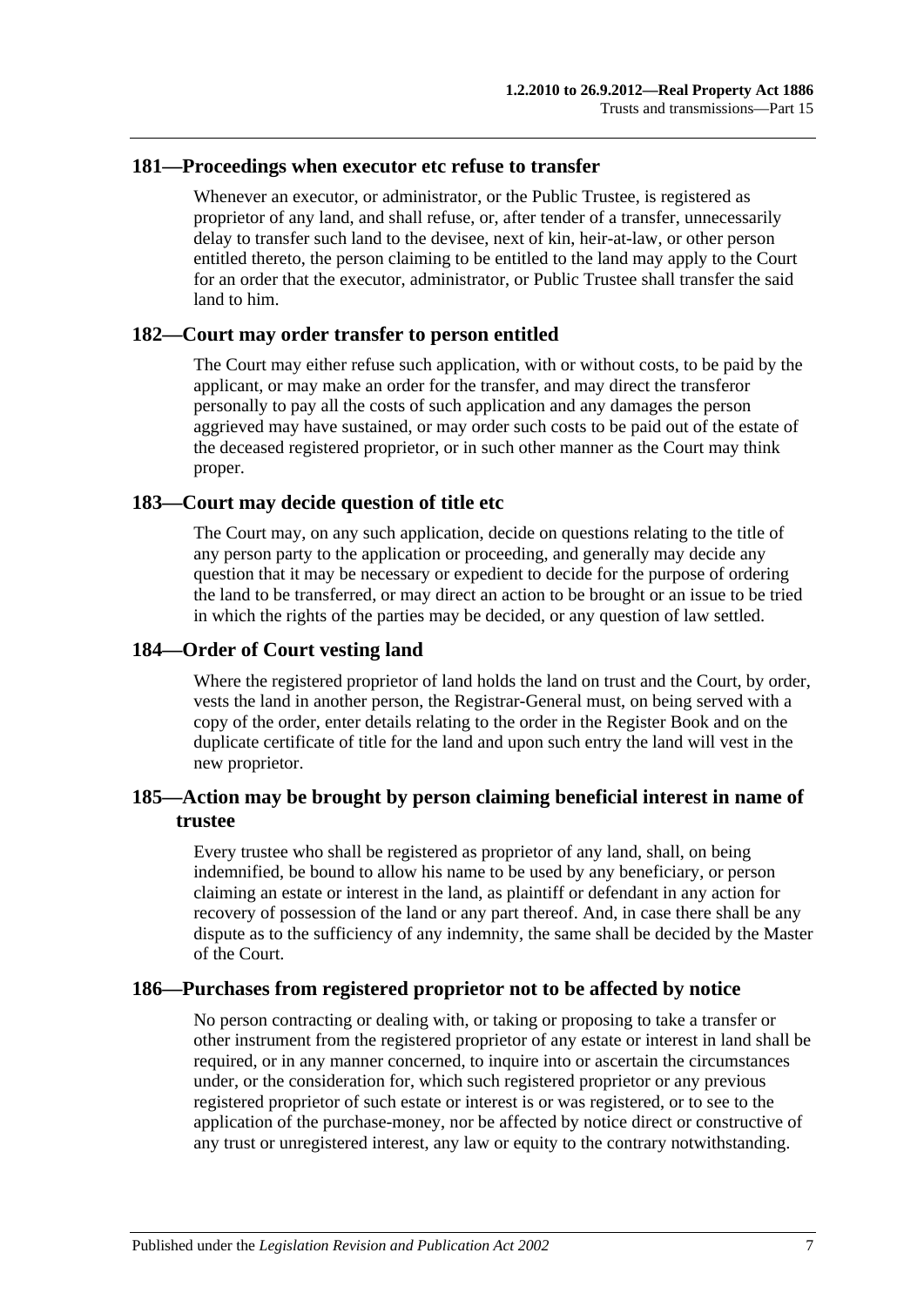#### **187—Except in case of fraud**

The last preceding section shall not protect any person who has acted fraudulently or been a party to fraud, but the contracting, or dealing, or taking, or proposing to take a transfer or other instrument as aforesaid, with actual knowledge of any trust, charge, or unregistered instrument, shall not of itself be imputed as fraud.

### **188—Registration of survivor of joint proprietors, and of remainder-man entitled to estate in possession**

Upon the death of any person registered together with any other person as joint proprietor of any estate or interest in land, or when the life estate in respect of which any certificate has been issued has determined, and the registered estate next in remainder or reversion has become vested in possession, or the person to whom such certificate for a life estate has been issued has become entitled to the land for an estate in fee-simple in possession, the Registrar-General shall, upon the application of the person entitled, and upon proof to his satisfaction of any such occurrence as aforesaid, make an entry thereof in the Register Book, and thereupon such person shall be the registered proprietor of the estate or interest to which he is entitled, as if the same had been transferred to him.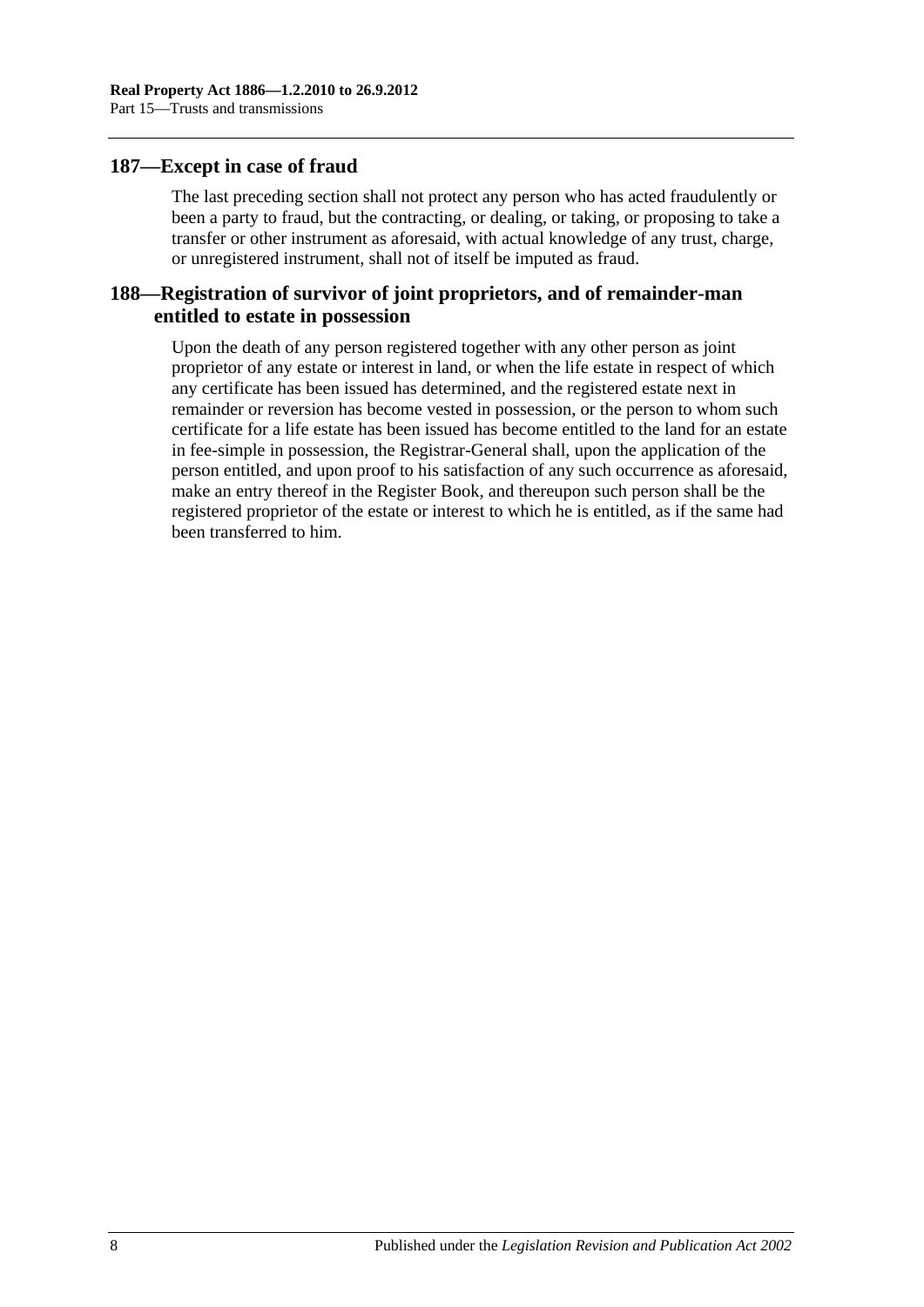## **Part 16—Caveats**

#### **191—Caveats**

Any settlor of land or beneficiary claiming under a will or settlement, or any person claiming to be interested at law or in equity, whether under an agreement, or under an unregistered instrument, or otherwise howsoever in any land, may lodge a caveat with the Registrar-General forbidding the registration of any dealing with such land, either absolutely or unless such dealing shall be expressed to be subject to the claim of the caveator, or to any conditions conformable to law expressed therein:

#### (a) **Form of caveat**

a caveat shall be in the appropriate form, and shall be under the hand and verified by the declaration of the caveator or his agent, and shall contain an address within South Australia to which notices may be sent or at which proceedings may be served;

#### (b) **Registrar-General to make memorandum of receipt**

upon the receipt of a caveat the Registrar-General shall make a memorandum thereon of the date and hour of the receipt thereof, and shall enter a memorandum thereof in the Register Book, and shall forthwith send a notice of such caveat through the post office to the person against whose title such caveat shall have been lodged, directed to his address appearing in the Register Book;

#### (c) **Not to register dealings contrary to caveat**

so long as any caveat shall remain in force the Registrar-General shall not, contrary to the requirements thereof, register any dealing with the land in respect of which such caveat shall have been lodged: Provided that notwithstanding the receipt of a caveat the Registrar-General shall, subject to the other provisions of this Act, proceed with and complete the registration of any instrument affecting the said land, which instrument is produced for registration before the receipt of the caveat by the said Registrar-General;

#### (d) **Persons interested may summon caveator**

the registered proprietor or any other person claiming estate or interest in the land may, by summons, call on any caveator, including the Registrar-General, to attend before the Court to show cause why the caveat should not be removed; and the Court may, after allowing the parties a reasonable opportunity to be heard, make such order as appears just in the circumstances; (if the caveator does not appear in response to the summons, the Court may, if satisfied that the summons was duly served, proceed to hear and determine the application in the caveator's absence);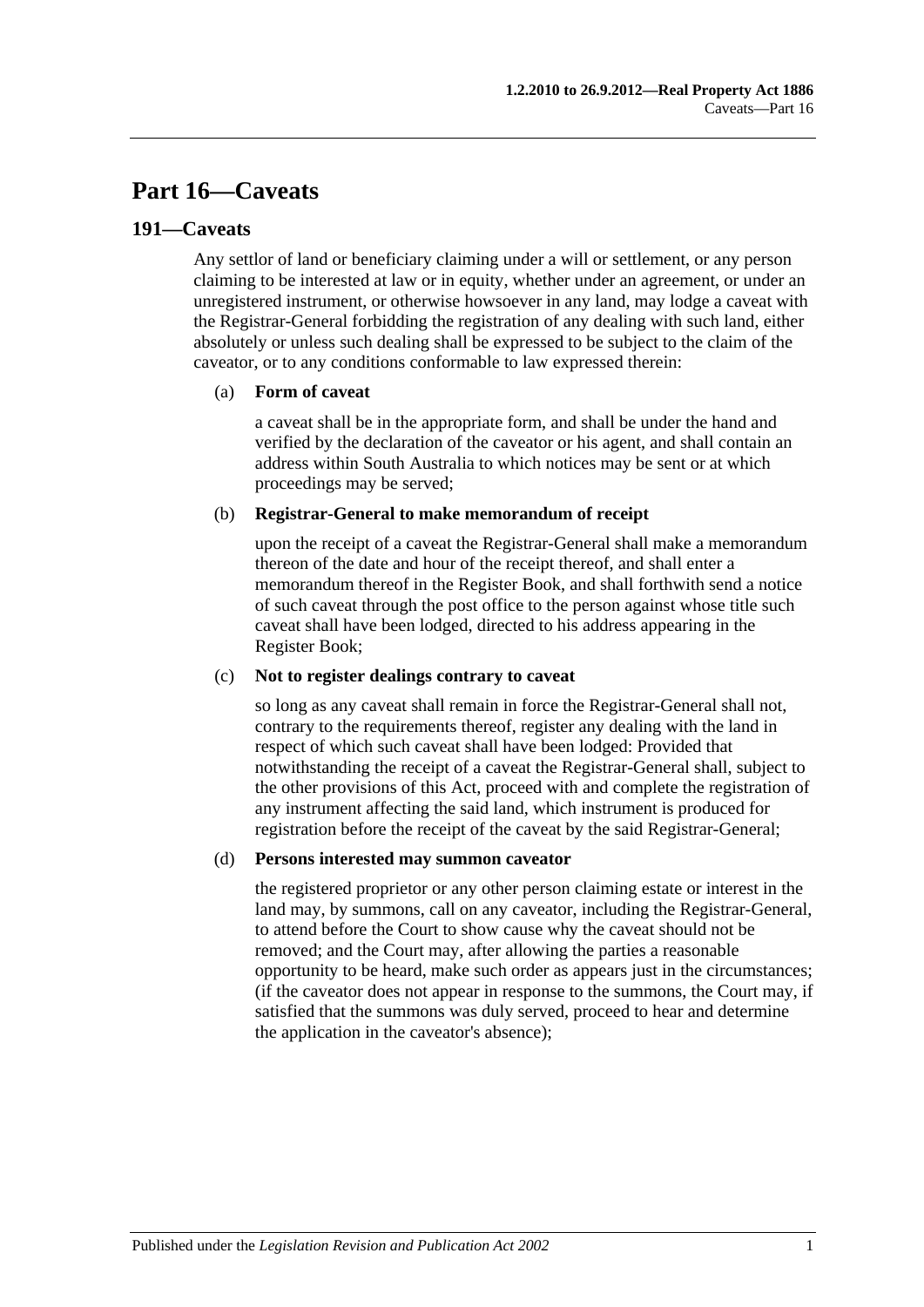#### (e) **Caveatee may apply to have caveat removed**

the caveatee may, except when the caveat is lodged by a settlor, or by a beneficiary under a will or settlement, or by the Registrar-General under [Part](#page-96-0) 19 of this Act, make application in writing to the Registrar-General to remove the caveat, and shall in such application give an address in South Australia to which notices or proceedings relating to the caveat may be sent, and the Registrar-General shall thereupon give twenty-one days' notice in writing to the caveator, requiring that the caveat be withdrawn;

#### (f) **Mode of removing or discharging caveat**

the Registrar-General shall, after the lapse of twenty-one days from the posting of such notice to the address mentioned in the caveat, or of such extended time as may be ordered by the Court, remove the caveat from the Register Book by entering therein a memorandum that the same is discharged;

#### <span id="page-85-0"></span>(fa) **Action to establish validity of claim**

a caveator may bring an action in the Court to establish the validity of the claim on which the caveat is based;

#### (g) **Caveator may apply to Court for order to extend time**

the Court may, on the caveator's application, extend the period of 21 days until an action under [paragraph](#page-85-0) (fa) is determined or for any other period;

#### (h) **May withdraw caveat: But Court may order payment of costs**

any caveator may, by notice in writing to the Registrar-General, withdraw his caveat at any time; but the Court may, notwithstanding such withdrawal, order payment by the caveator to the caveatee or other person interested of any costs incurred by the caveatee prior to the receipt by him of notice in writing of the withdrawal of the caveat;

#### (i) **Entry to be made**

an entry shall be made by the Registrar-General in the Register Book of any order made by the Court relating to any caveat, or of the withdrawal, lapse, or removal of any caveat;

#### (j) **Caveator, except Registrar-General, liable to make compensation**

any caveator other than the Registrar-General who shall have lodged or refused or neglected to withdraw any caveat wrongfully and without reasonable cause, shall be liable to make compensation to any person who may have sustained damage thereby, and such compensation may be recovered by action: Provided that, if proceedings shall have been taken in the Court by the caveatee or other person interested, the amount of such compensation may be assessed by the Court acting in the same proceedings; or the Court may direct an action to be brought to ascertain and recover such amount;

#### (k) **Not to lodge further caveat without permission**

it shall not be lawful for any caveator other than the Registrar-General, or for anyone acting on behalf of such caveator, to lodge a further caveat relating to the same matter without the permission of the Court;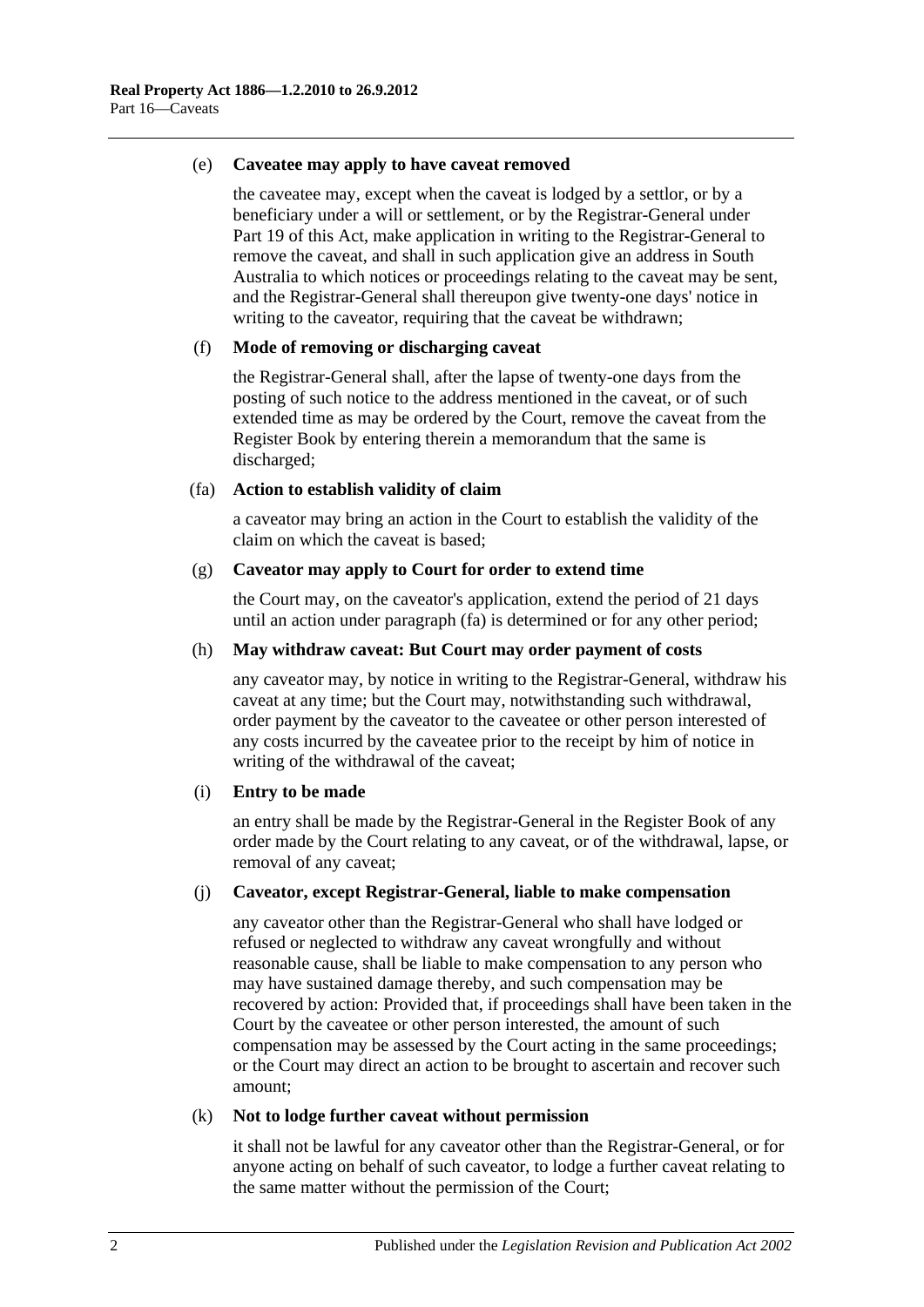### (l) **Court may order costs if caveat by Registrar-General is removed by Court**

where any caveat lodged by the Registrar-General shall be removed by the Court, such Court may order the costs sustained by the person at whose instance such caveat was removed to be paid out of the estate on behalf of which such caveat was entered.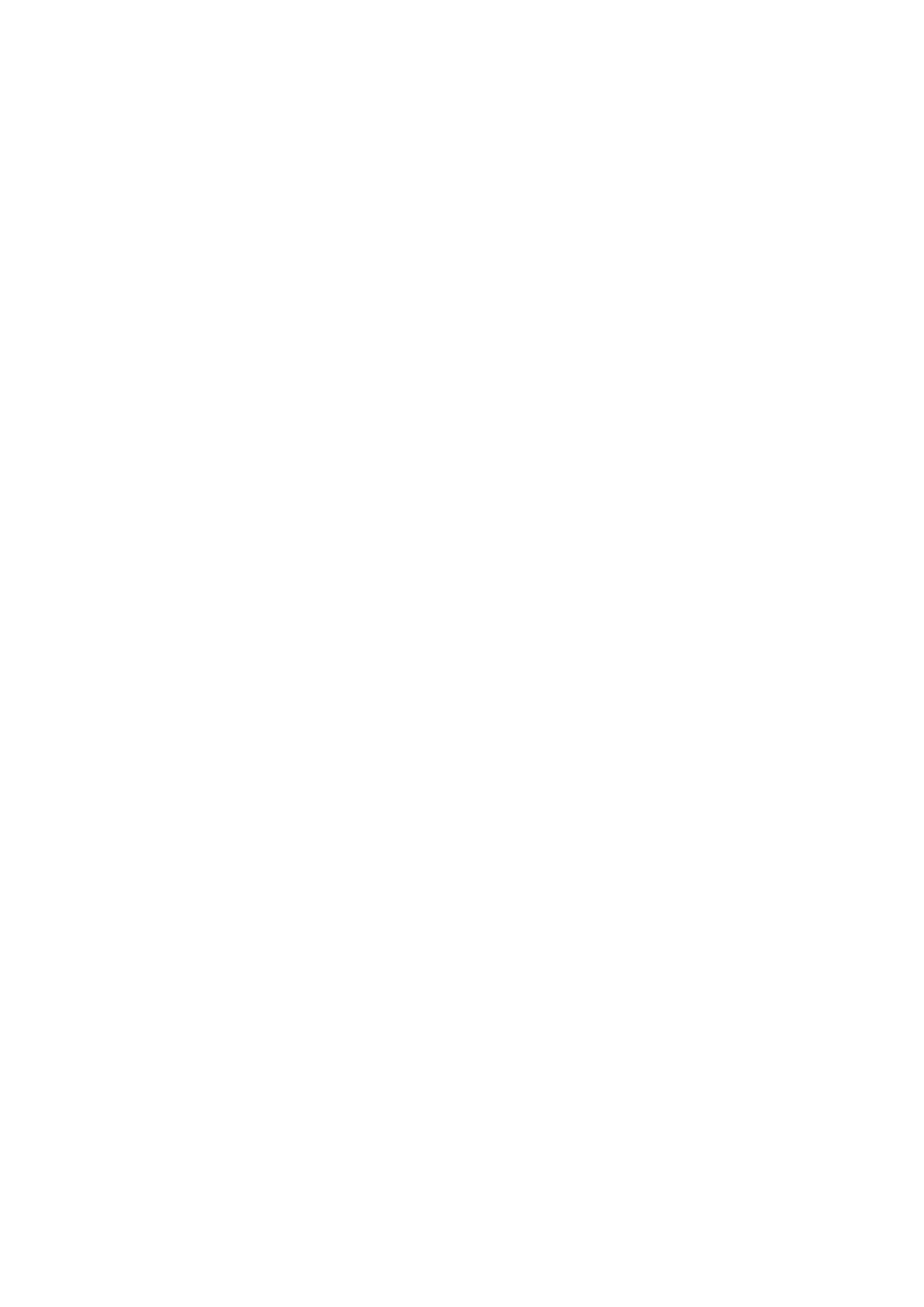## **Part 17—Ejectment**

#### **192—Summons to give up possession**

Any of the following persons (in the following sections called the *claimant*) may cause any person in possession of land under the provisions of this Act to be summoned to appear before the Court to show cause why the person summoned should not give up possession to the claimant—

- (a) the registered proprietor of a freehold estate in possession;
- (b) any registered mortgagee or encumbrancee where the person in possession is a mortgagor or encumbrancer in default, or a person claiming under such mortgagor or encumbrancer;
- (c) any lessor with power to re-enter where the rent is in arrear for three months, whether there be or be not sufficient distress found on the premises to countervail such rent, and whether or not any previous demand shall have been made for the rent;
- (d) any lessor where a legal notice to quit has been given, or the lease become forfeited, or the term of the lease has expired.

#### **193—Summons to contain description of land**

The summons shall contain a description of the land, and shall require the person summoned to appear before the Court on a day not earlier than sixteen days after the service of the summons. The summons shall be served in the same manner as a writ of summons in an action for the recovery of possession of land in the Supreme Court.

#### **194—Orders on non-appearance to summons**

If, on the hearing of the summons, the person summoned do not appear, then upon proof of the service of the summons and of the claimant's title, or on the production of a consent to an order by the person summoned, the Court may order immediate possession to be given to the claimant.

#### **195—Orders on appearance to summons**

If the person summoned shall appear, the Court shall hear the summons, and may make such order thereon and impose such terms as it may think fit: Provided that in the case of a lessor against a lessee, if the lessee before or at the hearing pay or tender all rent due, and all costs incurred by the lessor, the Court may dismiss the summons.

#### **196—Dismissal of summons not to prejudice other rights**

The dismissal of any such summons shall not prejudice the right of the claimant to take any other proceedings against the person summoned to which he may be entitled.

#### **197—Effect of order for possession**

Every order for possession under this Part of this Act shall have the effect of, and may be enforced in the same manner as, a judgment in the Court for the recovery of possession of land.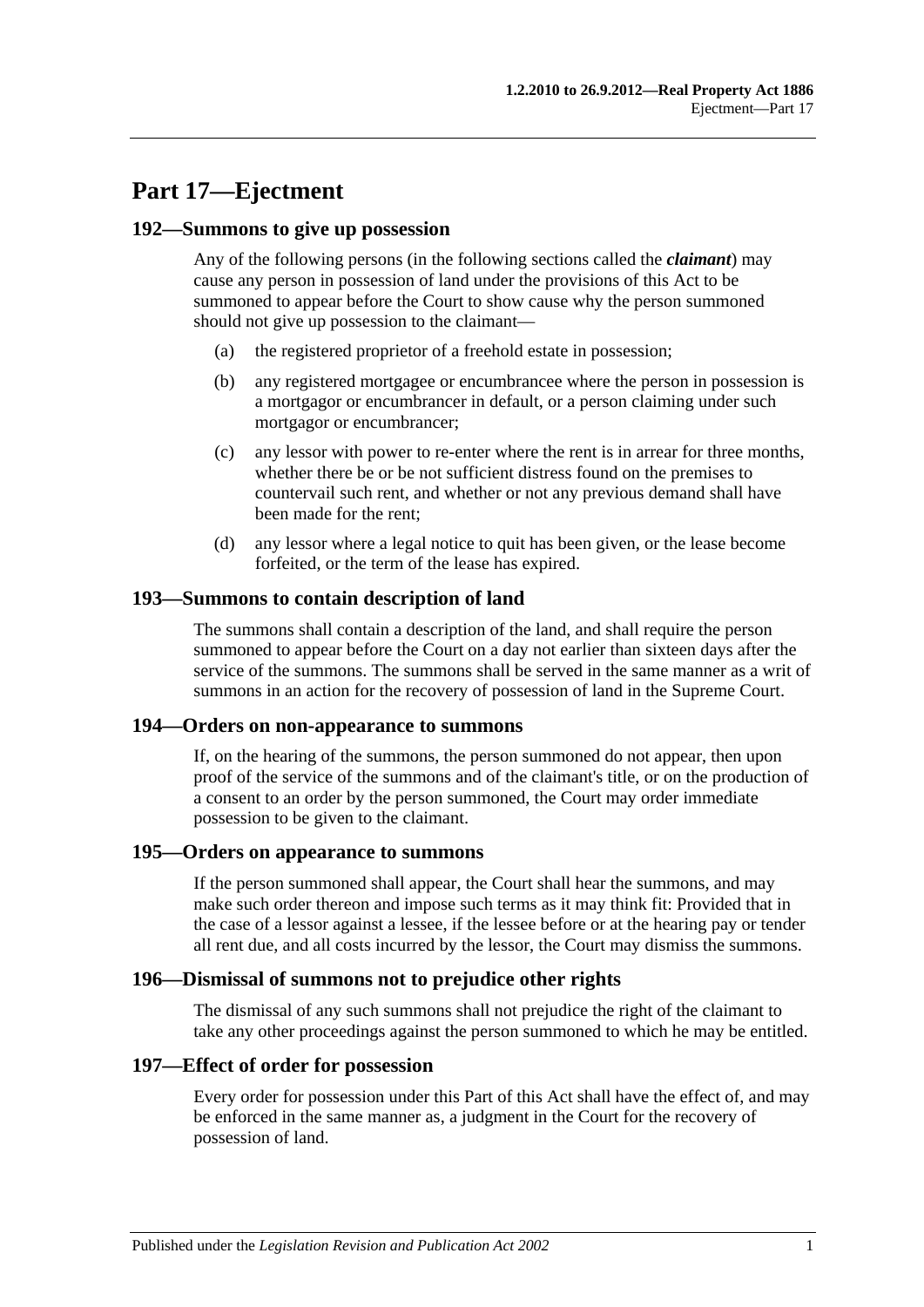### **198—Writ of** *habere facias* **unnecessary where no one is in possession, or the land is surrendered voluntarily**

Any claimant having obtained an order for possession under the provisions hereof, shall be entitled to enter and take possession of the land mentioned in the order, without issuing a writ of *habere facias* if there shall be no person in actual possession of the land, or if the person in possession shall voluntarily give up possession to the claimant.

### **199—Existing rights preserved**

Nothing hereinbefore contained shall repeal, affect, or abridge, any remedies to which a claimant is otherwise entitled.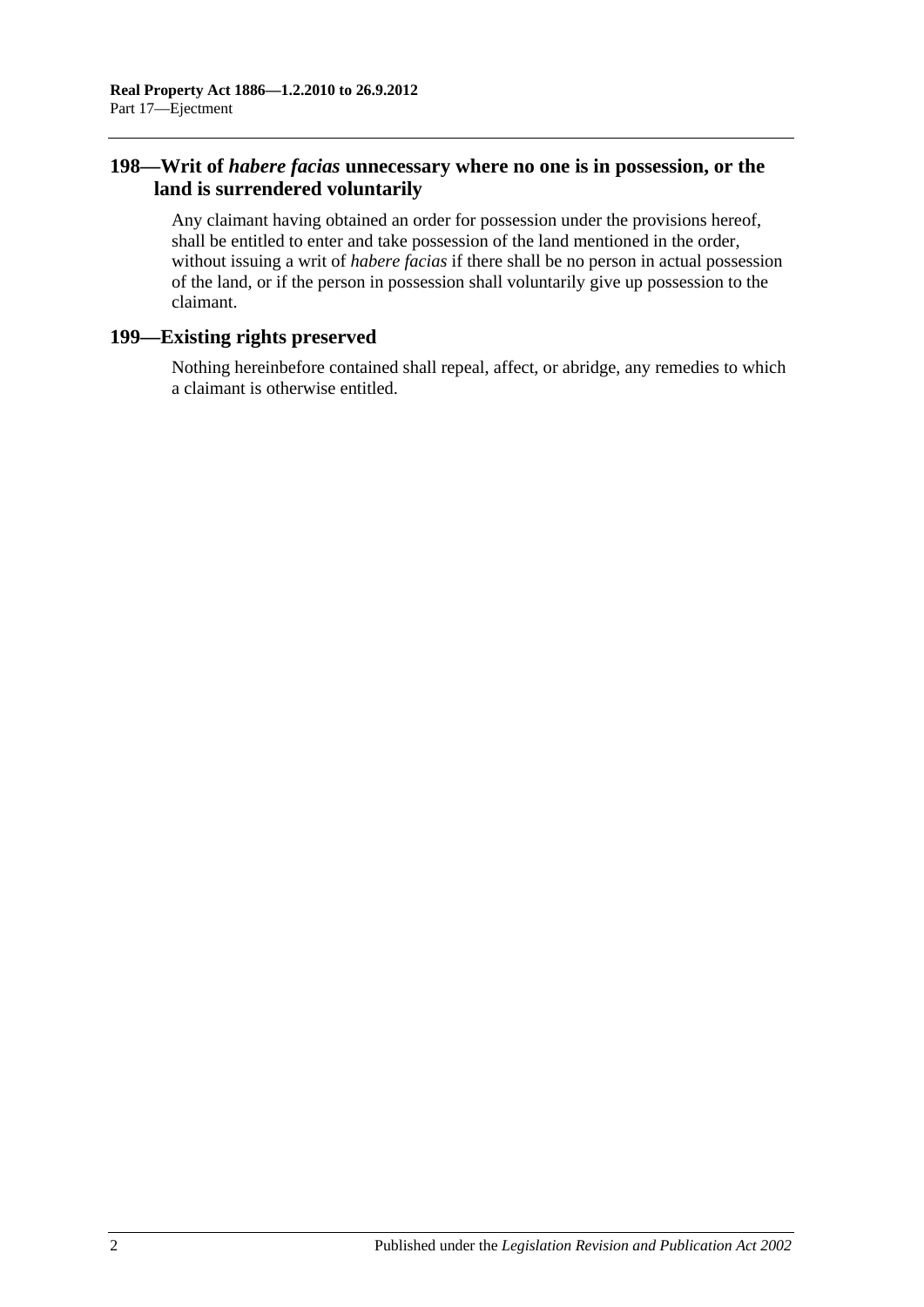## **Part 18—The Assurance Fund**

### **201—The Assurance Fund**

- (1) There shall be a fund kept at the Treasury entitled *Real Property Act Assurance Fund*.
- (2) The Assurance Fund shall have credited to it—
	- (a) any moneys advanced by the Treasurer under [subsection](#page-90-0) (3) (not being moneys that have been repaid to the Treasurer in accordance with the terms of the advance); and
	- (b) the moneys paid by way of assurance levy by virtue of the regulations; and
	- (c) any interest that may from time to time accrue to the Fund.
- <span id="page-90-0"></span>(3) The Treasurer may advance moneys to the Assurance Fund by way of grant, or on a temporary basis.
- (4) Moneys standing to the credit of the Assurance Fund shall be applied for the purposes of this Part, but if those moneys are not immediately required for the purposes of this Part, the Treasurer may advance the whole or part of those moneys to the Consolidated Account and, in that event—
	- (a) if any payment is to be made from the Fund and the Balance of the Fund is insufficient to meet that payment, the advance shall be repaid to such extent as is necessary to supply the deficiency; and
	- (b) any amount advanced to the Consolidated Account shall bear interest at the rate of 10 per centum per annum, or such other rate as may be prescribed.
- (5) The regulations may—
	- (a) prescribe an assurance levy not exceeding the amount of Two dollars per instrument to be paid in addition to the fees, or particular classes of fees, payable in relation to the registration of any, or all, of the following instruments:
		- (i) transfers on the sale of land under [Part 10;](#page-52-0)
		- (ii) leases and surrenders of leases under [Part 11;](#page-58-0)
		- (iii) mortgages and discharges of mortgage under [Part 12;](#page-62-0) and
	- (b) exempt prescribed persons, or persons of a prescribed class, from payment of the assurance levy.
- (6) The Registrar-General shall keep a separate account of all moneys received by him by way of assurance levy.
- (7) The regulations prescribing an assurance levy under this section shall expire on the thirty-first day of December, 1988, and thereafter an assurance levy shall not be payable by virtue of this Part.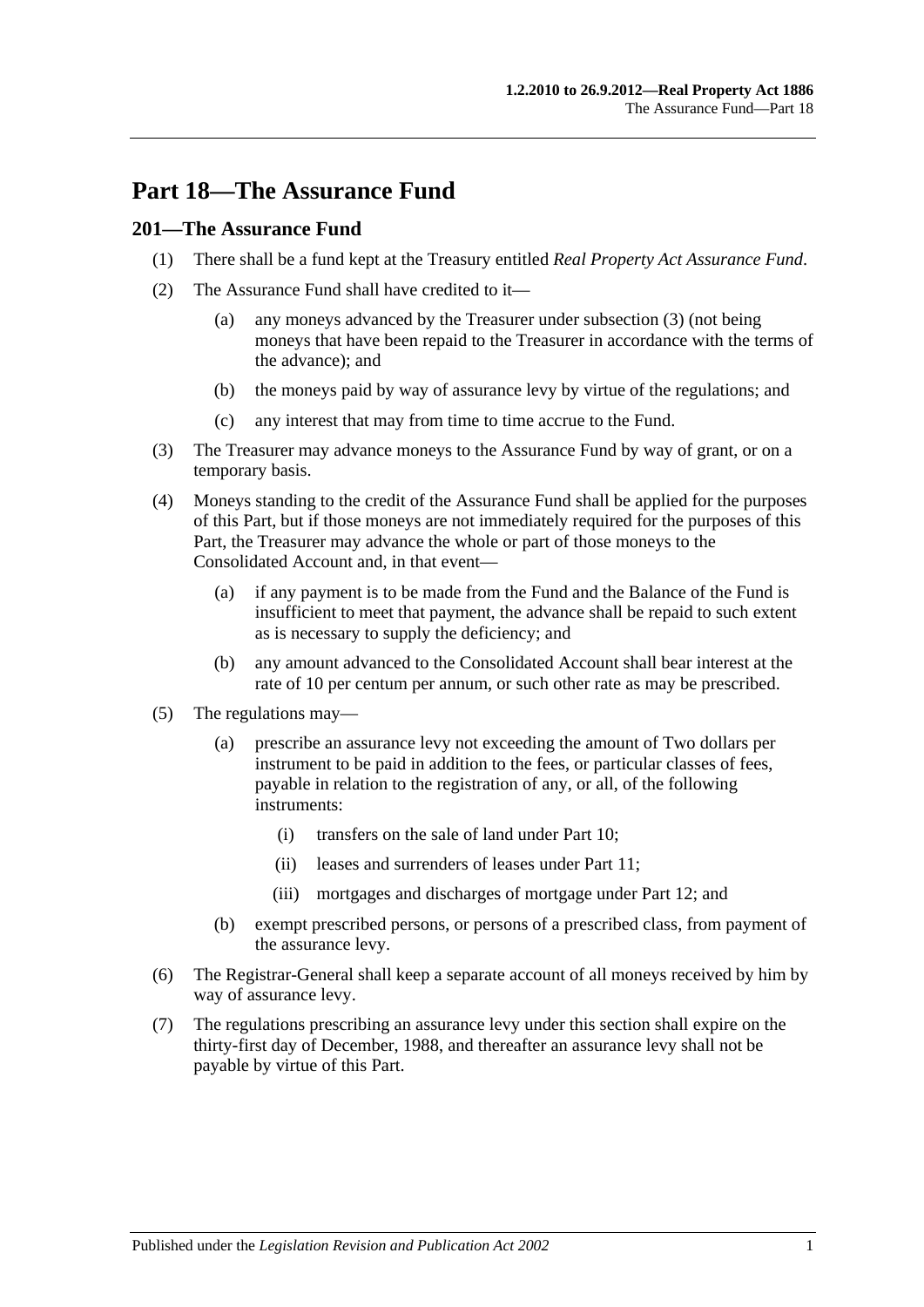### **203—Party deprived of land may sue for compensation**

Any person deprived of land in consequence of fraud, or through the bringing of such land under the provisions of this Act, or of any Act hereby repealed, or by the registration of any other person as proprietor of such land, or in consequence of any error, omission, or misdescription in any certificate, or in any entry or memorial in the Register Book, may bring and prosecute an action at law for the recovery of compensation against the person upon whose application such land was brought under the provisions of this Act, or of any Act hereby repealed, or such erroneous registration was made, or who acquired title to the land through such fraud, error, omission, or misdescription.

### **204—Exoneration of proprietor after transfer for value, except in certain cases**

Except in the case of fraud, or of error occasioned by any omission, misrepresentation, or misdescription in the application of such person to bring the land under the provisions of this Act, or of any of the Acts hereby repealed, or to be registered as proprietor of such land, or in any instrument executed by him, such person shall, upon a transfer of such land, *bona fide* for value, cease to be liable for the payment of any compensation which but for such transfer might have been recovered from him under the provisions herein contained.

### **205—Proceedings against the Registrar-General, as nominal defendant**

In any such case of cesser of liability, and also in any case where the person against whom such action for compensation is permitted to be brought as aforesaid shall be dead, or shall have become bankrupt or made a statutory assignment, or cannot be found within the jurisdiction of the Court or there is any other reason why compensation cannot be fully recovered from that person, it shall be lawful to take proceedings against the Registrar-General, as nominal defendant, as hereinafter provided, for the purpose of recovering the amount of the compensation or costs, or so much of that amount as cannot be recovered from the person referred to above, from the Assurance Fund.

### **207—Purchasers etc protected**

Nothing in this Act contained shall leave subject to action for recovery of compensation as aforesaid, or to action for recovery of possession of land, or to deprivation of the estate or interest in respect of which he is registered as proprietor, any transferee, mortgagee, encumbrancee, or lessee, *bona fide* for valuable consideration of land on the ground that the proprietor, through or under whom he claims, or any previous proprietor has been registered as proprietor through fraud or error, whether such fraud or error shall consist in wrong description of boundaries, or parcels, or otherwise howsoever.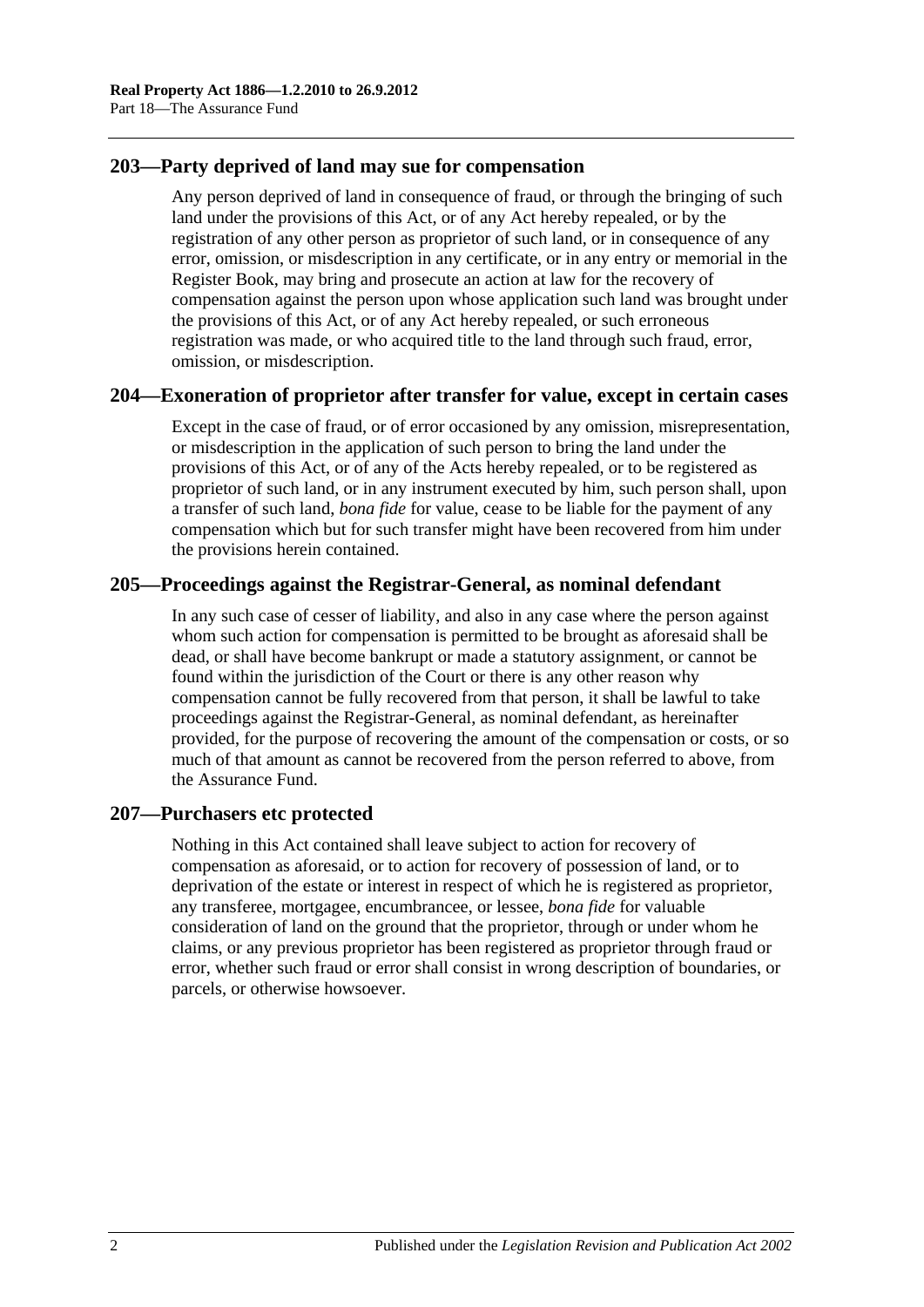#### **208—Proceedings against the Registrar-General as nominal defendant**

Any person sustaining loss or damage through any omission, mistake, or misfeasance of the Registrar-General, or any of his officers or clerks in the execution of their respective duties under the provisions of this Act, or of any Act hereby repealed, and any person deprived of any land through the bringing of the same under the provisions of this Act, or of any Act hereby repealed, or by the registration of any other person as proprietor of such land, or by any error, omission, or misdescription in any certificate, or in any entry or memorial in the Register Book, and who by the provisions of this Act is barred from bringing an action for the recovery of such land, may, in any case in which the remedy by action for recovery of compensation as hereinbefore provided is barred, or inapplicable, institute proceedings against the Registrar-General, as nominal defendant, for recovery of compensation as hereinafter provided.

#### **209—Value of buildings to be excluded**

In estimating the compensation for any deprivation or loss under this Part of this Act, the value of all buildings and other improvements erected or made subsequently to such deprivation or loss, and with notice thereof, shall be excluded.

### **210—Persons claiming may, before taking proceedings, apply to the Registrar-General for compensation**

Any person sustaining loss or damage in any case in which he shall be entitled to institute proceedings to recover compensation against the Registrar-General as nominal defendant, may, before commencing such proceedings, make application in writing to the Registrar-General, for compensation, and such application shall be supported by affidavit or declaration. If the Registrar-General admits the claim, or any part thereof, and certifies accordingly, the Treasurer may—

- (a) where the amount that the Registrar-General admits does not exceed twenty thousand dollars—on receipt of written authority under the hand of the Crown Solicitor; or
- (b) where the amount that the Registrar-General admits exceeds twenty thousand dollars—on receipt of a warrant under the hand of the Governor and countersigned by the Attorney-General,

pay the amount out of the Assurance Fund.

### **211—Assurance Fund not liable for breach of trust or improper exercise of power of sale**

The Assurance Fund shall not under any circumstances be liable for compensation for loss, damage, or deprivation occasioned by any breach by a registered proprietor of any trust, whether express, implied, or constructive, or by the improper exercise of any power of sale expressed or implied in any mortgage or encumbrance.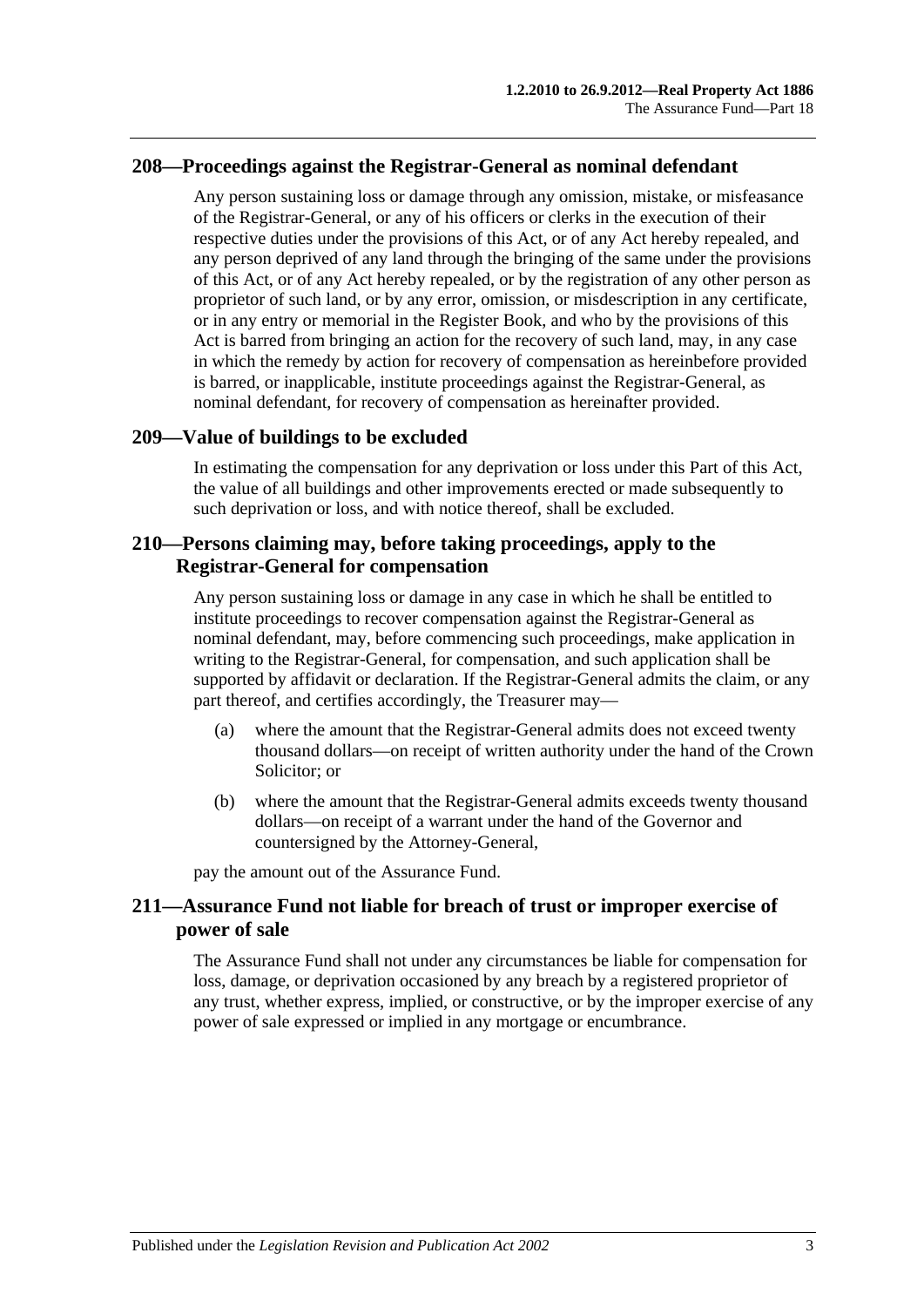### **212—Nor for misdescription of boundaries or parcels except in certain cases**

The Assurance Fund shall not be liable for compensation for loss, damage, or deprivation occasioned by any land being included in the same certificate with other land, through misdescription of boundaries or parcels, unless it shall appear that no person is liable or that the person liable for compensation is dead, or cannot be found within the jurisdiction of the Court or has become bankrupt, or has made a statutory assignment, or the Sheriff or bailiff shall certify that such person is unable to pay the full amount and costs awarded in any action for recovery of such compensation; and in the last-mentioned case the said fund shall be liable for such amount only as the Sheriff or bailiff shall fail to recover from such person.

#### **213—Procedure upon, and enforcement of claims against the Assurance Fund**

All proceedings against the Registrar-General as nominal defendant, for the purpose of obtaining compensation from the Assurance Fund, shall be instituted and carried on in the following manner:

#### (a) **Mode of application by claimant**

the claimant shall apply to the Court upon affidavit for a rule or summons calling upon the Registrar-General, as nominal defendant, to show cause why compensation should not be paid out of the Assurance Fund to the claimant; and the Court may grant a rule or summons accordingly and such rule or summons shall be returnable not less than seven days after service thereof on the Registrar-General;

#### (b) **Registrar-General may show cause**

the Registrar-General may show cause against such rule or summons, and the Court may thereupon, or if no cause be shown, upon proof of service of the rule or summons, make absolute or discharge the same, or make such order as the circumstances shall require, with or without costs; or may, if satisfied that other persons should be represented on the rule or summons, require such persons to be served with notice thereof, and for that purpose adjourn the consideration of the rule or summons;

#### (c) **Court may direct question of fact to be tried**

the Court may direct any question of fact to be decided before the said Court, and for that purpose may direct an issue to be tried wherein the claimant shall be plaintiff, and the Registrar-General and such person or persons (if any) as the Court shall direct, shall be defendant or defendants, and the Court shall direct when and where the trial of such issue shall take place; and may adjourn the further consideration of the rule or summons until after the trial of the issue;

#### (d) **Court may order production of papers**

the Court may also direct the parties to the proceedings or issue to produce on oath all deeds, books, papers, and writings in their custody or power, before the Court or the Master, on a day to be named by the Court, and each party shall have liberty to inspect the same, and take copies thereof, at his own expense; and such of them as either party shall give notice to have produced at the trial shall be produced accordingly;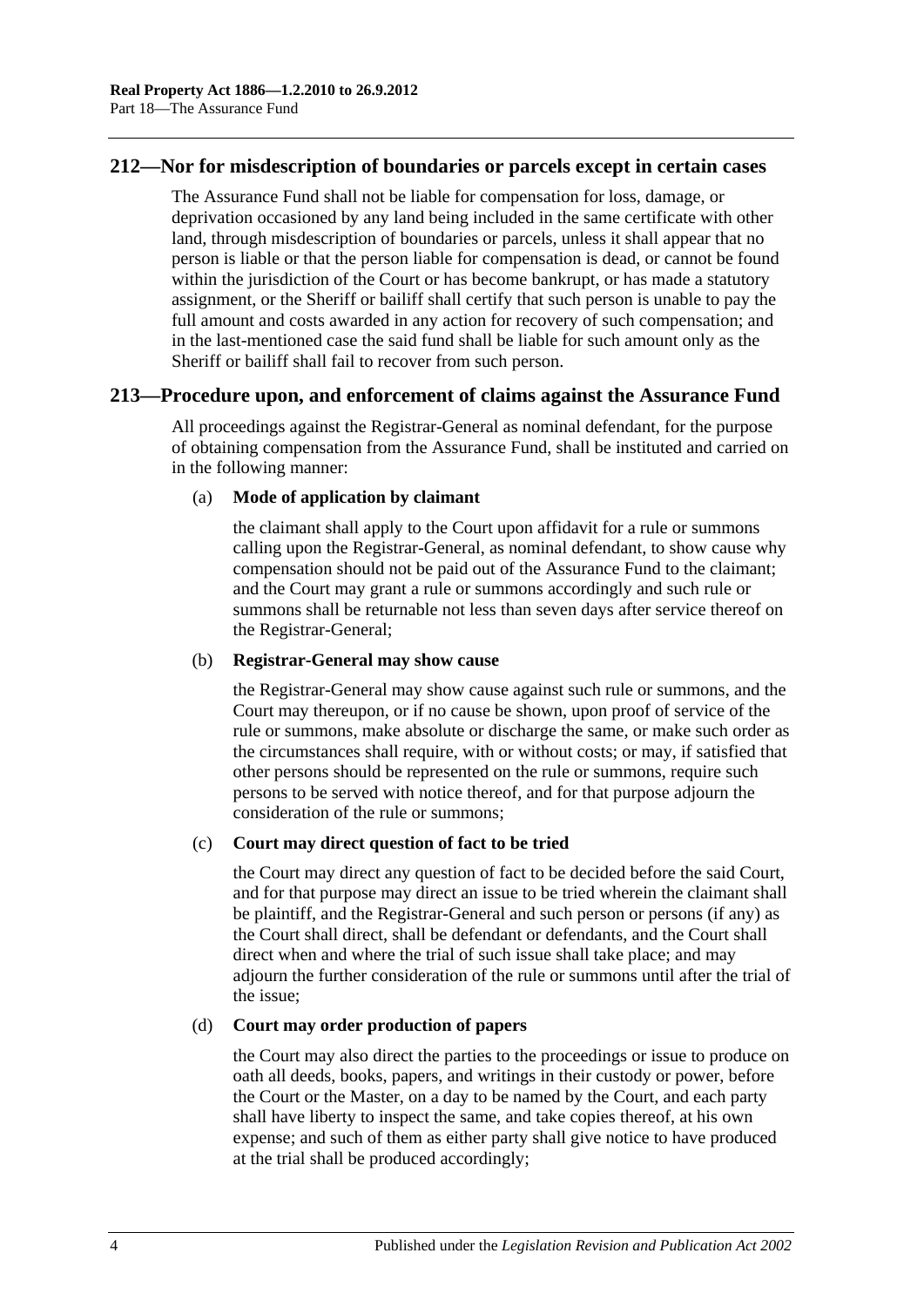#### (e) **Form of issue**

the issue (if any) may be in the following form, or in such other form as the Court shall approve:

*In the Supreme Court*

The day of in the year of Our Lord, 20

South Australia *to wit*

Whereas A.B. affirms, and C.D. denies [*here state the questions of fact to be tried* and it has been ordered by His Honour Mr. Justice according to the *[Real Property Act](http://www.legislation.sa.gov.au/index.aspx?action=legref&type=act&legtitle=Real%20Property%20Act%201886) 1886* that the said questions shall be tried; Therefore let the same be tried accordingly.

And in the case the parties differ upon the questions of fact to be tried, the Court may either settle the same or refer them to the Master;

#### (f) **Court may make order after trial of issue**

after the trial of the issue the Court may, upon further consideration of the rule or summons, make such order either with or without costs, as the circumstances shall require;

#### (g) **Effect of order**

every order of the Court on such rule or summons shall have the effect of a judgment of the Court in an action;

#### (h) **Treasurer to pay compensation**

the Treasurer shall, on the production of any such order directing payment of compensation with or without costs out of the Assurance Fund, pay the same accordingly.

### **214—Proceedings where same land is included in two or more grants from the Crown. Assurance Fund not liable in such case**

Any person deprived of any land in consequence of any such land having been included in two or more grants from the Crown, may commence and prosecute proceedings for the recovery of damages against such person as the Governor may appoint as nominal defendant, in manner provided for by the *[Supreme Court Act](http://www.legislation.sa.gov.au/index.aspx?action=legref&type=act&legtitle=Supreme%20Court%20Act%201935) 1935*, or by any other Act for enforcing pecuniary claims against Her Majesty, Her heirs and successors, and in every such case the Assurance Fund shall not be liable for compensation.

### **215—Limitation of actions**

No application to the Registrar-General nor action or proceeding for compensation for or by reason of any deprivation, loss, or damage occasioned or sustained as aforesaid, shall be made, brought, or taken, except within the period of twenty years from the time when the right to make such application or bring or take such action or proceedings first accrued.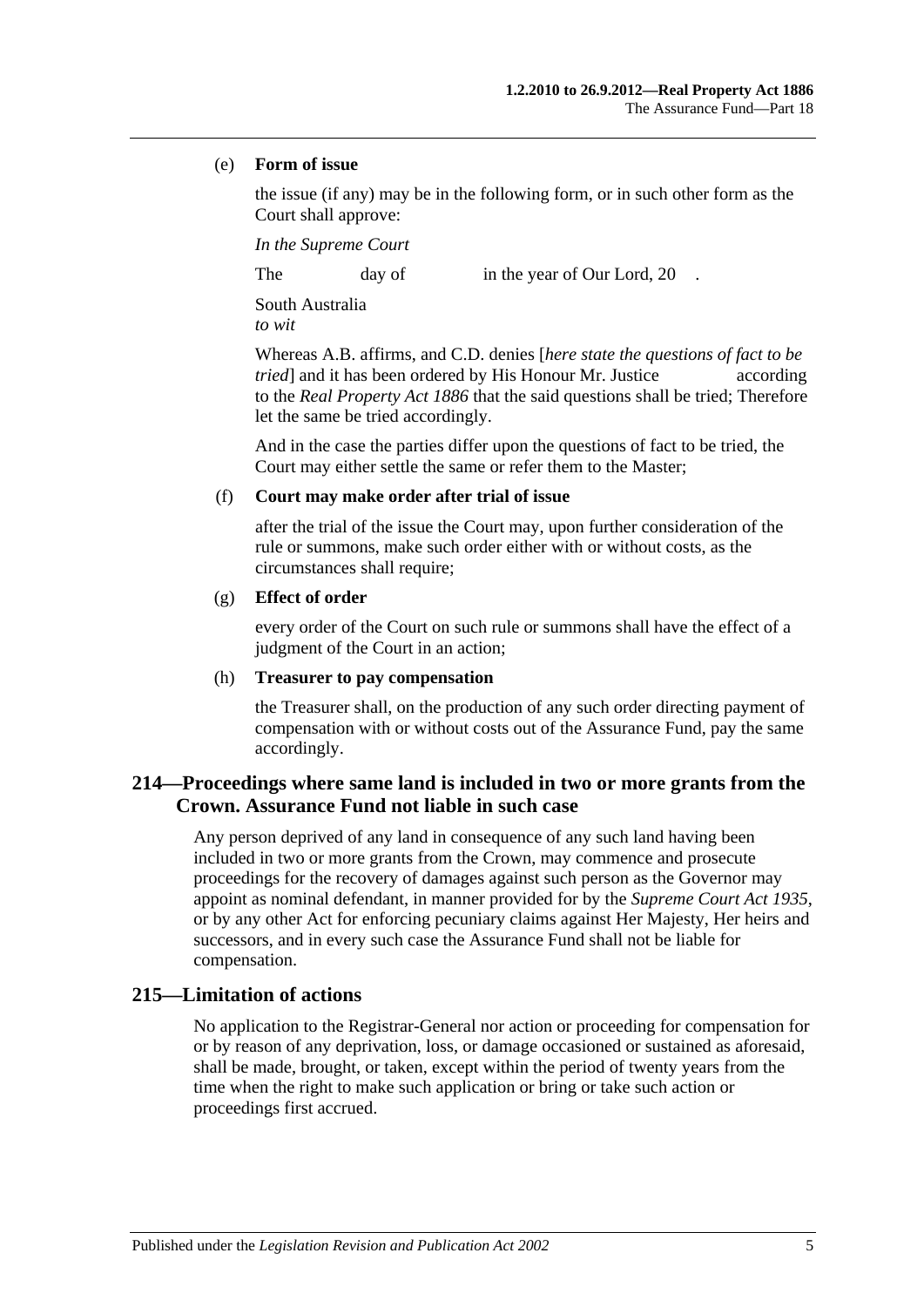### **216—Court to have regard to contributory negligence**

Where, in an action for compensation under this Part, it appears that the plaintiff's deprivation, loss, or damage is attributable in whole or in part to his own negligence or the negligence of a person through or under whom he claims, the Court shall give judgment against the plaintiff or reduce the amount of the compensation that would, in the absence of negligence, have been awarded, by such amount as is just in view of that negligence.

### **217—Payments out of Assurance Fund to be deemed made on account of certain persons**

Any amount paid out of the Assurance Fund in consequence of any person being dead, or having become bankrupt, or having made a statutory assignment, or in consequence of its not being possible to find any person within the jurisdiction of the Court, shall be deemed to have been paid on account of such person.

### **218—Moneys paid out of the Assurance Fund may be recovered**

Whenever any amount has been paid out of the Assurance Fund on account of any person who shall be dead, such amount may be recovered from the estate of such person by action against his personal representatives, in the name of the Registrar-General. Whenever any such amount has been so paid on account of a person who shall have become bankrupt, or made a statutory assignment, such amount shall be considered to be a debt provable upon the estate of such bankrupt or assignor; and a certificate, signed by the Treasurer, certifying the fact of such payment out of the Assurance Fund, and delivered to the Official Receiver or trustee, shall be sufficient proof of such debt.

### **219—Judgment may be entered by Registrar-General for amount paid on account of absent persons**

Whenever any amount has been paid out of the Assurance Fund on account of any person who cannot be found within the jurisdiction of the Court, the Court may, upon the application of the Registrar-General, and upon production of a certificate signed by the Treasurer certifying that the amount has been paid in satisfaction of an order on proceedings taken against the Registrar-General as nominal defendant, allow the Registrar-General to sign judgment against such person forthwith for the amount so paid out of the Assurance Fund, together with the costs of the application; and such judgment shall be final, and shall have the effect of a final judgment in an ordinary action, and execution thereon may issue immediately.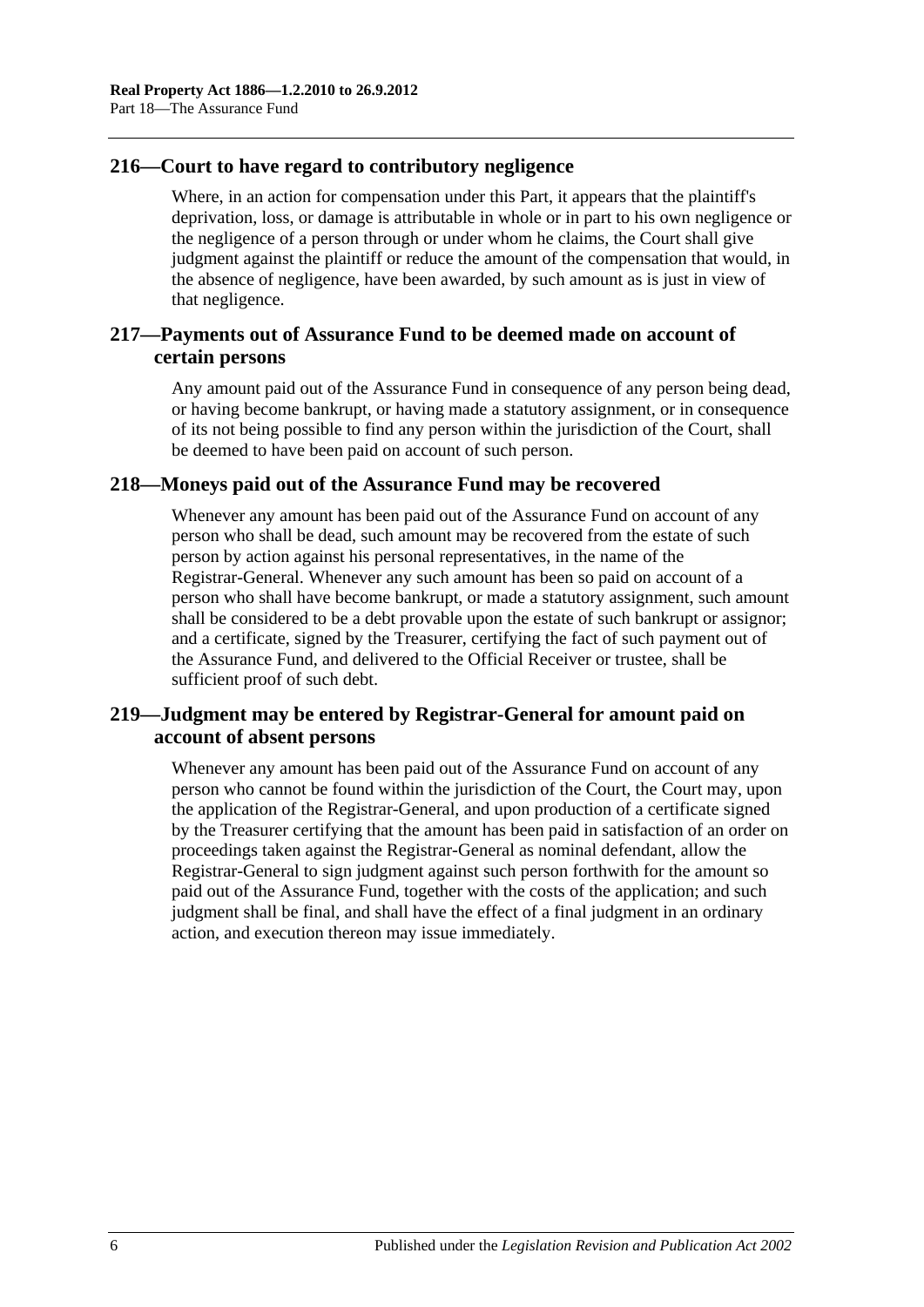## <span id="page-96-0"></span>**Part 19—Special powers and duties of Registrar-General**

### **220—Powers of Registrar-General**

The Registrar-General may exercise the following powers, that is to say—

#### (a) **To compel production of documents and examine person interested**

he may summon the proprietor or other person making application to have any land brought under the provisions of this Act, or the proprietor, or mortgagee, or any other person interested in any land in respect of which any instrument, transmission, or other dealing is about to be registered, issued, or transacted, to produce any document of title, instrument of title, or other instrument in his possession or under his control affecting such land, or the title thereto, and to appear and give any explanation or information respecting such land, and the documents and instruments of title relating thereto, and may examine any such person in respect thereof; and the Registrar-General, if the document, instrument, explanation, or information required by him be withheld, and the same appear to him material, shall not be bound to proceed with the bringing of such land under the provisions of this Act, or with the registration or issuing of such instrument, transmission, or dealing, as the case may be;

#### (b) **To administer oaths**

he may administer oaths, or, in lieu of administering an oath, may require any person examined by him to make and subscribe a declaration of the truth of the statements made by him in his examination;

#### (c) **To summon person having possession of duplicate instrument**

he shall, whenever the production of any duplicate certificate is required, for the purpose of entering or making on the same any memorial or entry by this Act directed to be entered or made thereon, or the production of a duplicate certificate or other instrument of title is required for the purpose of cancelling or correcting the same under the provisions of this Act, summon any proprietor, mortgagee, encumbrancee, or other person having the possession, custody, or control thereof to produce the same for such purpose, and such proprietor, mortgagee, encumbrancee, or other person shall thereupon produce the same on payment of a sum of two dollars: Provided that he may, at his discretion, before so summoning any person, require evidence that such person has neglected or refused to produce such duplicate instrument on being requested so to do, and on being offered a reasonable sum for his expenses of production;

#### <span id="page-96-1"></span>(d) **To require production of other instruments etc**

if in respect of any instrument or other matter arising under this Act the Registrar-General is of opinion that—

- (i) the production of any other instrument or document; or
- (ii) the giving of any information evidence or notice; or
- (iii) the doing of any act,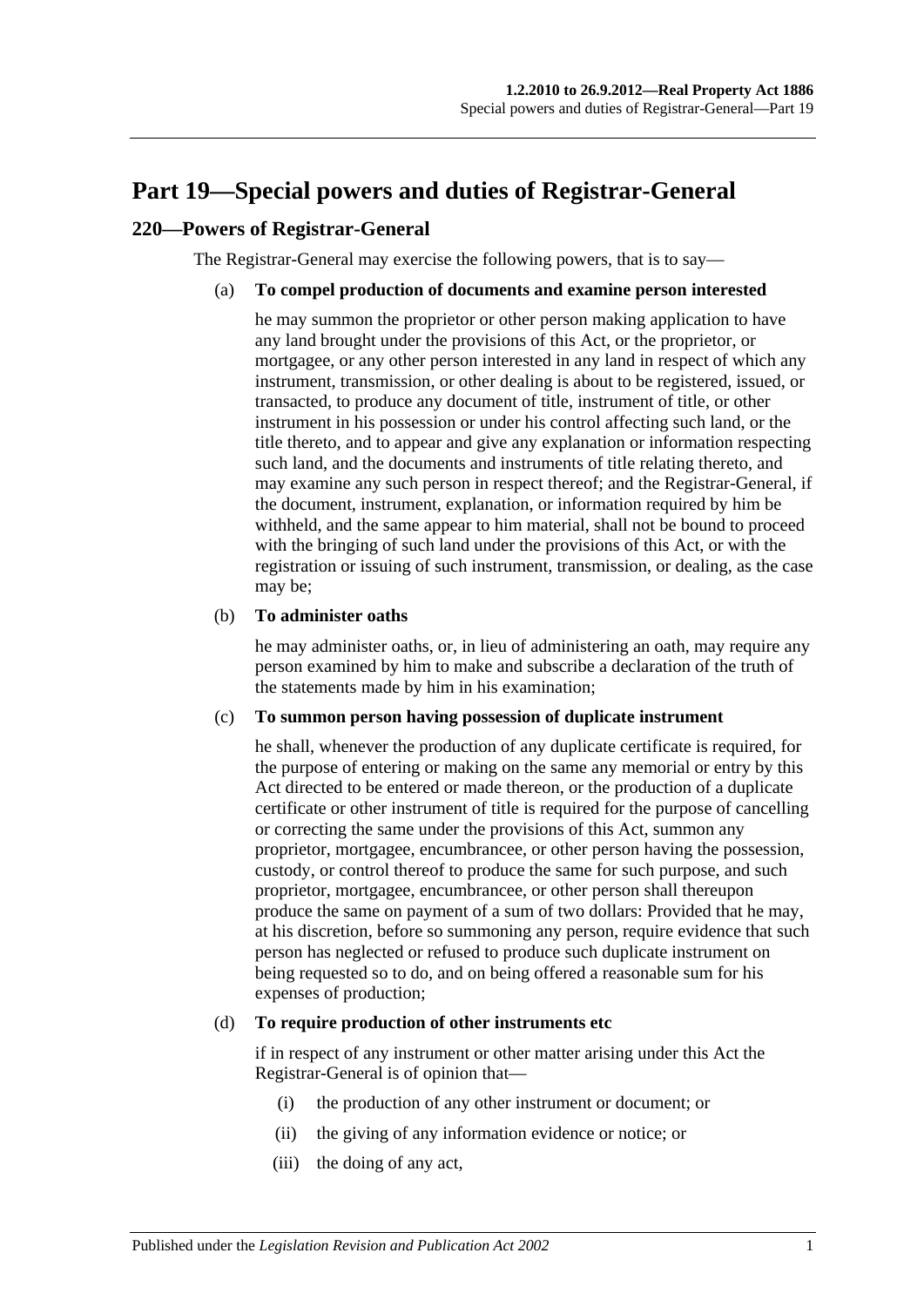is necessary or desirable, the Registrar-General may—

- (iv) require the person lodging the instrument or some other person concerned in the matter to produce the other instrument or document, give the information evidence or notice or do the act; and
- (v) until the requirement is complied with and the prescribed fee, if any, is paid, refuse to proceed with the registration of the first-mentioned instrument or with the other matter or to do any act or make any entry in connexion therewith;

#### (e) **To reject certain instruments**

if a requisition made under [paragraph](#page-96-1) (d) of this section is not complied with within two months, the Registrar-General may serve on the person lodging the instrument and the parties to the instrument notice that he intends to reject the instrument, and if, after the expiration of two months or such further period as the Registrar-General may allow, the requisition is not complied with, the Registrar-General may reject the instrument if, in his opinion, it cannot be registered under this Act, and any fees paid in respect of any rejected instrument shall be forfeited;

#### (f) **To correct errors**

he may, upon such evidence as he considers sufficient—

- (i) correct errors, or update information recorded, in—
	- (A) the Register Book;
	- (B) a certificate;
	- (C) any entry in the Register Book or a certificate;
	- (D) any plan of division or other plan in the Lands Titles Registration Office; or
- (ii) make any entry or notation in or upon the Register Book, a certificate, plan of division or other plan that has been erroneously omitted;

Every certificate or entry so corrected or supplied shall have the like validity and effect as if such error had not been made or such entry omitted. In exercising his powers under this paragraph the Registrar-General may disregard any difference between the dimensions of boundaries as stated in any certificate or in the Register Book or in entries made therein respectively and the actual dimensions of such boundaries as found by admeasurement on the ground;

#### (g) **To enter caveats**

he may, on behalf of His Majesty, His heirs or successors, or for the prevention of any fraud or improper dealing, or in any case in which it shall appear to him that an error has been made by misdescription or otherwise in any instrument, or for the protection of any person absent from the State, or under the disability of infancy, coverture or mental incapacity enter caveats forbidding the registration of any instrument, transmission, or dealing affecting any land;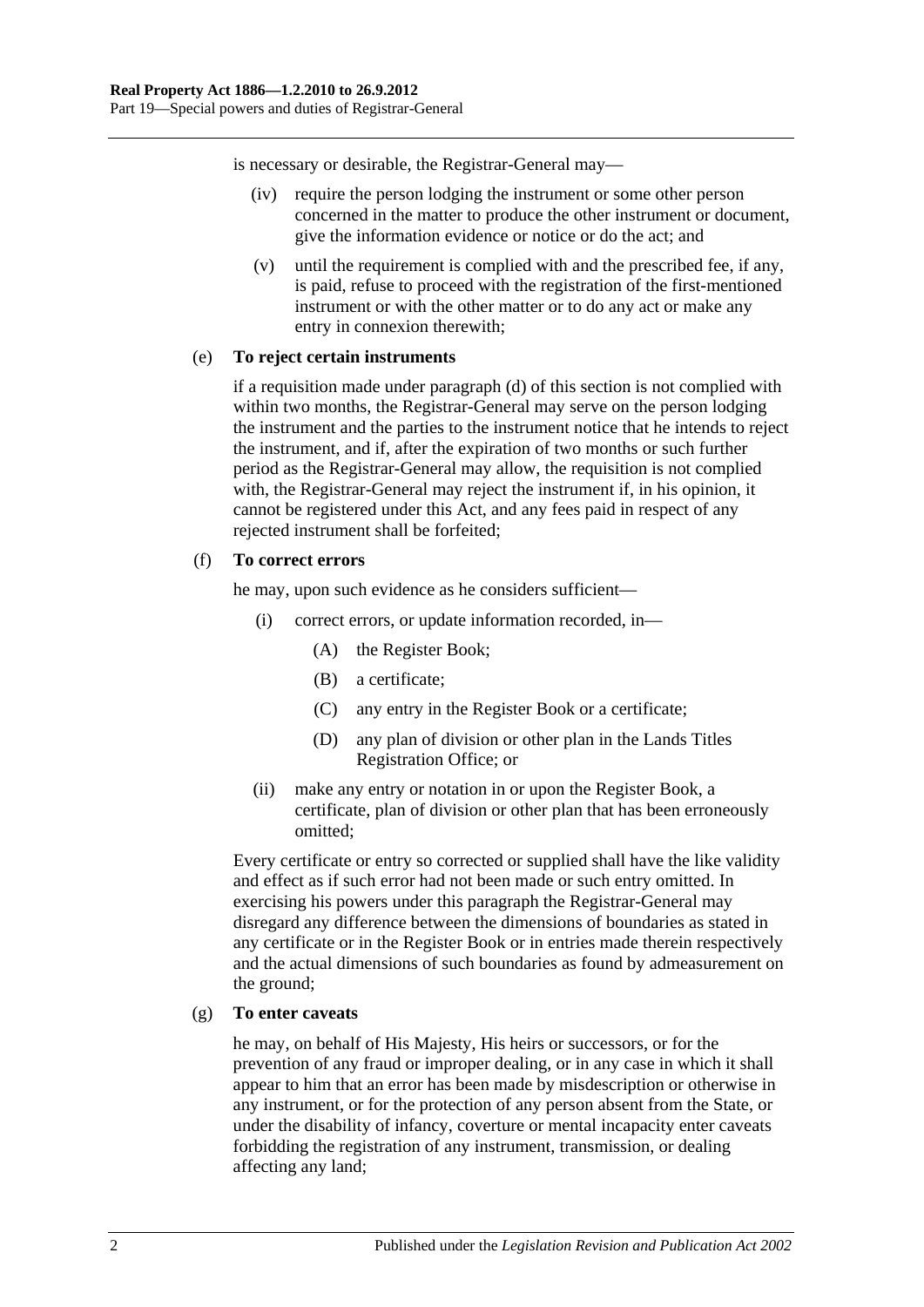#### (h) **To withdraw caveat on payment of money**

he shall, where a caveat is entered to protect a sum of money, upon payment of such sum to him, withdraw such caveat;

#### (i) **To alter forms of instruments etc**

he may, with the consent of the Governor, from time to time, make such alterations in the several forms of instruments prescribed in the Schedules hereto as he may deem requisite; and every form of instrument so altered shall be published in the Government Gazette, and may thereafter be used in lieu of, and shall have the same effect as, the corresponding form prescribed by this Act, and shall be deemed an authorised form;

#### (j) **To require map to be deposited**

he may require any person applying to bring land under the provisions of this Act, or any registered proprietor desiring to transfer or otherwise to deal with the land or any portion of the land comprised in his certificate, or other instrument of title, to deposit with him a map or plan of such land, verified by the declaration of a Licensed Surveyor; and if such person or proprietor shall neglect or refuse to comply with such requirement, it shall not be incumbent on the Registrar-General to proceed with the bringing of such land under the provisions of this Act, or with the registration of such transfer or dealing;

#### (l) **To destroy certain documents**

he may, notwithstanding any other provision of this Act, with the approval of the Attorney-General, and subject to section 32 of the *[Libraries Act](http://www.legislation.sa.gov.au/index.aspx?action=legref&type=act&legtitle=Libraries%20Act%201982) 1982*, deliver to an appropriate person or destroy any record, document, instrument, plan, diagram, book or paper or any other paper writing, whether of the same kind as those before enumerated or not, that is deposited with or registered at the Lands Titles Registration Office the retention of which by the Registrar-General serves no useful purpose in his or her opinion;

(m) the Registrar-General may destroy duplicate certificates of title that have been cancelled.

#### **221—Proprietor may summon Registrar-General to show cause, if dissatisfied**

If, upon the application of any proprietor to have land brought under the provisions of this Act, or to have any dealing or transmission registered or recorded, or to have any instrument or foreclosure order issued, or to have any act or duty done or performed which by this Act is prescribed to be done or performed by the Registrar-General, the Registrar-General shall refuse so to do, or, if such proprietor shall be dissatisfied with the direction upon his application given by the Registrar-General such proprietor may require the Registrar-General to set forth, in writing under his hand, the grounds of his refusal, or the grounds upon which such direction was given, and such proprietor may, if he think fit, at his own cost, summon the Registrar-General to appear before the Court to substantiate and uphold the grounds of his refusal or of such direction as aforesaid.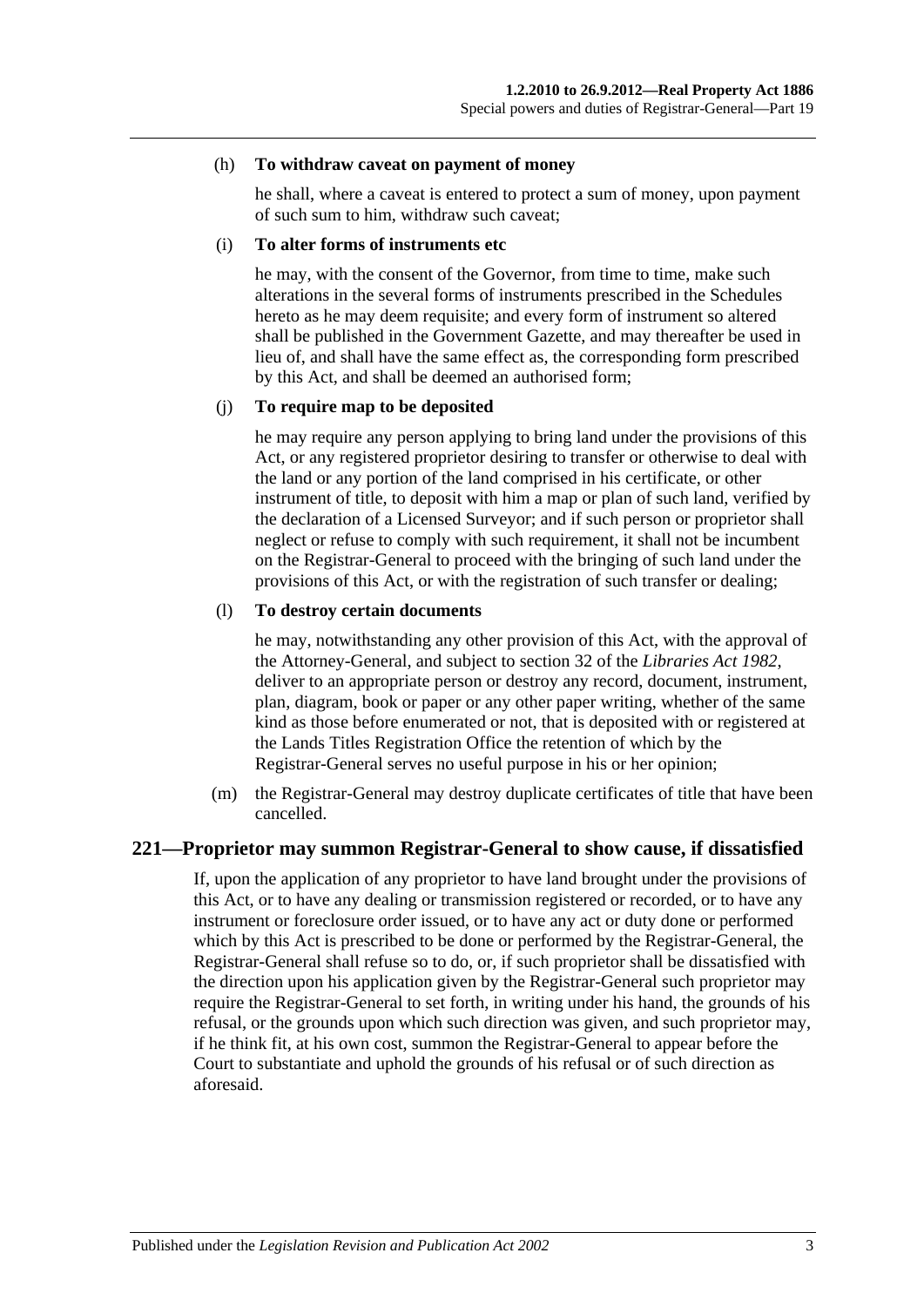### **222—Hearing of summons**

Such summons shall be issued under the hand of a Judge, and shall be served upon the Registrar-General six clear days at least before the day appointed for hearing; and upon such hearing, the Registrar-General, or his counsel, shall open and have the right of reply, and the Court may, if any question of fact be involved, direct an issue to be tried to decide such question, and may make such order in the premises as the circumstances of the case may require, and the Registrar-General shall obey such order. All expenses of and incidental to any such proceedings shall be borne and paid by the person instituting the same, unless the Court shall certify that there were no reasonable grounds for such refusal or direction as aforesaid.

### **223—Registrar-General may refer question of law**

- (1) The Registrar-General may refer a question of law arising with regard to the exercise of the Registrar-General's powers and functions under this Act for the opinion of the Court.
- (2) The Court's decision on a question referred under this section is binding on the Registrar-General.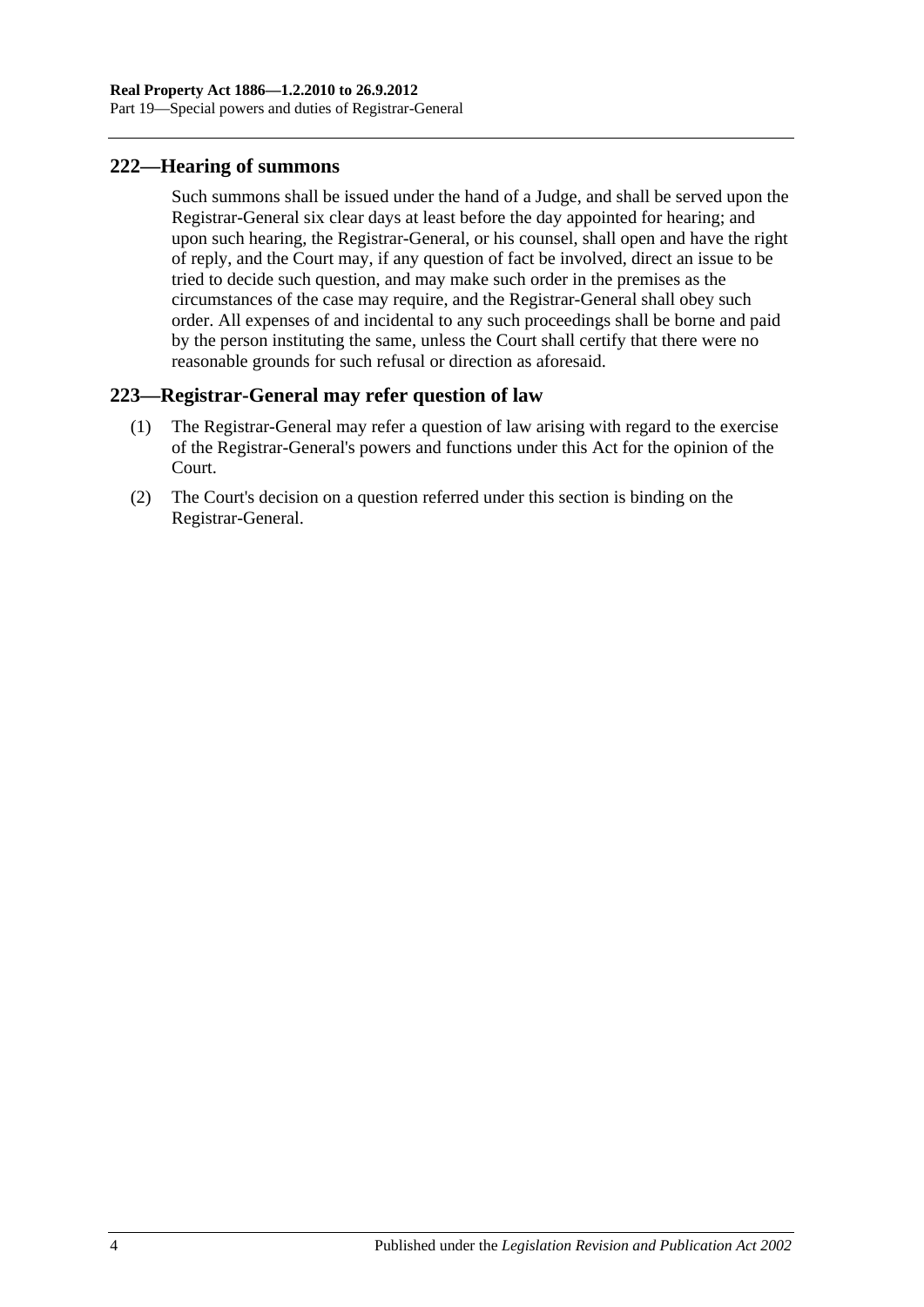# **Part 19A—Rectification of certificates**

### <span id="page-100-3"></span>**223A—Applications for amendment**

- (1) A registered proprietor may apply to have his certificate amended if—
	- (a) the boundaries, area, or position of the land described in the certificate differ from the boundaries, area, or position of the land actually and *bona fide* occupied by him as being the land included in the certificate; or
	- (b) the description of land in the certificate is erroneous or imperfect on the face of it.
- (2) A registered proprietor may apply to have the certificate of any other registered proprietor amended if any of the land described in the applicant's certificate, and actually and *bona fide* occupied by him as being the land included in his certificate, is, by reason of any error in survey or any misdescription, included in the certificate of the other registered proprietor.
- (3) Every application under this section shall be made in the appropriate form.

### <span id="page-100-2"></span>**223B—Notices to be given**

- (1) The Registrar-General shall cause notice of any application made under the last preceding section to be given to such persons as he thinks proper and shall by the notice appoint a time not less than fourteen days from the giving of that notice or from the publication of any advertisement mentioned in [paragraph](#page-100-0) (b) of [subsection](#page-100-1) (2) of this section, whichever is later, after which the application may be granted unless a caveat is lodged forbidding the granting thereof.
- <span id="page-100-1"></span>(2) If the granting of an application to amend any certificate would affect land comprised in any other certificate, the Registrar-General shall—
	- (a) in addition to any other notices mentioned in this section cause notice such as mentioned in [subsection](#page-100-2) (1) of this section to be given to every person appearing by the Register Book to have any interest in the land comprised in that other certificate, and such notice shall be accompanied by a plan showing accurately the extent to which the said land will be affected if the application is granted; and
	- (b) publish a notice such as mentioned in [subsection](#page-100-2) (1) of this section in the Government Gazette.

### <span id="page-100-0"></span>**223C—Power of Registrar-General to reject**

Notwithstanding any direction given or action taken by the Registrar-General in relation to any application made under this Part the Registrar-General may reject the application if the applicant fails to comply to his satisfaction, within such time as to him seems reasonable, with any requisition which he has made in regard to such application.

### **223D—Caveats**

(1) Any person claiming any estate or interest in any land in respect of which any application under this Part is made may, at any time before the application is granted, lodge a caveat with the Registrar-General forbidding the granting of the application.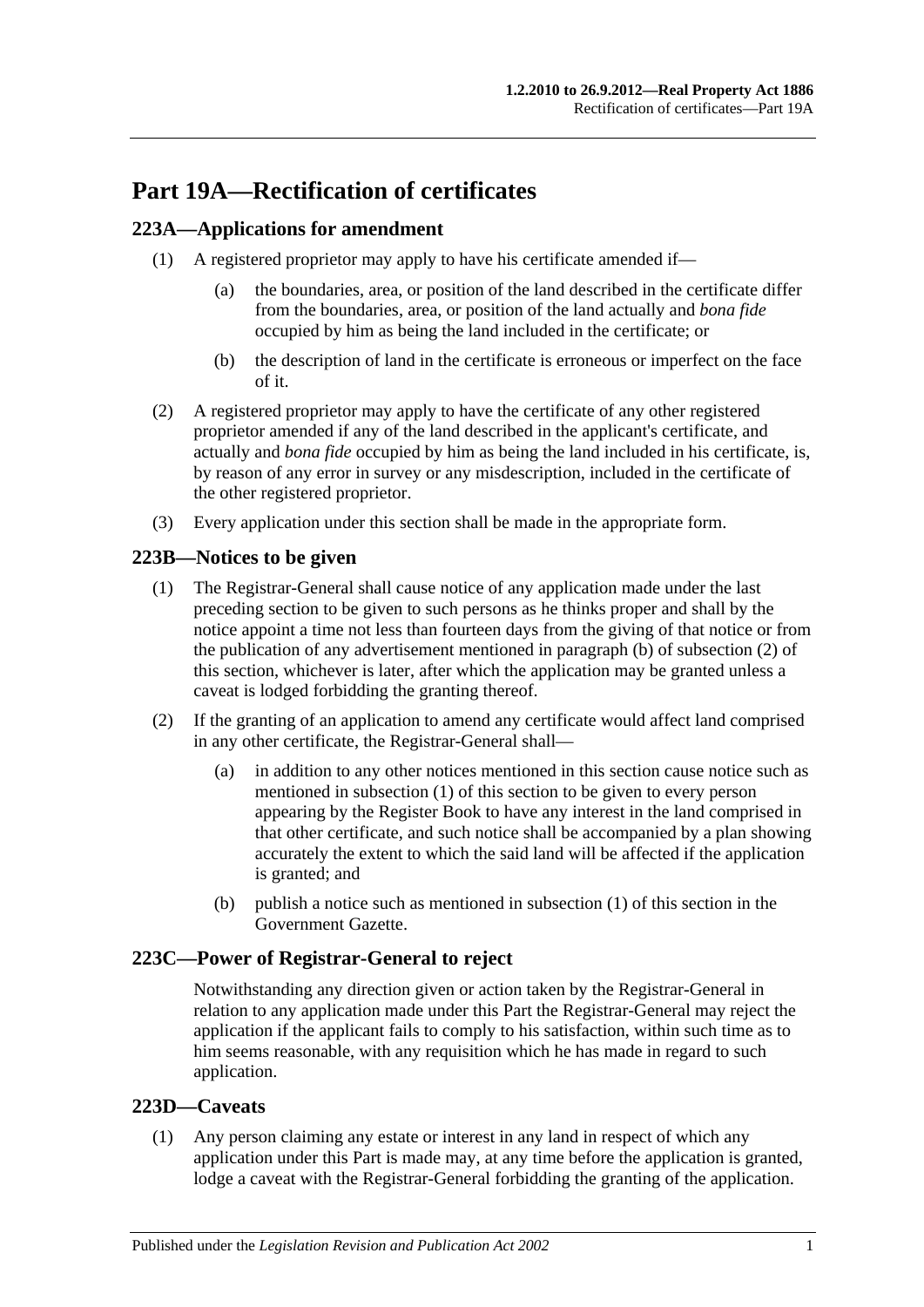(2) Every such caveat shall in all other respects be in the same form, shall be subject to the same provisions, and shall have the same effect with respect to the application against which it is lodged, as a caveat against bringing land under the provisions of this Act.

### **223E—Grant of application**

If the applicant satisfies the Registrar-General that proper grounds, as set out in [section](#page-100-3) 223A, exist for altering the applicant's certificate or the certificate of any other person, or both such certificates, he shall grant the application: Provided that—

- (a) where an alteration of the applicant's certificate would affect land included in the certificate of any other person, the alteration shall not be made unless that land was included in that other person's certificate by reason of error in survey or misdescription; and
- (b) where the title to the land affected by the alteration has been determined in a contested proceeding in a court of competent jurisdiction, the Registrar-General shall not make any alteration inconsistent with the determination of the court.

### **223F—Alterations of certificate in bringing land under this Act**

On bringing any land under this Act, the Registrar-General, without any specific application for the purpose, may amend the certificate relating to any other land, if by reason of error in survey or misdescription any land is included in that certificate which the Registrar-General is satisfied should be included in the certificate issued for the land so brought under this Act.

### **223G—Amendments of title**

- (1) Every amendment made pursuant to this Part shall be made by making the requisite alterations in the original of any certificate.
- (2) The Registrar-General shall also make the requisite alterations in the duplicate certificate when it is produced to him for that purpose, or when it is lodged in or brought to the Lands Titles Office for the purpose of any dealing with the land included therein, and he may detain the duplicate until the amendment thereof has been completed; and the Registrar-General may refuse to register any dealing with the land or any estate or interest therein until the duplicate has been produced for amendment.

### **223H—Notice of amendment of title**

Upon amending the original of any certificate pursuant to this Part, the Registrar-General shall give notice in writing to the registered proprietor of, and to all persons appearing by the Register Book to have an interest in, the land included in that certificate informing him of the amendment. On the duplicate of the certificate being produced, the Registrar-General may, in his discretion, issue a new certificate with an amended description.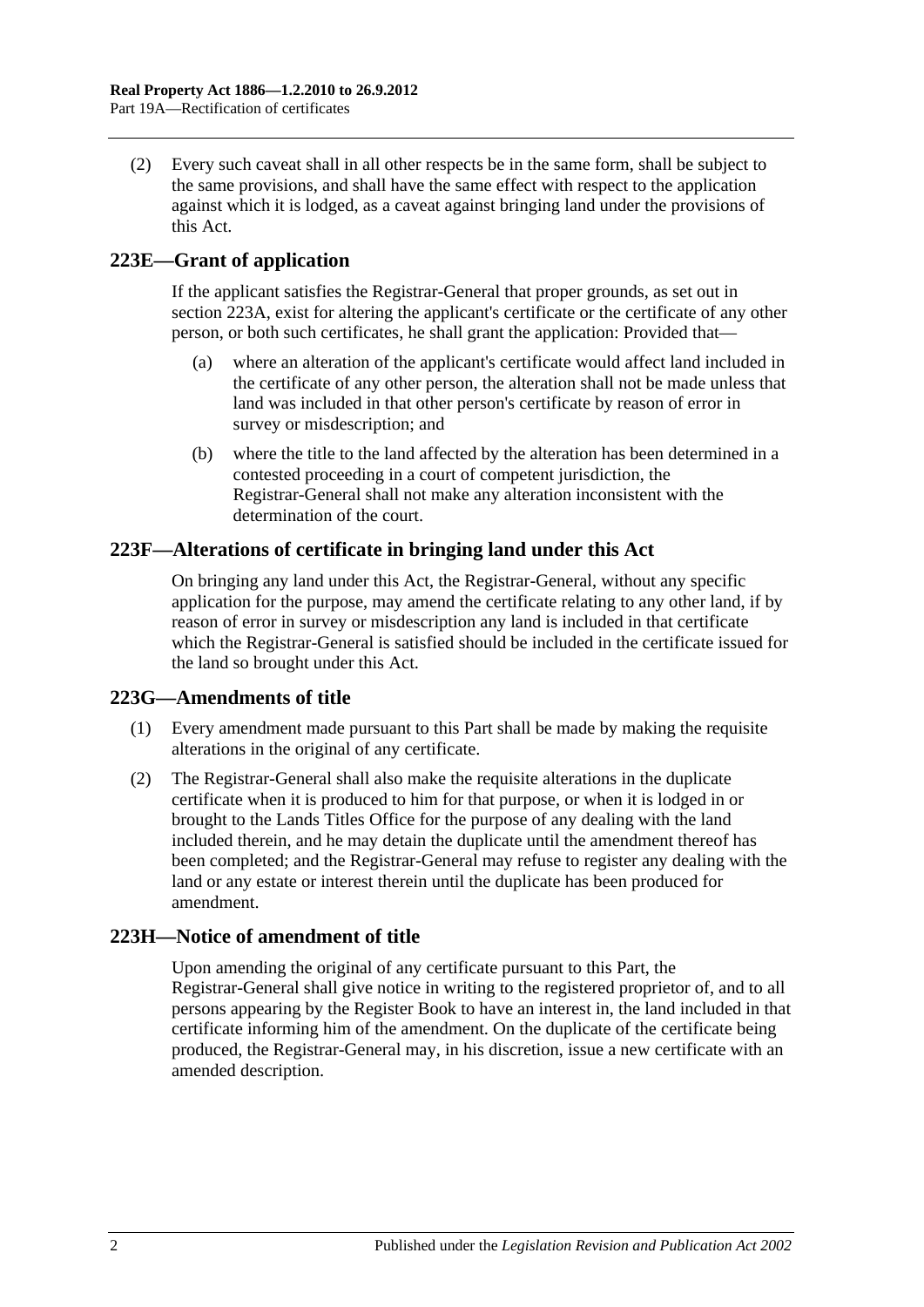### **223J—Rectification by consent**

Where in the opinion of the Registrar-General it is expedient and desirable so to do, he may, with the consent of every person appearing by the Register Book to have any interest, make any correction or amendment to any certificate of title for the purpose of reconciling the boundaries shown in the certificate with the boundaries of the land occupied.

#### **223K—Saving of other powers**

The powers conferred by this Part are in addition to, and shall not be deemed to be substituted for, any powers of correction or amendment conferred by any other provision of this Act.

### **223L—Operation of corrections**

Any correction or amendment made under this Part shall be deemed to have been made prior to the registration of any instrument registered on any certificate so corrected or amended and extant at the time of such correction or amendment.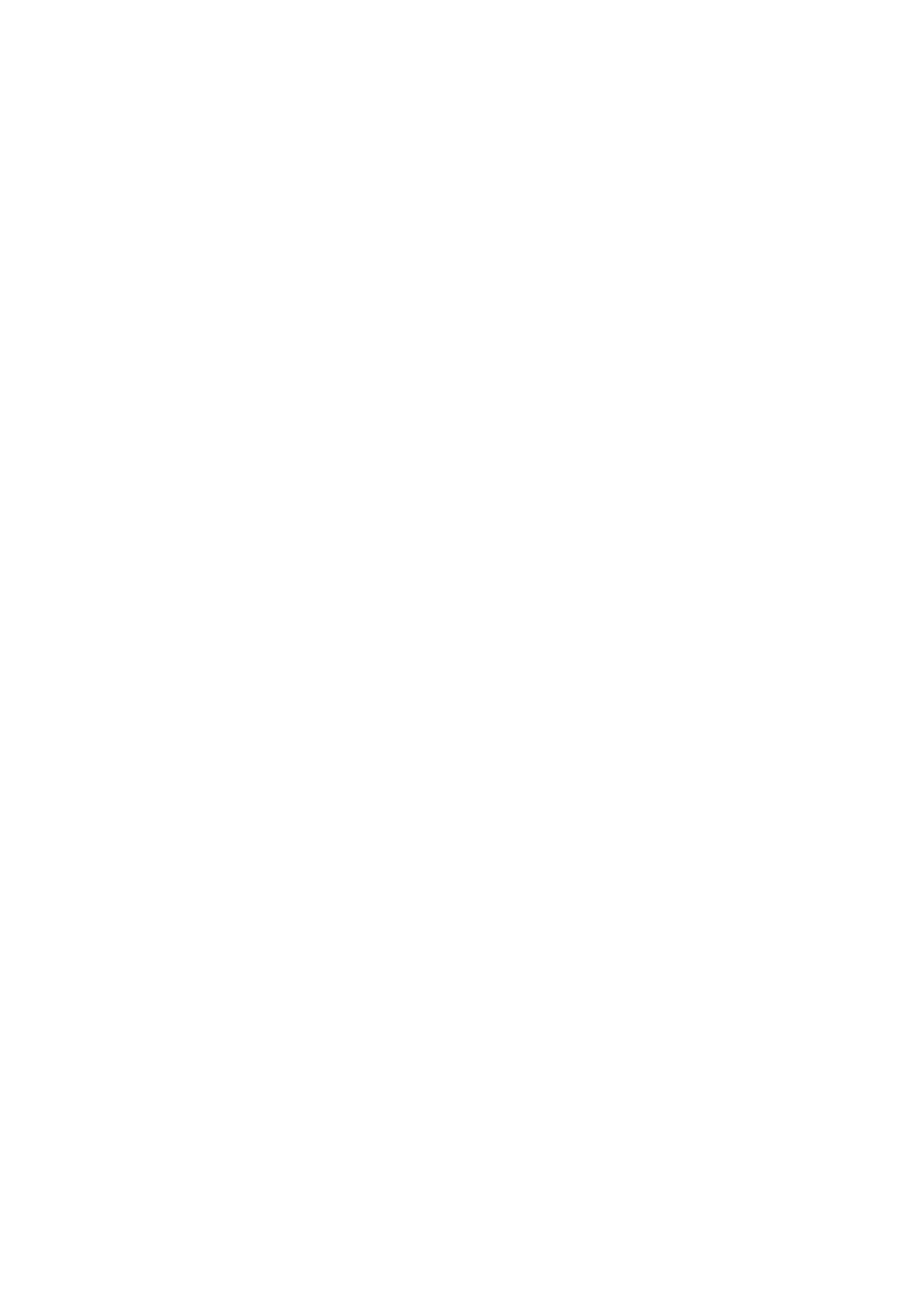# <span id="page-104-2"></span>**Part 19AB—Division and amalgamation of allotments**

## **Division 1—Preliminary**

### <span id="page-104-1"></span>**223LA—Interpretation**

(1) In this Part, unless the contrary intention appears—

#### *allotment* means—

- (a) the whole of the land comprised in a certificate except for a community or development lot or common property within the meaning of the *[Community](http://www.legislation.sa.gov.au/index.aspx?action=legref&type=act&legtitle=Community%20Titles%20Act%201996)  [Titles Act](http://www.legislation.sa.gov.au/index.aspx?action=legref&type=act&legtitle=Community%20Titles%20Act%201996) 1996* or a unit or common property within the meaning of the *[Strata Titles Act](http://www.legislation.sa.gov.au/index.aspx?action=legref&type=act&legtitle=Strata%20Titles%20Act%201988) 1988*;
- (b) the whole of the land comprised in a registered conveyance of land that has not been brought under the provisions of this Act;
- (c) a separately defined piece of land that is delineated on a public map and separately identified by number or letter (not being a piece of land that is identified in a Treasury receipt, certificate or other document or instrument of title as being part only of an allotment);
- (d) two or more separately defined pieces of land that are delineated on a public map and that are identified in a Treasury receipt, certificate or other document or instrument of title as forming one allotment for the purposes of this Part;
- <span id="page-104-0"></span>(e) a separately defined piece of land delineated on a plan of division for the purpose of enabling the separate ownership in fee simple of that land;
- (f) a separately defined piece of land identified as an allotment for the purposes of this Part in a plan prepared by the Registrar-General and accepted for filing in the Lands Titles Registration Office;
- (g) where a primary plan of community division has been cancelled under Part 7 Division 3 of the *[Community Titles Act](http://www.legislation.sa.gov.au/index.aspx?action=legref&type=act&legtitle=Community%20Titles%20Act%201996) 1996* or a strata plan has been cancelled under Part 2 Division 7 of the *[Strata Titles Act](http://www.legislation.sa.gov.au/index.aspx?action=legref&type=act&legtitle=Strata%20Titles%20Act%201988) 1988*—the land comprising the former community parcel or site shown on the plan,

but does not include—

- (h) any such land or piece of land that has ceased to be an allotment by virtue of [subsection](#page-106-0) (5); or
- (i) land divided by a primary plan of community division under the *[Community](http://www.legislation.sa.gov.au/index.aspx?action=legref&type=act&legtitle=Community%20Titles%20Act%201996)  [Titles Act](http://www.legislation.sa.gov.au/index.aspx?action=legref&type=act&legtitle=Community%20Titles%20Act%201996) 1996* or a strata plan under the *[Strata Titles Act](http://www.legislation.sa.gov.au/index.aspx?action=legref&type=act&legtitle=Strata%20Titles%20Act%201988) 1988*;

*amalgamation* means the amalgamation of two or more contiguous allotments into a single allotment;

*area* means an area in relation to which a council is constituted;

*the Commonwealth Crown* means the Crown in right of the Commonwealth and includes any instrumentality or agency of that Crown;

*council* means a municipal or district council continued by or constituted under the *[Local Government Act](http://www.legislation.sa.gov.au/index.aspx?action=legref&type=act&legtitle=Local%20Government%20Act%201934) 1934*;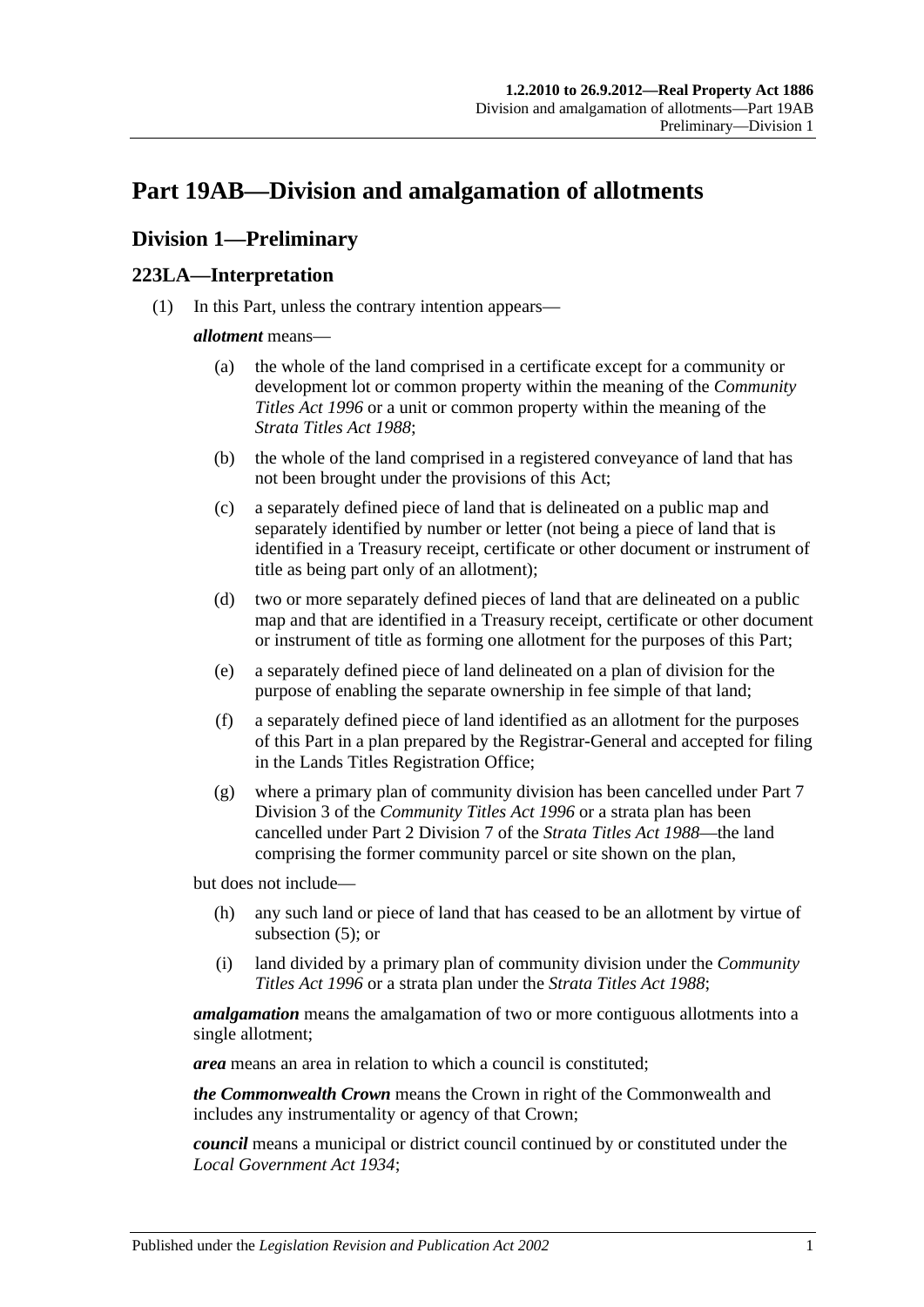*the Crown* means the Crown in right of the State and includes a Minister of the Crown and any instrumentality or agency of the Crown;

*the Development Assessment Commission* or *the Commission* means the authority of that name established by the *[Development Act](http://www.legislation.sa.gov.au/index.aspx?action=legref&type=act&legtitle=Development%20Act%201993) 1993*;

*division* means the division of land into allotments, or the alteration of the boundaries of allotments, and includes subdivision and resubdivision but does not include amalgamation or the division of land by community plan under the *[Community Titles](http://www.legislation.sa.gov.au/index.aspx?action=legref&type=act&legtitle=Community%20Titles%20Act%201996)  Act [1996](http://www.legislation.sa.gov.au/index.aspx?action=legref&type=act&legtitle=Community%20Titles%20Act%201996)* or by strata plan under the *[Strata Titles Act](http://www.legislation.sa.gov.au/index.aspx?action=legref&type=act&legtitle=Strata%20Titles%20Act%201988) 1988*;

*electricity entity* means—

- (a) a person who holds a licence under the *[Electricity Act](http://www.legislation.sa.gov.au/index.aspx?action=legref&type=act&legtitle=Electricity%20Act%201996) 1996* authorising the operation of a transmission or distribution network; or
- (b) a person exempted from the requirement to hold such a licence; or
- (c) Distribution Lessor Corporation or Transmission Lessor Corporation;

*holder* of a statutory encumbrance means—

- (a) in relation to an agreement relating to the management, preservation or conservation of land lodged under Part 5 of the *[Development Act](http://www.legislation.sa.gov.au/index.aspx?action=legref&type=act&legtitle=Development%20Act%201993) 1993*—the Minister, greenway authority or council that entered into the agreement; or
- (b) in any other case—the Minister responsible for the administration of the Act under which the encumbrance was entered into or is in force;

*the Mount Lofty Ranges* means that part of the State delineated in General Registry Office Plan No. 180 of 1992 and described in that plan as "Mt. Lofty Ranges Area";

*public map* means a public map as defined in the *[Crown Lands Act](http://www.legislation.sa.gov.au/index.aspx?action=legref&type=act&legtitle=Crown%20Lands%20Act%201929) 1929*;

*service easement* means an easement in favour of—

- (a) South Australian Water Corporation (or a predecessor or successor of the Corporation) for sewerage or water supply purposes; or
- (b) a council or the Crown for drainage purposes; or
- (c) an electricity entity for electricity supply purposes,

pursuant to [section](#page-112-0) 223LG and includes an easement pursuant to a corresponding previous enactment;

#### *statutory encumbrance* means—

- (a) an Aboriginal heritage agreement entered into under the *[Aboriginal Heritage](http://www.legislation.sa.gov.au/index.aspx?action=legref&type=act&legtitle=Aboriginal%20Heritage%20Act%201988)  Act [1988](http://www.legislation.sa.gov.au/index.aspx?action=legref&type=act&legtitle=Aboriginal%20Heritage%20Act%201988)*;
- (b) an agreement under section 39D of the repealed *[City of Adelaide](http://www.legislation.sa.gov.au/index.aspx?action=legref&type=act&legtitle=City%20of%20Adelaide%20Development%20Control%20Act%201976)  [Development Control Act](http://www.legislation.sa.gov.au/index.aspx?action=legref&type=act&legtitle=City%20of%20Adelaide%20Development%20Control%20Act%201976) 1976* that is continued in force by virtue of the provisions of the *[Acts Interpretation Act](http://www.legislation.sa.gov.au/index.aspx?action=legref&type=act&legtitle=Acts%20Interpretation%20Act%201915) 1915*;
- (c) an agreement relating to the management, preservation or conservation of land lodged under Part 5 of the *[Development Act](http://www.legislation.sa.gov.au/index.aspx?action=legref&type=act&legtitle=Development%20Act%201993) 1993*;
- (d) any agreement or proclamation registered or noted on the title to land immediately before the commencement of the *[Development Act](http://www.legislation.sa.gov.au/index.aspx?action=legref&type=act&legtitle=Development%20Act%201993) 1993* that is continued in force by virtue of the provisions of the *[Statutes Repeal and](http://www.legislation.sa.gov.au/index.aspx?action=legref&type=act&legtitle=Statutes%20Repeal%20and%20Amendment%20(Development)%20Act%201993)  [Amendment \(Development\) Act](http://www.legislation.sa.gov.au/index.aspx?action=legref&type=act&legtitle=Statutes%20Repeal%20and%20Amendment%20(Development)%20Act%201993) 1993*;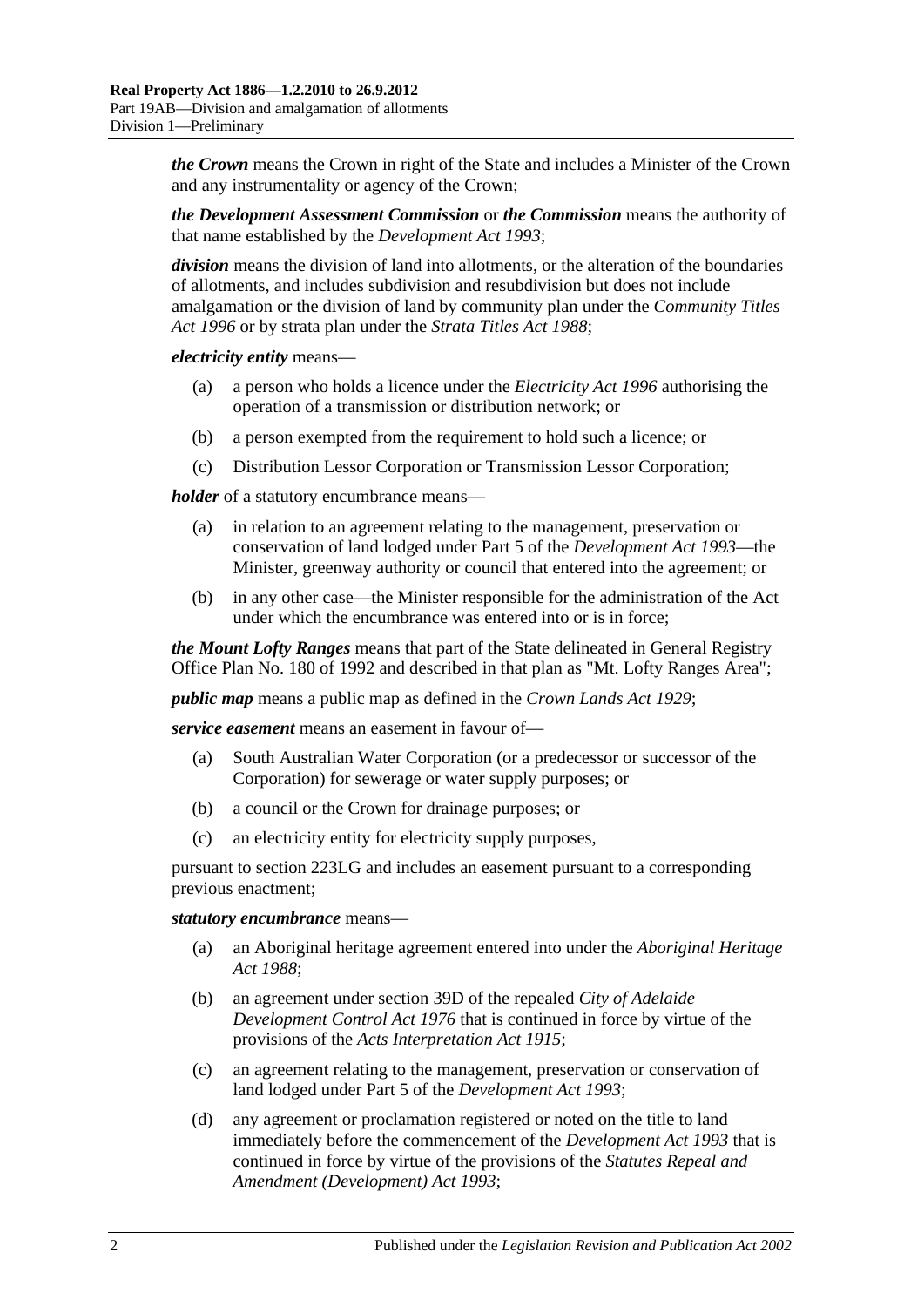- (e) a heritage agreement entered into under the *[Heritage Places Act](http://www.legislation.sa.gov.au/index.aspx?action=legref&type=act&legtitle=Heritage%20Places%20Act%201993) 1993*;
- (f) a heritage agreement entered into under the *[Native Vegetation Act](http://www.legislation.sa.gov.au/index.aspx?action=legref&type=act&legtitle=Native%20Vegetation%20Act%201991) 1991*;
- (g) an access agreement entered into under the *[Recreational Greenways](http://www.legislation.sa.gov.au/index.aspx?action=legref&type=act&legtitle=Recreational%20Greenways%20Act%202000)  Act [2000](http://www.legislation.sa.gov.au/index.aspx?action=legref&type=act&legtitle=Recreational%20Greenways%20Act%202000)*;
- (h) a management agreement entered into under the *[River Murray Act](http://www.legislation.sa.gov.au/index.aspx?action=legref&type=act&legtitle=River%20Murray%20Act%202003) 2003*;
- (i) a management agreement entered into under the *[Upper South East Dryland](http://www.legislation.sa.gov.au/index.aspx?action=legref&type=act&legtitle=Upper%20South%20East%20Dryland%20Salinity%20and%20Flood%20Management%20Act%202002)  [Salinity and Flood Management Act](http://www.legislation.sa.gov.au/index.aspx?action=legref&type=act&legtitle=Upper%20South%20East%20Dryland%20Salinity%20and%20Flood%20Management%20Act%202002) 2002*;
- (j) any other encumbrance created by or under any statute and prescribed by the regulations for the purposes of this definition;

*thoroughfare* includes a walkway.

(2) In [paragraph](#page-104-0) (e) of the definition of *allotment* in [subsection](#page-104-1) (1)—

*plan of division* means a plan of division (whether described as such, or as a plan of subdivision or resubdivision)—

- (a) that was, before 1 January 1900, deposited or filed in the Lands Titles Registration Office or deposited or enrolled in the General Registry Office; or
- (b) approved pursuant to the *[Planning and Development Act](http://www.legislation.sa.gov.au/index.aspx?action=legref&type=act&legtitle=Planning%20and%20Development%20Act%201966) 1966* or a previous enactment and deposited, or accepted for filing, in the Lands Titles Registration Office or deposited or enrolled in the General Registry Office; or
- (c) that was deposited by the Registrar-General in the Lands Titles Registration Office in pursuance of [Part 19AB](#page-104-2) on or after 4 November 1982,

and that has not been superseded by a subsequent plan of division or been cancelled by or under this Act.

- <span id="page-106-1"></span>(3) For the purposes of this Part, allotments (including part allotments) will be taken to be contiguous if they abut one another at any point or if they are separated only by—
	- (a) a street, road, railway, thoroughfare or travelling stock route; or
	- (b) a reserve or other similar open space dedicated for public purposes.
- (4) For the purposes of [subsection](#page-106-1) (3) allotments (including part allotments) will be taken to be separated by intervening land if a line projected at right angles from any point on the boundary of one of the allotments or part allotments with the intervening land would intersect a boundary of the other allotment or part allotment with the intervening land.
- <span id="page-106-0"></span>(5) Where a statutorily authorised division of land was made before the commencement of this Part, or is made in pursuance of this Part, that division will be taken to have superseded any former division insofar as it affected the same land (whether or not the former division was itself statutorily authorised) and hence any allotments that may have existed by virtue of any such former division of the land will, to the extent to which it has been superseded, cease to exist.
- (6) For the purposes of [subsection](#page-106-0) (5) a division of land is statutorily authorised if effected in pursuance of this Part, or any previous enactment providing for the division of land.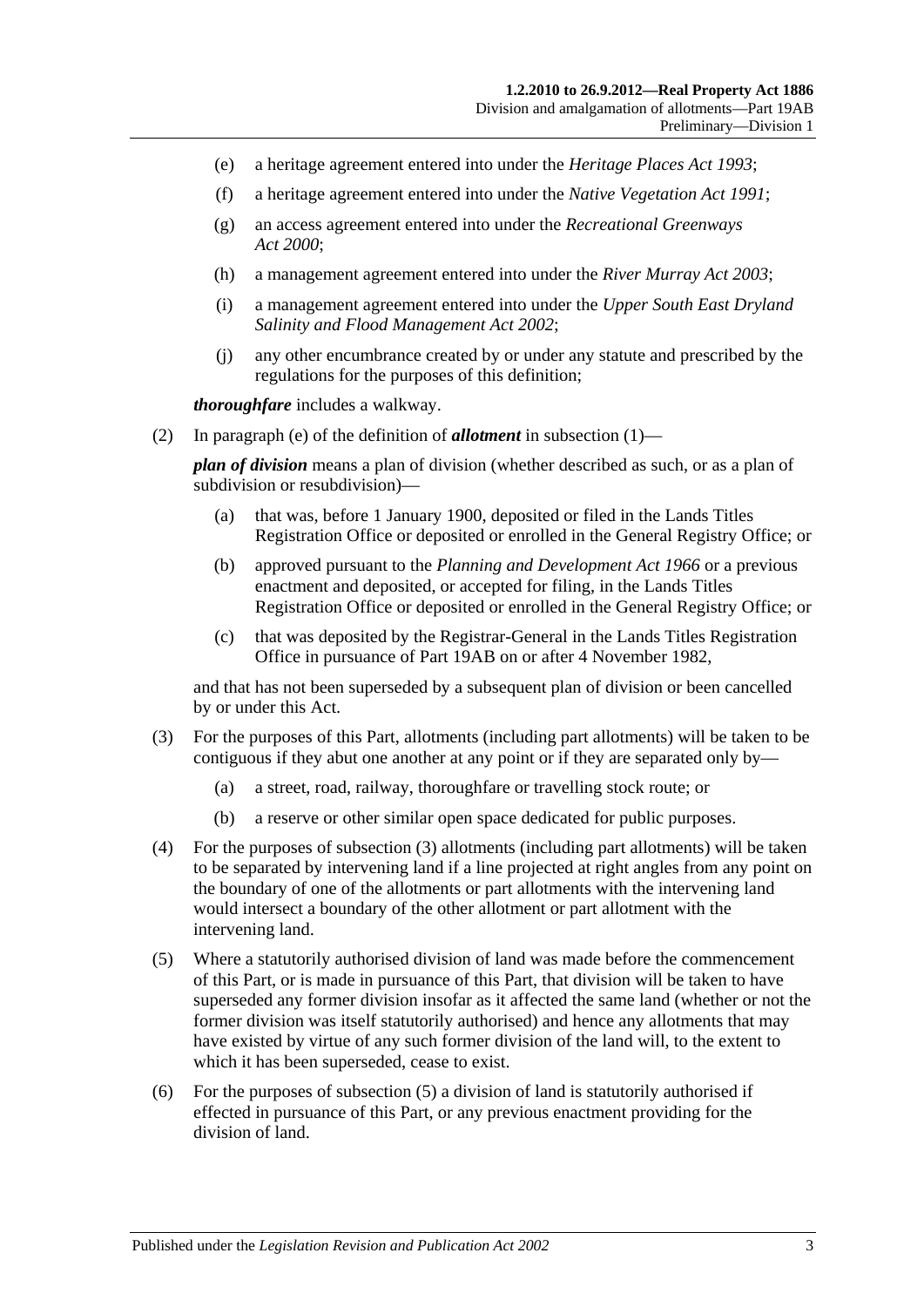### **223LB—Unlawful division of land**

- (1) A person must not grant, sell, transfer, convey, mortgage or encumber an estate or interest (except a right-of-way or other easement) in land (whether or not the land has been brought under the provisions of this Act) unless that land constitutes—
	- (a) the whole of an allotment, or of a number of allotments; or
	- (b) an allotment or allotments and a part allotment that is contiguous with that allotment or with one or more of those allotments and is comprised within the same certificate; or
	- (c) an allotment or allotments and a series of 2 or more part allotments each of which is contiguous with the part allotment or part allotments next to it and at least 1 of which is also contiguous with 1 or more of those allotments and the allotment or allotments and part allotments are comprised within the same certificate.
- (2) Where land is comprised in a certificate, a person must not grant, sell, transfer, convey, mortgage or encumber an estate or interest (except a right-of-way or other easement) in portion of the land comprised in the certificate unless—
	- (a) the portion of the land constitutes—
		- (i) the whole of an allotment or of a number of allotments; or
		- (ii) an allotment or allotments and a part allotment that is contiguous with that allotment or with 1 or more of those allotments; or
		- (iii) an allotment or allotments and a series of 2 or more part allotments each of which is contiguous with the part allotment or part allotments next to it and at least 1 of which is also contiguous with 1 or more of those allotments; and
	- (b) the remainder of the land comprised in the certificate—
		- (i) constitutes the whole of an allotment or of a number of allotments; or
		- (ii) constitutes an allotment or allotments and a part allotment or part allotments that are contiguous with that allotment or one or more of those allotments; or
		- (iii) constitutes an allotment or allotments and a series of 2 or more part allotments each of which is contiguous with the part allotment or part allotments next to it and at least 1 of which is also contiguous with 1 or more of those allotments.
- <span id="page-107-0"></span>(3) The requirement of contiguity in [subsection](#page-107-0) (2)(b)(ii) does not apply to a part allotment that was not contiguous with any allotment in the certificate before the transaction occurred.
- (4) A transaction entered into in contravention of this section is void and no instrument purporting to give effect to such a transaction may be lodged for registration.
- (5) This section does not affect the validity of a contract to grant, sell, transfer, convey, mortgage or encumber an estate or interest in land if—
	- (a) a division of land—
		- (i) under this Part; or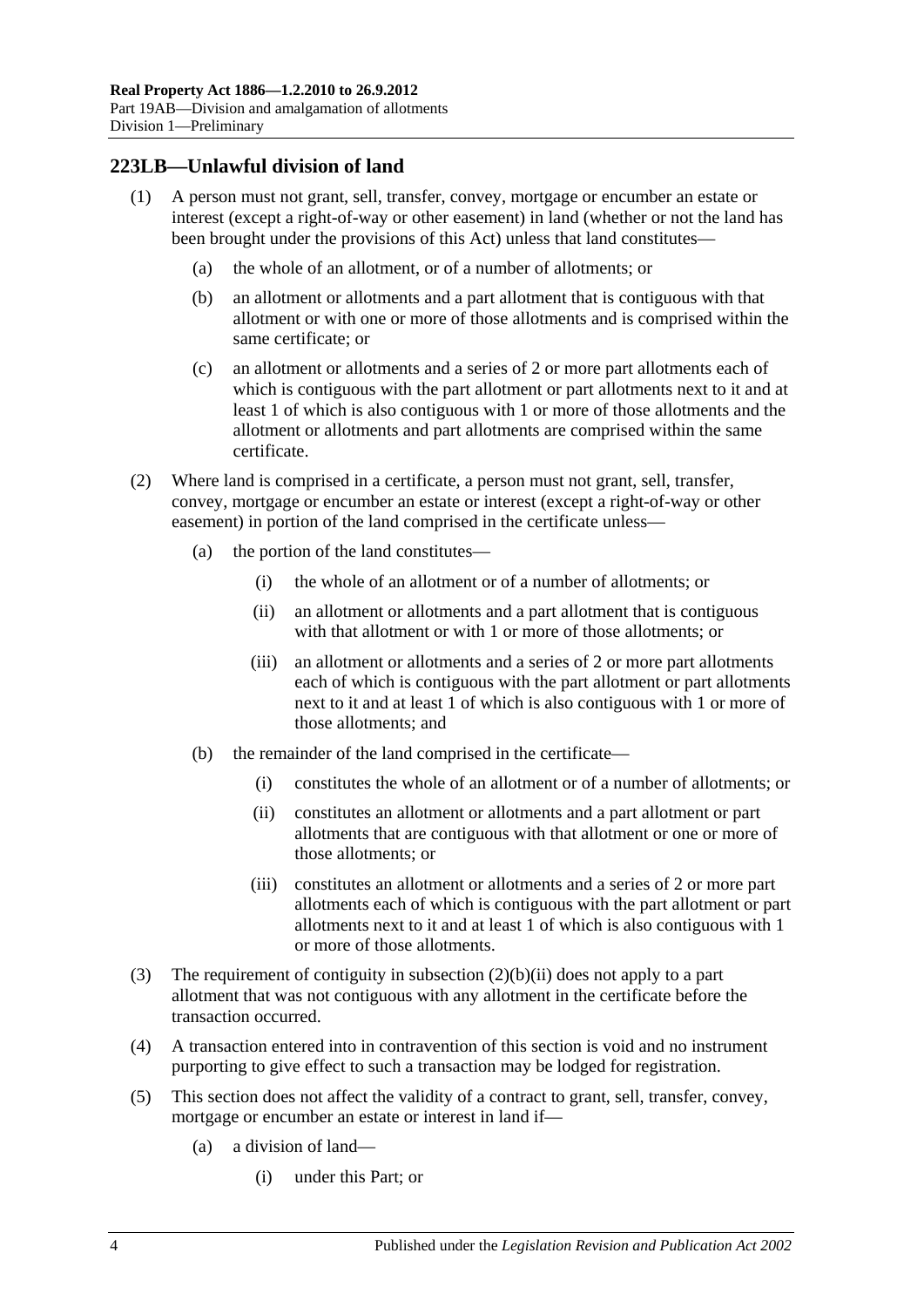(ii) by strata plan under the *[Strata Titles Act](http://www.legislation.sa.gov.au/index.aspx?action=legref&type=act&legtitle=Strata%20Titles%20Act%201988) 1988* or by community plan under the *[Community Titles Act](http://www.legislation.sa.gov.au/index.aspx?action=legref&type=act&legtitle=Community%20Titles%20Act%201996) 1996*,

is contemplated by the parties to the contract; and

- (b) the contract could, if the land were divided as contemplated by the parties, be carried into effect in conformity with this section; and
- (c) the contract provides that the grant, transfer, conveyance, mortgage or encumbrance of estates or interests in land pursuant to the contract will not have effect until the plan of division, strata plan or community plan contemplated by the parties has been deposited in the Lands Titles Registration Office by the Registrar-General.
- (6) Where—
	- (a) before 4 November 1982—
		- (i) land was laid out in a building unit scheme; and
		- (ii) buildings were erected in accordance with the scheme; and
	- (b) by virtue of leases or agreements with the registered proprietor of the land, two or more persons have exclusive rights to occupy separate portions of the land,

<span id="page-108-0"></span>this section does not affect the validity of an assignment of or other dealing with the rights of occupation existing under the leases or agreements referred to in [paragraph](#page-108-0) (b).

- (7) This section does not affect the validity of—
	- (a) a transaction lawfully entered into before 4 November 1982; or
	- (b) a transaction of a class excluded by regulation from the provisions of this section.
- (8) In this section—

*allotment* includes a community lot, a development lot and common property within the meaning of the *[Community Titles Act](http://www.legislation.sa.gov.au/index.aspx?action=legref&type=act&legtitle=Community%20Titles%20Act%201996) 1996* and a unit and common property within the meaning of the *[Strata Titles Act](http://www.legislation.sa.gov.au/index.aspx?action=legref&type=act&legtitle=Strata%20Titles%20Act%201988) 1988*;

*estate* in land includes an estate of leasehold.

#### **223LC—Application of this Part**

This Part does not apply in respect of unalienated Crown lands or land alienated from the Crown otherwise than in fee simple.

## **Division 2—General procedures to be observed in relation to division of land**

#### <span id="page-108-1"></span>**223LD—Application for division**

- (1) An application for the division of land may be made to the Registrar-General by the registered proprietor of the land.
- (2) The application must be in a form approved by the Registrar-General and be accompanied by the prescribed fee.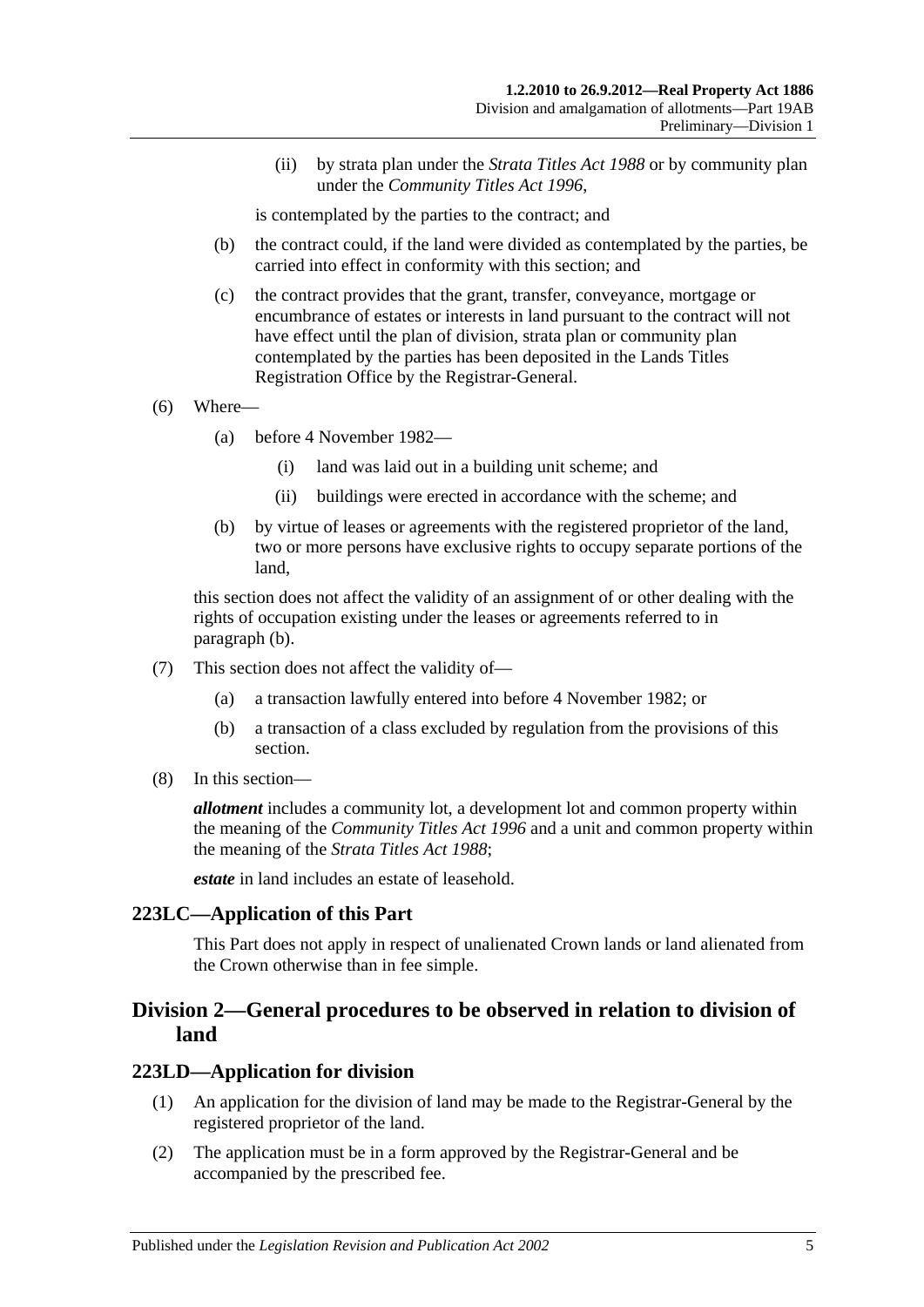- <span id="page-109-0"></span>(3) Subject to this section, the application must be accompanied by—
	- (a) a plan of division delineating the allotments into which the applicant seeks to divide the land; and
	- (b) the certificate of a licensed surveyor in the prescribed form,

and the applicant must comply with the requirements of the Registrar-General in relation to the application.

- (4) The Registrar-General may examine a plan of division before the application for the division is lodged under [subsection](#page-108-1) (1) to determine whether the plan is in an appropriate form to be deposited in the Lands Titles Registration Office.
- (5) The regulations may provide that in prescribed cases, or cases of a prescribed class, no certificate is required under [subsection](#page-109-0) (3)(b) unless the Registrar-General specifically requires such a certificate, and, in any other case, the Registrar-General may, if he or she thinks fit, dispense with any such certificate.
- <span id="page-109-1"></span>(5a) The Registrar-General must not deal with an application (other than an application of a kind prescribed by regulation) for the division of land unless satisfied that the certificate from the Development Assessment Commission required by section 51 of the *[Development Act](http://www.legislation.sa.gov.au/index.aspx?action=legref&type=act&legtitle=Development%20Act%201993) 1993* has been given, and is in force, in relation to the proposed division.
- (6) The certificate referred to in [subsection](#page-109-1) (5a) expires at the expiration of one year after the application for the division of the land was lodged with the Registrar-General unless the Registrar-General extends the life of the certificate.
- (7) The plan and the application for division will, upon being lodged with the Registrar-General, be taken for the purposes of this Act to be a single instrument presented for registration and will have priority over other instruments in accordance with [section](#page-29-0) 56.
- (8) Subject to [subsection](#page-109-2) (9), a plan of division or the application to which it relates cannot be withdrawn or amended without the consent of all the persons who are required by this Division to certify their consent to deposit of the plan.
- <span id="page-109-2"></span>(9) The Registrar-General may permit an applicant, or a person who has certified his or her consent to deposit of a plan of division, to amend the application or the plan to which it relates in order to comply with this Act or with a requirement of the Registrar-General under this Act.
- (10) The provisions of this Act that apply to, or in relation to, instruments of a particular class will, subject to this Part, apply (with any necessary adaptations or modifications) to, or in relation to, a plan of division and the application for division if deposit of the plan in the Lands Titles Registration Office—
	- (a) would operate to vest in a person under [section](#page-110-0) 223LE the same kind of estate or interest as is vested by registration of instruments of that class; or
	- (b) would discharge or otherwise extinguish an estate or interest in land under [section](#page-110-0) 223LE of the same kind as is discharged or extinguished by registration of instruments of that class.
- (11) Except where the Registrar-General otherwise determines, an application for the division of land cannot be made unless the land has been brought under the provisions of this Act.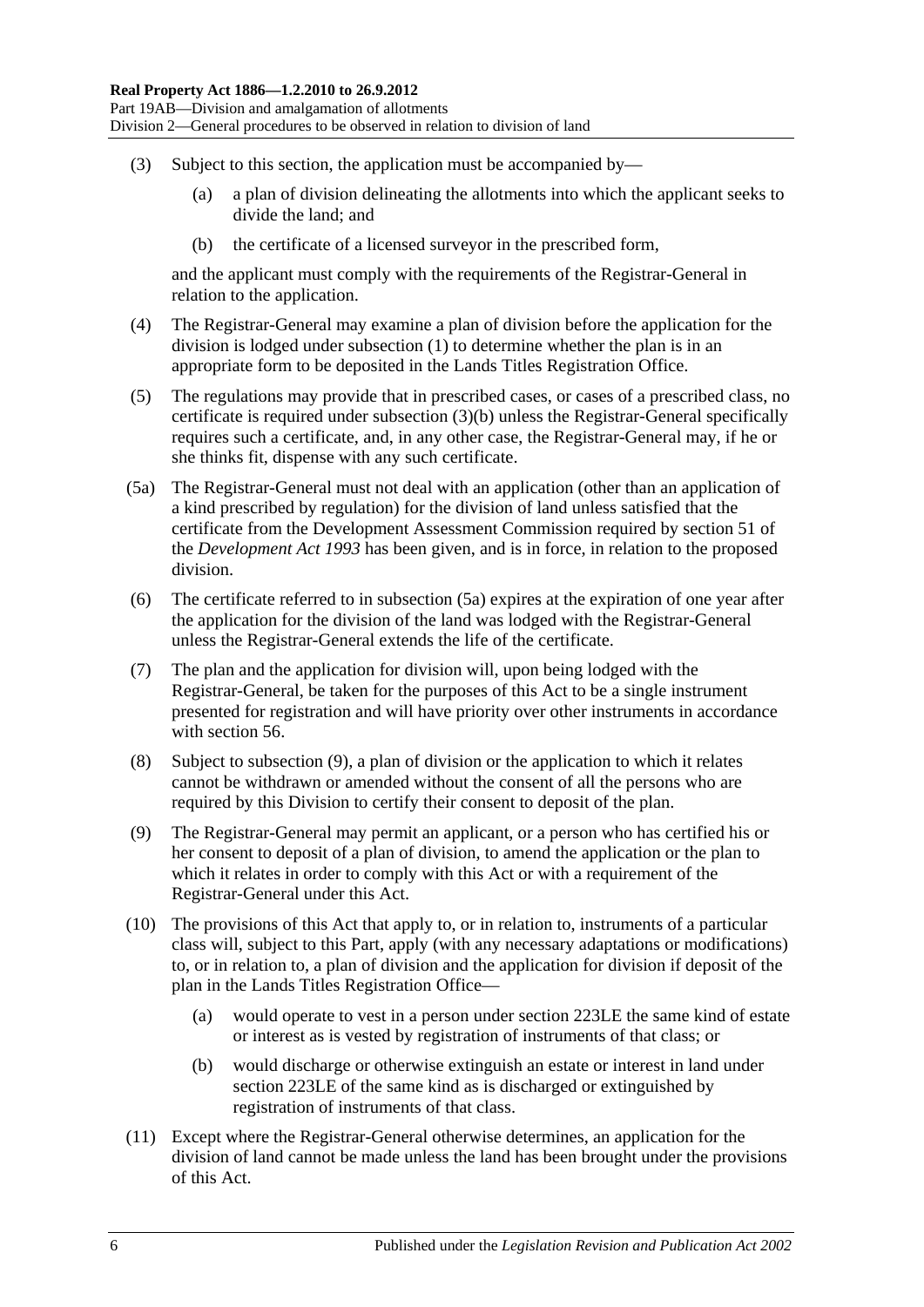(12) Where an application for the division of land that has not been brought under the provisions of this Act is permitted by the Registrar-General, references in this Division that are appropriate to, or in relation to, land that has been brought under the provisions of this Act will, in relation to that application, be read subject to appropriate adaptations and modifications.

## **223LDA—Application may deal with statutory encumbrances**

Despite any other statutory provision to the contrary, the Registrar-General may treat an application under this Part as if it included an application for the variation or termination of a statutory encumbrance if—

- (a) the application or the plan of division specifies that variation or termination of a statutory encumbrance is to be registered or noted; and
- (b) the application is accompanied by—
	- (i) a certificate signed by or on behalf of the holder of the statutory encumbrance certifying that the requirements of the Act under which the encumbrance was entered into, or is in force, as to the variation or termination of the statutory encumbrance (if any) have been complied with; and
	- (ii) such other documentary material in relation to the statutory encumbrance as the Registrar-General may require.

## <span id="page-110-0"></span>**223LE—Deposit of plan of division in Lands Titles Registration Office**

- (1) Where due application is made to the Registrar-General for the division of land, the Registrar-General may deposit the plan of division to which the application relates in the Lands Titles Registration Office if the certificate issued by the Commission in relation to the proposed division has not expired under this Division.
- <span id="page-110-2"></span>(2) Subject to [subsection](#page-110-1) (3), where a plan of division or the application for division states that an estate or interest in land is vested in a person, deposit of the plan in the Lands Titles Registration Office operates to vest the estate or interest in that person to the extent to which it is not already vested in him or her.
- <span id="page-110-1"></span>(3) An estate in fee simple will vest in a person under [subsection](#page-110-2) (2) only if—
	- (a) the person was, immediately before the plan of division was deposited in the Lands Titles Registration Office, the registered proprietor of an estate in fee simple in some part, or the whole, of the land, shown on the plan of division; or
	- (b) the person is an agent or instrumentality of the Crown or the Commonwealth Crown or is entitled to acquire the land compulsorily under an Act or law of the State or the Commonwealth.
- (4) Where a plan of division or the application for division states that an estate or interest in land shown on the plan of division is discharged or otherwise extinguished whether wholly or in respect of part only of that land, deposit of the plan in the Lands Titles Registration Office operates to discharge or otherwise extinguish that estate or interest wholly or in respect of that part of the land.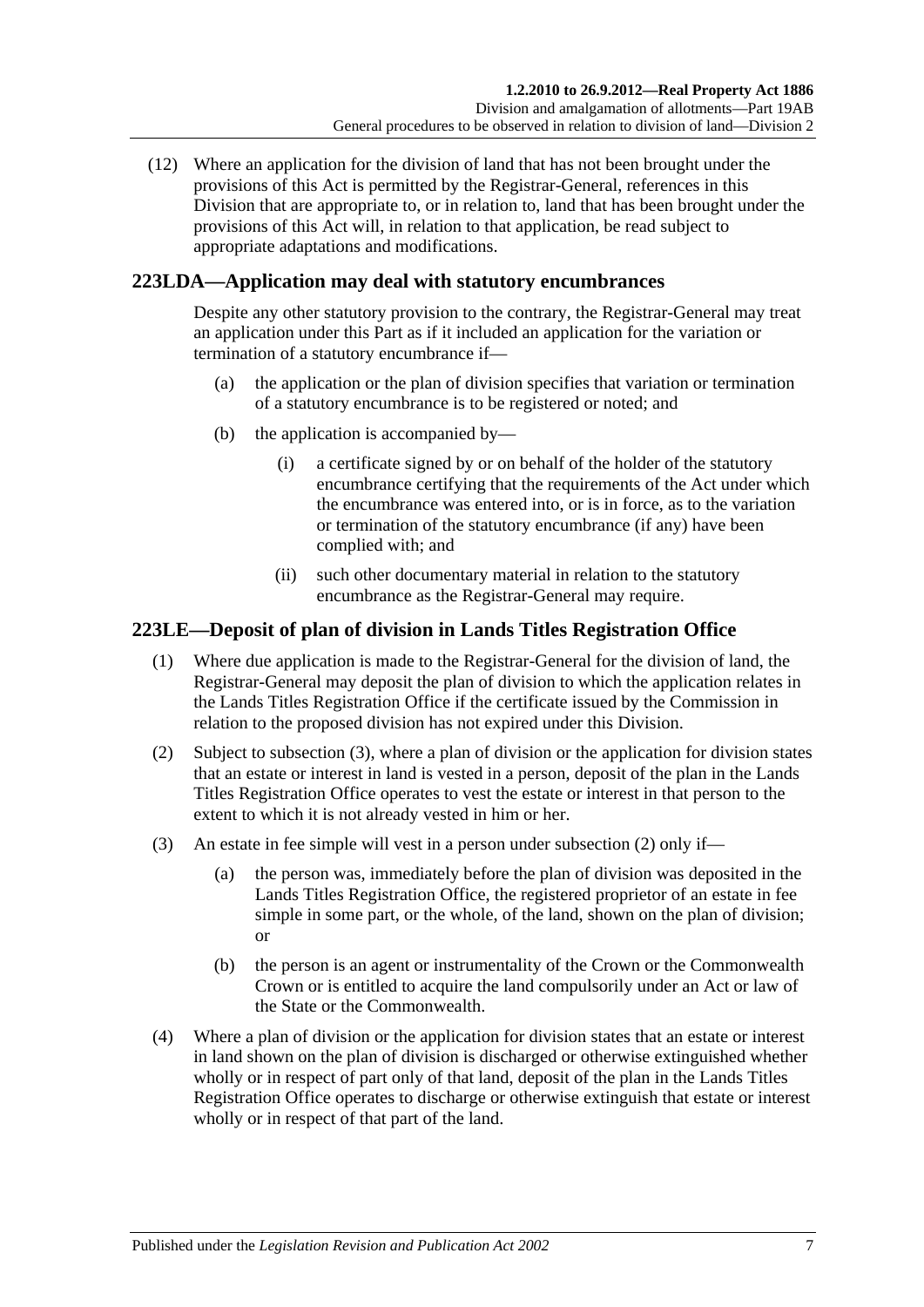- (5) Where the deposit of a plan of division will operate to vest an estate or interest (other than an estate in fee simple or a service easement) in a person, the terms on which the estate or interest will be held must be specified by including them in, or attaching them to, the application for the division of the land or by reference to another registered instrument.
- (6) Where an easement is shown on a plan of division, the plan or the application for division must specify which land is the dominant land (if any) and which land is the servient land in respect of the easement.
- (7) Upon deposit of a plan of division in the Lands Titles Registration Office, the Registrar-General must make such entries on the certificates relating to land affected by the plan as he or she considers necessary.

## <span id="page-111-2"></span>**223LF—Streets, roads etc**

- (1) Upon deposit of a plan of division in the Lands Titles Registration Office, all land shown on the plan as a street, road, thoroughfare, reserve or other similar open space will—
	- (a) vest in fee simple in the council for the area in which the land is situated; or
	- (b) where the land is not within the area of a council—
		- (i) if provision is made by the regulations for the land to vest in a prescribed authority—vest in that authority; or
		- (ii) in any other case—revert to the Crown.
- <span id="page-111-0"></span>(2) All land shown on a plan of division deposited in the Lands Titles Registration Office as a street, road, thoroughfare, reserve or other similar open space—
	- (a) must be held for the purposes indicated by the plan; and
	- (b) is subject to such easements (excluding rights-of-way in the case of a street, road or thoroughfare) as are indicated on the plan of division; and
	- (c) is free of all other estates and interests.
- <span id="page-111-1"></span>(3) All land shown on a plan of division deposited in the Lands Titles Registration Office as a street, road, or thoroughfare will, for all purposes, be regarded as a public street, road, or thoroughfare.
- (4) [Subsections](#page-111-0) (2) and [\(3\)](#page-111-1) apply in relation to a plan of division deposited on or after 4 November 1982.
- (5) Compensation is not payable in respect of the vesting or reversion of land under this section.
- (6) An easement that is appurtenant to land that is shown on a plan of division as a street, road, thoroughfare, reserve or other similar open space ceases to be appurtenant to that land upon deposit of the plan in the Lands Titles Registration Office unless the plan shows that the easement will remain appurtenant to that land.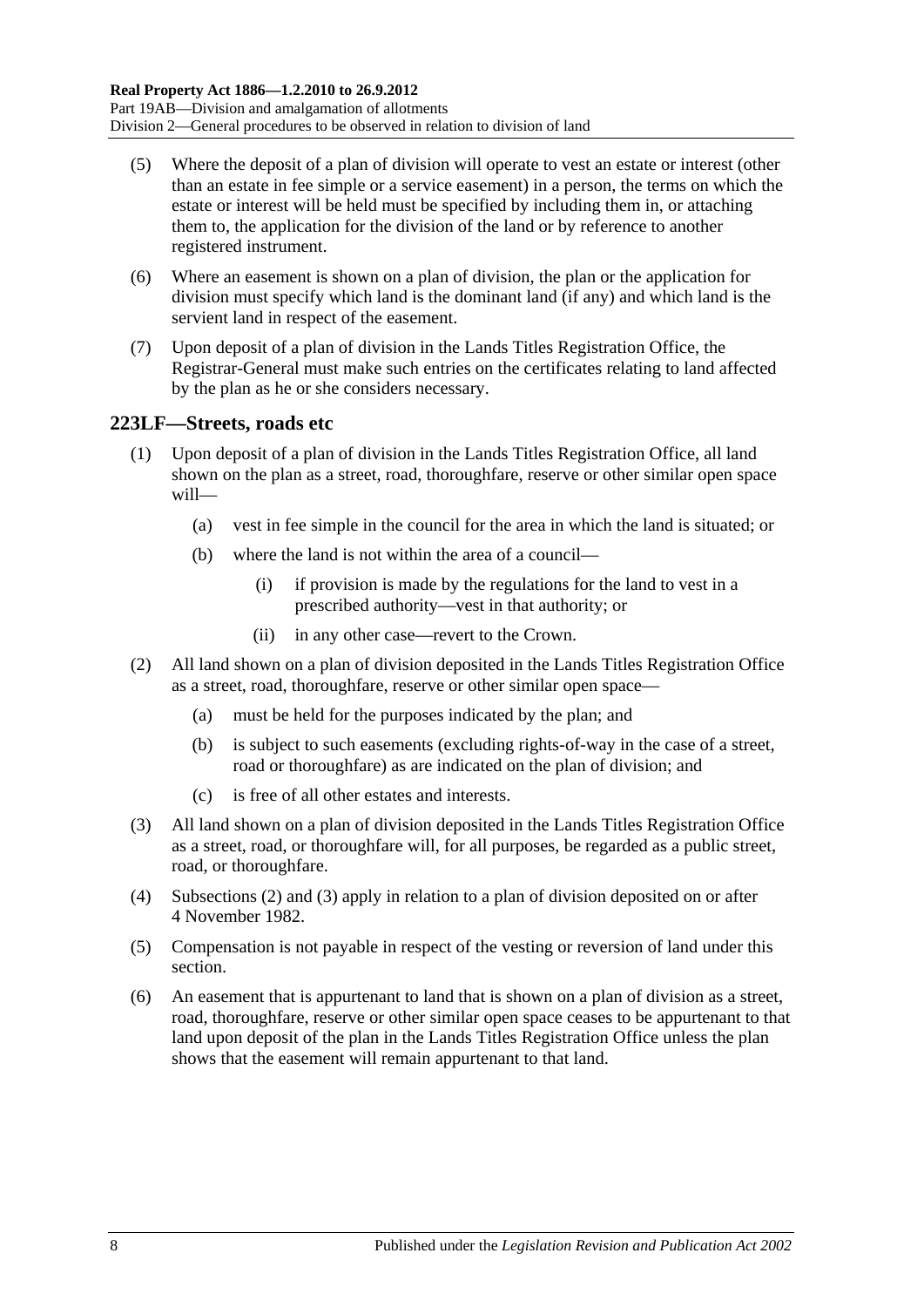#### <span id="page-112-3"></span><span id="page-112-0"></span>**223LG—Service easements**

- (1) Where it appears from a plan of division deposited in the Lands Titles Registration Office that any land delineated on the plan is subject, or intended to be subject, to an easement in favour of the South Australian Water Corporation (or a predecessor or successor of the Corporation) for sewerage purposes or for water supply purposes, the land is subject to an easement in favour of the Corporation (or its successor) entitling the Corporation its agents, servants and workmen at any time to break the surface of, dig, open up and use the land for the purpose of laying down, fixing, taking up, repairing, re-laying or examining pipes and of using and maintaining those pipes for sewerage or water supply purposes, as the case may be, and to enter the land at any time (if necessary with vehicles and equipment) for any of those purposes.
- <span id="page-112-1"></span>(2) Where it appears from a plan of division deposited in the Lands Titles Registration Office that any land delineated on the plan is subject, or intended to be subject, to an easement in favour of a council or the Crown for drainage purposes, the land is subject to an easement in favour of the council (or its successor) or the Crown entitling the council or the Crown through its agents, servants and workmen at any time to break the surface of, dig, open up and use the land for the purpose of constructing, laying down, fixing, taking up, repairing, re-laying or examining drains or drainage pipes for the purpose of the drainage of water, sewage or other effluents and of using and maintaining such drains and pipes, and to enter the land at any time (if necessary with vehicles and equipment) for any of those purposes.
- <span id="page-112-2"></span>(3) Where it appears from a plan of division deposited in the Lands Titles Registration Office that any land delineated on the plan is subject, or is intended to be subject, to an easement for electricity supply purposes which does not exceed ten metres in width and is in favour of an electricity entity, the land is subject to an easement in favour of the entity (and any other electricity entity to which it has leased its rights under the easement), entitling the electricity entity concerned, its agents, servants and workmen at any time—
	- (a) to enter upon and to pass either with or without motor vehicles or other vehicles along or over the land; and
	- (b) to construct and lay—
		- (i) on or under the surface of the land ducts, pipes, conductors, cables, wires and other works; and
		- (ii) on the surface of the land incidental or ancillary works for the transmission of electricity (including, without limiting the generality of the foregoing, manholes and cable markers); and
	- (c) to suspend above the surface of the land conductors, cables, wires and other equipment and to construct supporting and other works incidental or ancillary to that purpose; and
	- (d) without limiting the generality of any other right, to erect on any portion of the land designated "T/F" in the plan to a height not exceeding four metres or such other height as may be shown in the plan from the surface of the land, equipment for transforming electricity and incidental or ancillary works (including, without limiting the generality of the foregoing, such walls or other structures as the electricity entity considers necessary); and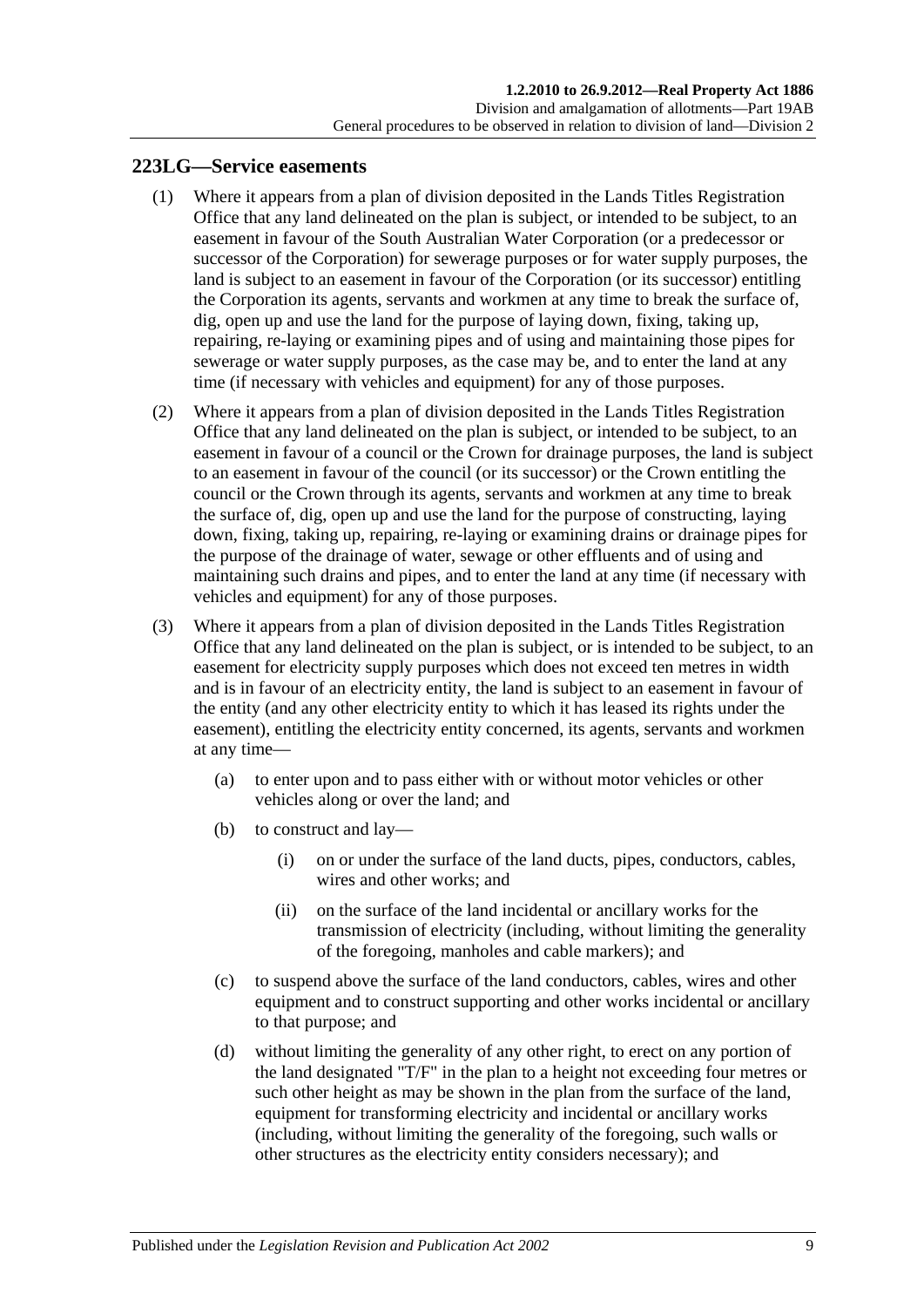- (e) from time to time to break the surface of, dig, open up and use the land for any of the purposes referred to in this subsection; and
- (f) to inspect, repair, alter, remove and replace any works referred to in this subsection; and
- (g) to transmit electricity by means of any such works.
- (4) No right to compensation arises—
	- (a) by virtue of the fact that land becomes subject to an easement under this section; or
	- (b) by virtue of the exercise of rights conferred by an easement under this section.
- (5) An easement in favour of an authority or entity under [subsections](#page-112-0) (1), [\(2\)](#page-112-1) or [\(3\)](#page-112-2) vests in the authority or entity free of all estates and interests except easements indicated on the plan of division.
- (6) If by virtue of this section, any land is subject to an easement, the Registrar-General must make such entries in the Register Book as are necessary to evidence the easement.

## **223LH—Consent to plans of division**

- <span id="page-113-0"></span>(1) An application for division must be endorsed with—
	- (a) where it appears from the Register Book that deposit of the plan of division in the Lands Titles Registration Office will affect the estate or interest of a person in the land to be divided or in any other land—a certificate signed by that person certifying that they have consented to the deposit of the plan; and
	- (b) where it appears from the Register Book that a person, apart from the registered proprietor or a person referred to in [paragraph](#page-113-0) (a) has, or claims, an estate or interest in the land to be divided—a certificate signed by that person certifying that they have consented to the deposit of the plan; and
	- (c) where the land to be divided is subject to a statutory encumbrance—a certificate signed by or on behalf of the holder of the statutory encumbrance certifying that the holder of the statutory encumbrance has consented to the deposit of the plan.
- <span id="page-113-1"></span>(2) Where the deposit of a plan of division will operate to vest an estate or interest in land in a person, the application for division must be endorsed with a certificate signed by the person in whom the estate or interest will be vested certifying that he or she has consented to the deposit of the plan.
- (2a) Where the deposit of a plan of division would result in the extinguishment of an easement in respect of part of the dominant land, the consent of a person who has, or claims, an estate or interest in the servient land is not required in relation to that extinguishment if rights under the easement continue in existence in respect of some other part of the dominant land.
- (3) The Registrar-General may dispense with the requirement of consent under [subsection](#page-113-1) (2) in relation to the vesting of an estate in fee simple in a street, road, thoroughfare, reserve or other similar open space or a service easement.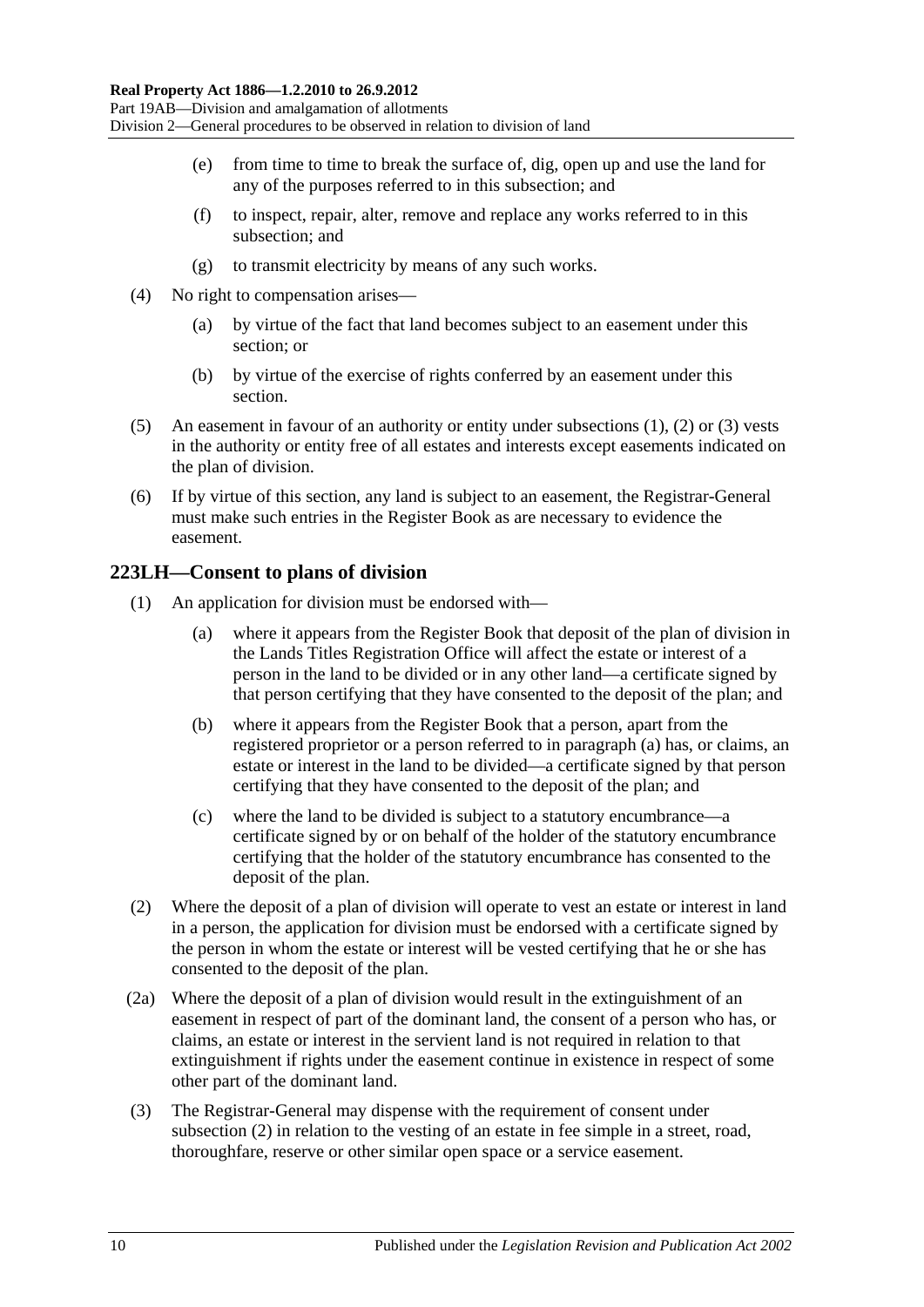- (4) A person who has applied for division of land is not required to sign a certificate under this section.
- (5) The regulations may provide that in prescribed cases, or cases of a prescribed class, a certificate is not required under this section unless the Registrar-General specifically requires such a certificate.
- (6) The Registrar-General may, if he or she thinks fit, dispense with a certificate required by this section.

## **223LI—Assessment of stamp duty**

Where duty is payable under the *[Stamp Duties Act](http://www.legislation.sa.gov.au/index.aspx?action=legref&type=act&legtitle=Stamp%20Duties%20Act%201923) 1923* in relation to two or more transactions that will be effected by deposit of a plan of division, each of the transactions will be taken to be effected by a separate instrument for the purposes of assessing the duty.

## **Division 3—Amalgamation**

## **223LJ—Amalgamation**

- (1) Where a person is the registered proprietor of two or more contiguous allotments, he or she may apply to the Registrar-General for amalgamation of those allotments into a single allotment.
- (2) An application under this section—
	- (a) must be in a form approved by the Registrar-General; and
	- (b) must be accompanied by the prescribed fee; and
	- (c) must be accompanied by any duplicate certificates relating to the allotments to be amalgamated; and
	- (d) must, if the Registrar-General so requires, be accompanied by a plan of the allotment to be formed by the amalgamation; and
	- (e) must be endorsed with or accompanied by, the consent of persons required by or under [subsection](#page-114-0) (3); and
	- (f) must be accompanied by such other documents as may be prescribed.
- <span id="page-114-0"></span>(3) The consent of the following persons is required to an amalgamation of allotments under this Division:
	- (a) a person who appears from the Register Book to have an interest as mortgagee or encumbrancee of the land or any part of the land to be amalgamated;
	- (b) such other persons whose consents are required either in the opinion of the Registrar-General or by regulation.
- (4) Upon receipt of an application under this section, the Registrar-General may—
	- (a) amalgamate the allotments to which the application relates into a single allotment; and
	- (b) make such entries and notations in or upon the Register Book or plans of division or other plans in the Lands Titles Registration Office as are necessary to evidence the amalgamation; and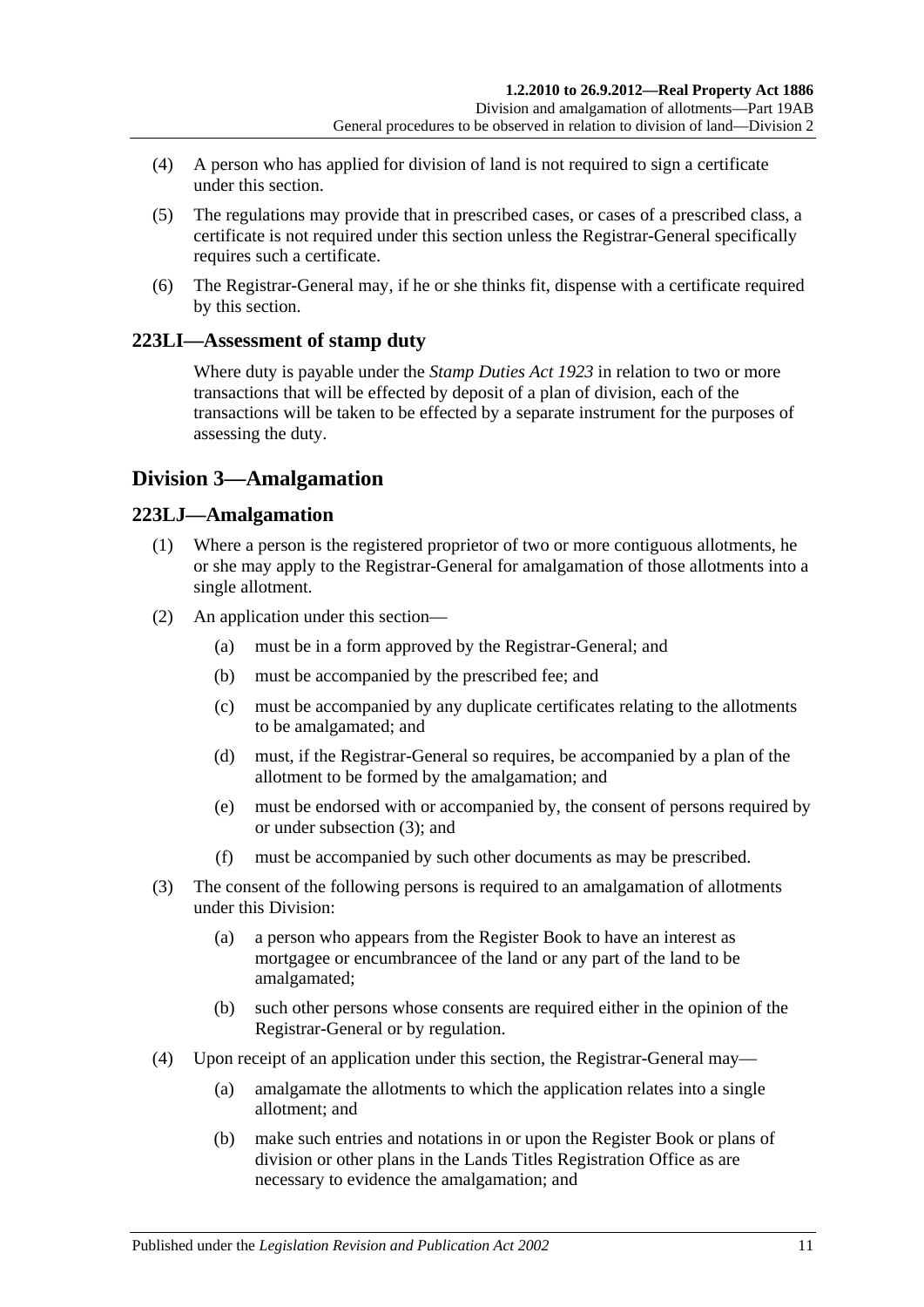- (c) cancel certificates in respect of the amalgamated allotments and issue a new certificate in respect of the allotment formed by the amalgamation.
- $(5)$  If—
	- (a) an easement is appurtenant to one or more (but not all) of the allotments to be amalgamated; and
	- (b) the consent of the proprietor of the servient land and of all persons who appear from the Register Book to have, or to claim, an estate or interest in the servient land is endorsed on the application for amalgamation,

the easement will, upon amalgamation of the allotments, be appurtenant to the single allotment resulting from the amalgamation.

(6) On—

- (a) amalgamation of allotments into a single allotment under this section;
- (b) amalgamation or merger of allotments into a single allotment under any other Act,

the allotments out of which the single allotment was formed cease to be allotments for the purposes of this Part.

## **Division 5—Miscellaneous provisions**

#### **223LP—Regulations**

The Governor may make such regulations as are contemplated by this Part, or as are necessary or expedient for the purposes of this Part.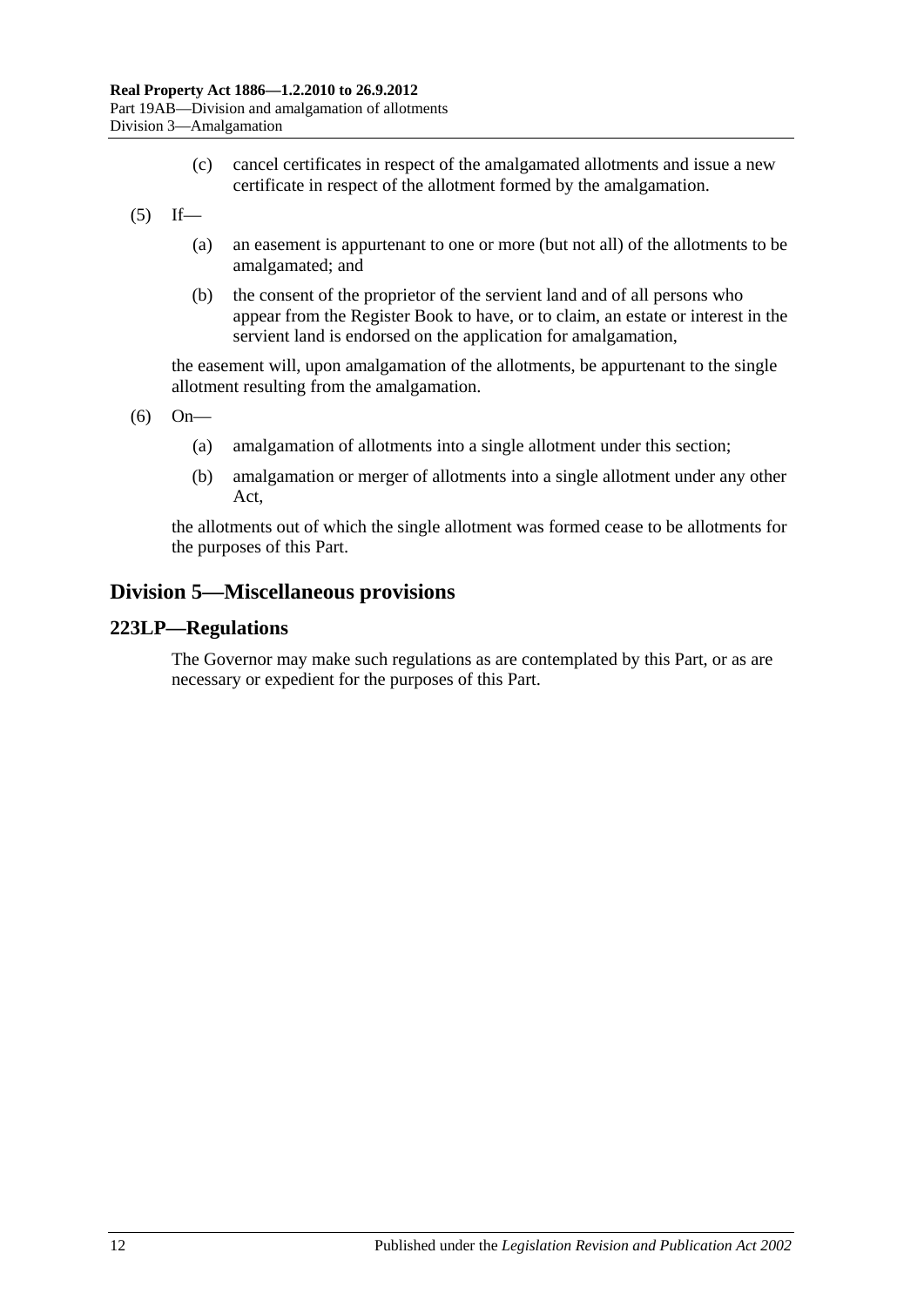## **Part 20—Procedure and penalties**

### **226—Forms of summons by Registrar-General**

Any summons issued by the Registrar-General under the authority of this Act may be in the form of [Schedule 22](#page-137-0) hereto.

## **227—On refusal or neglect of person summoned, Registrar-General may apply to Judge**

If any person shall refuse or neglect to obey or comply with the requirements of any such summons the Registrar-General may apply to a Judge for a summons calling upon such person to show cause why he should not obey or comply with the same, and any Judge may, on the hearing of such summons, make such order in the premises as he shall think fit, and unless the Judge shall on such hearing certify that such refusal or neglect was reasonable, such person shall forfeit and pay a penalty, to be enforced by the said Judge not exceeding two hundred dollars.

#### **228—Declarations, before whom to be made**

Any declaration under this Act may be made before the Registrar-General, any Deputy Registrar-General, a Notary Public, Justice of the Peace, or Commissioner for taking Affidavits in the Supreme Court.

#### **229—Indictable offences under this Act**

If any person is guilty of the following offences, or any of them (that is to say)—

- (a) forges or procures to be forged or assists in forging or fraudulently affixes procures to be affixed or assists in affixing the seal of the Registrar-General, or an impression or part of an impression of such seal to any instrument;
- (b) forges or procures to be forged or assists in forging the name, signature, or handwriting of the Registrar-General or of any officer in any case where such officer is by this Act expressly or impliedly authorised to affix his signature;
- (c) fraudulently stamps or causes to be stamped any document with the seal of the Registrar-General or with a seal purporting to be the seal of the Registrar-General;
- (d) forges or procures to be forged or assists in forging the name, signature, or handwriting of any person whomsoever, to any instrument which is by this Act, or in pursuance of any power contained in this Act, expressly or impliedly authorised to be signed by such person;
- (e) uses, with an intention to defraud any person whomsoever, any document upon which any impression or part of the impression of any seal of the Registrar-General has been forged, or fraudulently affixed knowing the same to be fraudulently affixed, or any document the signature to which has been forged knowing the same to have been forged,

such person shall be guilty of an indictable offence.

Maximum penalty: Imprisonment for 14 years.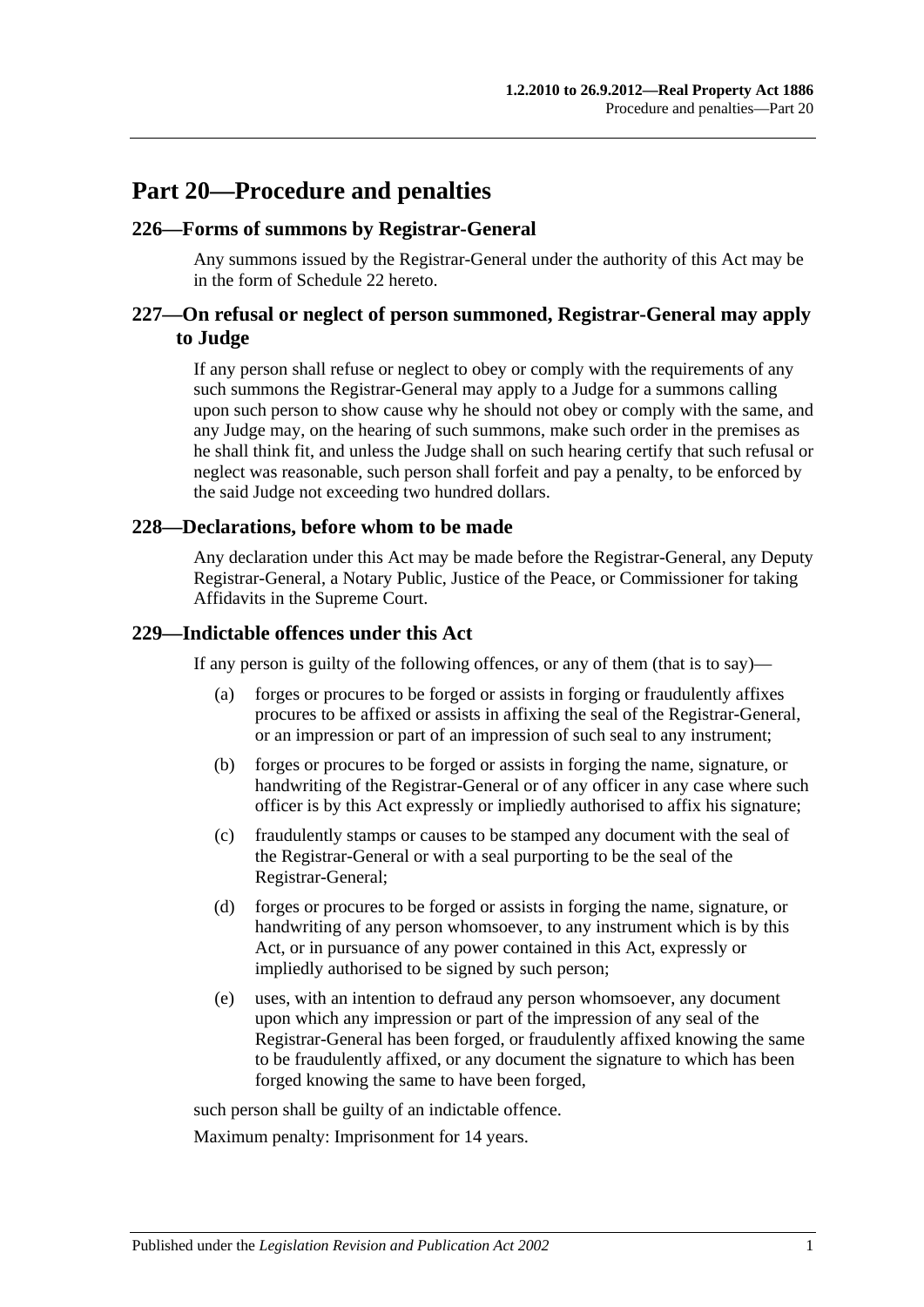## **230—Perjury**

If any person wilfully makes a false oath or declaration concerning any instrument, dealing, matter or procedure, under or in pursuance of this Act, such person shall be guilty of perjury.

Maximum penalty: Imprisonment for 14 years.

## **232—Penalty for certifying incorrect documents**

Any person who shall falsely or negligently certify to the correctness of any application, instrument or other document that is required to be certified under this Act shall incur therefor a penalty not exceeding five thousand dollars; but such penalty shall not prevent any person sustaining loss or damage in consequence of error or mistake in any such application, instrument or document from recovering damages against the person who shall have certified the same.

## **233—Other offences**

A person who—

- (a) wilfully and fraudulently makes any false statement in any application to bring land under the provisions of this Act, or in any application to be registered as proprietor, whether in possession, reversion, remainder, or otherwise on a transmission, or in any other application to be registered under this Act as proprietor of any land, or any estate or interest in any land;
- (b) wilfully and fraudulently suppresses, withholds, or conceals, or assists, or joins in, or is privy to the suppressing, withholding, or concealing from the Registrar-General, the Acting Registrar-General, or any Deputy Registrar-General any material document, fact, or matter of information;
- (c) wilfully and fraudulently gives false evidence, or makes a false statement in his examination before the Registrar-General, the Acting Registrar-General, or any Deputy Registrar-General;
- (d) without lawful authority and knowing that no such authority exists intentionally alters or causes to be altered—
	- (i) an original certificate of title filed in the Register Book or the duplicate of such a certificate; or
	- (ii) records made by the Registrar-General by an electronic, electromagnetic, optical or photographic process under [Division 2](#page-26-0) of [Part 5](#page-26-1) or a certificate of title issued under that Division; or
	- (iii) any instrument comprising part of the Register Book; or
	- (iv) any instrument or form issued by the Registrar-General;
- (e) fraudulently uses, assists in fraudulently using, or is privy to the fraudulent using of any form purporting to be issued or sanctioned by the Registrar-General;
- (f) knowingly misleads or deceives any person hereinbefore authorised to demand explanation or information in respect of any land, or the title to any land, which is the subject of any application to bring the same under the provisions of this Act, or in respect of which any instrument or dealing is proposed to be registered or recorded,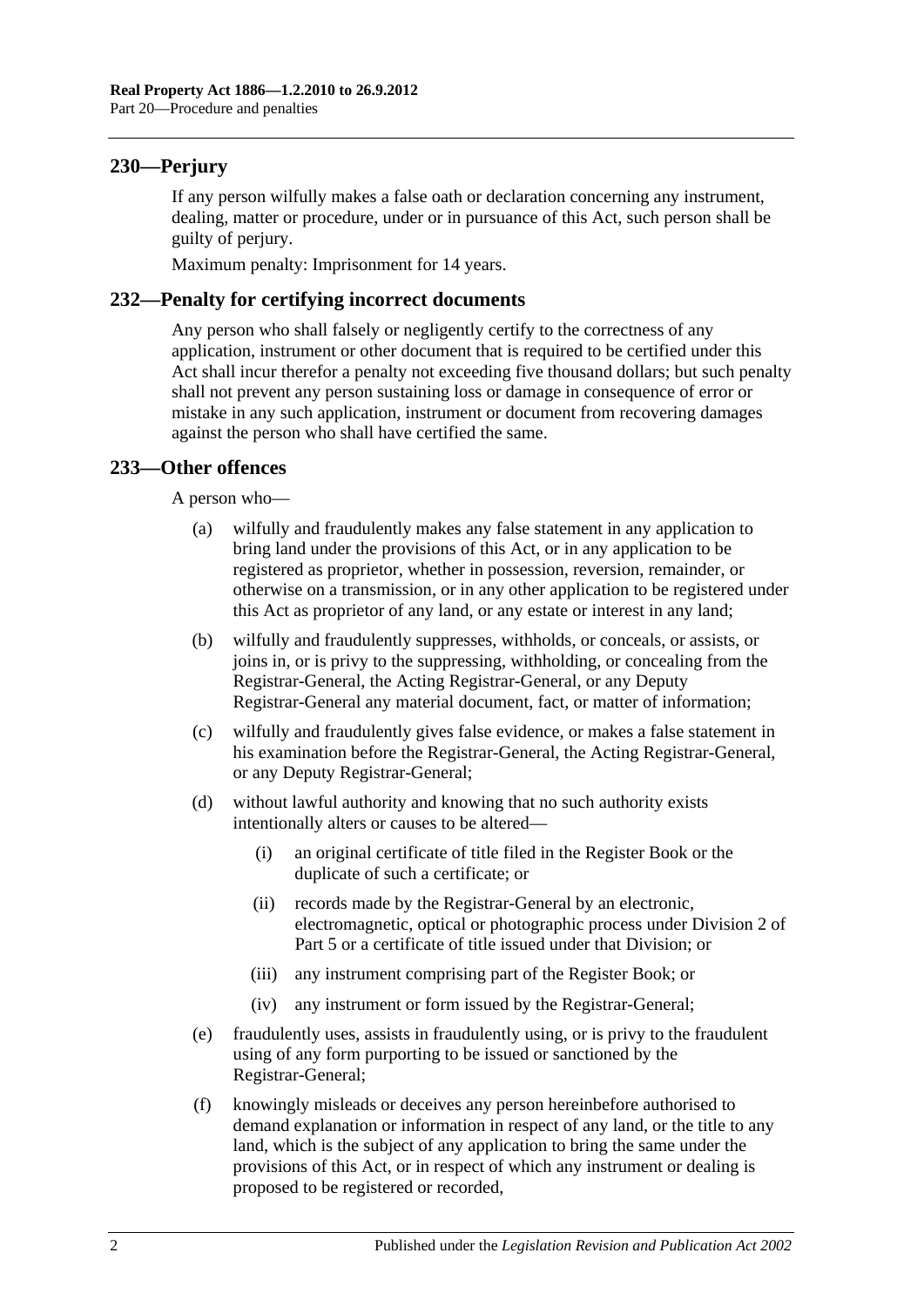is guilty of an indictable offence.

Maximum penalty: \$40 000 or imprisonment for 10 years.

## **234—Certificate etc procured by fraud to be void**

Any certificate, instrument, entry, erasure, or alteration procured, or made by fraud as in the last preceding section mentioned shall, whether there shall be a conviction under such section or not, be void as regards all parties or privies to such fraud.

## **240—Conviction not to affect civil remedy**

No proceeding or conviction for any act hereby declared to be an offence shall affect any remedy which any person aggrieved or injured by such act may be entitled to against the person who has committed such act, or against his estate.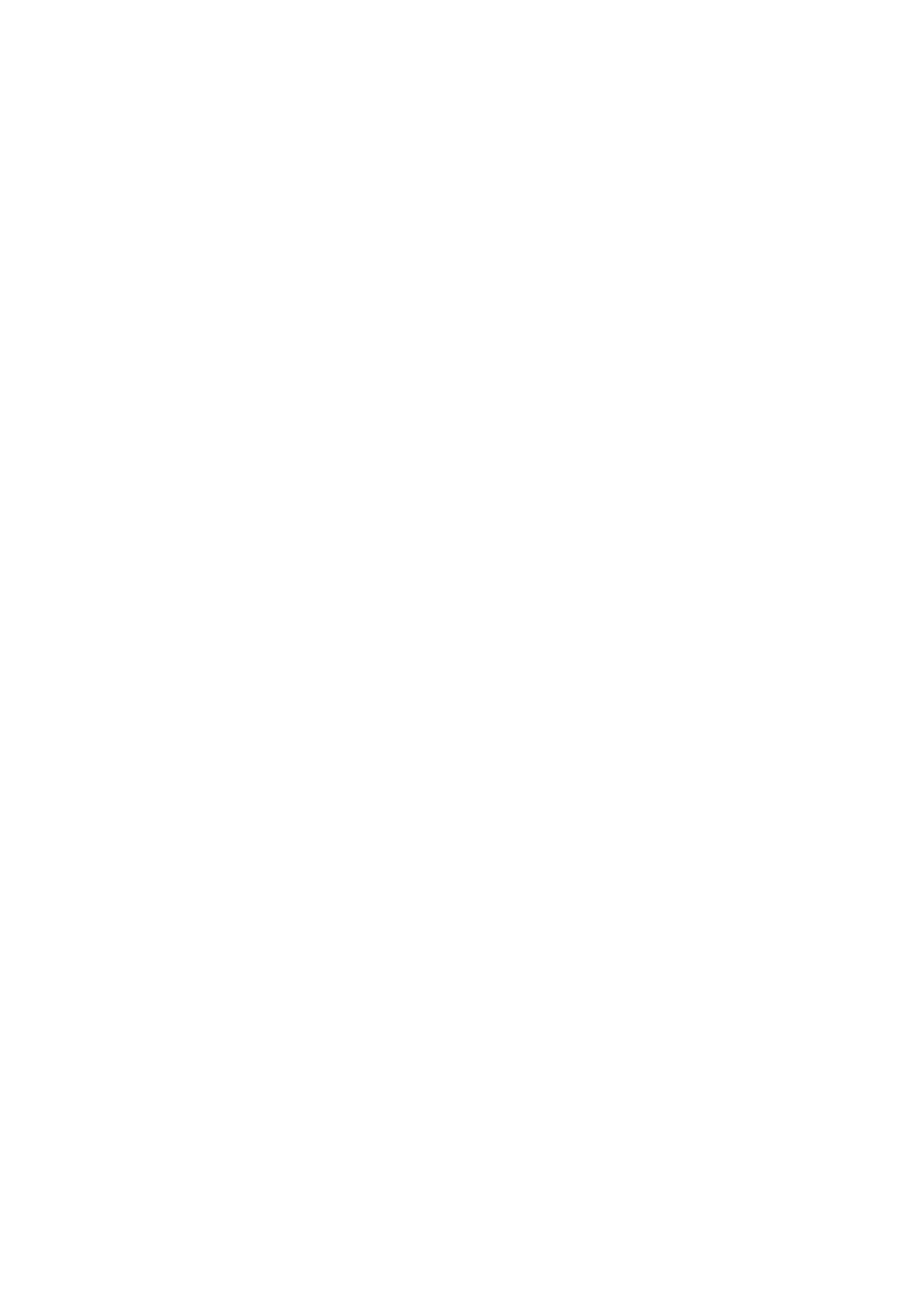## **Part 21—Miscellaneous**

## **241—Plans and maps**

- (1) Where, in the opinion of the Registrar-General, a plan or map is necessary or desirable for the purpose of registering or recording any dealing with land, he may require the person who has lodged documents in connection with the dealing to lodge an appropriate plan or map.
- (2) A plan or map lodged with the Registrar-General must comply with his requirements as to—
	- (a) the dimensions of the plan or map; and
	- (b) the scale to which it is drawn; and
	- (c) the information that it includes.
- (3) The Registrar-General may reject a plan or map that—
	- (a) does not comply with his requirements under this section; or
	- (b) is inaccurate or deficient in any respect.

## **242—Diagrams of land in certificates of title**

Every certificate of title for land brought under the provisions of this Act after the passing hereof (except a certificate for a strata lot within the meaning of the *[Community Titles Act](http://www.legislation.sa.gov.au/index.aspx?action=legref&type=act&legtitle=Community%20Titles%20Act%201996) 1996* or a unit within the meaning of the *[Strata Titles Act](http://www.legislation.sa.gov.au/index.aspx?action=legref&type=act&legtitle=Strata%20Titles%20Act%201988) 1988*) must include a diagram (or have a diagram attached to it), showing the measurements of the land contained therein, such plan to be supplied by the Surveyor-General when practicable without involving any cost to the Government, or shall refer to a plan deposited, or accepted for filing, in the Lands Titles Office showing such measurements.

## **242A—Cases where measurements not required**

It shall not be necessary to supply, show, or state the dimensions, measurements, or bearings of any closed road or reserve or any closed part of any road or reserve for any purpose of this Act unless those dimensions, measurements, or bearings shall be required by the Registrar-General to be supplied, shown, or stated, and the Registrar-General may in any other case dispense with the necessity for supplying, showing, or stating any dimensions, measurements, or bearings for the purposes of this Act.

## **244—Provision for person under disability of infancy or mental incapacity**

Where any person who (if not under disability) might have made any application, given any consent, done any act, or been party to any proceedings under this Act, is an infant or mentally incapacitated person, the guardian or the administrator or committee of the estate of such person may make such applications, give such consent, do such acts, and be party to such proceedings as such person himself, if free from disability, might have made, given, done, or been party to, and shall otherwise represent such person for the purposes of this Act.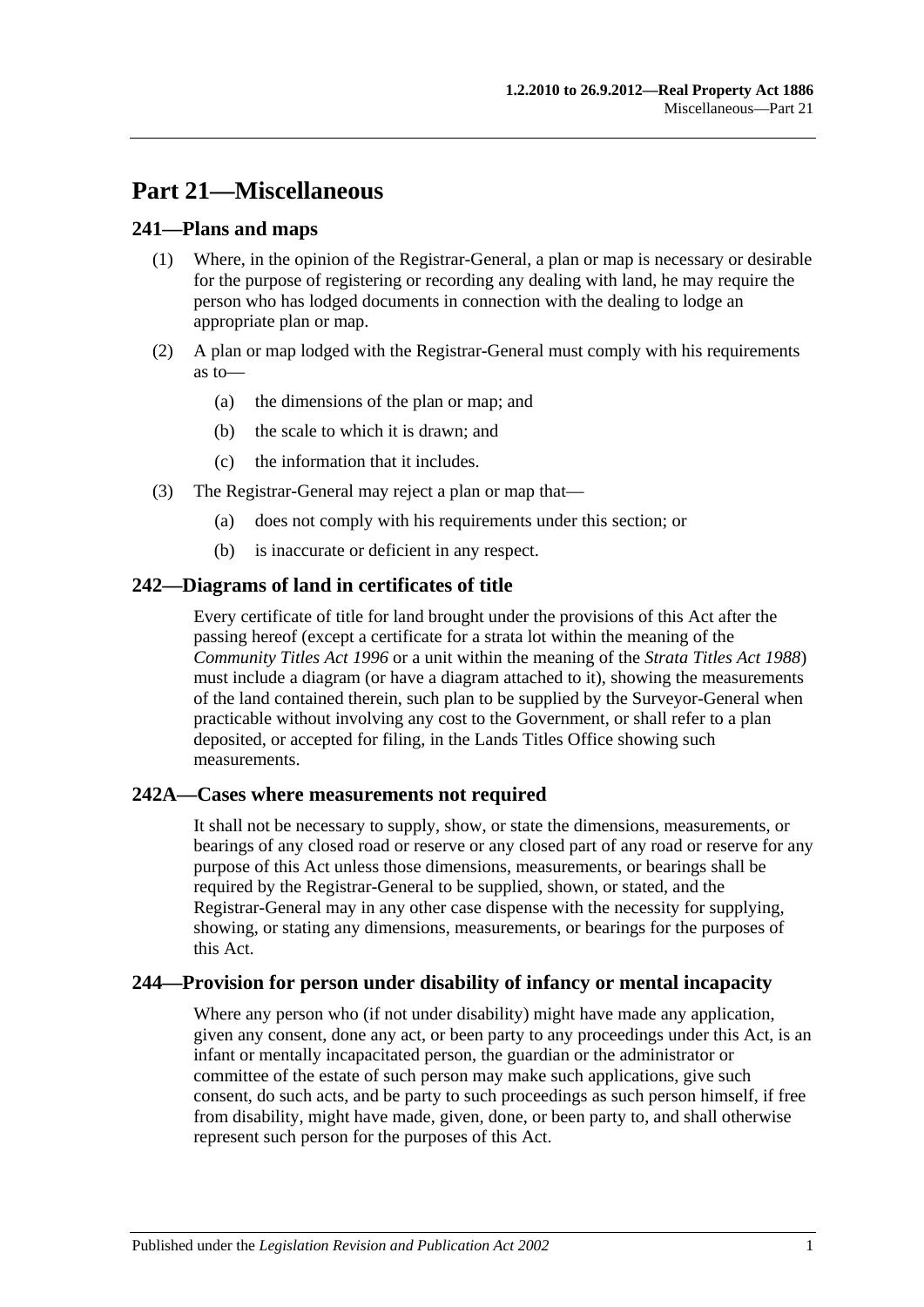## **245—Court may appoint guardian**

The Court may appoint a guardian of an infant for the purposes of this Act.

#### **246—Unregistered instruments to confer claim to registration**

Every instrument signed by a registered proprietor, or by any person claiming through or under a registered proprietor, purporting to pass an estate or interest in land for the registration of which estate or interest provision is made in this Act shall, until registered, be deemed to confer upon the person intended to take under such instrument, or any person claiming through or under him, a right or claim to the registration of such estate or interest. The Registrar-General, upon application for such registration by any person other than the person immediately claiming from a registered proprietor, may reject the same altogether or may register the applicant as proprietor of the estate or interest, either forthwith or at the expiration of some defined period of time, and may direct such other entries to be made in the Register Book, and such advertisements to be published, as he may deem necessary.

## **247—Informal documents may be registered**

The Registrar-General may, in the event of great loss or inconvenience being likely to arise, register any document signed by a registered proprietor, or by any person claiming through or under a registered proprietor, notwithstanding that such document be not in any of the forms prescribed by this Act, nor otherwise in accordance with the provisions hereof: Provided that such document purports to create an estate or interest in land for the registration of which estate or interest provision is made in this Act, and would in equity, apart from the provisions of this Act, be regarded as vesting such estate or interest in the person intended to take under such document. The Registrar-General, upon application for such registration, may reject the same altogether, or may proceed as directed in the last preceding section.

## **248—Memorial to be entered**

On registering any such applicant, as mentioned in the two last preceding sections, the Registrar-General shall, so far as possible, enter the like memorial of every document or instrument produced by the applicant in the same manner as if such document or instrument had been presented for registration in its proper order of time, and the duplicate certificate, or other instrument of title shall be delivered up and the like memorials or other entries made thereon: Provided that no such registration shall be made if it would interfere with the right of any person claiming under any instrument previously registered under this Act.

## **249—Equities not abolished**

(1) Nothing contained in this Act shall affect the jurisdiction of the Courts of law and equity in cases of actual fraud or over contracts or agreements for the sale or other disposition of land or over equities generally.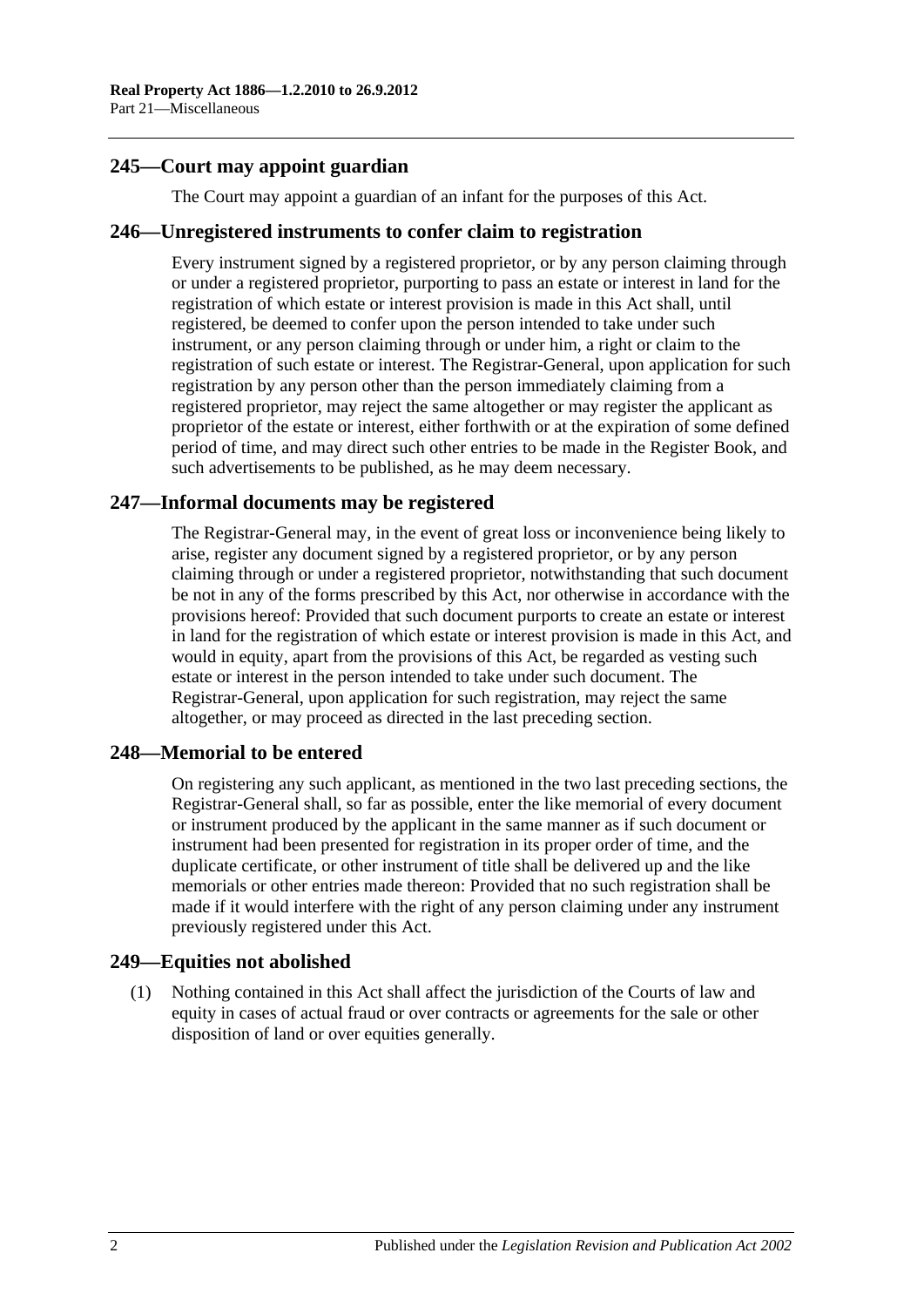(2) And the intention of this Act is that, notwithstanding the provisions herein contained for preventing the particulars of any trusts being entered in the Register Book, and without prejudice to the powers of disposition or other powers conferred by this Act on proprietors of land, all contracts and other rights arising from unregistered transactions may be enforced against such proprietors in respect of their estate and interest therein, in the same manner as such contracts or rights may be enforced against proprietors in respect of land not under the provisions of this Act: Provided that no unregistered estate, interest, contract, or agreement shall prevail against the title of any *bona fide* subsequent transferee, mortgagee, lessee, or encumbrancee, for valuable consideration, duly registered under this Act.

#### **250—Lis pendens not to be registered**

No *lis pendens* affecting lands under the provisions of this Act shall hereafter be registered.

#### **251—No title by adverse possession**

Except as provided in [Part 7A](#page-40-0) of this Act, no person shall acquire any right or title to land under the provisions of this Act by any length of adverse possession, nor shall the right of the registered proprietor to recover possession of any such land be barred by any length of adverse possession.

### **252—Corporations and district councils to furnish Registrar-General with plans of new streets etc**

So often as any new street or road shall become vested in any Corporation or District Council by any means other than in pursuance of an order for opening the same the Corporation or Council affected shall immediately furnish the Registrar-General with a map or plan showing particulars of the new street or road so having become vested as aforesaid.

## **253—Surveyor-General to furnish Registrar-General with particulars of orders confirming opening of new roads etc**

Whenever an order for opening a new road or closing an old road, or for the exchange of any water or other reserve, through or affecting land under the provisions of this Act shall have been duly confirmed, the Surveyor-General shall forthwith after such confirmation forward to the Registrar-General particulars of the date of such confirmation, and of the width, length, bearings, and measurements of such road, or of the exact dimensions and position of such reserve, and of the land taken in exchange.

## **254—Alteration of plans**

The Registrar-General shall make reference to the particulars so furnished to him as aforesaid on any plan deposited in his office which is affected thereby, and shall also make an entry on the certificate in the Register Book, and alter any diagram included in, or attached to, the certificate in accordance with such survey maps, plans or particulars, and require the registered proprietor, or any mortgagee or encumbrancee, who may hold the same, to deliver up the duplicate certificate for the purpose of being cancelled or corrected as the case may require.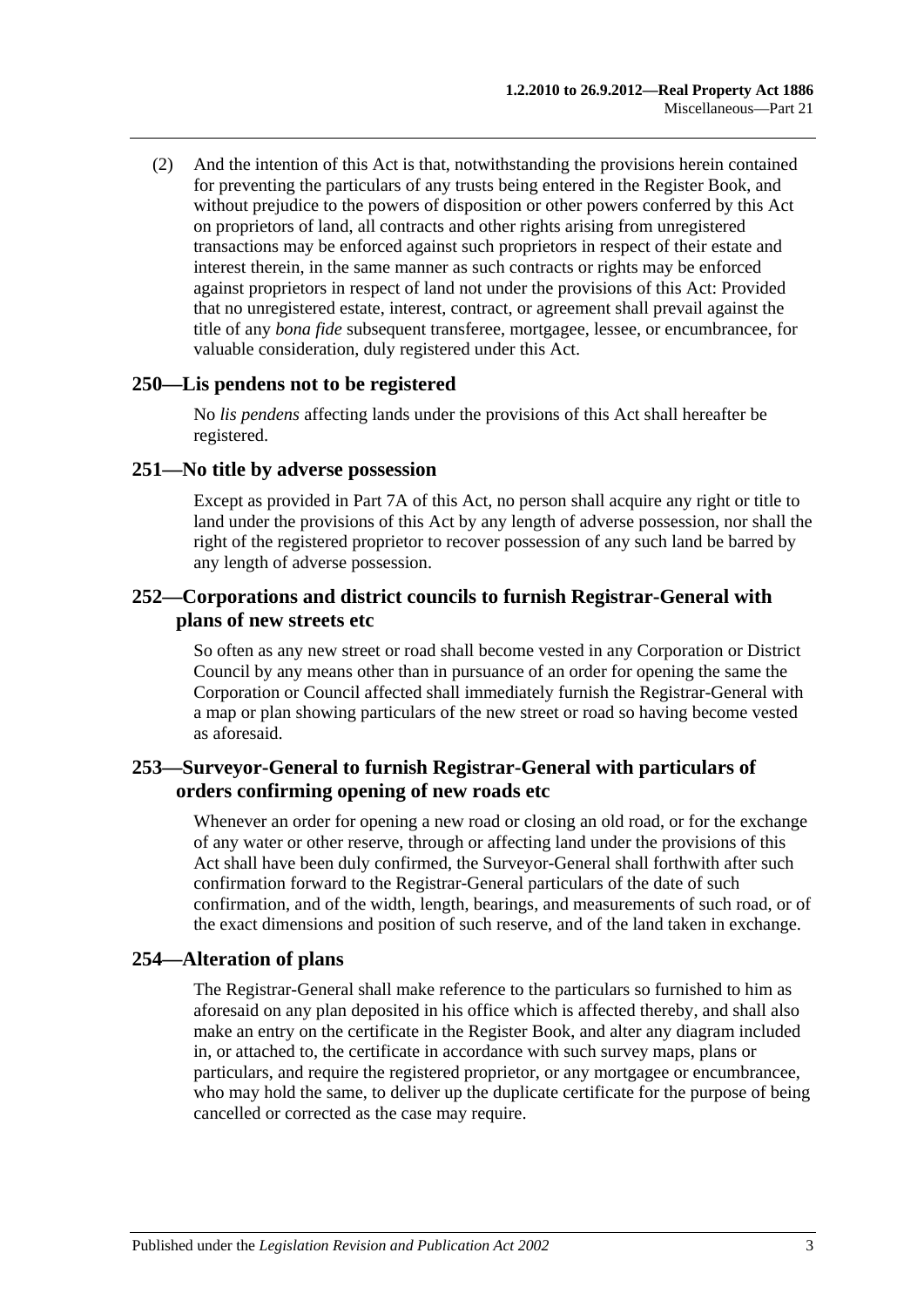### <span id="page-123-0"></span>**255—Confused boundaries**

- (1) A plan of the boundaries of land within a Confused Boundary Area that is lodged in the Lands Titles Registration Office under section 51(2) of the *[Survey Act](http://www.legislation.sa.gov.au/index.aspx?action=legref&type=act&legtitle=Survey%20Act%201992) 1992* must be accompanied by an application in a form approved by the Registrar-General.
- (2) The Registrar-General must, on the lodging of a plan referred to in [subsection](#page-123-0) (1), examine the plan as if it were a plan lodged under this Act.
- <span id="page-123-1"></span>(3) The Registrar-General may deposit a plan in the Lands Titles Registration Office pursuant to section 51 of the *[Survey Act](http://www.legislation.sa.gov.au/index.aspx?action=legref&type=act&legtitle=Survey%20Act%201992) 1992* without the consent of a person who appears from the Register Book to have or to claim an estate or interest in land affected by the plan.
- <span id="page-123-2"></span>(4) On the deposit of a plan referred to in [subsection](#page-123-1) (3)—
	- (a) the boundaries of land affected by the plan are by force of this subsection altered to the extent necessary to give effect to the plan; and
	- (b) the Registrar-General may amend the original certificate of title, or may issue a new certificate of title, without the production of any duplicate or other instrument and without the consent of a person who appears to have or to claim an estate or interest in the land, and may amend any other relevant instrument or record; and
	- (c) if the Registrar-General so requires—any duplicate certificate of title or other instrument specified by the Registrar-General must be produced to the Registrar-General so that it can be amended or a new certificate issued.
- (5) If the production of a certificate or other instrument is required under [subsection](#page-123-2) (4), then, despite any agreement to the contrary, a person having possession of the certificate or other instrument is not entitled to demand or receive a fee or charge from any person for its production.
- (6) Any amendment made to a certificate of title under this section will be taken to have been made prior to the registration of any instrument registered on the certificate.

#### **258—Reference to Real Property Acts**

Where, in any Act now in force, reference is made to the Real Property Acts, or any of them, such reference shall be deemed to extend to this Act.

#### **259—General powers of Court not affected**

Any special jurisdiction by this Act given to the Court shall not prejudice or take away the ordinary jurisdiction of the Court.

#### **260—Valuable consideration may be proved by prior instruments**

Whenever in any action or other proceeding affecting the title to any land, it shall become necessary to determine the fact whether any person is a purchaser, transferee, mortgagee, encumbrancee, or lessee, for valuable consideration or not, any party to such action or other proceeding may give in evidence any transfer, mortgage, encumbrance, lease or other instrument affecting the title to such land, although the same may not be referred to in the certificate or may have been cancelled by the Registrar-General.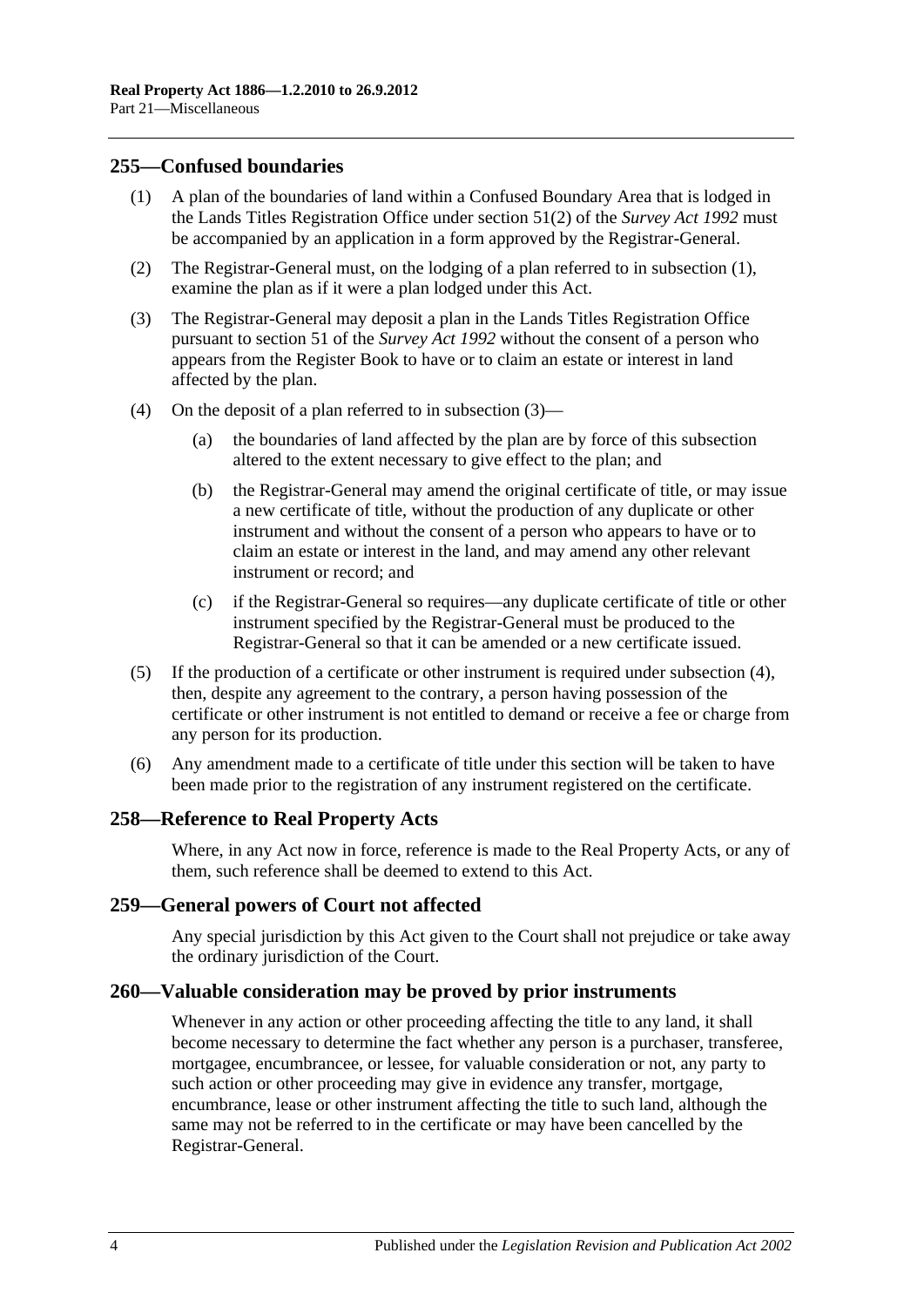## **261—General covenants to be implied in instruments**

In every instrument charging, creating, or transferring any estate or interest in land, there shall be implied the following covenant by the party charging, creating, or transferring such estate or interest, with the party in whose favour such estate or interest is charged or created, or to whom the same is transferred, and his executors, administrators, and transferees, that is to say—That he, the covenanting party, will do such acts and execute such instruments as in accordance with the provisions of this Act may be necessary to give effect to all covenants, conditions, and purposes expressly set forth in such instrument, or by this Act declared to be implied against such party in instruments of a like nature.

#### **262—Implied powers and covenants may be modified or negatived**

Every covenant and power by this Act implied in any instrument may be negatived or modified by express declaration contained in or endorsed on the instrument.

## **263—In action for breach, party may be proceeded against as if he had covenanted in express words**

In any action for a breach of any such covenant, it shall be lawful to allege that the party against whom such action is brought did covenant precisely in the same manner as if such implied covenant, with or without modification, as the case may be, had been expressed in words in such instrument, any law or practice to the contrary notwithstanding; and every such implied covenant shall have the same force and effect and be enforced in the same manner as if it had been set out at length in such instrument.

## **264—Implied covenants to be joint and several**

Where any covenants are by this Act implied against two or more persons, such implied covenants shall be construed to be joint and several.

#### **265—Short forms of covenants in mortgages and leases**

Where in any mortgage or encumbrance the short form of covenant given in [Schedule](#page-135-0) 16 hereto and numbered 1, or where in any lease any of the other short forms of covenant given in such Schedule shall be used, the covenant set opposite such short form in the said Schedule shall be implied in such mortgage, encumbrance, or lease as fully and effectually as if set out at length therein: Provided that the parties to any such instrument may by express words add to or modify any such short form, in which case the same shall imply the covenant as set out at length, with the addition or modification so expressed.

## **266—Short form for expressing exception of mines and minerals**

Whenever, in any application or instrument under this Act, the following words shall be used "Except and always reserved to all coals, seams of coals, mines, minerals, and quarries, but paying reasonable compensation to ," they shall be taken to have the same effect, and be construed as if the form of words contained in [Schedule 17](#page-137-1) hereto had been inserted therein; and the Registrar-General, on issuing a certificate, shall insert the words so used in the application or instrument, and the same shall be as binding and effectual as if he had inserted therein the words at length contained in the said [Schedule 17.](#page-137-1)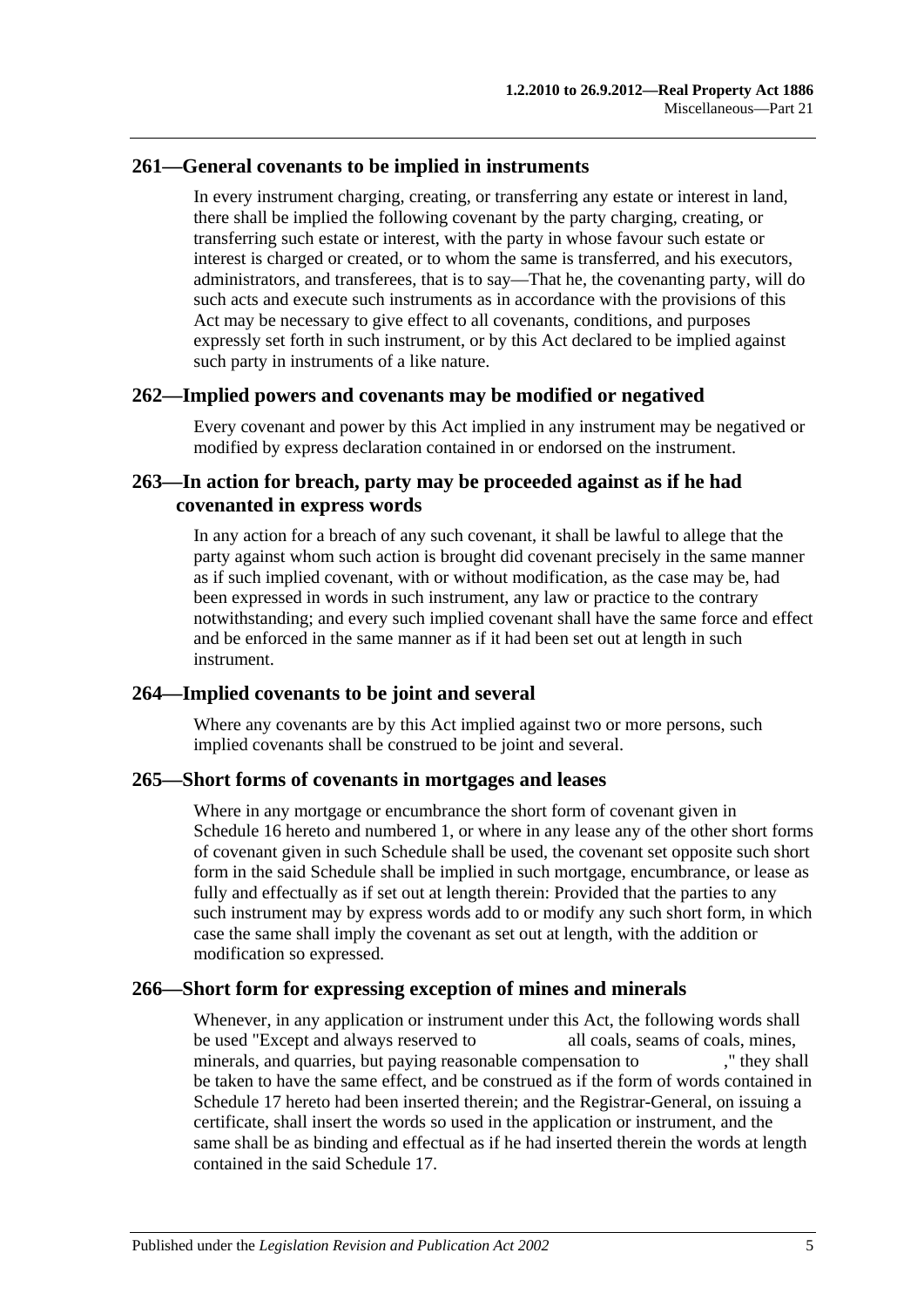#### **267—Witnessing of instruments**

- (1) The execution of an instrument by or on behalf of a party to the instrument must be witnessed by a person who either knows the person executing the instrument personally or is satisfied as to his or her identity.
- (2) The witness—
	- (a) must be aged 18 years or over; and
	- (b) must not be a party to the instrument.
- (3) The witness must sign his or her name as witness and the full name and address of the witness and a telephone number at which he or she can ordinarily be contacted during business hours must be legibly printed under the witness' signature.
- (4) The Registrar-General may, whether he or she suspects that an instrument has been improperly executed or not, require the execution of the instrument to be verified in any manner he or she thinks fit.

#### **268—Improper witnessing**

If a witness signs an instrument as witness but—

- (a) does not know the person executing the instrument personally and has no reasonable ground on which to be satisfied as to the person's identity; or
- (b) knows or has reasonable grounds for suspecting that the person signing the instrument—
	- (i) if signing as a party—is not a party to the instrument; or
	- (ii) if signing on behalf of a party—does not have authority to sign on behalf of the party,

the witness is guilty of an offence.

Maximum penalty: \$2 000 or imprisonment for 6 months.

#### **270—Execution of instrument by corporation**

A corporation may execute instruments under the provisions of this Act by affixing thereto its common seal, and such execution shall be equivalent to signature.

#### <span id="page-125-1"></span>**273—Authority to register**

- (1) Subject to [subsection](#page-125-0) (2), the Registrar-General shall not receive any application for bringing land under the provisions of this Act, or any instrument purporting to deal with or affect land, unless there shall be endorsed thereon a certificate that the same is correct for the purposes of this Act, signed by the applicant or party claiming under or in respect of such instrument, or by a solicitor, or licensed land broker.
- <span id="page-125-0"></span>(2) The Registrar-General may, in his absolute discretion, exempt instruments of classes prescribed by regulation from the requirement of certification under [subsection](#page-125-1) (1).
- (3) The Registrar-General may vary or revoke an exemption under [subsection](#page-125-0) (2).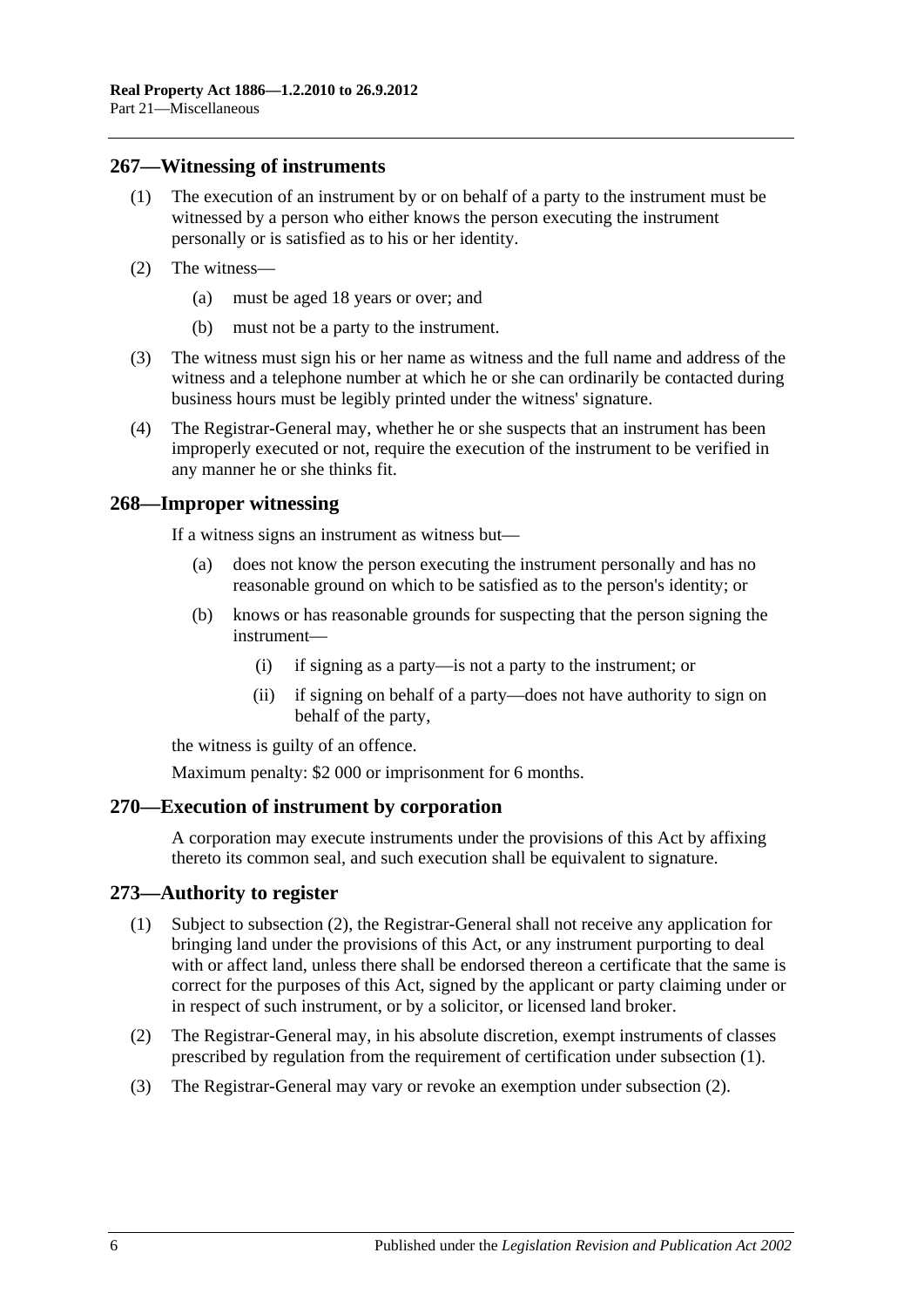## **274—Solicitors and conveyancers to be generally entitled to recover fees for work done under this Act**

- (1) Except as allowed by statute, no person other than a solicitor or registered conveyancer shall be entitled to sue for or receive any fees, costs, or charges for work done in reference to applications, transfers, or other dealings relating to land, nor to any right of set-off in respect of any such fees, costs, or charges, nor to any lien or right to retain any deed, paper, or writing which shall have come into his possession in reference to any such work.
- <span id="page-126-0"></span>(2) Where a requisition is made by the Registrar-General in respect of an instrument under this Act on the ground that there is an error in, or omission from, the instrument, and the error or omission arose through the fault of a solicitor or registered conveyancer, the solicitor or registered conveyancer shall not charge or recover any fees or costs for work done in relation to complying with the requisition.
- (3) Where a person considers that a solicitor or registered conveyancer has, in contravention of [subsection](#page-126-0) (2), charged any fees or costs for work done in relation to complying with a requisition, he may request a Master of the Supreme Court to tax the account of the solicitor or registered conveyancer in order to ascertain whether such fees or costs have been charged.

## **275—Forms in Schedules**

Whenever a form in any Schedule hereto is directed to be used, such direction shall apply equally to any form to the like effect for a similar purpose authorised in conformity with the provisions of this Act; and any variation from such forms, not being in matter of substance, shall not affect their validity or regularity; but they may be used with such alterations as the character of the parties or the circumstances of the case may render necessary.

## **276—Service of notices**

Where this Act makes no provision for the manner in which a notice is to be served on or given to any person the notice may—

- (a) be served personally or by certified post; or
- (b) be served by publication of the notice in a manner directed by the Registrar-General.

## <span id="page-126-1"></span>**277—Regulations**

- (1) The Governor may make such regulations as may be necessary or convenient for carrying into effect the provisions and objects of this Act, and without limiting the generality of the foregoing, may make regulations—
	- (a) providing for and prescribing the fees and charges payable for or in respect of the doing of any act or thing under this Act, including fees and charges for searching, whether electronically or in any other manner, the Register Book or any document deposited or registered or information recorded under this Act or pursuant to any other Act, and for obtaining copies of any material so searched; and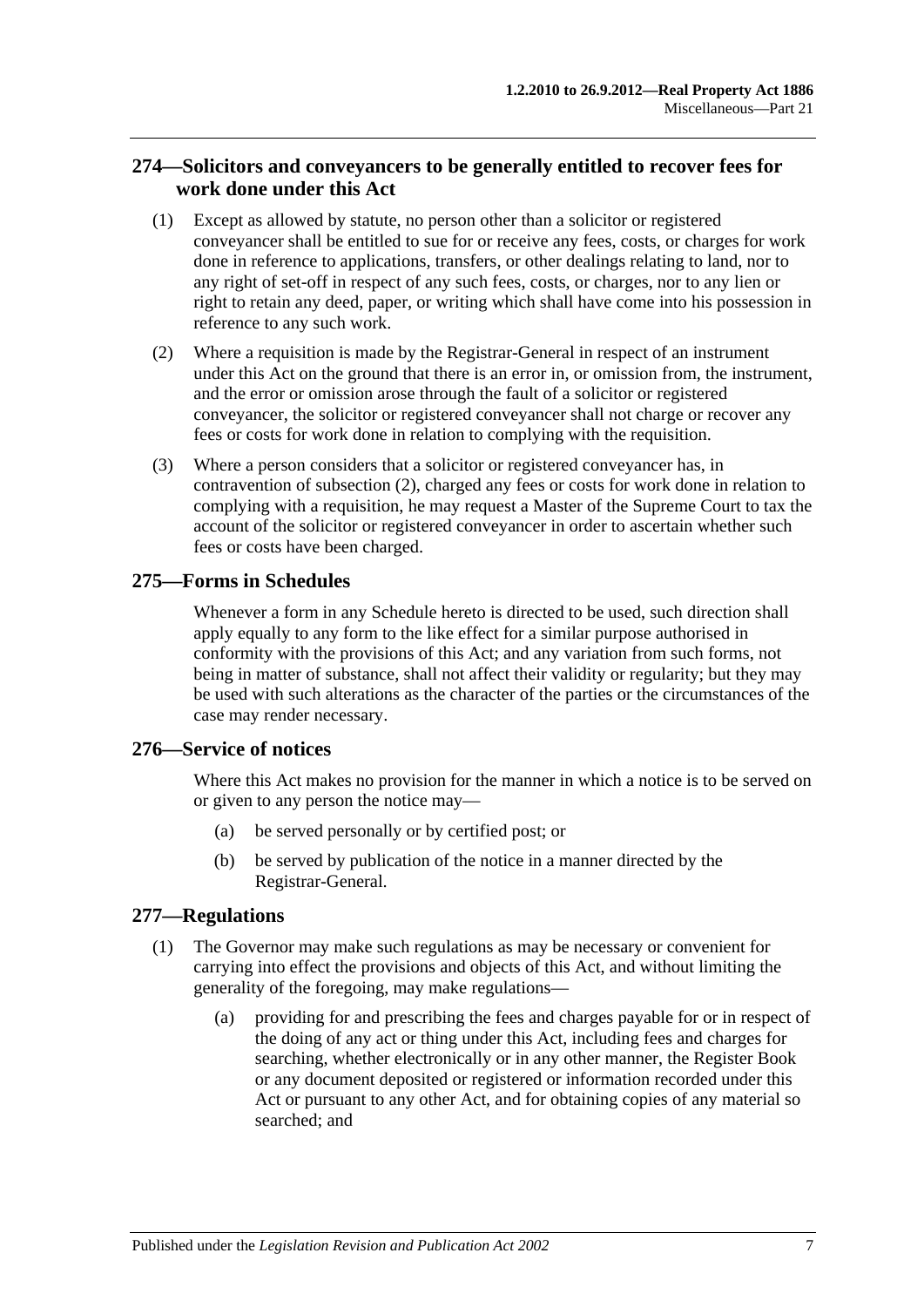- (b) providing for and prescribing the charges recoverable by solicitors and registered conveyancers for transacting business under the provisions of this Act.
- (1a) Fees or charges prescribed under [subsection](#page-126-1) (1) for registering a transfer of land may be based on the consideration for the transfer, the value of the land transferred or any other basis whether or not the fee or charge exceeds the administrative cost of registering the transfer.
- (2) Without limiting the generality of [subsection](#page-126-1) (1) of this section a regulation made under this Act may amend or revoke any regulation made under the *[Fees Regulation](http://www.legislation.sa.gov.au/index.aspx?action=legref&type=act&legtitle=Fees%20Regulation%20Act%201927)  Act [1927](http://www.legislation.sa.gov.au/index.aspx?action=legref&type=act&legtitle=Fees%20Regulation%20Act%201927)*.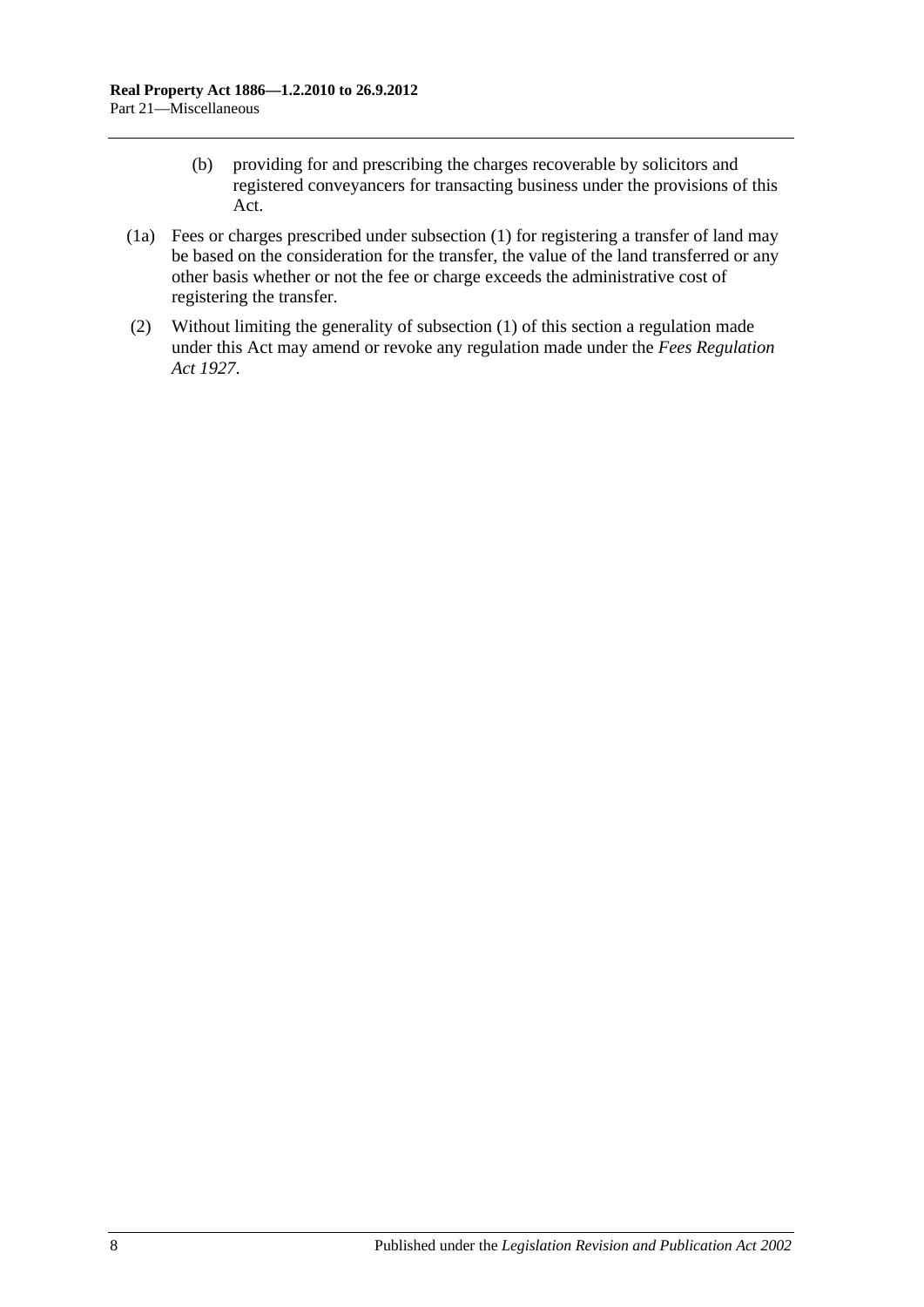# **Schedule 1—Transitional provisions**

- 1 (1) Where—
	- (a) a plan of resubdivision has been deposited or accepted for filing in the Lands Titles Registration Office under a previous enactment relating to the division of land and certificates of title in respect of some or all of the allotments created by the plan have not been issued because a condition for issue has not been satisfied; and
	- (b) the Registrar-General has served notice in writing on the proprietor of the land (and on such other persons as is required by regulation) that he or she intends cancelling the plan, or that part of the plan to which the condition relates, at the expiration of the period (being at least two months) specified in the notice,

the Registrar-General may cancel the plan, or the relevant part of it, if the condition has not been satisfied at the expiration of that period.

- (2) Where—
	- (a) a plan of resubdivision has been deposited or accepted for filing in the Lands Titles Registration Office under a previous enactment relating to the division of land and certificates of title have not been issued in respect of some or all of the allotments created by the plan because a condition for issue has not been satisfied or for any other reason; and
	- (b) the proprietor of the land to which the plan, or the relevant part of the plan, relates has applied to the Registrar-General for cancellation of the plan, or the relevant part of it; and
	- (c) the persons whose consents are required by regulation have consented to the application,

the Registrar-General may cancel the plan or the relevant part of it.

- (3) Where a plan, or part of a plan, is cancelled under this clause, all plans of resubdivision, or parts of such plans, affecting the same land that have been deposited or accepted for filing in the Lands Titles Registration Office under a previous enactment since the division on which the currently issued certificate of title for the land is based will be taken to have been cancelled.
- (4) Fees and contributions in relation to open space paid in respect of a plan, or part of a plan, of resubdivision cancelled by or under this clause are forfeited.
- (5) In this clause—

*plan of resubdivision* means a plan of re-subdivision or a plan of subdivision as defined in the *[Planning and Development Act](http://www.legislation.sa.gov.au/index.aspx?action=legref&type=act&legtitle=Planning%20and%20Development%20Act%201966) 1966* and includes a plan deposited or accepted for filing in the Lands Titles Registration Office before the commencement of that Act that satisfies the definition of either of those terms in that Act;

*previous enactment* means an Act in force before the commencement of the *[Real](http://www.legislation.sa.gov.au/index.aspx?action=legref&type=act&legtitle=Real%20Property%20Act%20Amendment%20Act%201982)  [Property Act Amendment Act](http://www.legislation.sa.gov.au/index.aspx?action=legref&type=act&legtitle=Real%20Property%20Act%20Amendment%20Act%201982) 1982*.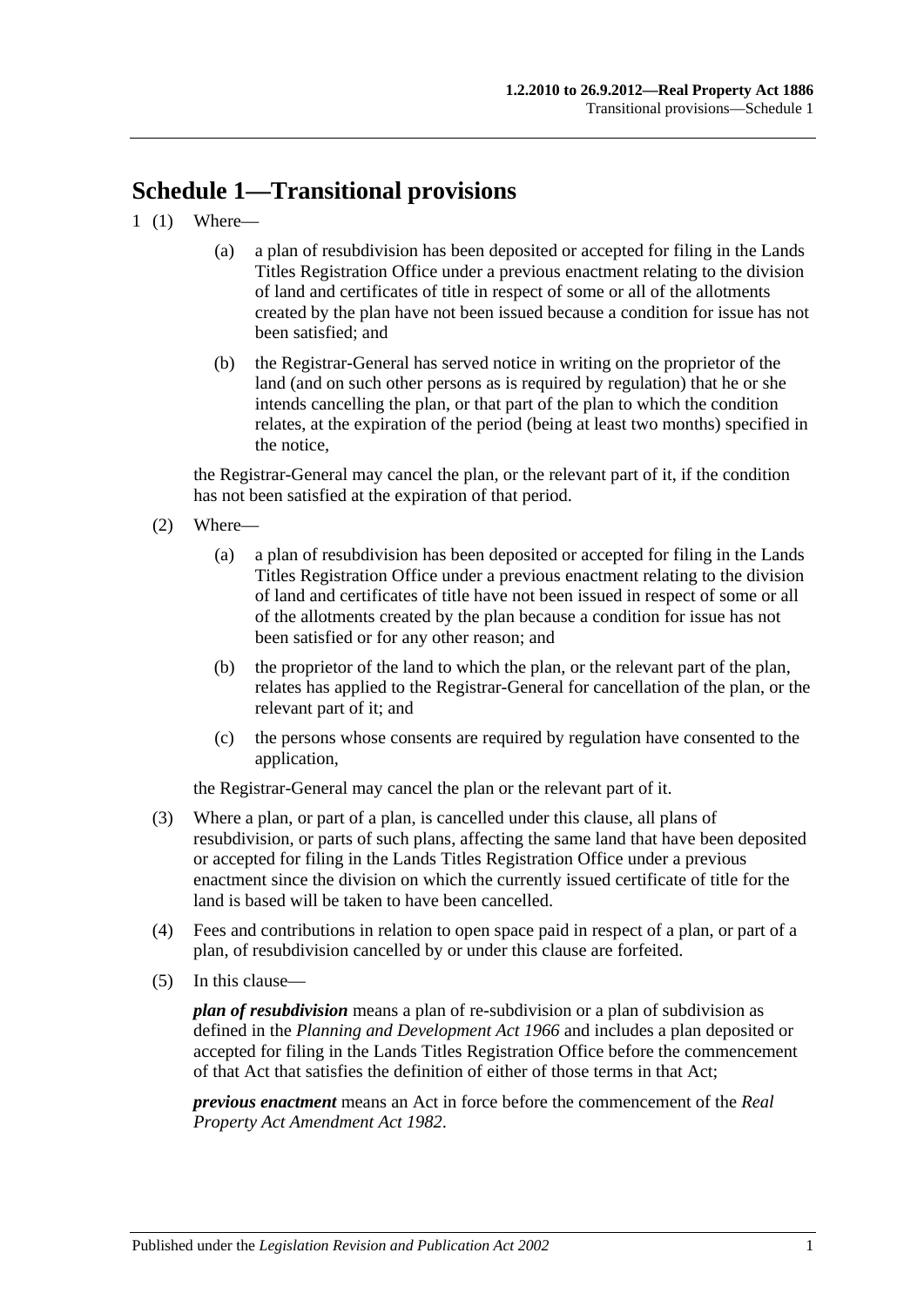- <span id="page-129-0"></span>2 (1) Subject to this Schedule, the Registrar-General must deal with an application for the division of land made before the commencement of the *[Real Property \(Miscellaneous\)](http://www.legislation.sa.gov.au/index.aspx?action=legref&type=act&legtitle=Real%20Property%20(Miscellaneous)%20Amendment%20Act%201994)  [Amendment Act](http://www.legislation.sa.gov.au/index.aspx?action=legref&type=act&legtitle=Real%20Property%20(Miscellaneous)%20Amendment%20Act%201994) 1994* as though that amending Act had not come into operation.
	- (2) A certificate of approval issued under [section](#page-111-2) 223LF or [223LG](#page-112-3) before the repeal of those sections by the *[Statutes Repeal and Amendment \(Development\) Act](http://www.legislation.sa.gov.au/index.aspx?action=legref&type=act&legtitle=Statutes%20Repeal%20and%20Amendment%20(Development)%20Act%201993) 1993* and a certificate issued by the Development Assessment Commission under section 51 of the *[Development Act](http://www.legislation.sa.gov.au/index.aspx?action=legref&type=act&legtitle=Development%20Act%201993) 1993* before the commencement of the *[Real Property](http://www.legislation.sa.gov.au/index.aspx?action=legref&type=act&legtitle=Real%20Property%20(Miscellaneous)%20Amendment%20Act%201994)  [\(Miscellaneous\) Amendment Act](http://www.legislation.sa.gov.au/index.aspx?action=legref&type=act&legtitle=Real%20Property%20(Miscellaneous)%20Amendment%20Act%201994) 1994* will expire on the second anniversary of the commencement of that Act unless the Registrar-General extends the life of the certificate.
	- (3) The Registrar-General must not deposit a plan of division in the Lands Titles Registration Office pursuant to an application referred to in subclause (1) if a certificate referred to in [subclause](#page-129-0) (2) on which the application depends has expired under that subclause.
	- (4) If the Registrar-General is unable to deposit a plan of division pursuant to an application referred to in subclause (1) because a certificate referred to in [subclause](#page-129-0) (2) has expired, the Registrar-General must reject the application and all instruments and other documents that depend on the deposit of the plan of division pursuant to the application.
- 3 (1) Subject to [subclause](#page-129-1) (2), where an easement is appurtenant to land shown on a plan of division as a street, road, thoroughfare, reserve or other similar open space and the plan—
	- (a) was deposited in the Lands Titles Registration Office under [Part 19AB](#page-104-0) before the commencement of the *[Real Property \(Miscellaneous\) Amendment](http://www.legislation.sa.gov.au/index.aspx?action=legref&type=act&legtitle=Real%20Property%20(Miscellaneous)%20Amendment%20Act%201994)  Act [1994](http://www.legislation.sa.gov.au/index.aspx?action=legref&type=act&legtitle=Real%20Property%20(Miscellaneous)%20Amendment%20Act%201994)*; or
	- (b) was deposited or accepted for filing in the Lands Titles Registration Office under a corresponding previous enactment; or
	- (c) is deposited after the commencement of the *[Real Property \(Miscellaneous\)](http://www.legislation.sa.gov.au/index.aspx?action=legref&type=act&legtitle=Real%20Property%20(Miscellaneous)%20Amendment%20Act%201994)  [Amendment Act](http://www.legislation.sa.gov.au/index.aspx?action=legref&type=act&legtitle=Real%20Property%20(Miscellaneous)%20Amendment%20Act%201994) 1994* but as though it had not come into operation (see clause  $2(1)$ ).

the easement ceases, or will be taken to have ceased, to be appurtenant to that land upon deposit of the plan in the Lands Titles Registration Office.

- <span id="page-129-1"></span>(2) Subclause (1) does not apply if it was a condition or requirement of the relevant planning authorisation or the intention at the time of deposit or acceptance for filing of the plan that the easement should remain appurtenant to the land.
- 4 (1) Notwithstanding the repeal of the *[Planning and Development Act](http://www.legislation.sa.gov.au/index.aspx?action=legref&type=act&legtitle=Planning%20and%20Development%20Act%201966) 1966*, Part 6 of that Act, and the regulations relevant to that Part, continue to apply in relation to a plan of division that had been approved under that Act, or in respect of which an application had been made, before the commencement of the *[Real Property Act Amendment](http://www.legislation.sa.gov.au/index.aspx?action=legref&type=act&legtitle=Real%20Property%20Act%20Amendment%20Act%201982)  Act [1982](http://www.legislation.sa.gov.au/index.aspx?action=legref&type=act&legtitle=Real%20Property%20Act%20Amendment%20Act%201982)*.
	- (2) A plan of division referred to in subclause (1) cannot be deposited or accepted for filing by the Registrar-General if the development approval granted in relation to the plan has lapsed under section 26 of the *[Statutes Repeal and Amendment](http://www.legislation.sa.gov.au/index.aspx?action=legref&type=act&legtitle=Statutes%20Repeal%20and%20Amendment%20(Development)%20Act%201993)  [\(Development\) Act](http://www.legislation.sa.gov.au/index.aspx?action=legref&type=act&legtitle=Statutes%20Repeal%20and%20Amendment%20(Development)%20Act%201993) 1993*.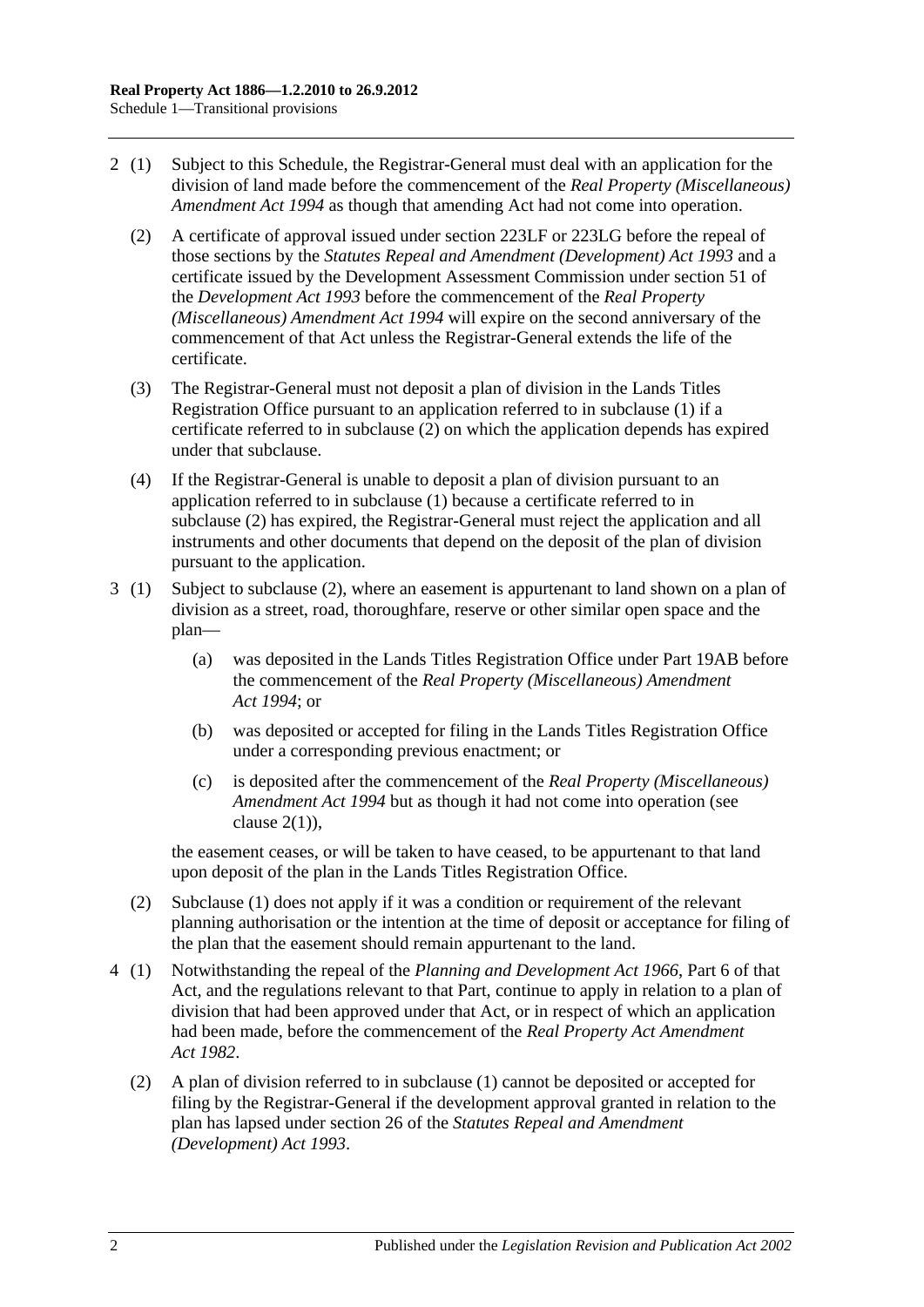- (3) For the purposes of the continued application of Part 6 of the *[Planning and](http://www.legislation.sa.gov.au/index.aspx?action=legref&type=act&legtitle=Planning%20and%20Development%20Act%201966)  [Development Act](http://www.legislation.sa.gov.au/index.aspx?action=legref&type=act&legtitle=Planning%20and%20Development%20Act%201966) 1966*, and the regulations relevant to that Part, under subclause (1), references to the Director will be construed as references to the Presiding Member of the Development Assessment Commission.
- 5 In this Schedule—

*division* includes subdivision and resubdivision.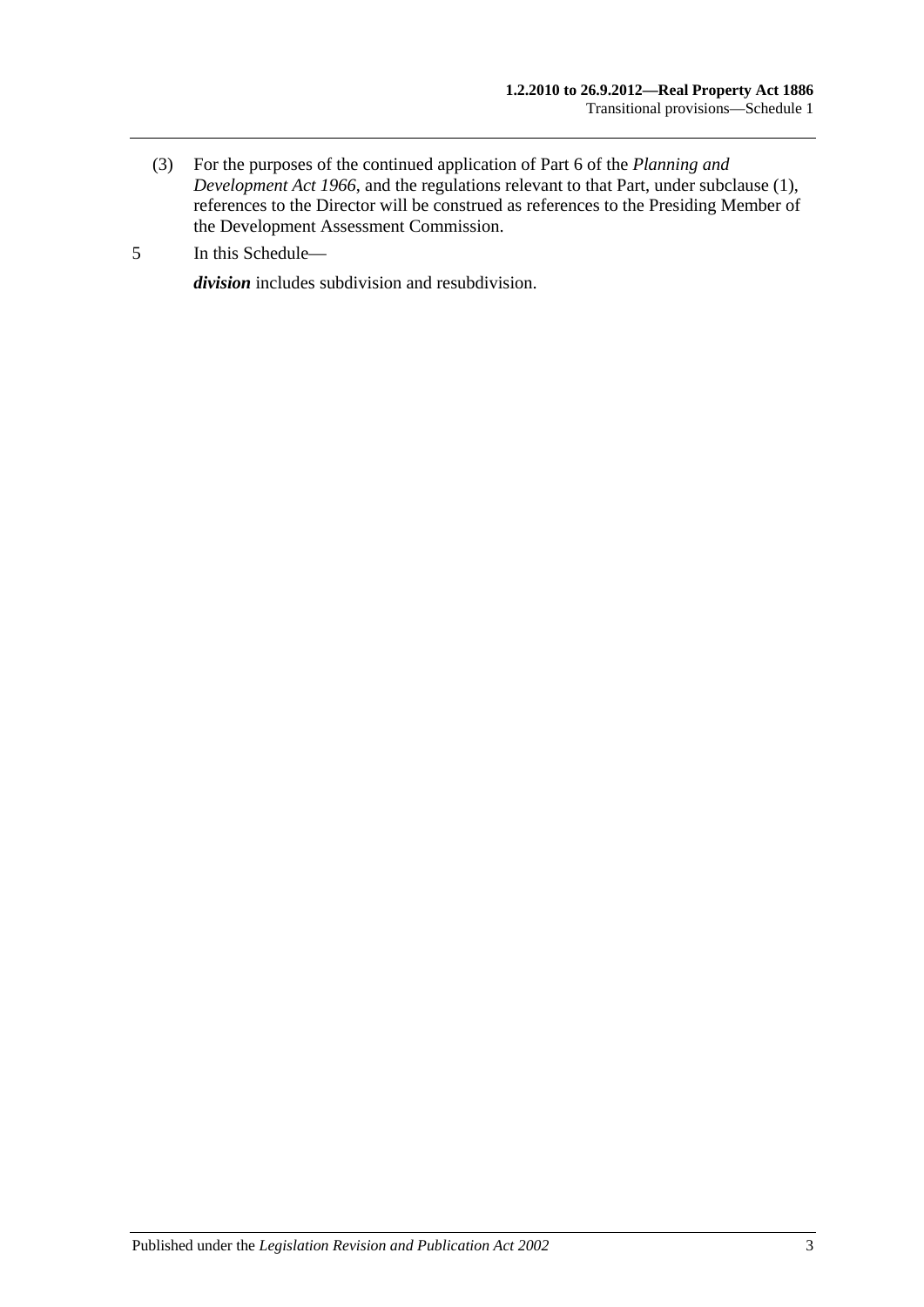## **Schedule 2—Application to bring land under the provisions of the** *Real Property Act 1886*

I, AB, of *[here insert residence and description*] do declare that I am *[or that CD, of* (here insert residence and description) is] seized of an estate of freehold [here state the nature of the estate of freehold] in all that piece of land situated in [here state the situation] containing [here state the area] be the same a little more or less [exclusive of roads intersecting the same, if any] with [here state rights-of-way and other privileges or easements appertaining, and set forth a sufficient description to identify the land which piece of land is of the value of \$ and no more, and is [the town allotment] or country section, or is part of the town allotment, or country section originally granted to , by land grant under the hand and seal of

, formerly Governor [or Resident Commissioner] of the State of South Australia, dated the day of numbered in the plan of the [district, township, or county] of as delineated on the public maps of the State, deposited in the Survey Office, Adelaide: And I do further declare that I am not aware of any mortgage, encumbrance, or claim affecting the said land, or that any person hath any claim, estate, or interest on or in the said land, at law or in equity, in possession, reversion remainder or expectancy, or that any person has, or claims any right-of-way or other easement affecting the said land other than is set forth and stated as follows, that is to say [here state particulars of mortgages, encumbrances, dower, or other interest to which the land may be subject, and of all rights-of-way and other easements which any other person is entitled to or *claims*]: And I further declare that there is no person in possession or occupation of the said lands adversely to my estate or interest [or the estate or interest of the said CD therein] and [that the said land is now in the occupation of, here state names and descriptions of occupiers, or that the said land is now unoccupied], and that the names and addresses of the owners and occupiers of the lands contiguous thereto, are [here

state the names and addresses of owners and occupiers of lands contiguous thereto, or to me unknown] and that there are no documents or instruments of title affecting the land above described in my possession or under my control, [ $or$  in the possession or under the control of the said CD] other than those enumerated in the Schedule hereto, and I do hereby [or if so, on behalf of the said CD] apply to have the land above described brought under the provisions of the Real Property Act 1886, and I make this solemn declaration conscientiously believing the same to be true, and appoint [here insert address] as the address to which notices in respect of this application may be sent.

| Dated at           | . this                                 | day of |             |
|--------------------|----------------------------------------|--------|-------------|
|                    | Made and subscribed by the above-named |        |             |
| . this             | day of                                 |        | [Signature] |
| in the presence of |                                        |        |             |

To the Registrar-General

I, AB, the above declarant, hereby request you to issue the certificate of title for the land described in the above declaration in the name of

Witness to signature—

[Signature]

The Schedule referred to [Here set out a list of all documents and instruments of title]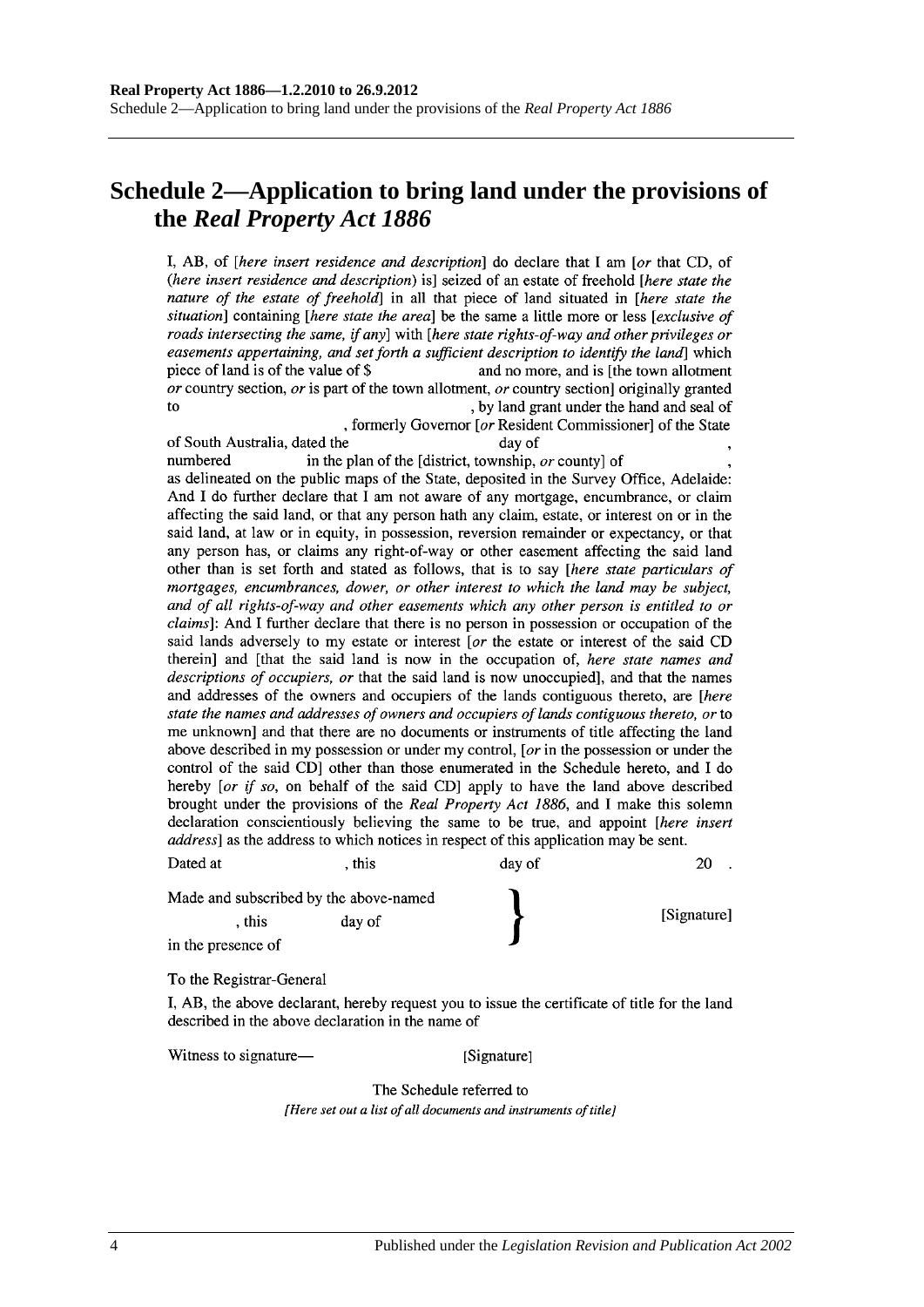## **Schedule 3—Caveat forbidding lands to be brought under the**  *Real Property Act 1886*

To the Registrar-General

Take notice that I, AB, of *[here insert residence and description*] claiming *[here state* the nature of the estate or interest claimed, and the ground on which such claim is founded in the land described as *[here state particulars of description from application*] , as land in and mentioned in notice dated the day of respect of which an application has been made to have the same brought under the provisions of the Real Property Act 1886, do hereby forbid the bringing of the said land under the provisions of the said Act; and I appoint *[here insert address within South* Australia] as the place at which notices and proceedings relating hereto may be served.

Dated this

day of

, 20

[Signature]

## **Schedule 5—A free and unrestricted right-of-way**

(section 89)

A full and free right and liberty to and for the proprietor or proprietors for the time being taking or deriving title under or through this instrument, so long as he or they shall remain such proprietors, and to and for his and their tenants, servants, agents, workmen, and visitors, to pass and repass for all purposes, and either with or without horses or other animals, cart, or other carriages.

## **Schedule 6—Short forms of easements and their interpretation**

(section 89A)

| <b>Short form</b>                     | Long form                                                                                                                                                                                                                                                                                                                                                                                                                                                                                      |
|---------------------------------------|------------------------------------------------------------------------------------------------------------------------------------------------------------------------------------------------------------------------------------------------------------------------------------------------------------------------------------------------------------------------------------------------------------------------------------------------------------------------------------------------|
| supply purposes.                      | an easement for water the right for him, his agents, servants and workmen at any time to break the surface of,<br>dig, open up and use the land (described for that purpose in this instrument) for the<br>purpose of laying down, fixing, taking up, repairing, re-laying or examining pipes and<br>of using and maintaining those pipes for water supply purposes and to enter the land at<br>any time (if necessary with vehicles and equipment) for any of those purposes.                 |
| an easement for<br>sewerage purposes. | the right for him, his agents, servants and workmen at any time to break the surface of,<br>dig, open up and use the land (described for that purpose in this instrument) for the<br>purpose of laying down, fixing, taking up, repairing, re-laying or examining pipes and<br>of using and maintaining those pipes for sewerage purposes and to enter the land (if<br>necessary with vehicles and equipment) for any of those purposes.                                                       |
| an easement for<br>drainage purposes. | the right for him, his agents, servants and workmen at any time to break the surface of,<br>dig, open up and use the land (described for that purpose in this instrument) for the<br>purpose of laying down, fixing, taking up, repairing, re-laying or examining drains or<br>drainage pipes and of using and maintaining those drains and drainage pipes for<br>drainage purposes and to enter the land at any time (if necessary with vehicles and<br>equipment) for any of those purposes. |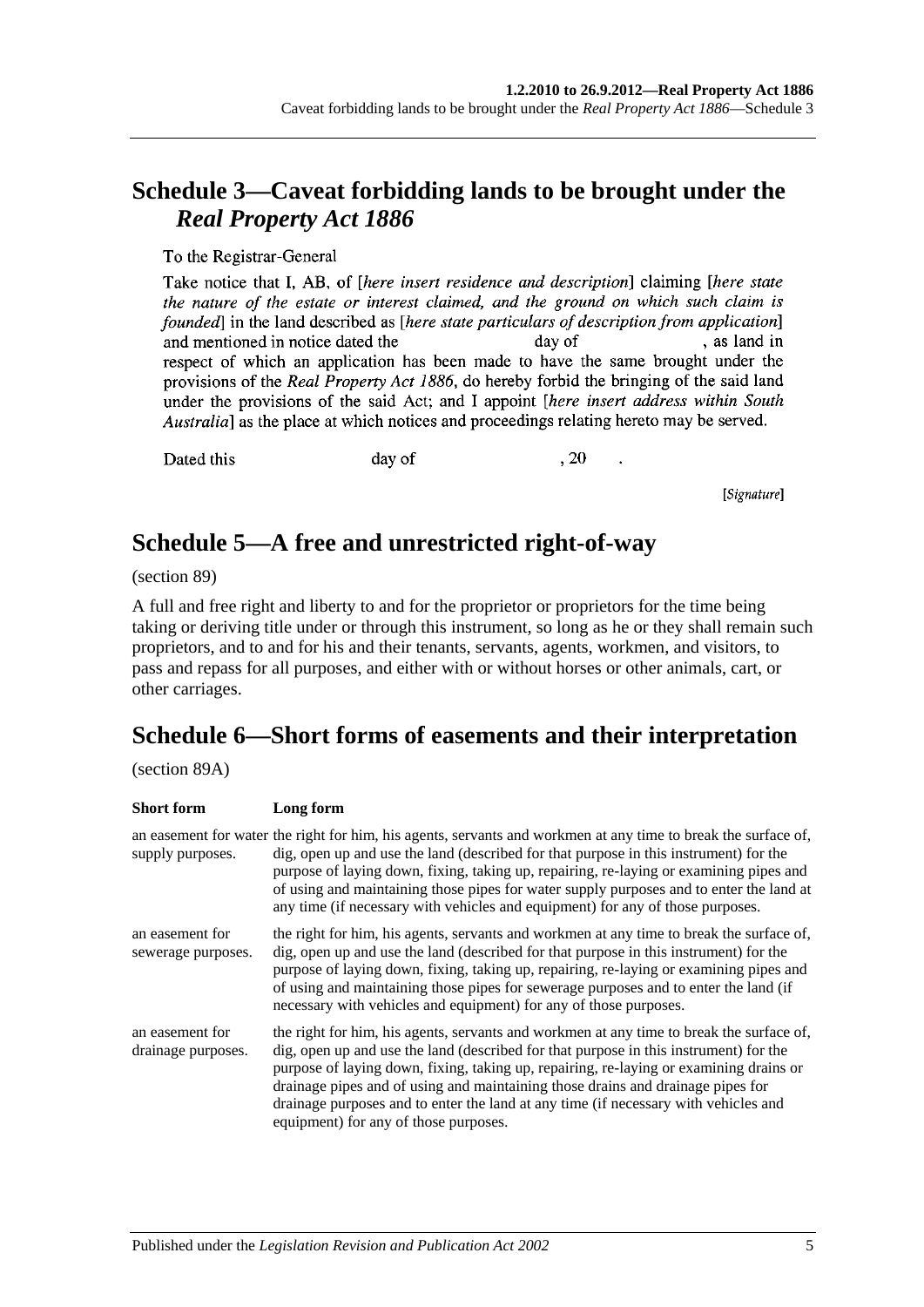#### **Real Property Act 1886—1.2.2010 to 26.9.2012**

Schedule 6—Short forms of easements and their interpretation

| <b>Short form</b>                                              | Long form                                                                                                                                                                                                                                                                                                                                                                                                                                                        |                                                                                                                                   |  |  |
|----------------------------------------------------------------|------------------------------------------------------------------------------------------------------------------------------------------------------------------------------------------------------------------------------------------------------------------------------------------------------------------------------------------------------------------------------------------------------------------------------------------------------------------|-----------------------------------------------------------------------------------------------------------------------------------|--|--|
| an easement for gas<br>supply purposes.                        | the right for him, his agents, servants and workmen at any time to break the surface of,<br>dig, open up and use the land (described for that purpose in this instrument) for the<br>purpose of laying down, fixing, taking up, repairing, re-laying or examining pipes and<br>of using and maintaining those pipes for the purpose of supplying gas, and to enter the<br>land at any time (if necessary with vehicles and equipment) for any of those purposes. |                                                                                                                                   |  |  |
| an easement for the                                            |                                                                                                                                                                                                                                                                                                                                                                                                                                                                  | the right for him, his agents, servants and workmen at any time—                                                                  |  |  |
| transmission of<br>electricity by<br>overhead cable.           | (a)                                                                                                                                                                                                                                                                                                                                                                                                                                                              | to suspend cables across the land (described for that purpose in this<br>instrument) and construct supports for those cables; and |  |  |
|                                                                | (b)                                                                                                                                                                                                                                                                                                                                                                                                                                                              | to inspect, alter, maintain, repair and replace those cables and supports; and                                                    |  |  |
|                                                                | (c)                                                                                                                                                                                                                                                                                                                                                                                                                                                              | to use the cables for the purpose of transmitting electricity; and                                                                |  |  |
|                                                                | (d)                                                                                                                                                                                                                                                                                                                                                                                                                                                              | to break the surface of, dig, open up and use the land for any of those<br>purposes; and                                          |  |  |
|                                                                | (e)                                                                                                                                                                                                                                                                                                                                                                                                                                                              | to enter the land at any time (if necessary with vehicles and equipment) for<br>any of those purposes.                            |  |  |
| an easement for the                                            |                                                                                                                                                                                                                                                                                                                                                                                                                                                                  | the right for him, his agents, servants and workmen at any time—                                                                  |  |  |
| transmission of<br>electricity by<br>underground cable.        | (a)                                                                                                                                                                                                                                                                                                                                                                                                                                                              | to lay under the surface of the land (described for that purpose in this<br>instrument) ducts, pipes and cables; and              |  |  |
|                                                                | (b)                                                                                                                                                                                                                                                                                                                                                                                                                                                              | to inspect, alter, maintain, repair and replace those ducts, pipes and cables;<br>and                                             |  |  |
|                                                                | (c)                                                                                                                                                                                                                                                                                                                                                                                                                                                              | to use the cables for the purpose of transmitting electricity; and                                                                |  |  |
|                                                                | (d)                                                                                                                                                                                                                                                                                                                                                                                                                                                              | to break the surface of, dig, open up and use the land for any of those<br>purposes; and                                          |  |  |
|                                                                | (e)                                                                                                                                                                                                                                                                                                                                                                                                                                                              | to enter the land at any time (if necessary with vehicles and equipment) for<br>any of those purposes.                            |  |  |
| an easement for the                                            |                                                                                                                                                                                                                                                                                                                                                                                                                                                                  | the right for him, his agents, servants and workmen at any time—                                                                  |  |  |
| transmission of<br>television signals by<br>underground cable. | (a)                                                                                                                                                                                                                                                                                                                                                                                                                                                              | to lay under the surface of the land (described for that purpose in this<br>instrument) ducts, pipes and cables; and              |  |  |
|                                                                | (b)                                                                                                                                                                                                                                                                                                                                                                                                                                                              | to inspect, alter, maintain, repair and replace those ducts, pipes and cables;<br>and                                             |  |  |
|                                                                | (c)                                                                                                                                                                                                                                                                                                                                                                                                                                                              | to use the cables for the purpose of transmitting television signals; and                                                         |  |  |
|                                                                | (d)                                                                                                                                                                                                                                                                                                                                                                                                                                                              | to break the surface of, dig, open up and use the land for any of those<br>purposes; and                                          |  |  |
|                                                                | (e)                                                                                                                                                                                                                                                                                                                                                                                                                                                              | to enter the land at any time (if necessary with vehicles and equipment) for<br>any of those purposes.                            |  |  |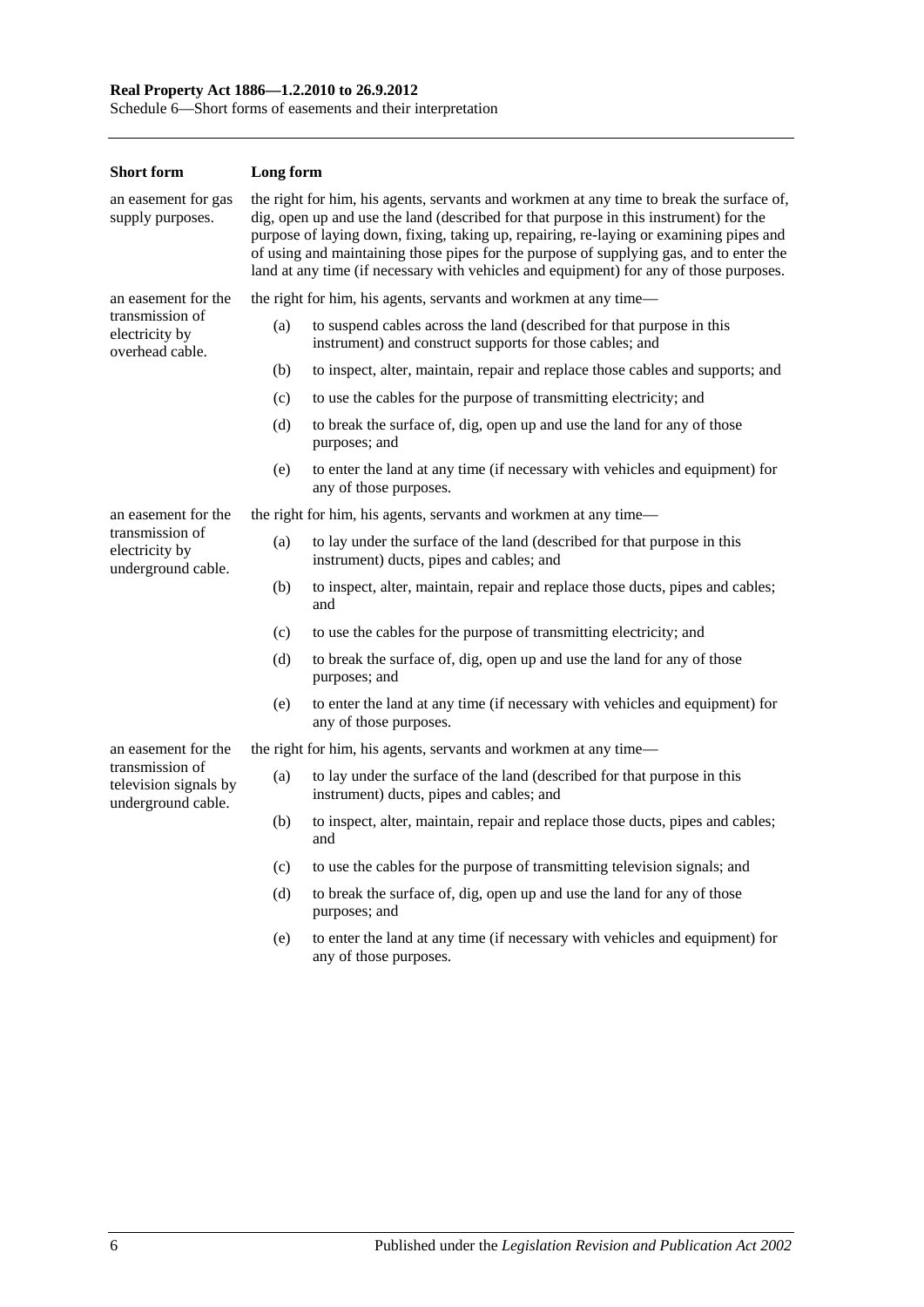| <b>Short</b> form                                           | Long form                                                                                                                                                                                                                                                                                                                                                       |                                                                                                                                                                                                                                   |  |
|-------------------------------------------------------------|-----------------------------------------------------------------------------------------------------------------------------------------------------------------------------------------------------------------------------------------------------------------------------------------------------------------------------------------------------------------|-----------------------------------------------------------------------------------------------------------------------------------------------------------------------------------------------------------------------------------|--|
| an easement for the                                         |                                                                                                                                                                                                                                                                                                                                                                 | the right personally or by servants or agents at any time—                                                                                                                                                                        |  |
| transmission of<br>telecommunication<br>signals by          | (a)                                                                                                                                                                                                                                                                                                                                                             | to lay under the surface of the land (described for that purpose in this<br>instrument) ducts, pipes and cables; and                                                                                                              |  |
| underground cable.                                          | (b)                                                                                                                                                                                                                                                                                                                                                             | to inspect, alter, maintain, repair and replace those ducts, pipes and cables;<br>and                                                                                                                                             |  |
|                                                             | (c)                                                                                                                                                                                                                                                                                                                                                             | to use the cables for the purposes of receiving and transmitting<br>telecommunication signals; and                                                                                                                                |  |
|                                                             | (d)                                                                                                                                                                                                                                                                                                                                                             | to break the surface of, dig, open up and use the land for any of those<br>purposes; and                                                                                                                                          |  |
|                                                             | (e)                                                                                                                                                                                                                                                                                                                                                             | to enter the land at any time (if necessary with vehicles and equipment) for<br>any of those purposes.                                                                                                                            |  |
| an easement for the                                         |                                                                                                                                                                                                                                                                                                                                                                 | the right personally or by servants or agents at any time—                                                                                                                                                                        |  |
| transmission of<br>telecommunication<br>signals by overhead | (a)                                                                                                                                                                                                                                                                                                                                                             | to suspend cables across the land (described for that purpose in this<br>instrument) and construct supports for those cables; and                                                                                                 |  |
| cable.                                                      | (b)                                                                                                                                                                                                                                                                                                                                                             | to inspect, alter, maintain, repair and replace those cables and supports; and                                                                                                                                                    |  |
|                                                             | (c)                                                                                                                                                                                                                                                                                                                                                             | to use the cables for the purposes of receiving and transmitting<br>telecommunication signals; and                                                                                                                                |  |
|                                                             | (d)                                                                                                                                                                                                                                                                                                                                                             | to break the surface of, dig, open up and use the land for any of those<br>purposes; and                                                                                                                                          |  |
|                                                             | to enter the land at any time (if necessary with vehicles and equipment) for<br>(e)<br>any of those purposes.                                                                                                                                                                                                                                                   |                                                                                                                                                                                                                                   |  |
| party wall rights.                                          | the right to use the party wall (described for that purpose in this instrument) for the<br>support of the walls, floors, ceilings, roofs or other parts of any building built or<br>placed on the dominant land.                                                                                                                                                |                                                                                                                                                                                                                                   |  |
| and gutters.                                                | an easement for eaves the right for him, his agents, servants and workmen at any time to construct, inspect,<br>alter, maintain, repair, replace and use eaves, gutters and downpipes over the land<br>(described for that purpose in this instrument) and to enter the land (described for that<br>purpose in this instrument) at any time for those purposes. |                                                                                                                                                                                                                                   |  |
| an easement for                                             |                                                                                                                                                                                                                                                                                                                                                                 | the right personally or by servants or agents at any time—                                                                                                                                                                        |  |
| support.                                                    |                                                                                                                                                                                                                                                                                                                                                                 | (a) to erect an embankment, wall or other structure on the land (described for<br>that purpose in this instrument) to support, or for the support of, the<br>dominant land and any building or other structure erected on it; and |  |
|                                                             | (b)                                                                                                                                                                                                                                                                                                                                                             | to inspect, alter, maintain, repair and replace that embankment, wall or other<br>structure; and                                                                                                                                  |  |
|                                                             | (c)                                                                                                                                                                                                                                                                                                                                                             | to break the surface of, dig, open up and use the land for any of those<br>purposes; and                                                                                                                                          |  |
|                                                             | (d)                                                                                                                                                                                                                                                                                                                                                             | to enter the land at any time (if necessary with vehicles and equipment) for<br>any of those purposes.                                                                                                                            |  |
| vehicle.                                                    | an easement to park a the right personally and for his or her invitees, licensees, servants, agents or tenants to<br>use the land (described for that purpose in this instrument) at any time for the purpose<br>of parking a vehicle and to enter the land, with a vehicle, at any time for that purpose.                                                      |                                                                                                                                                                                                                                   |  |
| a right-of-way on<br>foot.                                  | the right personally and for his or her invitees, licensees, servants, agents or tenants to<br>use the land (described for that purpose in this instrument) at any time to pass and<br>repass on foot.                                                                                                                                                          |                                                                                                                                                                                                                                   |  |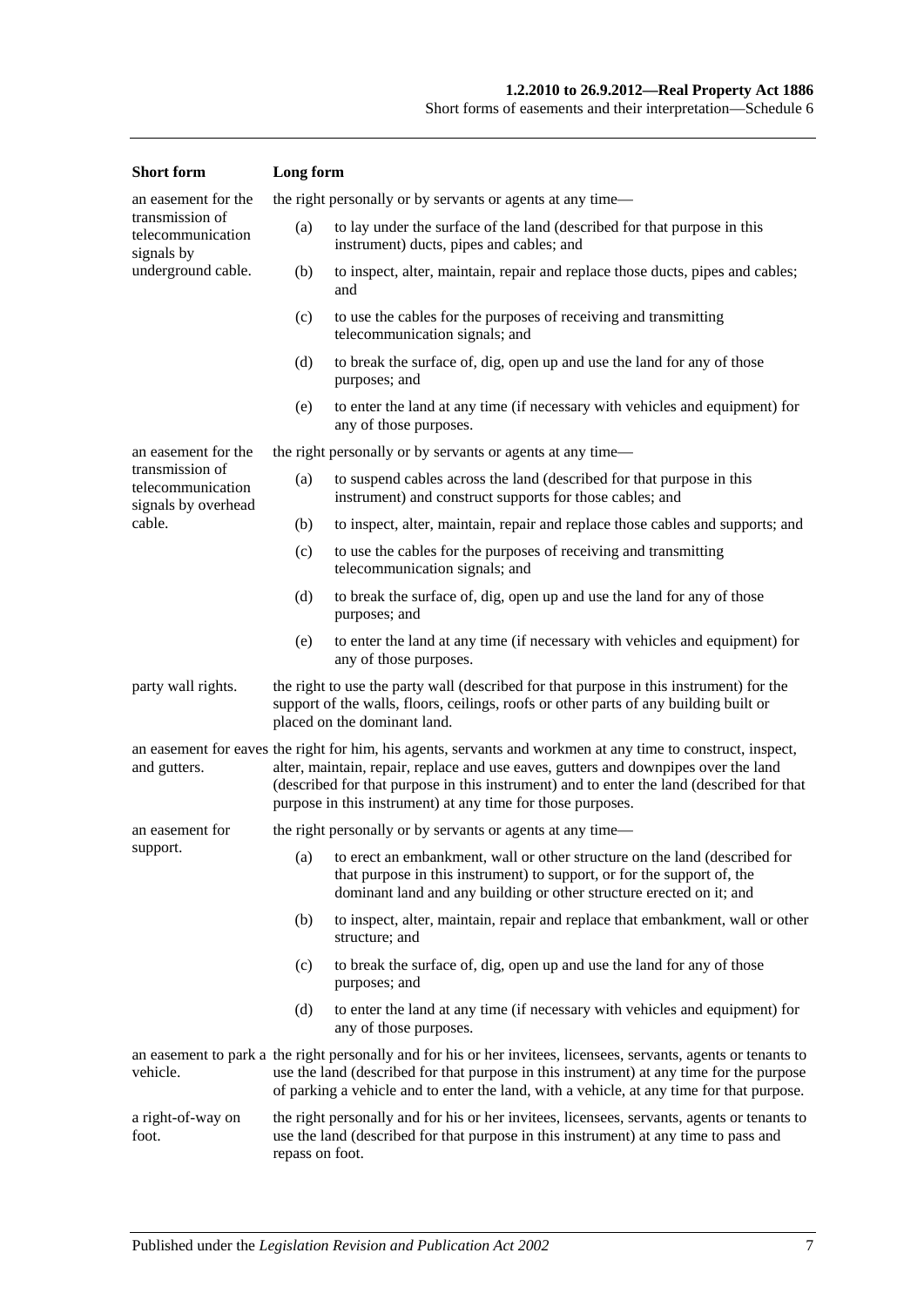## <span id="page-135-0"></span>**Schedule 16—Short forms of covenants and their interpretation**

#### **Short form. Covenant at length.**

1. The mortgagor or encumbrancer will insure: The mortgagor or encumbrancer will insure, and during the continuance of this mortgage keep insured, against loss or damage by fire, in the name of the mortgagee or encumbrancee, in some public insurance office to be approved by the mortgagee or encumbrancee, to the amount of their full value, all buildings and erections which shall for the time being be erected on the mortgaged land, and shall be of a nature or kind capable of being so insured, and will when required by the mortgagee or encumbrancee deposit with him the policy of every such insurance, and within seven days after each premium shall become payable the receipt for such premium, and if default shall be made in the observance or performance of this covenant, it shall be lawful for the mortgagee or encumbrancee, without prejudice, nevertheless to and concurrently with the power granted him by this mortgage and by the *[Real Property Act](http://www.legislation.sa.gov.au/index.aspx?action=legref&type=act&legtitle=Real%20Property%20Act%201886) 1886*, so to insure such buildings and erections, and the costs of such insurance shall be a debt from the mortgagor or encumbrancer to the mortgagee or encumbrancee, and shall be added to the principal moneys hereby secured, and shall, during the continuance of this mortgage, be a charge upon the mortgaged land, and bear interest at the same rate as the said principal moneys, and all moneys which shall be received by virtue of any such insurance as aforesaid, shall, at the option of the mortgagee or encumbrancee, be laid out in making good the loss or damage in respect of which the same shall be received or be applied by the mortgagee or encumbrancee in or towards satisfaction of the moneys hereby secured.

2. The lessee will insure:The lessee will insure, and during the continuance of this lease keep insured, against loss or damage by fire, in the joint names of the lessor and the lessee, in some public insurance office to be approved by the lessor, to the amount of their full value, all buildings and erections which shall for the time being be erected on the land hereby leased, and shall be of a nature or kind capable of being so insured, and will, when required by the lessor, deposit with him the policy of every such insurance, and within seven days after each premium shall become due the receipt for such premium, and on any breach or non-observance of this covenant the lessor may, without prejudice to and concurrently with the other powers granted to him by the lease and the *[Real Property Act](http://www.legislation.sa.gov.au/index.aspx?action=legref&type=act&legtitle=Real%20Property%20Act%201886) 1886*, so insure such buildings and erections, and the costs of effecting such insurance shall be added to the rent hereby reserved, and shall be a charge upon the said leased land, and recoverable by action or distress in the same manner as the said rent is recoverable. All moneys which shall be received under or by virtue of any such insurance as aforesaid shall be laid out and expended in making good the loss or damage in respect of which the same shall be received.

- 3. The lessee will paint The lessee will, in every alternate year during the currency of this lease, paint all outside every alternate year: the outside woodwork and ironwork belonging to the premises hereby leased, with two coats of proper oil colours, in a workmanlike manner.
- 4. The lessee will paint The lessee will, in every third year during the currency of this lease, paint the and paper inside everyinside wood, iron, and other work belonging to the premises hereby leased, and third year: now or usually painted, with two coats of proper oil colours, in a workmanlike manner, and also re-paper, with paper of the quality now used, such parts of the said premises as are now papered, and also wash, stop, whiten, or colour such parts of the said premises as are now washed, stopped, whitened, or coloured respectively.
- 5. The lessee will fence: The lessee will, during the continuance of this lease, erect and put up a good and substantial fence on the boundaries of the said leased land upon which no substantial fence now exists.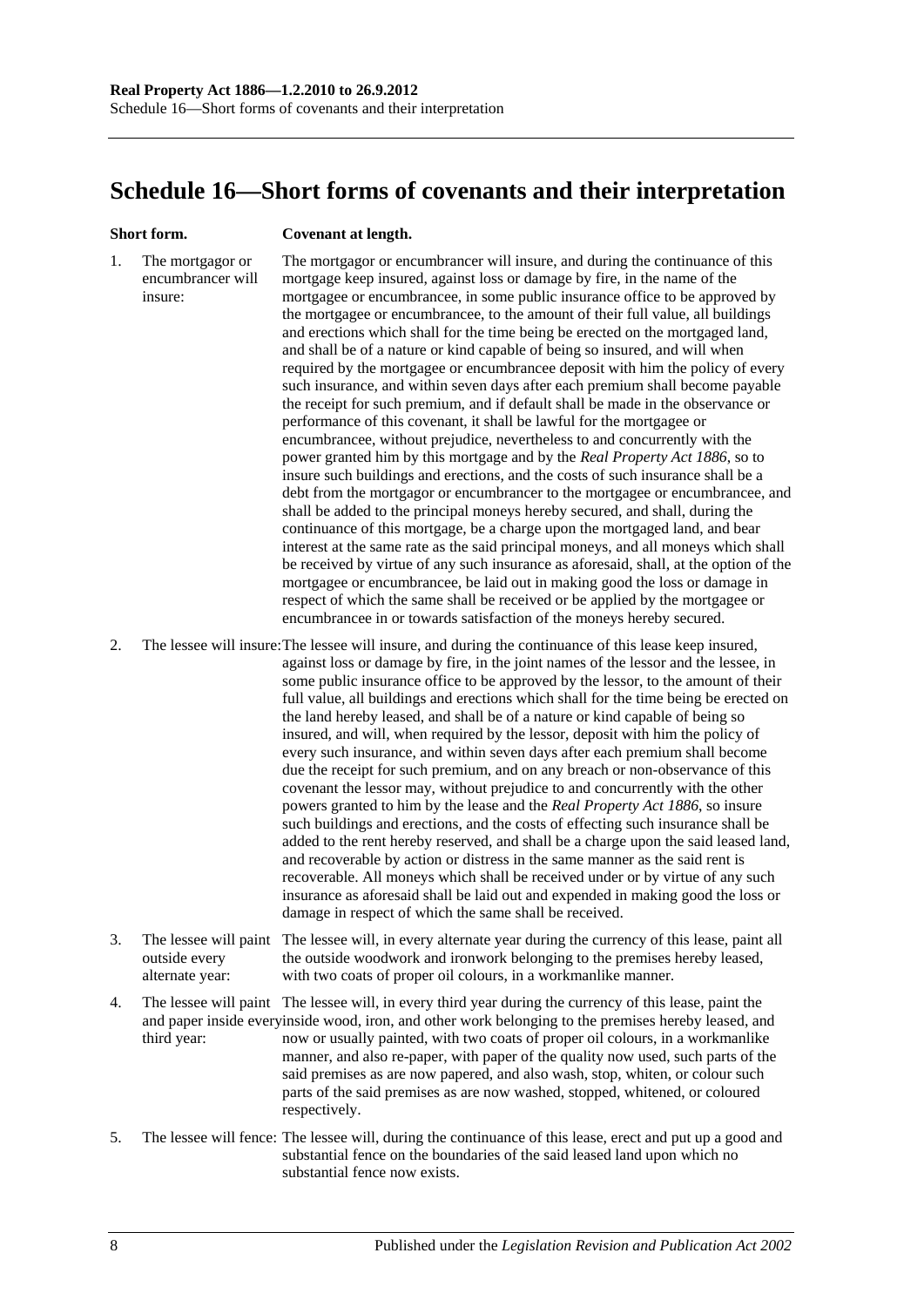| Short form. |                                                                                                                      | <b>Covenant at length.</b>                                                                                                                                                                                                                                                                                                                                                                                                                                                                                                                                                                                                                                                                                                                                                                                                                                                                                                                                                                                                                                                                                                                                                                                                                                                                                                                                                                                                                                                                                                                                                                                                                                                                                                                                                                                                                                                                                                                                                                                                                                                                                                                                                                                                                                              |  |  |  |
|-------------|----------------------------------------------------------------------------------------------------------------------|-------------------------------------------------------------------------------------------------------------------------------------------------------------------------------------------------------------------------------------------------------------------------------------------------------------------------------------------------------------------------------------------------------------------------------------------------------------------------------------------------------------------------------------------------------------------------------------------------------------------------------------------------------------------------------------------------------------------------------------------------------------------------------------------------------------------------------------------------------------------------------------------------------------------------------------------------------------------------------------------------------------------------------------------------------------------------------------------------------------------------------------------------------------------------------------------------------------------------------------------------------------------------------------------------------------------------------------------------------------------------------------------------------------------------------------------------------------------------------------------------------------------------------------------------------------------------------------------------------------------------------------------------------------------------------------------------------------------------------------------------------------------------------------------------------------------------------------------------------------------------------------------------------------------------------------------------------------------------------------------------------------------------------------------------------------------------------------------------------------------------------------------------------------------------------------------------------------------------------------------------------------------------|--|--|--|
| 6.          | The lessee will<br>cultivate:                                                                                        | The lessee will, during the continuance of this lease, cultivate, use, and manage<br>all such parts of the land hereby leased as are or shall be broken up or converted<br>into tillage in a proper and husbandmanlike manner, and will not impoverish or<br>waste the same.                                                                                                                                                                                                                                                                                                                                                                                                                                                                                                                                                                                                                                                                                                                                                                                                                                                                                                                                                                                                                                                                                                                                                                                                                                                                                                                                                                                                                                                                                                                                                                                                                                                                                                                                                                                                                                                                                                                                                                                            |  |  |  |
| 7.          | The lessee will not<br>use the premises as a<br>shop:                                                                | The lessee will not convert, use, or occupy the premises hereby leased, or any<br>part thereof, into or as a shop, warehouse, or other place for carrying on any trade<br>or business whatsoever, or permit or suffer the said premises, or any part thereof,<br>to be used for any such purposes or otherwise than as a private dwelling-house,<br>without the consent in writing of the lessor.                                                                                                                                                                                                                                                                                                                                                                                                                                                                                                                                                                                                                                                                                                                                                                                                                                                                                                                                                                                                                                                                                                                                                                                                                                                                                                                                                                                                                                                                                                                                                                                                                                                                                                                                                                                                                                                                       |  |  |  |
| 8.          | The lessee will not<br>carry on offensive<br>trades:                                                                 | The lessee will not during the continuance of this lease use, exercise, or carry on,<br>or permit or suffer to be used, exercised, or carried on, upon the premises hereby<br>leased, or any part thereof, any noxious, noisome, or offensive art, trade,<br>business, occupation, or calling, or do, permit, or suffer any act, matter, or thing<br>whatsoever upon the said premises, or any part thereof, which shall or may be or<br>grow to the annoyance, nuisance, grievance, damage, or disturbance of the<br>occupiers or owners of the adjoining lands and hereditaments of any of them.                                                                                                                                                                                                                                                                                                                                                                                                                                                                                                                                                                                                                                                                                                                                                                                                                                                                                                                                                                                                                                                                                                                                                                                                                                                                                                                                                                                                                                                                                                                                                                                                                                                                      |  |  |  |
| 9.          | The lessee will not<br>without leave assign<br>or sublet:                                                            | The lessee will not assign, transfer, demise, sublet, or set over, or otherwise by<br>any act or deed procure the leased land, or any part thereof, to be assigned,<br>transferred, demised, sublet, or set over unto any person whomsoever, without the<br>consent in writing of the lessor first had and obtained.                                                                                                                                                                                                                                                                                                                                                                                                                                                                                                                                                                                                                                                                                                                                                                                                                                                                                                                                                                                                                                                                                                                                                                                                                                                                                                                                                                                                                                                                                                                                                                                                                                                                                                                                                                                                                                                                                                                                                    |  |  |  |
| 10.         | timber:                                                                                                              | The lessee will not cut The lessee will not cut down, fell, injure, or destroy any growing or living timber<br>or timber-like trees standing or being upon the leased land, without the consent in<br>writing of the lessor.                                                                                                                                                                                                                                                                                                                                                                                                                                                                                                                                                                                                                                                                                                                                                                                                                                                                                                                                                                                                                                                                                                                                                                                                                                                                                                                                                                                                                                                                                                                                                                                                                                                                                                                                                                                                                                                                                                                                                                                                                                            |  |  |  |
| 11.         | The lessee will carry<br>on the business of a<br>renewal for licence,<br>and will facilitate<br>transfer of licence: | The lessee will at all times, during the continuance of this lease, use, exercise and<br>carry on in and upon the leased premises the trade or business of a licensed<br>publican, and conduct victualler or publican, and retailer of spirits, wines, ales, beer, and porter, and<br>the same in an orderly keep open and use the messuage, tenement, or inn, and buildings upon the leased<br>manner; will apply forland as and for an inn, or public-house for the reception, accommodation, and<br>entertainment of travellers, guests, and other persons resorting thereto or<br>frequenting the same, and manage and conduct such trade or business in a quiet<br>and orderly manner, and will not do, or commit, or permit, or suffer to be done or<br>committed, any act, matter, or thing whatsoever whereby or by means whereof<br>any licence shall or may be forfeited or become void or liable to be taken away,<br>suppressed, or suspended in any manner howsoever; and also will from time to<br>time during the continuance of this lease, at the proper times for that purpose,<br>apply for and endeavour to obtain, at his own expense, all such licences as are or<br>may be necessary for carrying on the said trade or business of a licensed<br>victualler or publican in and upon the said leased premises and keeping the said<br>messuage, tenement, or inn open as and for an inn or public-house as aforesaid;<br>and also will at, or if necessary before, the expiration or other sooner<br>determination of this lease, sign and give such notice or notices for renewal or<br>transfer of any licence as may be requisite or as may be desired by the lessor, and<br>allow such notice or notices for renewal or transfer of any licence as may be<br>required by law to be affixed to the said messuage, tenement, or inn, to be thereto<br>affixed and remain so affixed during such time or times as shall be necessary or<br>expedient in that behalf, and generally will do all such further acts, matters, and<br>things as shall be necessary to enable the lessor, or any person authorised by him,<br>to obtain the renewal of any licence, or any new licence, or the transfer of any<br>licence then existing and in force. |  |  |  |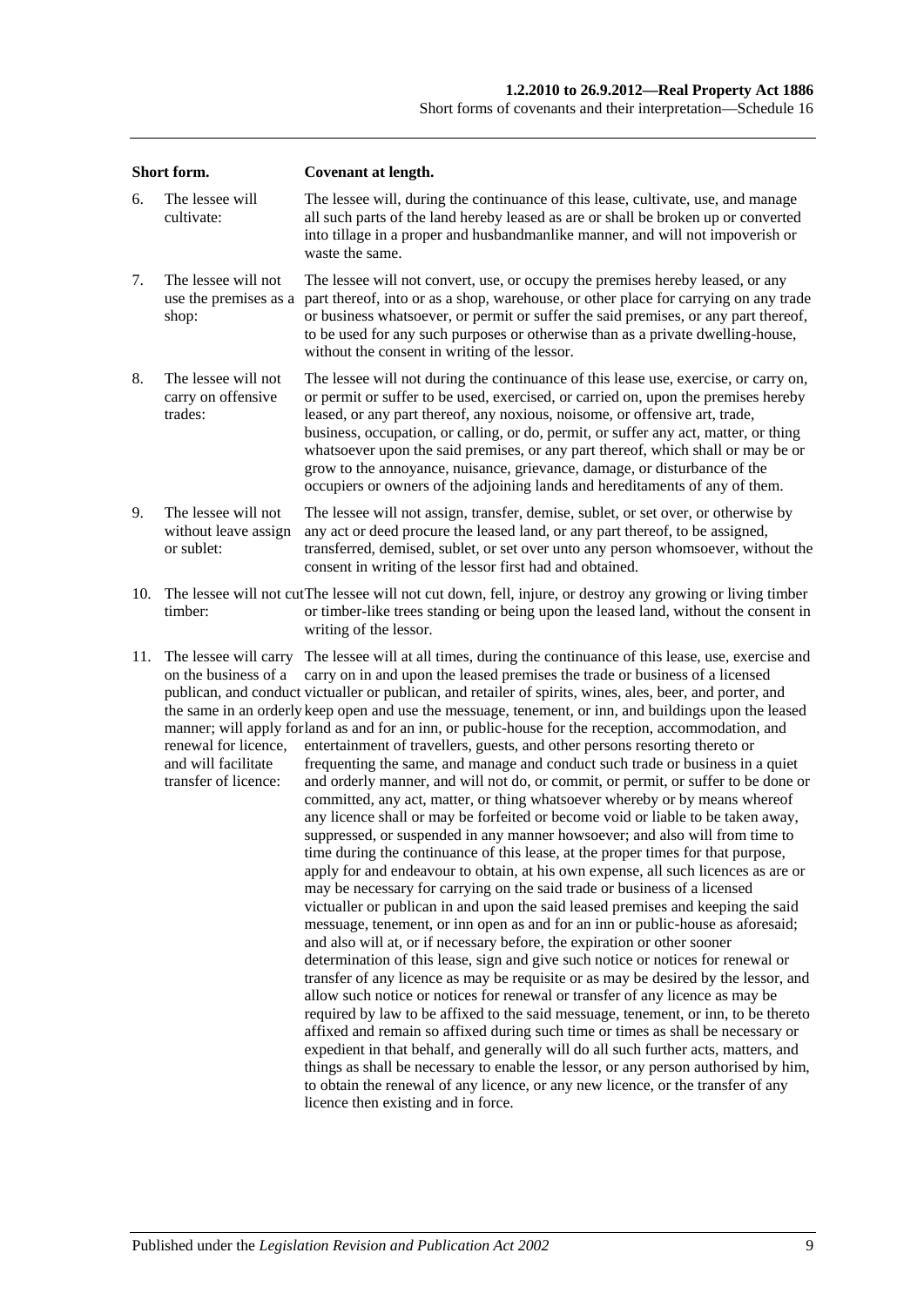# <span id="page-137-1"></span>**Schedule 17—Short form of exception of mines and minerals and its interpretation**

(Section 266)

Except and always reserved to his heirs, executors, administrators, and assigns, all coals, seams of coal, mines, minerals, and quarries of stone and slate which now are, or at any time hereafter may be found in, upon, or under the said land and premises, with full liberty of ingress, egress, and regress, at all times, to and for the said his heirs, executors, administrators, and assigns, and his or their agents, servants, and workmen, and all others to be by him or them authorised, at all times, with or without horses and other cattle, carts, or other carriages, laden or unladen, engines, machinery, and all necessary implements and things, into, upon, and from the said lands and premises, and every or any part thereof, and full right there to view, survey, dig for, work, store, carry away, sell and dispose of the said coals, mines, minerals, and quarries of stone and slate; and also for the purposes aforesaid, to erect steam-engines and other machinery, with the buildings necessary thereto, and to sink pits, make waggon-ways, and use all other inventions and means for draining, sinking, storing, leading, carrying away, selling and disposing of such coals, mines, minerals, stone, and slate, doing or suffering to be done as little damage as possible in the exercise of the said liberties and rights, and paying and allowing to his heirs, executors, administrators, and assigns, a reasonable compensation for damage to the surface of the said land, or any buildings or fences thereon.

## <span id="page-137-0"></span>**Schedule 22—Summons by Registrar-General**

In the matter of the Real Property Act 1886.

AB *[here insert addition]* is hereby summoned to appear before me at the Lands Titles Office. the  $.20$  $\alpha$ n day of of the clock in the [fore *or* after] noon, then and there [*here insert* **at** purpose of summons and described the documents or instruments (if any) required to be produced].

Given under my hand and seal the

day of

Registrar-General (LS)

 $.20$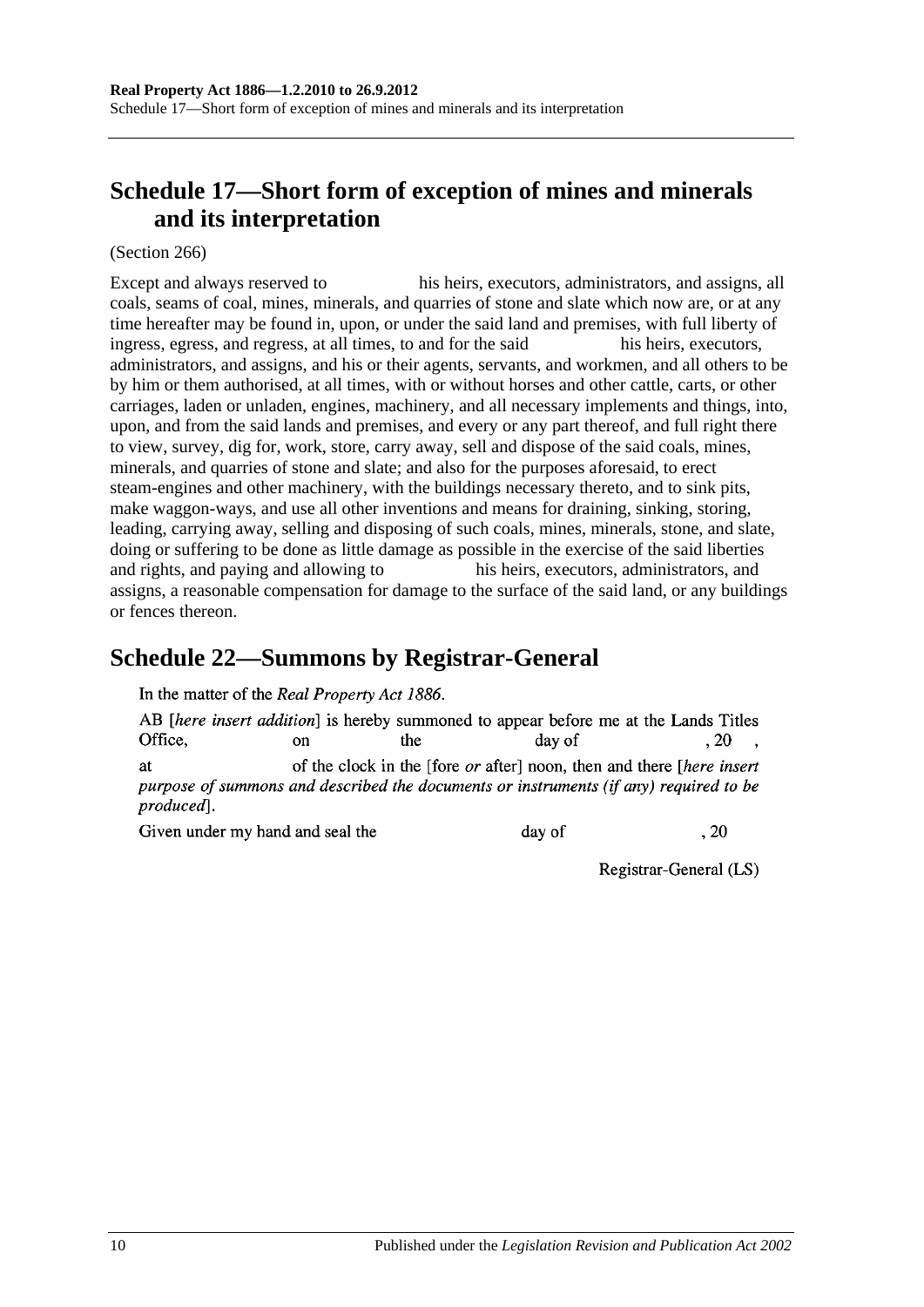## **Legislative history**

## **Notes**

• This version is comprised of the following:

| Part 1    | 1.6.2009 |
|-----------|----------|
| Part 2    | 1.6.2009 |
| Part 3    | 1.2.2010 |
| Part 4    | 1.2.2010 |
| Part 5    | 1.6.2009 |
| Part 6    | 1.6.2009 |
| Part 7    | 1.6.2009 |
| Part 7A   | 1.2.2010 |
| Part 8    | 1.6.2009 |
| Part 9    | 1.6.2009 |
| Part 10   | 1.6.2009 |
| Part 11   | 1.6.2009 |
| Part 12   | 1.2.2010 |
| Part 13   | 1.6.2009 |
| Part 14   | 1.6.2009 |
| Part 15   | 1.6.2009 |
| Part 16   | 1.6.2009 |
| Part 17   | 1.6.2009 |
| Part 18   | 1.6.2009 |
| Part 19   | 1.6.2009 |
| Part 19A  | 1.6.2009 |
| Part 19AB | 1.6.2009 |
| Part 20   | 1.6.2009 |
| Part 21   | 1.6.2009 |
| Schedules | 1.6.2009 |
|           |          |

- Amendments of this version that are uncommenced are not incorporated into the text.
- Please note—References in the legislation to other legislation or instruments or to titles of bodies or offices are not automatically updated as part of the program for the revision and publication of legislation and therefore may be obsolete.
- Earlier versions of this Act (historical versions) are listed at the end of the legislative history.
- For further information relating to the Act and subordinate legislation made under the Act see the Index of South Australian Statutes or www.legislation.sa.gov.au.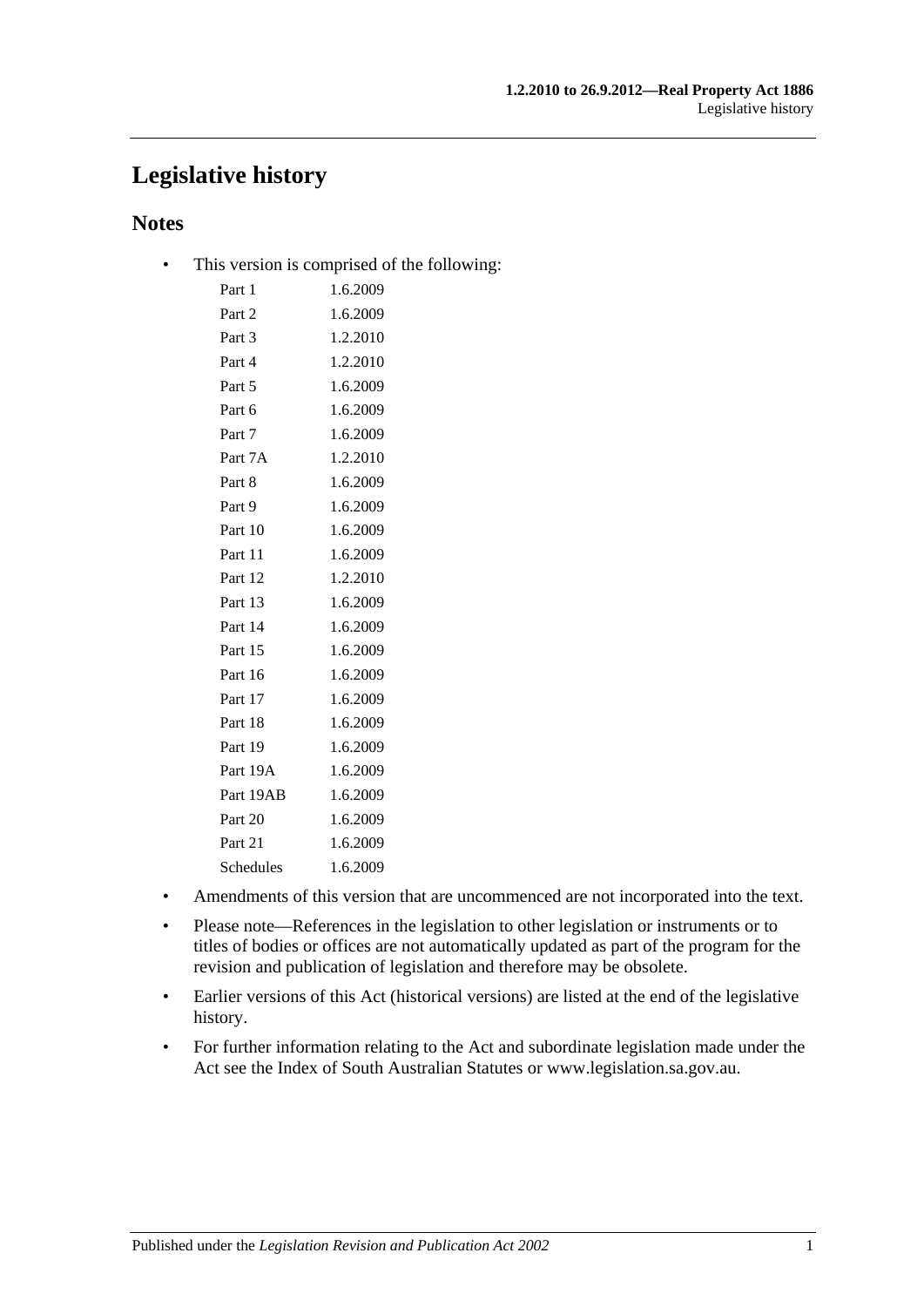# **Principal Act and amendments**

## New entries appear in bold.

| Year | No   | Title                                                             | Assent     | Commencement                                                                                      |
|------|------|-------------------------------------------------------------------|------------|---------------------------------------------------------------------------------------------------|
| 1886 | 380  | The Real Property Act 1886                                        | 17.11.1886 | $1.1.1887: s$ 9                                                                                   |
| 1887 | 403  | The Real Property Act Amendment<br>Act 1887                       | 16.11.1887 | 16.11.1887                                                                                        |
| 1893 | 569  | The Real Property Act Amendment<br>Act 1893                       | 23.12.1893 | 23.12.1893                                                                                        |
| 1896 | 657  | The Licensed Surveyors Act 1896                                   | 19.12.1896 | 19.12.1896                                                                                        |
| 1919 | 1415 | <b>Real Property Act Amendment</b><br>Act 1919                    | 4.12.1919  | 4.12.1919                                                                                         |
| 1927 | 1806 | <b>Real Property Act Amendment</b><br>Act 1927                    | 30.11.1927 | 30.11.1927                                                                                        |
| 1929 | 1945 | Town Planning Act 1929                                            | 15.1.1930  | 15.1.1930 (Gazette 16.1.1930 p69)                                                                 |
| 1935 | 2246 | <b>Statute Law Revision Act 1935</b>                              | 19.12.1935 | 19.12.1935                                                                                        |
| 1936 | 2293 | <b>Statute Law Revision Act 1936</b>                              | 8.10.1936  | 8.10.1936                                                                                         |
| 1939 | 36   | <b>Real Property Act Amendment</b><br>Act 1939                    | 14.12.1939 | 1.2.1940 (Gazette 11.1.1940 p33<br>republished Gazette 18.1.1940 p70)                             |
| 1945 | - 39 | <b>Real Property Act Amendment</b><br>Act 1945                    | 17.1.1946  | 17.1.1946                                                                                         |
| 1960 | 44   | <b>Real Property Act Amendment</b><br>Act 1960                    | 10.11.1960 | 10.11.1960                                                                                        |
| 1961 | 37   | <b>Real Property Act Amendment</b><br>Act 1961                    | 9.11.1961  | 9.11.1961                                                                                         |
| 1963 | 46   | <b>Real Property Act Amendment</b><br>Act 1963                    | 28.11.1963 | 28.11.1963                                                                                        |
| 1967 | 37   | Real Property Act Amendment (Strata 14.9.1967<br>Titles) Act 1967 |            | 22.2.1968 (Gazette 22.2.1968 p515)                                                                |
| 1969 | 30   | <b>Real Property Act Amendment</b><br>Act 1969                    | 2.10.1969  | 29.1.1970 (Gazette 24.12.1969 p2098)                                                              |
| 1972 | 116  | <b>Real Property Act Amendment</b><br>Act 1972                    | 23.11.1972 | 15.1.1973 (Gazette 21.12.1972 p2722)<br>except ss 8 and 12-24.6.1974 (Gazette<br>30.5.1974 p2096) |
| 1972 | 130  | Real Property Act Amendment Act<br>$(No. 2)$ 1972                 | 30.11.1972 | 7.12.1972 (Gazette 7.12.1972 p2538)                                                               |
| 1974 | 42   | <b>Statute Law Revision Act 1974</b>                              | 11.4.1974  | 11.4.1974                                                                                         |
| 1975 | 12   | <b>Real Property Act Amendment</b><br>Act 1975                    | 20.3.1975  | 24.4.1975 (Gazette 24.4.1975 p1626)                                                               |
| 1978 | 116  | <b>Real Property Act Amendment</b><br>Act 1978                    | 7.12.1978  | 7.12.1978                                                                                         |
| 1979 | 51   | <b>Real Property Act Amendment</b><br>Act 1979                    | 22.3.1979  | 3.5.1979 (Gazette 3.5.1979 p1310)                                                                 |
| 1980 | 32   | <b>Statutes Amendment (Property)</b><br>Act 1980                  | 17.4.1980  | 22.5.1980 (Gazette 22.5.1980 p1373)                                                               |
| 1980 | 68   | <b>Real Property Act Amendment</b><br>Act 1980                    | 13.11.1980 | 13.11.1980                                                                                        |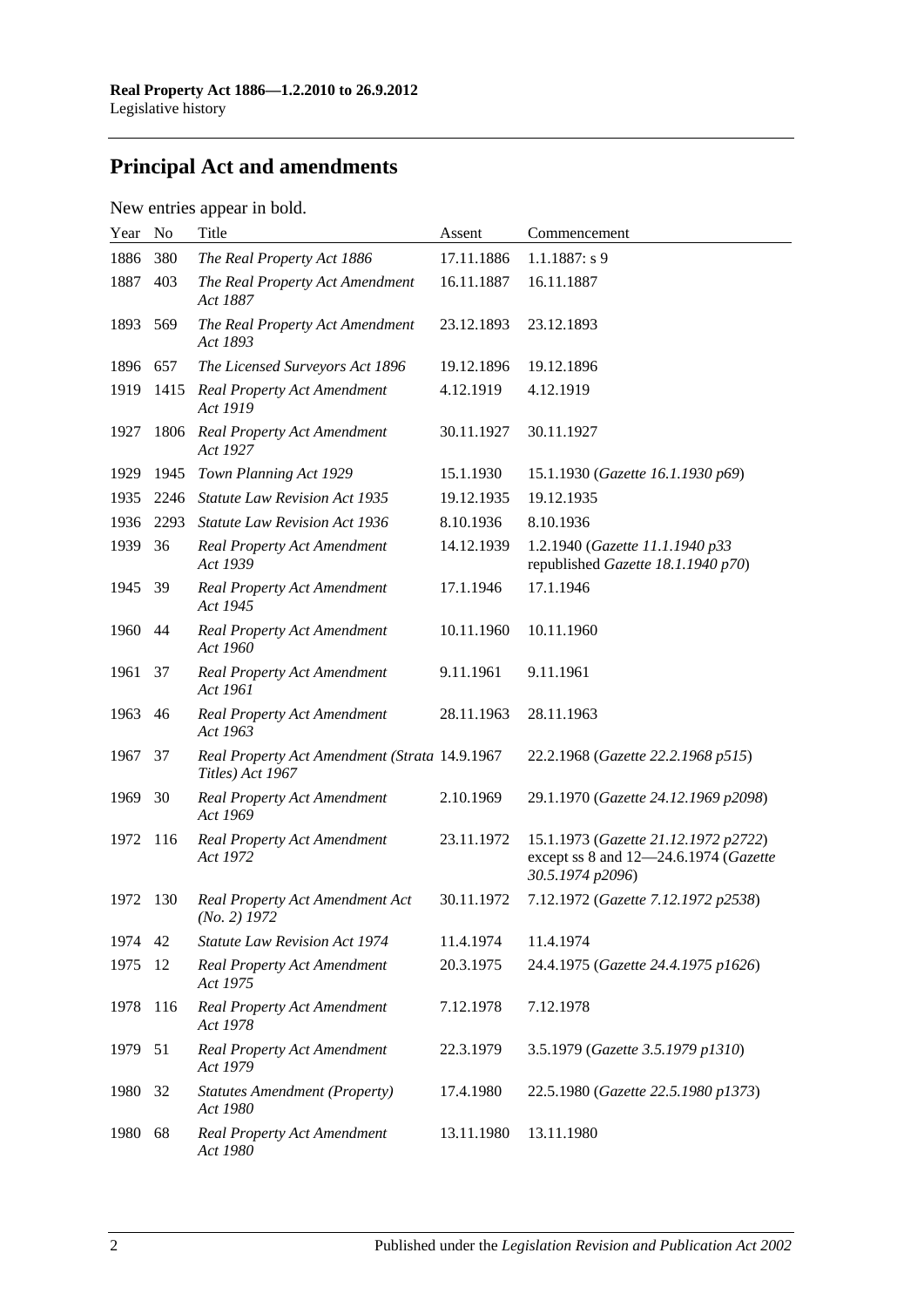| 1982 23 |    | <b>Real Property Act Amendment</b><br>Act 1982                                                                | 18.3.1982  | 4.11.1982 (Gazette 4.11.1982 p1567)                                                                                                        |
|---------|----|---------------------------------------------------------------------------------------------------------------|------------|--------------------------------------------------------------------------------------------------------------------------------------------|
| 1982 62 |    | <b>Statutes Amendment (Planning)</b><br>Act 1982                                                              | 1.7.1982   | 4.11.1982 (Gazette 4.11.1982 p1304)                                                                                                        |
| 1983    | 56 | Real Property Act Amendment<br>Act 1983                                                                       | 16.6.1983  | 1.7.1983 (Gazette 30.6.1983 p1760)<br>except ss 3-10, 13-15-26.4.1984<br>(Gazette 15.3.1984 p642)                                          |
| 1983    | 96 | Real Property Act Amendment Act<br>$(No. 2)$ 1983                                                             | 15.12.1983 | 4.11.1982: s 2                                                                                                                             |
| 1985    | 20 | <b>Real Property Act Amendment</b><br>Act 1985                                                                | 14.3.1985  | 18.11.1985 (Gazette 17.10.1985 p1126)                                                                                                      |
| 1985 51 |    | Real Property Act Amendment Act<br>$(No. 2)$ 1985                                                             | 30.5.1985  | 12.9.1985 (Gazette 8.8.1985 p334)                                                                                                          |
| 1987    | 20 | <b>Real Property Act Amendment</b><br>Act 1987                                                                | 16.4.1987  | 16.4.1987                                                                                                                                  |
| 1987    | 69 | Real Property Act Amendment Act<br>$(No. 2)$ 1987                                                             | 29.10.1987 | 1.8.1988 (Gazette 7.7.1988 p197)                                                                                                           |
| 1988    | 13 | Strata Titles Act 1988                                                                                        | 7.4.1988   | 1.9.1988 (Gazette 21.7.1988 p420)                                                                                                          |
| 1990    | 9  | <b>Real Property Act Amendment</b><br>Act 1990                                                                | 12.4.1990  | 21.5.1990 (Gazette 17.5.1990 p1358)                                                                                                        |
| 1990    | 32 | Real Property Act Amendment Act<br>$(No. 2)$ 1990                                                             | 26.4.1990  | 2.8.1990 (Gazette 2.8.1990 p480)                                                                                                           |
| 1992    | 13 | Real Property (Survey Act)<br><b>Amendment Act 1992</b>                                                       | 16.4.1992  | 18.2.1993 (Gazette 18.2.1993 p600)                                                                                                         |
| 1992    | 23 | Real Property (Transfer of Allotments) 14.5.1992<br>Amendment Act 1992                                        |            | 21.5.1992 (Gazette 21.5.1992 p1468)                                                                                                        |
| 1992 26 |    | <b>Statutes Amendment</b><br>(Attorney-General's Portfolio)<br>Act 1992                                       | 14.5.1992  | 6.7.1992 (Gazette 2.7.1992 p209)                                                                                                           |
| 1993 54 |    | <b>Statutes Repeal and Amendment</b><br>(Development) Act 1993                                                | 27.5.1993  | 15.1.1994 (Gazette 27.10.1993 p1889)                                                                                                       |
| 1994    | 11 | Real Property (Miscellaneous)<br>Amendment Act 1994                                                           | 5.5.1994   | 8.9.1994 (Gazette 8.9.1994 p728) except<br>ss $12 \& 13$ and Sch 1 (cll 2-4) (as<br>inserted by s 16)-1.9.1995 (Gazette<br>31.8.1995 p552) |
| 1994    | 54 | Real Property (Variation and<br><b>Extinguishment of Easements)</b><br>Amendment Act 1994                     | 15.9.1994  | 15.9.1994 (Gazette 15.9.1994 p780)                                                                                                         |
| 1994 59 |    | Criminal Law Consolidation (Felonies 27.10.1994<br>and Misdemeanours) Amendment<br>Act 1994                   |            | 1.1.1995 (Gazette 8.12.1994 p1942)                                                                                                         |
| 1995    | 11 | Real Property (Witnessing and Land<br>Grants) Amendment Act 1995                                              | 23.3.1995  | 1.7.1995 (Gazette 15.6.1995 p2841)                                                                                                         |
| 1996    | 38 | <b>Statutes Amendment (Community</b><br>Titles) Act 1996                                                      | 9.5.1996   | ss 24-30-4.11.1996 (Gazette<br>31.10.1996 p1460)                                                                                           |
| 1999    |    | (159) Electricity Corporations<br>(Restructuring and Disposal)<br>Regulations 1999 (Gazette 29.7.1999<br>p626 |            | 29.7.1999: r 2                                                                                                                             |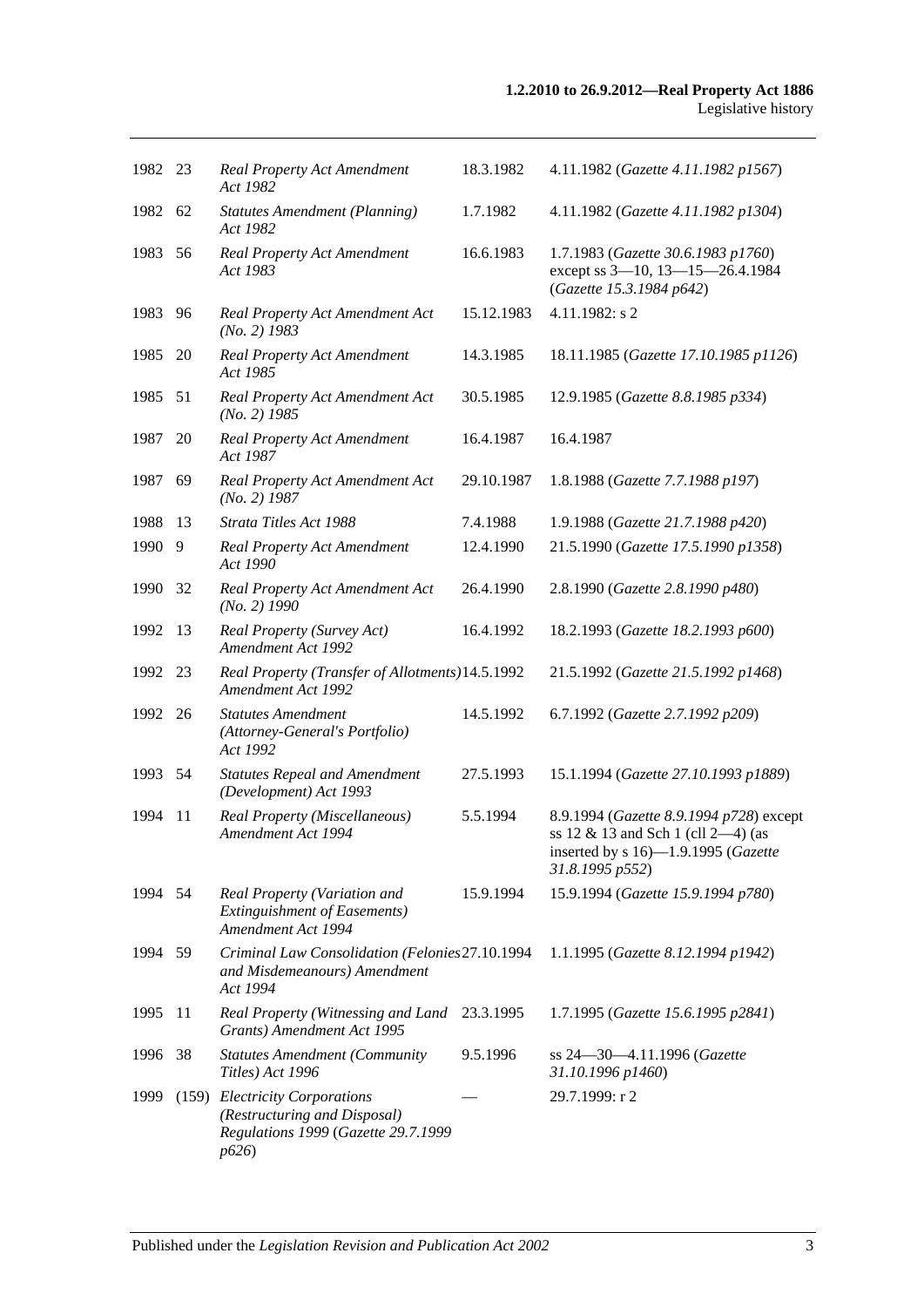## **Real Property Act 1886—1.2.2010 to 26.9.2012**

| Legislative history |  |
|---------------------|--|
|---------------------|--|

| 1999    | -64 | Local Government (Implementation)<br>Act 1999                                            | 18.11.1999 | s 8-1.1.2000 (Gazette 9.12.1999 p3113)                                                            |
|---------|-----|------------------------------------------------------------------------------------------|------------|---------------------------------------------------------------------------------------------------|
| 2000    | 50  | <b>Forest Property Act 2000</b>                                                          | 20.7.2000  | 1.11.2001 (Gazette 27.9.2001 p4295)                                                               |
| 2000    | 57  | <b>Statutes Amendment and Repeal</b><br>(Attorney-General's Portfolio)<br>Act 2000       | 20.7.2000  | Pt 14 (s 29)-23.10.2000 (Gazette<br>19.10.2000 p2690)                                             |
| 2001 22 |     | Real Property (Fees) Amendment<br>Act 2001                                               | 14.6.2001  | $1.1.1975$ : s 2                                                                                  |
| 2002 33 |     | <b>Statutes Amendment</b><br>(Attorney-General's Portfolio)<br>Act 2002                  | 28.11.2002 | Pt 9 ss 15 & 16—28.1.2000: s 2(2); ss 13,<br>14 & 17-3.3.2003 (Gazette 27.2.2003<br><i>p807</i> ) |
| 2003    | 44  | <b>Statute Law Revision Act 2003</b>                                                     | 23.10.2003 | Sch 1-24.11.2003 (Gazette 13.11.2003)<br><i>p4048</i> )                                           |
| 2005    | 56  | Justices of the Peace Act 2005                                                           | 17.11.2005 | Sch 2 (cl 44)-1.7.2006 ( <i>Gazette</i><br>22.6.2006 p2012)                                       |
| 2006    | 17  | Statutes Amendment (New Rules of<br>Civil Procedure) Act 2006                            | 6.7.2006   | Pt 64 (ss 194-203)-4.9.2006 (Gazette<br>17.8.2006 p2831)                                          |
| 2008    | -12 | <b>Statutes Amendment (Real Property)</b><br>Act 2008                                    | 8.5.2008   | Pt 4 (ss 33-71)-1.6.2009 (Gazette<br>28.5.2009 p1843)                                             |
| 2009    | 84  | <b>Statutes Amendment (Public Sector</b><br><b>Consequential Amendments) Act</b><br>2009 | 10.12.2009 | Pt 129 (ss 292-297)-1.2.2010 (Gazette<br>28.1.2010 p320)                                          |
| 2012    | 9   | Water Industry Act 2012                                                                  | 19.4.2012  | Sch 2 (cll 15 & 16)—1.1.2013 ( <i>Gazette</i><br>21.6.2012 p2837)                                 |

## **Provisions amended since 3 February 1976**

• Legislative history prior to 3 February 1976 appears in marginal notes and footnotes included in the consolidation of this Act contained in Volume 9 of The Public General Acts of South Australia 1837-1975 at page 190.

New entries appear in bold.

|  |  | Entries that relate to provisions that have been deleted appear in italics. |
|--|--|-----------------------------------------------------------------------------|
|--|--|-----------------------------------------------------------------------------|

| Provision              | How varied                                                                                            | Commencement |
|------------------------|-------------------------------------------------------------------------------------------------------|--------------|
| Pt 1                   | heading inserted by $44/2003$ s 3(1) (Sch 1)                                                          | 24.11.2003   |
| s <sub>2</sub>         | amended by $23/1982$ s 3                                                                              | 4.11.1982    |
|                        | deleted by $13/1988$ Sch 1                                                                            | 1.9.1988     |
| PtI                    | heading deleted by $44/2003$ s $3(1)$ (Sch 1)                                                         | 24.11.2003   |
| s <sub>3</sub>         |                                                                                                       |              |
| s(3(1))                | s 3 sentence commencing "In the construction"<br>designated as s $3(1)$ by $44/2003$ s $3(1)$ (Sch 1) | 24.11.2003   |
| allotment              | inserted by $12/2008$ s 33                                                                            | 1.6.2009     |
| appropriate form       | inserted by $51/1979$ s $3(a)$                                                                        | 3.5.1979     |
|                        | substituted by $9/1990$ s 3                                                                           | 21.5.1990    |
|                        | the Assurance Fund substituted by 56/1983 s 3                                                         | 26.4.1984    |
| certificate            | amended by $11/1995$ s 3                                                                              | 1.7.1995     |
| <i>Chief Secretary</i> | deleted by $33/2002 s 13(a)$                                                                          | 3.3.2003     |
| Court                  | substituted by $51/1979$ s $3(b)$                                                                     | 3.5.1979     |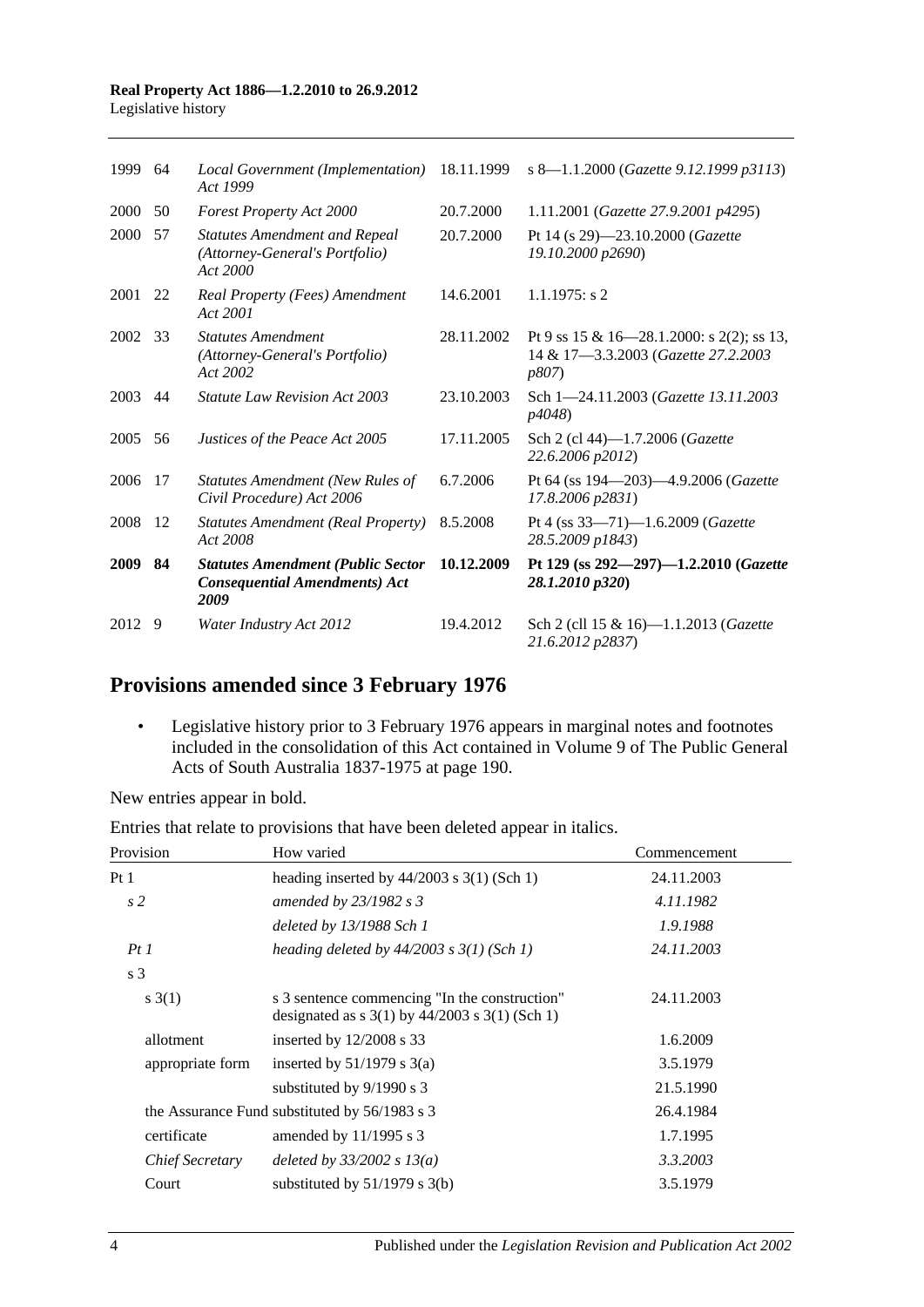|                      | amended by 33/2002 s 13(b)                                                                      | 3.3.2003   |
|----------------------|-------------------------------------------------------------------------------------------------|------------|
|                      | amended by 17/2006 s 194                                                                        | 4.9.2006   |
| easement             | inserted by 50/2000 Sch                                                                         | 1.11.2001  |
| lunatic              | deleted $11/1994 s3(a)$                                                                         | 8.9.1994   |
| mentally             | inserted by $11/1994$ s $3(a)$                                                                  | 8.9.1994   |
| incapacitated person |                                                                                                 |            |
| mind                 | person of unsound deleted by $11/1994 s 3(b)$                                                   | 8.9.1994   |
| $s \; 3(2)$          | s 3 sentence commencing "The description"<br>designated as $s$ 3(2) by 44/2003 $s$ 3(1) (Sch 1) | 24.11.2003 |
| s 9                  | deleted by $44/2003$ s $3(1)$ (Sch 1)                                                           | 24.11.2003 |
| Pt 2                 |                                                                                                 |            |
| s 10                 | amended by 13/1988 Sch 1                                                                        | 1.9.1988   |
| Pt 3                 |                                                                                                 |            |
| s13                  | substituted by 51/1979 s 4                                                                      | 3.5.1979   |
| s 13(5)              | substituted by 84/2009 s 292                                                                    | 1.2.2010   |
| s <sub>14</sub>      | substituted by 51/1979 s 4                                                                      | 3.5.1979   |
| s(14(1))             | amended by 84/2009 s 293                                                                        | 1.2.2010   |
| s 15                 | substituted by 51/1979 s 4                                                                      | 3.5.1979   |
| s 15(1)              | substituted by 84/2009 s 294                                                                    | 1.2.2010   |
| s16                  | substituted by 51/1979 s 4                                                                      | 3.5.1979   |
| ss 17 and 18         | deleted by $51/1979 s 4$                                                                        | 3.5.1979   |
| s 19                 | amended by 12/2008 s 34                                                                         | 1.6.2009   |
| s 21                 | amended by 9/1990 s 4                                                                           | 21.5.1990  |
| s 23A                |                                                                                                 |            |
| s 23A(1)             | amended by $51/1979$ s $5(a)$                                                                   | 3.5.1979   |
|                      | amended by 20/1987 s 2                                                                          | 16.4.1987  |
| $s$ 23A $(1a)$       | inserted by $51/1979$ s $5(b)$                                                                  | 3.5.1979   |
|                      | amended by 20/1987 s 2                                                                          | 16.4.1987  |
| s 24                 | amended by 17/2006 s 195                                                                        | 4.9.2006   |
| Pt 4                 |                                                                                                 |            |
| s <sub>25</sub>      | s $25 I$ and II redesignated as s $25(a)$ and (b) by<br>$44/2003$ s 3(1) (Sch 1)                | 24.11.2003 |
| s 27                 | amended by 11/1994 s 4                                                                          | 8.9.1994   |
|                      | amended by 44/2003 s 3(1) (Sch 1)                                                               | 24.11.2003 |
| s 29                 | amended by 9/1990 s 5                                                                           | 21.5.1990  |
| s 31                 | amended by 84/2009 s 295                                                                        | 1.2.2010   |
| s 32                 | amended and designated as subsections (1) and<br>$(2)$ by 44/2003 s 3(1) (Sch 1)                | 24.11.2003 |
| s 33                 | amended by 11/1994 s 5                                                                          | 8.9.1994   |
| s 35                 | amended by 51/1979 s 6                                                                          | 3.5.1979   |
| s 36                 | amended by 51/1979 s 7                                                                          | 3.5.1979   |
| s 45                 | amended by 17/2006 s 196                                                                        | 4.9.2006   |
| Pt 5                 | heading substituted by 9/1990 s 6                                                               | 21.5.1990  |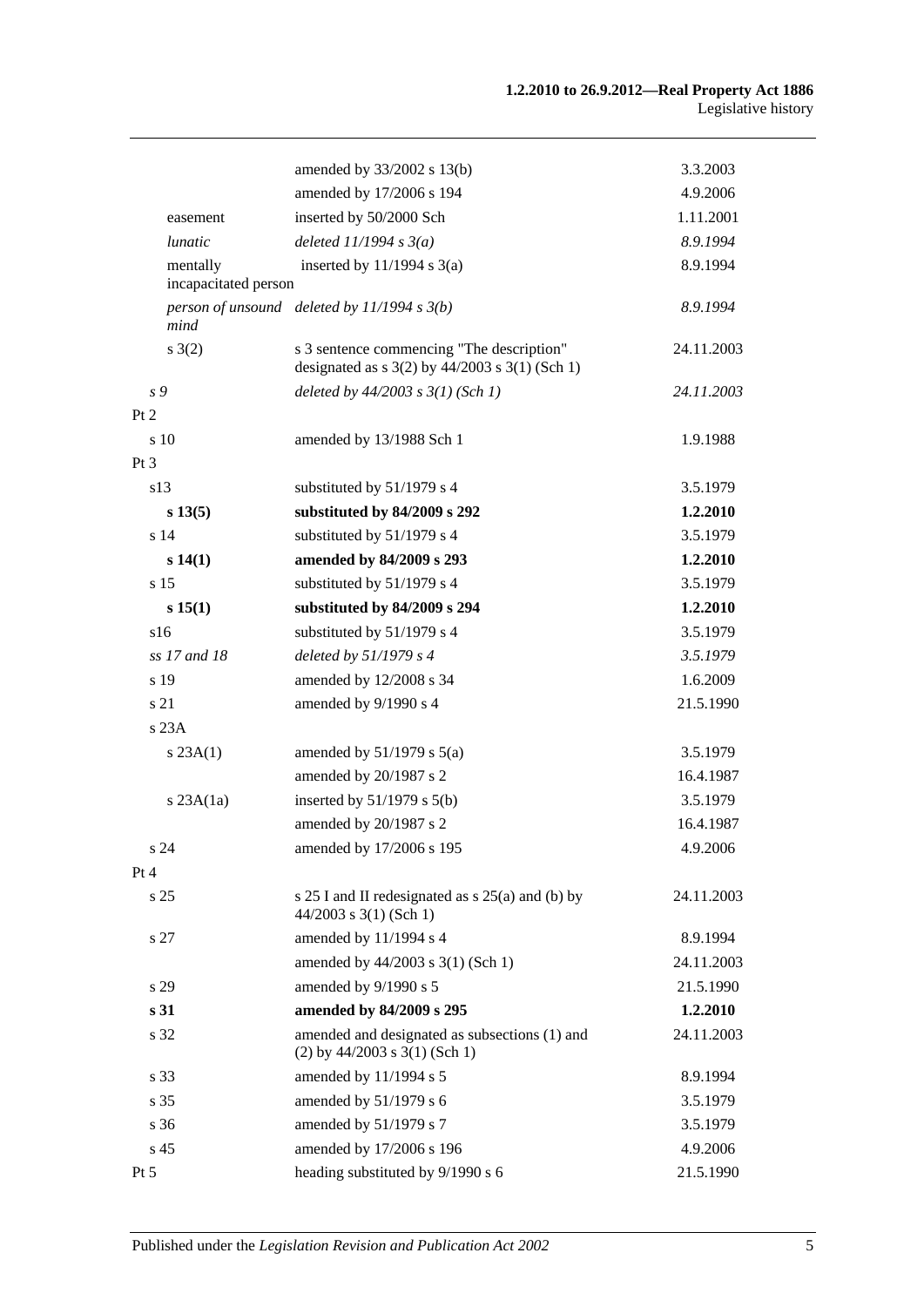#### **Real Property Act 1886—1.2.2010 to 26.9.2012** Legislative history

| Pt 5 Div 1         | heading inserted by 9/1990 s 6                                       | 21.5.1990  |
|--------------------|----------------------------------------------------------------------|------------|
| s 47               | substituted by 9/1990 s 7                                            | 21.5.1990  |
| s50                | deleted by $9/1990 s 8$                                              | 21.5.1990  |
| s 51               | amended by 9/1990 s 9                                                | 21.5.1990  |
| s 51A              | inserted by 9/1990 s 10                                              | 21.5.1990  |
| Pt 5 Div 2         | inserted by 9/1990 s 11                                              | 21.5.1990  |
| Pt 5 Div 2A        | inserted by 13/1992 s 3                                              | 18.2.1983  |
| $s$ 51 $F$         | deleted by $64/1999 s 8(a)$                                          | 1.1.2000   |
| Pt 5 Div 3         | heading inserted by 9/1990 s 12                                      | 21.5.1990  |
| s <sub>52</sub>    | substituted by 9/1990 s 13                                           | 21.5.1990  |
| s 53               | substituted by 9/1990 s 14                                           | 21.5.1990  |
| s 54               |                                                                      |            |
| s 54(1)            | substituted by 51/1979 s 8                                           | 3.5.1979   |
|                    | amended by 9/1990 s 15                                               | 21.5.1990  |
| s 54A              | inserted by $51/1979 s 9$                                            | 3.5.1979   |
|                    | deleted by 9/1990 s 16                                               | 21.5.1990  |
| s 56               |                                                                      |            |
| s 56(1)            | s 56 redesignated as s 56(1) by 20/1985 s 3                          | 18.11.1985 |
|                    | amended by 12/2008 s 35(1)                                           | 1.6.2009   |
| $s\,56(1a)$        | inserted by 12/2008 s 35(2)                                          | 1.6.2009   |
| $s\,56(2)$ and (3) | inserted by 20/1985 s 3                                              | 18.11.1985 |
| s 56(4)            | inserted by 20/1985 s 3                                              | 18.11.1985 |
|                    | (a) deleted by $12/2008$ s $35(3)$                                   | 1.6.2009   |
| $s$ 56A            | inserted by 9/1990 s 17                                              | 21.5.1990  |
| s 58               | amended by 12/2008 s 36                                              | 1.6.2009   |
| s 66               | substituted by 9/1990 s 18                                           | 21.5.1990  |
| s 66A              | inserted by $11/1995$ s 4                                            | 1.7.1995   |
| Pt 6               |                                                                      |            |
| s 69               | s 69 I-IX redesignated as s 69(a)-(i) by<br>$44/2003$ s 3(1) (Sch 1) | 24.11.2003 |
| s 71               | amended by 51/1979 s 10                                              | 3.5.1979   |
|                    | amended by 44/2003 s 3(1) (Sch 1)                                    | 24.11.2003 |
| Pt 7               |                                                                      |            |
| s 73               | substituted by 51/1979 s 11                                          | 3.5.1979   |
| s 74               | amended by 9/1990 s 19                                               | 21.5.1990  |
| s 78A              | inserted by 12/2008 s 37                                             | 1.6.2009   |
| s 79               |                                                                      |            |
| $s\,79(2)$         | deleted by $51/1979 s 12(a)$                                         | 3.5.1979   |
| s79(3)             | deleted by 9/1990 s 20                                               | 21.5.1990  |
| $s\,79(6)$         | amended by 51/1979 s 12(b)                                           | 3.5.1979   |
| $s\,79(8)$         | inserted by $51/1979$ s $12(c)$                                      | 3.5.1979   |
| s 80               | substituted by 9/1990 s 21                                           | 21.5.1990  |
| Pt 7A              |                                                                      |            |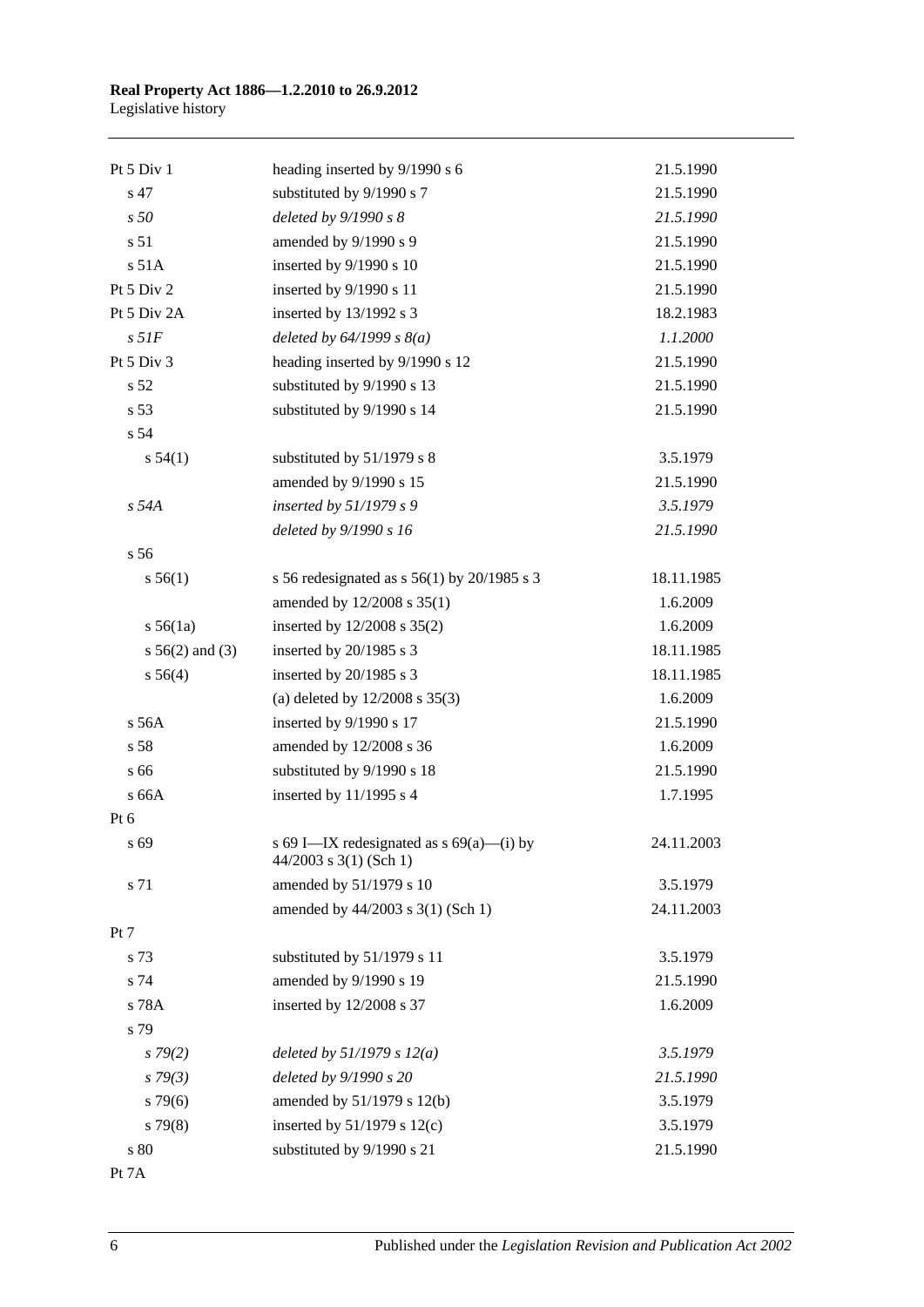| s 80C                |                                             |           |
|----------------------|---------------------------------------------|-----------|
| $s$ 80 $C(1)$        | amended by 84/2009 s 296                    | 1.2.2010  |
| s 80F                |                                             |           |
| $s$ 80 $F(6)$        | amended by 17/2006 s 197                    | 4.9.2006  |
| s 80H                |                                             |           |
| $s$ 80H(1)           | amended by 12/2008 s 38                     | 1.6.2009  |
| Pt 8                 |                                             |           |
| s 82                 | amended by 9/1990 s 22                      | 21.5.1990 |
| s 88                 | amended by 51/1985 s 3                      | 12.9.1985 |
| s 89                 | amended by 11/1994 s 6                      | 8.9.1994  |
| s 89A                | inserted by 51/1985 s 4                     | 12.9.1985 |
| s 90                 |                                             |           |
| $s\,90(1)$           | s 90 redesignated as s 90(1) by 51/1985 s 5 | 12.9.1985 |
| $s\,90(2)$           | inserted by 51/1985 s 5                     | 12.9.1985 |
| s 90A                | inserted by 32/1980 s 8                     | 22.5.1980 |
|                      | substituted by 11/1994 s 7                  | 8.9.1994  |
|                      | substituted by 12/2008 s 39                 | 1.6.2009  |
| s 90B                | inserted by 11/1994 s 7                     | 8.9.1994  |
| $s\ 90B(2)$          | amended by 12/2008 s 40(1), (2)             | 1.6.2009  |
| $s\ 90B(3)$          | substituted by $54/1994$ s $3(a)$           | 15.9.1994 |
| s $90B(3a)$ — $(3e)$ | inserted by $54/1994$ s $3(a)$              | 15.9.1994 |
| $s$ 90 $B(5)$        | deleted by $54/1994 s 3(b)$                 | 15.9.1994 |
| ss 90C-90E           | inserted by $11/1994$ s 7                   | 8.9.1994  |
| s 90F                | inserted by 12/2008 s 41                    | 1.6.2009  |
| Pt 9                 |                                             |           |
| s 93                 | amended by 32/1980 s 9                      | 22.5.1980 |
|                      | substituted by 9/1990 s 23                  | 21.5.1990 |
| s 94                 | substituted by 9/1990 s 23                  | 21.5.1990 |
| Pt 10                |                                             |           |
| s 96                 | amended by 51/1979 s 13                     | 3.5.1979  |
| s 96AA               | inserted by 12/2008 s 42                    | 1.6.2009  |
| s 96A                | amended by 11/1994 s 8                      | 8.9.1994  |
| s 100                | amended by 11/1994 s 9                      | 8.9.1994  |
| s 101                | deleted by 23/1982 s 4                      | 4.11.1982 |
| s 105                | amended by 51/1979 s 14                     | 3.5.1979  |
| s 107                | amended by 51/1979 s 15                     | 3.5.1979  |
| s 111                | amended by 9/1990 s 24                      | 21.5.1990 |
| s 112                | amended by 9/1990 s 25                      | 21.5.1990 |
|                      | amended by 11/1995 s 5                      | 1.7.1995  |
| s 115A               | substituted by 12/2008 s 43                 | 1.6.2009  |
| Pt 11                |                                             |           |
| s 116                | amended by 51/1979 s 16                     | 3.5.1979  |
| s 119A               | inserted by 69/1987 s 3                     | 1.8.1988  |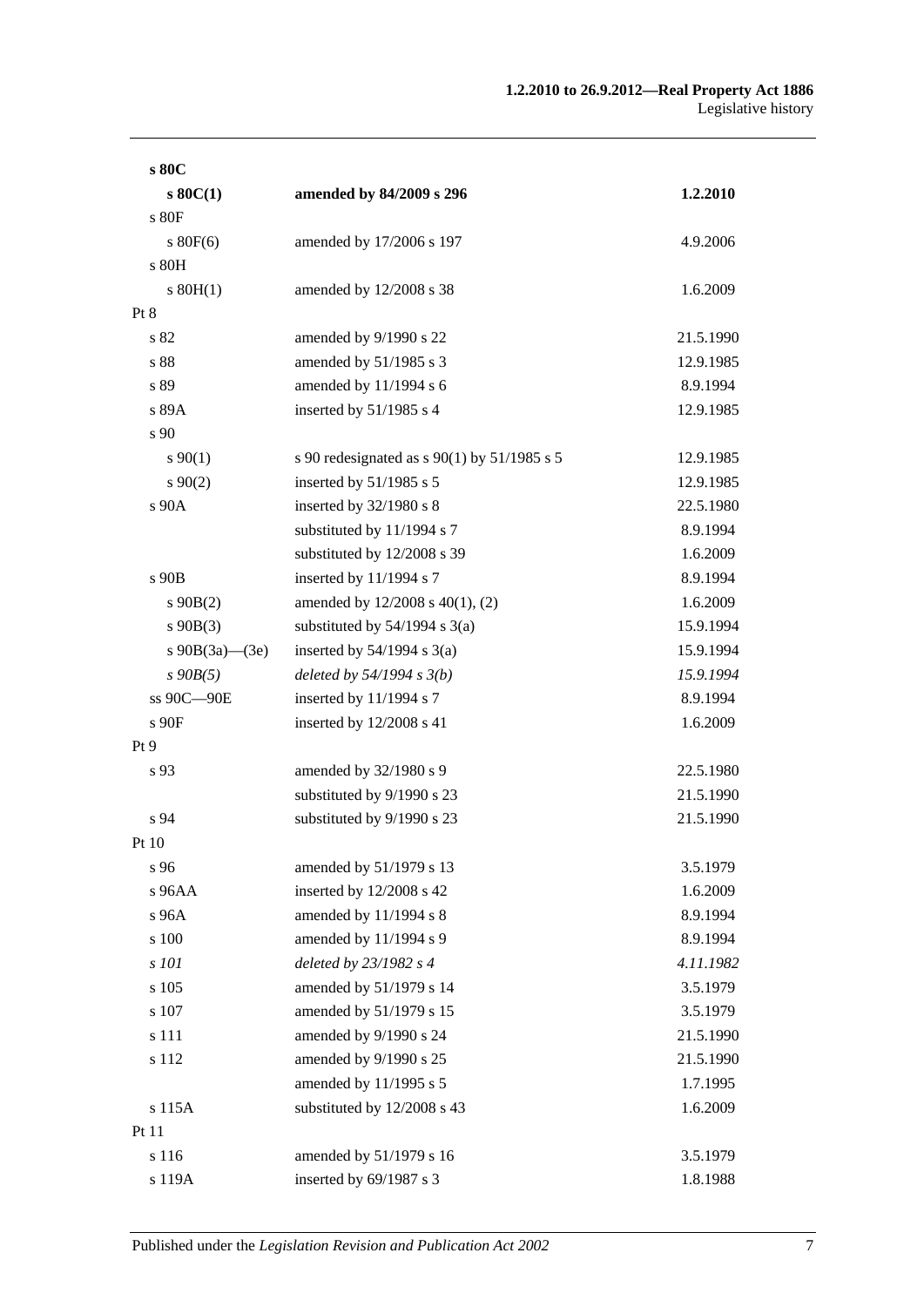## **Real Property Act 1886—1.2.2010 to 26.9.2012** Legislative history

| s 120                  | substituted by 51/1979 s 17                                                            | 3.5.1979   |
|------------------------|----------------------------------------------------------------------------------------|------------|
| 120(2)                 | substituted by 12/2008 s 44                                                            | 1.6.2009   |
| s 121                  | amended by 12/2008 s 45                                                                | 1.6.2009   |
| s 122                  | amended by 51/1979 s 18                                                                | 3.5.1979   |
| s 124                  | s $124(1)$ and (2) redesignated as s $124(a)$ and (b)<br>by $44/2003$ s $3(1)$ (Sch 1) | 24.11.2003 |
| s 125                  | s 125(1)—(3) redesignated as s 125(a)—(c) by<br>$44/2003$ s 3(1) (Sch 1)               | 24.11.2003 |
| s 126                  | amended by 12/2008 s 46                                                                | 1.6.2009   |
| Pt 12                  |                                                                                        |            |
| s 128                  | amended by 51/1979 s 19                                                                | 3.5.1979   |
| s 129                  |                                                                                        |            |
| 129(2)                 | amended by 51/1979 s 20                                                                | 3.5.1979   |
| s 129A                 | inserted by 20/1985 s 4                                                                | 18.11.1985 |
| s 129A(1)              | amended by 12/2008 s 47(1)                                                             | 1.6.2009   |
| s 129A(2)              | amended by 12/2008 s 47(2)                                                             | 1.6.2009   |
| s 129A(3)              | substituted by $12/2008$ s $47(3)$                                                     | 1.6.2009   |
| s 129A(4)              | amended by 12/2008 s 47(4)                                                             | 1.6.2009   |
| s 136                  | substituted by 68/1980 s 2                                                             | 13.11.1980 |
| s 140                  |                                                                                        |            |
| 140(1)                 | s 140 first sentence designated as $s$ 140(1) by<br>$44/2003$ s 3(1) (Sch 1)           | 24.11.2003 |
| 140(2)                 | s 140 second sentence designated as s 140(2) by<br>$44/2003$ s 3(1) (Sch 1)            | 24.11.2003 |
| s 141                  | amended by 11/1994 s 10                                                                | 8.9.1994   |
| s 143                  | amended by 51/1979 s 21                                                                | 3.5.1979   |
|                        | substituted by 9/1990 s 26                                                             | 21.5.1990  |
| $s\ 143(3)$            | substituted by 12/2008 s 48                                                            | 1.6.2009   |
| s 144                  | deleted by 51/1979 s 22                                                                | 3.5.1979   |
|                        | inserted by 12/2008 s 49                                                               | 1.6.2009   |
| s 145                  | amended by 12/2008 s 50(1), (2)                                                        | 1.6.2009   |
| s 146                  | substituted by 116/1978 s 2                                                            | 7.12.1978  |
| s 146(1)               | substituted by $20/1987$ s $3(a)$                                                      | 16.4.1987  |
| s $146(1a)$ and $(1b)$ | inserted by $20/1987$ s $3(a)$                                                         | 16.4.1987  |
| s 146(2)               | amended by 20/1987 s 3(b), (c)                                                         | 16.4.1987  |
| $s\,146(3)$            | amended by 20/1987 s 3(b)                                                              | 16.4.1987  |
| ss 147 and 148         | deleted by 116/1978 s 2                                                                | 7.12.1978  |
| s 148A                 |                                                                                        |            |
| s 148A(1)              | amended by 12/2008 s 51(1), (2)                                                        | 1.6.2009   |
|                        | amended by 84/2009 s 297                                                               | 1.2.2010   |
| s 148A(3)              | amended by 12/2008 s 51(3)                                                             | 1.6.2009   |
| s 150                  | substituted by 51/1979 s 23                                                            | 3.5.1979   |
| Pt 13                  |                                                                                        |            |
| s 153                  | substituted by 51/1979 s 24                                                            | 3.5.1979   |

8 Published under the *Legislation Revision and Publication Act 2002*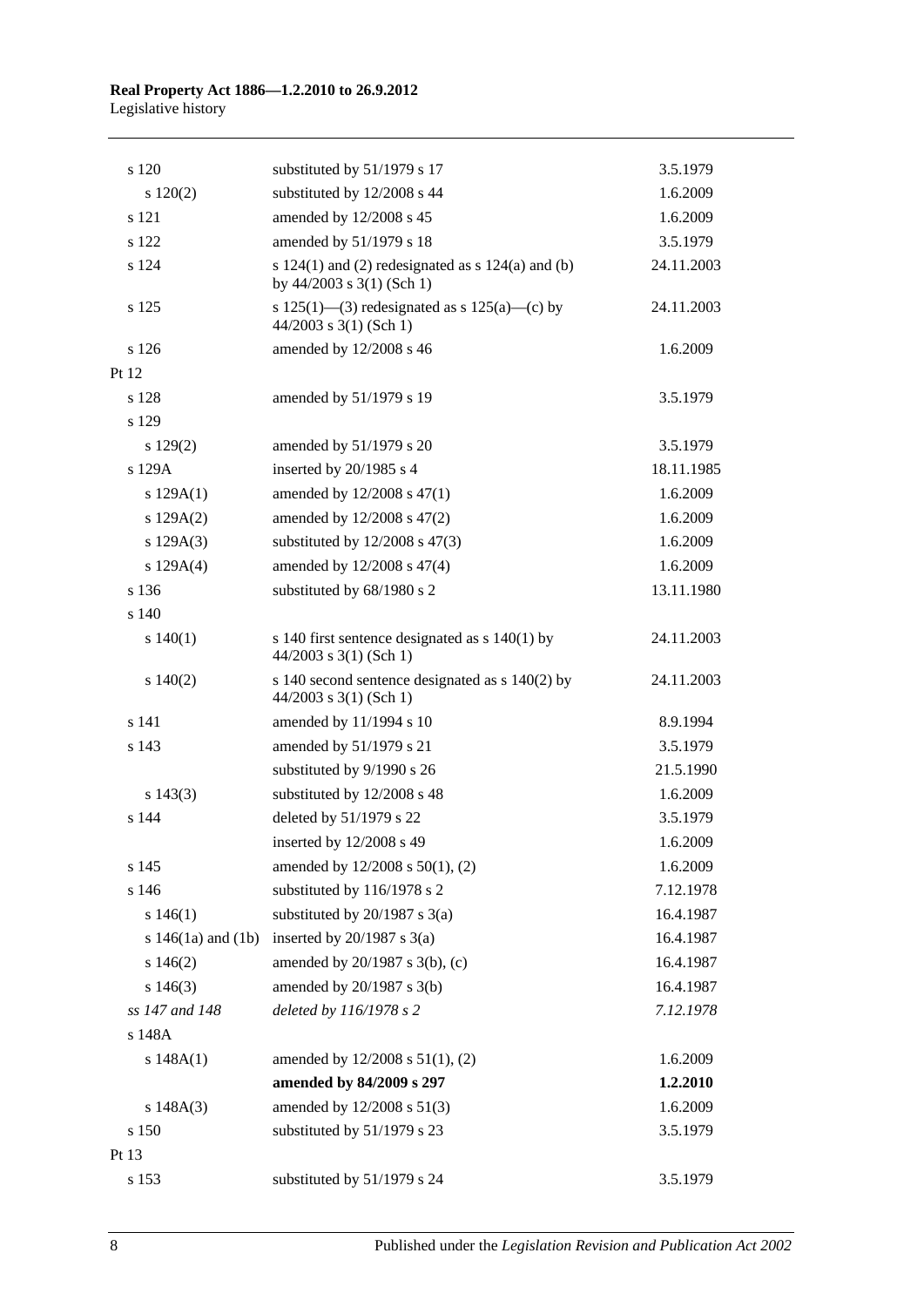| s 153(2) | amended by 26/1992 s 9                                                            | 6.7.1992   |
|----------|-----------------------------------------------------------------------------------|------------|
| $s$ 154  | deleted by 51/1979 s 24                                                           | 3.5.1979   |
| Pt 14    |                                                                                   |            |
| s 155    | amended by 51/1979 s 25                                                           | 3.5.1979   |
| s 156    | amended by 9/1990 s 27                                                            | 21.5.1990  |
| s 157    | amended by 51/1979 s 26                                                           | 3.5.1979   |
| Pt 15    |                                                                                   |            |
| s 163    | amended by $12/2008$ s $52(1)$ —(3)                                               | 1.6.2009   |
| s 164    | amended by $12/2008$ s $53(1)$ —(3)                                               | 1.6.2009   |
| s 165    | amended by 9/1990 s 28                                                            | 21.5.1990  |
| s 169    |                                                                                   |            |
| s169(2a) | s $169(2)$ second sentence designated as s $169(2a)$<br>by 44/2003 s 3(1) (Sch 1) | 24.11.2003 |
| s169(3)  | amended by 12/2008 s 54                                                           | 1.6.2009   |
| s 173    | s 173 I—IV redesignated as s $173(a)$ —(d) by<br>$44/2003$ s 3(1) (Sch 1)         | 24.11.2003 |
| s 176    | amended by 12/2008 s 55(1), (2)                                                   | 1.6.2009   |
| s 177    | substituted by 9/1990 s 29                                                        | 21.5.1990  |
| s 179    | amended by 12/2008 s 56                                                           | 1.6.2009   |
| s 181    | amended by 17/2006 s 198                                                          | 4.9.2006   |
| s 184    | substituted by 9/1990 s 30                                                        | 21.5.1990  |
|          | amended by 12/2008 s 57                                                           | 1.6.2009   |
| s 189    | substituted by 51/1979 s 27                                                       | 3.5.1979   |
|          | deleted by 9/1990 s 31                                                            | 21.5.1990  |
| s 190    | deleted by 51/1979 s 28                                                           | 3.5.1979   |
| Pt 16    |                                                                                   |            |
| s 191    | amended by 51/1979 s 29                                                           | 3.5.1979   |
|          | amended by 44/2003 s 3(1) (Sch 1)                                                 | 24.11.2003 |
|          | amended by 17/2006 s 199(1)-(5)                                                   | 4.9.2006   |
| Pt 17    |                                                                                   |            |
| s 192    | amended by 32/1980 s 10                                                           | 22.5.1980  |
|          | amended by 68/1980 s 3                                                            | 13.11.1980 |
|          | amended by 44/2003 s 3(1) (Sch 1)                                                 | 24.11.2003 |
| s 193    | amended by 32/1980 s 11                                                           | 22.5.1980  |
| s 194    | amended by 32/1980 s 12                                                           | 22.5.1980  |
| s 195    | amended by 32/1980 s 13                                                           | 22.5.1980  |
| s 200    | deleted by 12/2008 s 58                                                           | 1.6.2009   |
| Pt 18    |                                                                                   |            |
| s 201    | inserted by 56/1983 s 4                                                           | 26.4.1984  |
| s 205    | amended by 56/1983 s 5                                                            | 26.4.1984  |
| s 206    | deleted by $56/1983$ s 6                                                          | 26.4.1984  |
| s 208    | amended by 56/1983 s 7                                                            | 26.4.1984  |
| s 210    | amended by 56/1983 s 8                                                            | 26.4.1984  |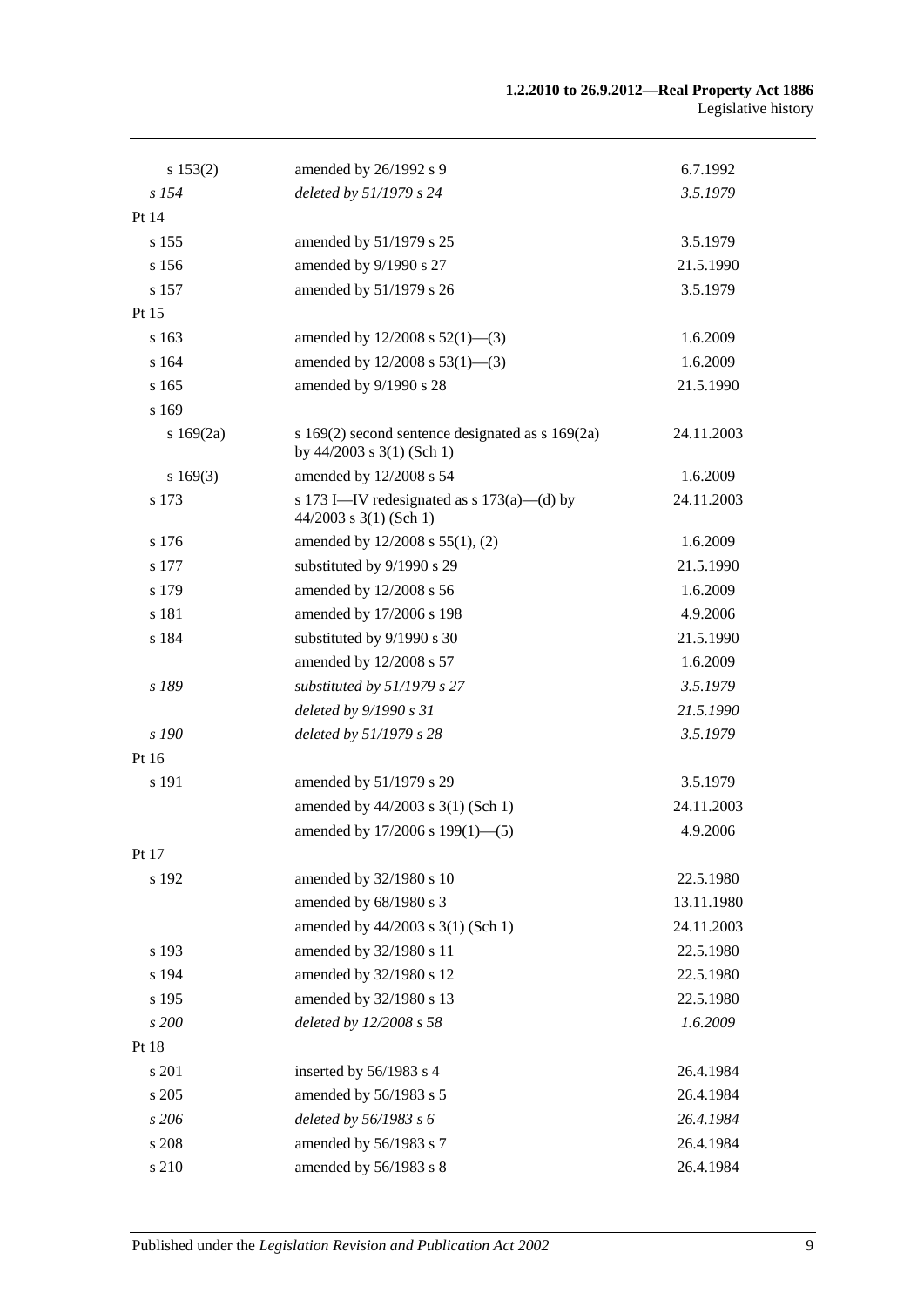|                          | amended by 33/2002 s 14                                                    | 3.3.2003   |
|--------------------------|----------------------------------------------------------------------------|------------|
| s 213                    | s 213 I—VIII redesignated as $s$ 213(a)—(h) by<br>$44/2003$ s 3(1) (Sch 1) | 24.11.2003 |
| s 216                    | substituted by 56/1983 s 9                                                 | 26.4.1984  |
| Pt 19                    |                                                                            |            |
| s 220                    | amended by 51/1979 s 30                                                    | 3.5.1979   |
|                          | amended by 23/1982 s 5                                                     | 4.11.1982  |
|                          | amended by 56/1983 s 10                                                    | 26.4.1984  |
|                          | amended by 9/1990 s 32                                                     | 21.5.1990  |
|                          | amended by 11/1994 s 11                                                    | 8.9.1994   |
|                          | amended by 44/2003 s 3(1) (Sch 1)                                          | 24.11.2003 |
|                          | amended by 12/2008 s 59(1), (2)                                            | 1.6.2009   |
|                          | (k) deleted by $12/2008$ s 59(3)                                           | 1.6.2009   |
| s 223                    | substituted by 17/2006 s 200                                               | 4.9.2006   |
| Pt 19A                   |                                                                            |            |
| s 223A                   |                                                                            |            |
| $s\,223A(3)$             | substituted by 51/1979 s 31                                                | 3.5.1979   |
| Pt 19AB                  | inserted by 23/1982 s 6                                                    | 4.11.1982  |
| Pt 19AB Div 1            | amended by 56/1983 s 11                                                    | 1.7.1983   |
|                          | amended by 51/1985 ss 6, 7                                                 | 12.9.1985  |
|                          | amended by 13/1988 Sch 1                                                   | 1.9.1988   |
|                          | amended by 32/1990 s 3                                                     | 2.8.1990   |
|                          | amended by 23/1992 s 3                                                     | 21.5.1992  |
|                          | amended by $54/1993$ s $12(a)$ —(f)                                        | 15.1.1994  |
|                          | substituted by 11/1994 s 12                                                | 1.9.1995   |
| $s$ 223LA                |                                                                            |            |
| $s$ 223LA $(1)$          |                                                                            |            |
| allotment                | amended by $38/1996$ s $24(a)$ —(c)                                        | 4.11.1996  |
| division                 | amended by 38/1996 s 24(d)                                                 | 4.11.1996  |
| electricity entity       | inserted by 159/1999, r 4(a) (Sch 1 cl 2)                                  | 29.7.1999  |
|                          | substituted by 33/2002 s 15                                                | 28.1.2000  |
| holder                   | inserted by $12/2008$ s $60(1)$                                            | 1.6.2009   |
| service easement         | amended by 38/1996 s 24(e)                                                 | 4.11.1996  |
|                          | amended by 159/1999, r 4(a) (Sch 1 cl 2)                                   | 29.7.1999  |
| statutory<br>emcumbrance | inserted by $12/2008$ s $60(2)$                                            | 1.6.2009   |
| s 223LA(3)               | amended by 12/2008 s 60(3)                                                 | 1.6.2009   |
| $s$ 223LA $(4)$          | amended by $12/2008$ s $60(4)$ —(6)                                        | 1.6.2009   |
| s 223LB                  |                                                                            |            |
| $s$ 223LB(1)             | amended by 12/2008 s 61(1)                                                 | 1.6.2009   |
| $s$ 223LB $(2)$          | amended by 12/2008 s 61(2), (3)                                            | 1.6.2009   |
| $s$ 223LB $(5)$          | amended by 38/1996 s 25(a), (b)                                            | 4.11.1996  |
| $s$ 223LB $(8)$          |                                                                            |            |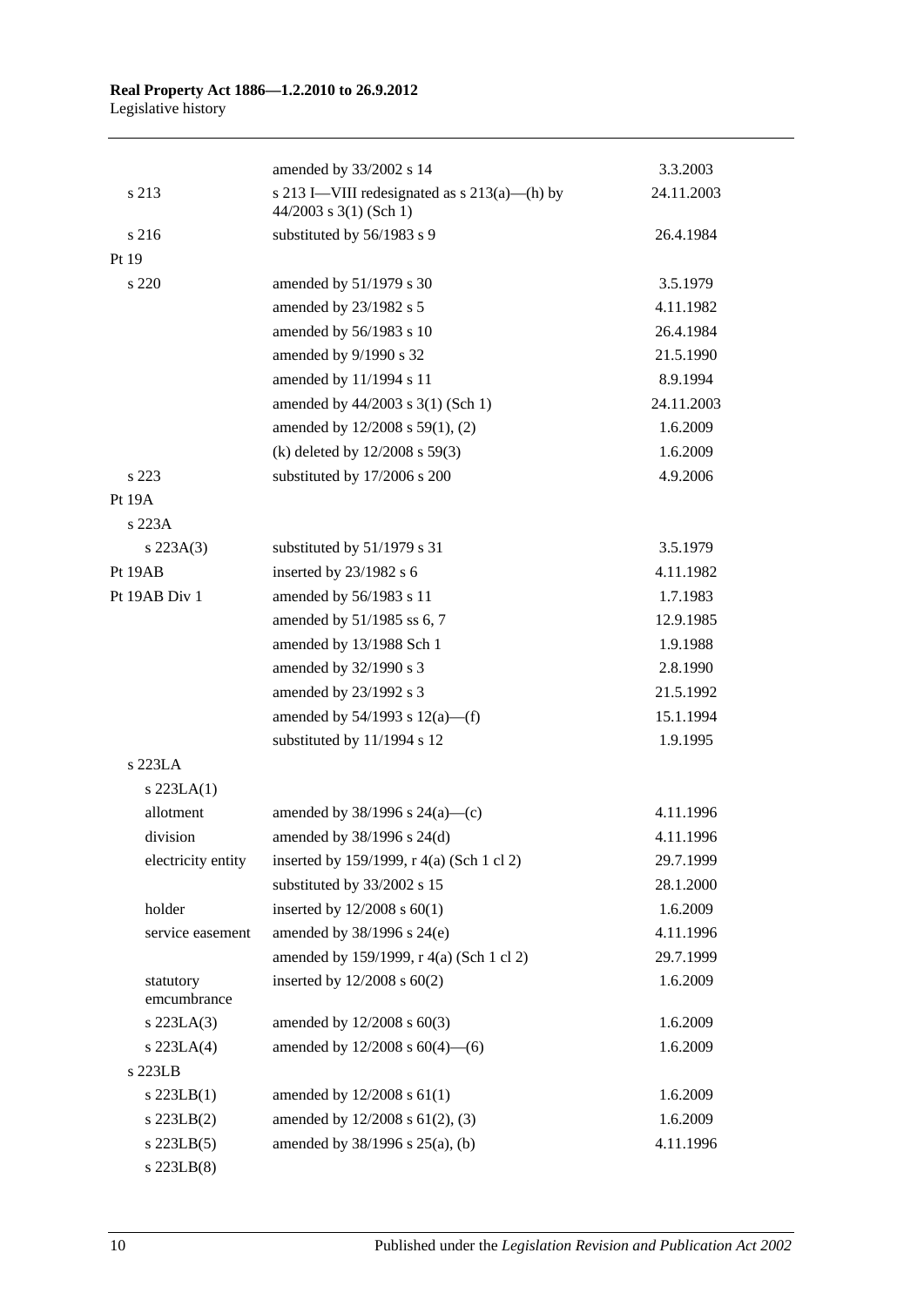| allotment                                    | inserted by $38/1996$ s $25(c)$                  | 4.11.1996 |
|----------------------------------------------|--------------------------------------------------|-----------|
| Pt 19AB Div 2                                | amended by 56/1983 s 12                          | 1.7.1983  |
|                                              | amended by 51/1985 ss 8, 9                       | 12.9.1985 |
|                                              | amended by 9/1990 s 33                           | 21.5.1990 |
|                                              | amended by $54/1993$ s $12(g)$ , (h)             | 15.1.1994 |
|                                              | substituted by 11/1994 s 12                      | 1.9.1995  |
| s 223LD                                      |                                                  |           |
| $s$ 223LD(3)                                 | (c) deleted by $12/2008$ s $62(1)$               | 1.6.2009  |
| $s$ 223LD $(5)$                              | amended by 12/2008 s 62(2)                       | 1.6.2009  |
| s $223LD(5a)$                                | inserted by $12/2008$ s $62(3)$                  | 1.6.2009  |
| $s$ 223LD(6)                                 | amended by 12/2008 s 62(4)                       | 1.6.2009  |
| s 223LDA                                     | inserted by 12/2008 s 63                         | 1.6.2009  |
| s 223LE                                      |                                                  |           |
| $s$ 223LE $(3)$                              | amended by 12/2008 s 64                          | 1.6.2009  |
| s 223LH                                      |                                                  |           |
| $s$ 223LH $(1)$                              | substituted by $12/2008$ s $65(1)$               | 1.6.2009  |
| s $223LH(2a)$                                | inserted by 12/2008 s 65(2)                      | 1.6.2009  |
| Pt 19AB Div 3                                | amended by 51/1985 ss 10-14                      | 12.9.1985 |
|                                              | amended by 32/1990 s 4                           | 2.8.1990  |
|                                              | amended by 23/1992 s 4                           | 21.5.1992 |
|                                              | deleted by $54/1993$ s $12(i)$                   | 15.1.1994 |
|                                              | inserted by 11/1994 s 12                         | 1.9.1995  |
| s 223LG                                      |                                                  |           |
| $s$ 223LG(1)                                 | substituted by $38/1996$ s $26(a)$               | 4.11.1996 |
| $s$ 223LG $(3)$                              | amended by 159/1999, r 4(a) (Sch 1 cl 2)         | 29.7.1999 |
|                                              | amended by 33/2002 s 16                          | 28.1.2000 |
| $s$ 223LG $(5)$                              | amended by 159/1999, r 4(a) (Sch 1 cl 2)         | 29.7.1999 |
| $s$ 223LG(7)                                 | amended by 38/1996 s 26(b)                       | 4.11.1996 |
|                                              | deleted by 159/1999, $r \cdot 4(a)$ (Sch 1 cl 2) | 29.7.1999 |
| Pt 19AB Div 4                                | amended by 51/1985 s 15                          | 12.9.1985 |
|                                              | amended by 9/1990 s 34                           | 21.5.1990 |
|                                              | amended by 23/1992 s 5                           | 21.5.1992 |
|                                              | deleted by 11/1994 s 12                          | 1.9.1995  |
| Pt 19AB Div 4A before<br>deletion by 12/2008 | inserted by $23/1992 s 6$                        | 21.5.1992 |
| s 223LLA                                     |                                                  |           |
| division                                     | substituted by 38/1996 s 27                      | 4.11.1996 |
| strata plan                                  | inserted by 38/1996 s 27                         | 4.11.1996 |
| $s$ 223LLB                                   |                                                  |           |
| $s$ 223LLB $(2)$                             | amended by 54/1993 s 12(j)                       | 15.1.1994 |
|                                              | amended by 38/1996 s 28                          | 4.11.1996 |
| s 223LLC                                     |                                                  |           |
| $s$ 223LLC(1)                                | amended by 38/1996 s 29                          | 4.11.1996 |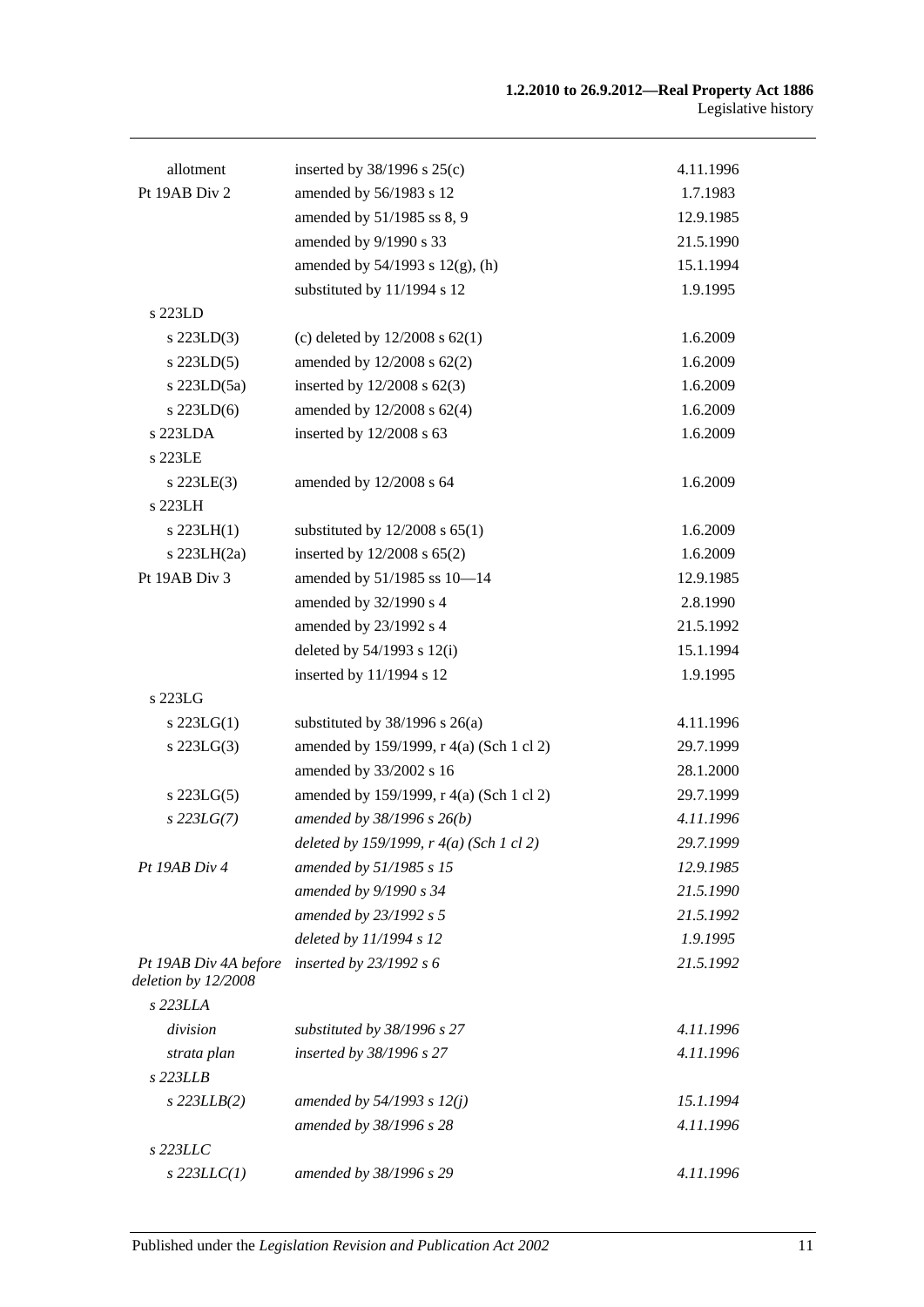## **Real Property Act 1886—1.2.2010 to 26.9.2012** Legislative history

| Pt 19AB Div 4A | deleted by $12/2008 s 66$                                                  | 1.6.2009   |
|----------------|----------------------------------------------------------------------------|------------|
| Pt 19AB Div 5  |                                                                            |            |
| s 223LM        | amended by $54/1993$ s $12(k)$                                             | 15.1.1994  |
|                | deleted by 11/1994 s 13                                                    | 1.9.1995   |
| s 223LN        | amended by 51/1985 s 16                                                    | 12.9.1985  |
|                | deleted by 11/1994 s 13                                                    | 1.9.1995   |
| s 223LO        | amended by 51/1985 s 17                                                    | 12.9.1985  |
|                | amended by 13/1988 Sch 1                                                   | 1.9.1988   |
|                | amended by 9/1990 s 35                                                     | 21.5.1990  |
|                | amended by $54/1993$ s $12(l)$ , (m)                                       | 15.1.1994  |
|                | deleted by 11/1994 s 13                                                    | 1.9.1995   |
| Pt~19B         | amended by 68/1980 ss 4, 5                                                 | 13.11.1980 |
|                | amended by 23/1982 ss 7, 8 (Sch)                                           | 4.11.1982  |
|                | amended by 62/1982 s 3(10) (Sch Pt 10)                                     | 4.11.1982  |
|                | amended by 96/1983 ss 3, 4                                                 | 4.11.1982  |
|                | amended by 51/1985 ss 18, 19                                               | 12.9.1985  |
|                | deleted by 13/1988 Sch 1                                                   | 1.9.1988   |
| Pt $20$        |                                                                            |            |
| ss 224 and 225 | deleted by 17/2006 s 201                                                   | 4.9.2006   |
| s 229          | amended by 9/1990 s 36                                                     | 21.5.1990  |
|                | amended by 59/1994 Sch 2                                                   | 1.1.1995   |
|                | amended by 44/2003 s 3(1) (Sch 1)                                          | 24.11.2003 |
| s 230          | amended by 59/1994 Sch 2                                                   | 1.1.1995   |
| s 231          | deleted by 59/1994 Sch 2                                                   | 1.1.1995   |
| s 232          | amended by 56/1983 s 13                                                    | 26.4.1984  |
|                | amended by 12/2008 s 67(1), (2)                                            | 1.6.2009   |
| s 233          | amended by 9/1990 s 37                                                     | 21.5.1990  |
|                | amended by 44/2003 s 3(1) (Sch 1)                                          | 24.11.2003 |
| ss 235 and 236 | deleted by 56/2005 Sch 2 cl 44                                             | 1.7.2006   |
| s 240          | amended by 59/1994 Sch 2                                                   | 1.1.1995   |
| Pt 21          |                                                                            |            |
| s 241          | amended by 62/1982 s 3(10) (Sch Pt 10)                                     | 4.11.1982  |
|                | substituted by 51/1985 s 20                                                | 12.9.1985  |
| s 242          | amended by 51/1985 s 21                                                    | 12.9.1985  |
|                | amended by 13/1988 Sch 1                                                   | 1.9.1988   |
|                | amended by 9/1990 s 38                                                     | 21.5.1990  |
|                | amended by 38/1996 s 30                                                    | 4.11.1996  |
| s 244          | amended by 11/1994 s 14                                                    | 8.9.1994   |
| s 245          | substituted by 11/1994 s 15                                                | 8.9.1994   |
| s 249          |                                                                            |            |
| $s\,249(1)$    | s 249 first sentence designated as s 249(1) by<br>$44/2003$ s 3(1) (Sch 1) | 24.11.2003 |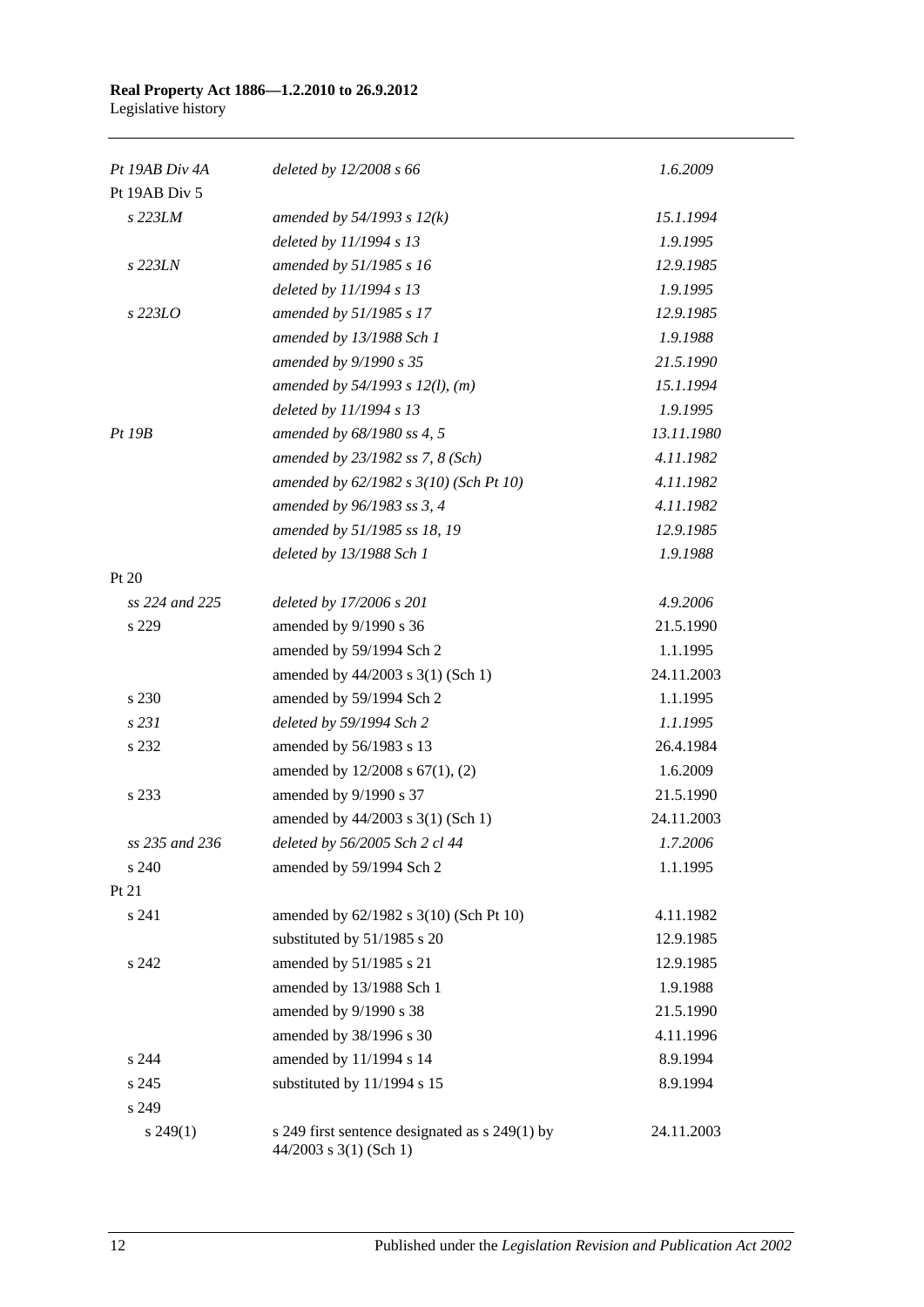| $s\,249(2)$                          | s 249 second sentence designated as s 249(2) by<br>$44/2003$ s 3(1) (Sch 1) | 24.11.2003 |
|--------------------------------------|-----------------------------------------------------------------------------|------------|
| s 254                                | amended by 9/1990 s 39                                                      | 21.5.1990  |
| s 255                                | inserted by $64/1999$ s $8(b)$                                              | 1.1.2000   |
| s257                                 | deleted by 9/1990 s 40                                                      | 21.5.1990  |
| s260                                 | amended by 17/2006 s 202                                                    | 4.9.2006   |
| ss 267 and 268                       | substituted by 11/1995 s 6                                                  | 1.7.1995   |
| s 269                                | deleted by $11/1995 s 6$                                                    | 1.7.1995   |
| s 273                                |                                                                             |            |
| $s\,273(1)$                          | s 273(2) amended and redesignated as s 273(1)<br>by 56/1983 s 14            | 26.4.1984  |
| s 273(2) and (3)                     | inserted by 56/1983 s 14(b)                                                 | 26.4.1984  |
| s 274                                |                                                                             |            |
| $s\,274(1)$                          | amended by 51/1979 s 32                                                     | 3.5.1979   |
|                                      | s 274 redesignated as s 274(1) by 56/1983 s 15                              | 26.4.1984  |
|                                      | amended by 12/2008 s 68                                                     | 1.6.2009   |
| s $274(2)$ and $(3)$                 | inserted by 56/1983 s 15                                                    | 26.4.1984  |
|                                      | amended by 12/2008 s 68                                                     | 1.6.2009   |
| s 276                                | substituted by 51/1979 s 33                                                 | 3.5.1979   |
| s 277                                |                                                                             |            |
| $s \, 277(1)$                        | amended by 57/2000 s 29                                                     | 23.10.2000 |
|                                      | amended by 12/2008 s 69                                                     | 1.6.2009   |
| $s \, 277(1a)$                       | inserted by 22/2001 s 3                                                     | 1.1.1975   |
| Sch 1                                |                                                                             |            |
| cll 1 and 5                          | inserted by 11/1994 s 16                                                    | 8.9.1994   |
| cll 2-4                              | inserted by 11/1994 s 16                                                    | 1.9.1995   |
| Sch 2                                | amended by 9/1990 s 41                                                      | 21.5.1990  |
| Sch 4                                | deleted by 51/1979 s 34                                                     | 3.5.1979   |
| Sch 5                                | amended by 11/1994 s 17                                                     | 8.9.1994   |
|                                      | heading substituted by 12/2008 s 70                                         | 1.6.2009   |
| Sch 6                                | deleted by 51/1979 s 35                                                     | 3.5.1979   |
|                                      | inserted by 51/1985 s 22                                                    | 12.9.1985  |
|                                      | heading substituted by $44/2003$ s $3(1)$ (Sch 1)                           | 24.11.2003 |
|                                      | amended by 12/2008 s 71(1), (2)                                             | 1.6.2009   |
| Schs 7-14                            | deleted by 51/1979 s 35                                                     | 3.5.1979   |
| Sch 17                               | heading substituted by $44/2003$ s 3(1) (Sch 1)                             | 24.11.2003 |
| Schs 18 and 19                       | deleted by 11/1995 s 7                                                      | 1.7.1995   |
| Sch 21 before deletion by<br>17/2006 |                                                                             |            |
| $cl$ $I$                             | amended by 33/2002 s 17                                                     | 3.3.2003   |
| Sch 21                               | deleted by 17/2006 s 203                                                    | 4.9.2006   |
| Sch 23                               | deleted by 51/1979 s 36                                                     | 3.5.1979   |
| Sch 24                               | deleted by 51/1979 s 37                                                     | 3.5.1979   |
| Sch 25                               | substituted by 51/1979 s 38                                                 | 3.5.1979   |